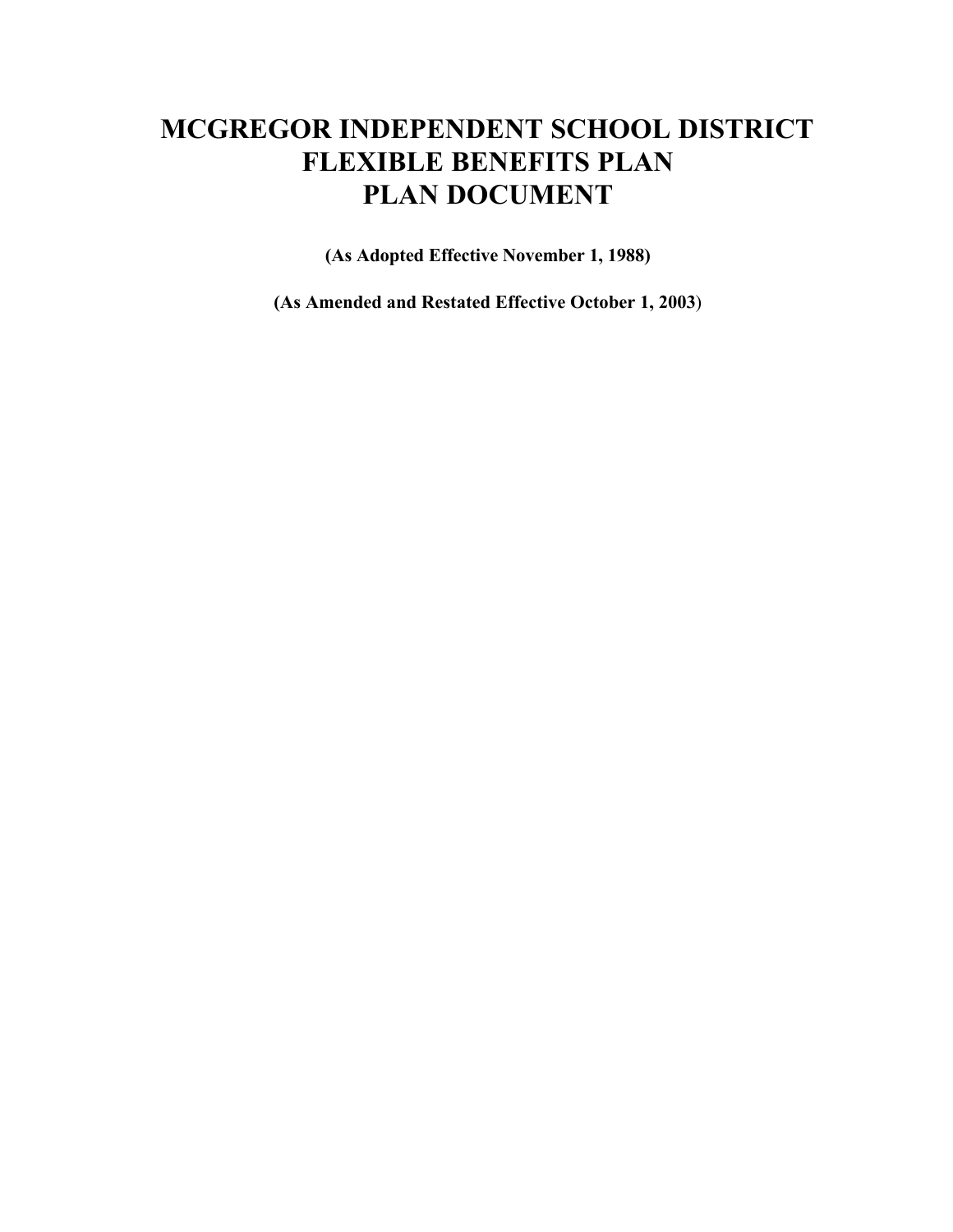#### **TABLE OF CONTENTS**

| 1.01 |  |
|------|--|
| 1.02 |  |
| 1.03 |  |
| 1.04 |  |
| 1.05 |  |
| 1.06 |  |
| 1.07 |  |
| 1.08 |  |
| 1.09 |  |
| 1.10 |  |
| 1.11 |  |
| 1.12 |  |
| 1.13 |  |
| 1.14 |  |
| 1.15 |  |
| 1.16 |  |
| 1.17 |  |
| 1.18 |  |
| 1.19 |  |
| 1.20 |  |
| 1.21 |  |
| 1.22 |  |
| 1.23 |  |
| 1.24 |  |
| 1.25 |  |
| 1.26 |  |
| 1.27 |  |
| 1.28 |  |
| 1.29 |  |
| 1.30 |  |
| 1.31 |  |
| 1.32 |  |
| 1.33 |  |
| 1.34 |  |
| 1.35 |  |
| 1.36 |  |
| 1.37 |  |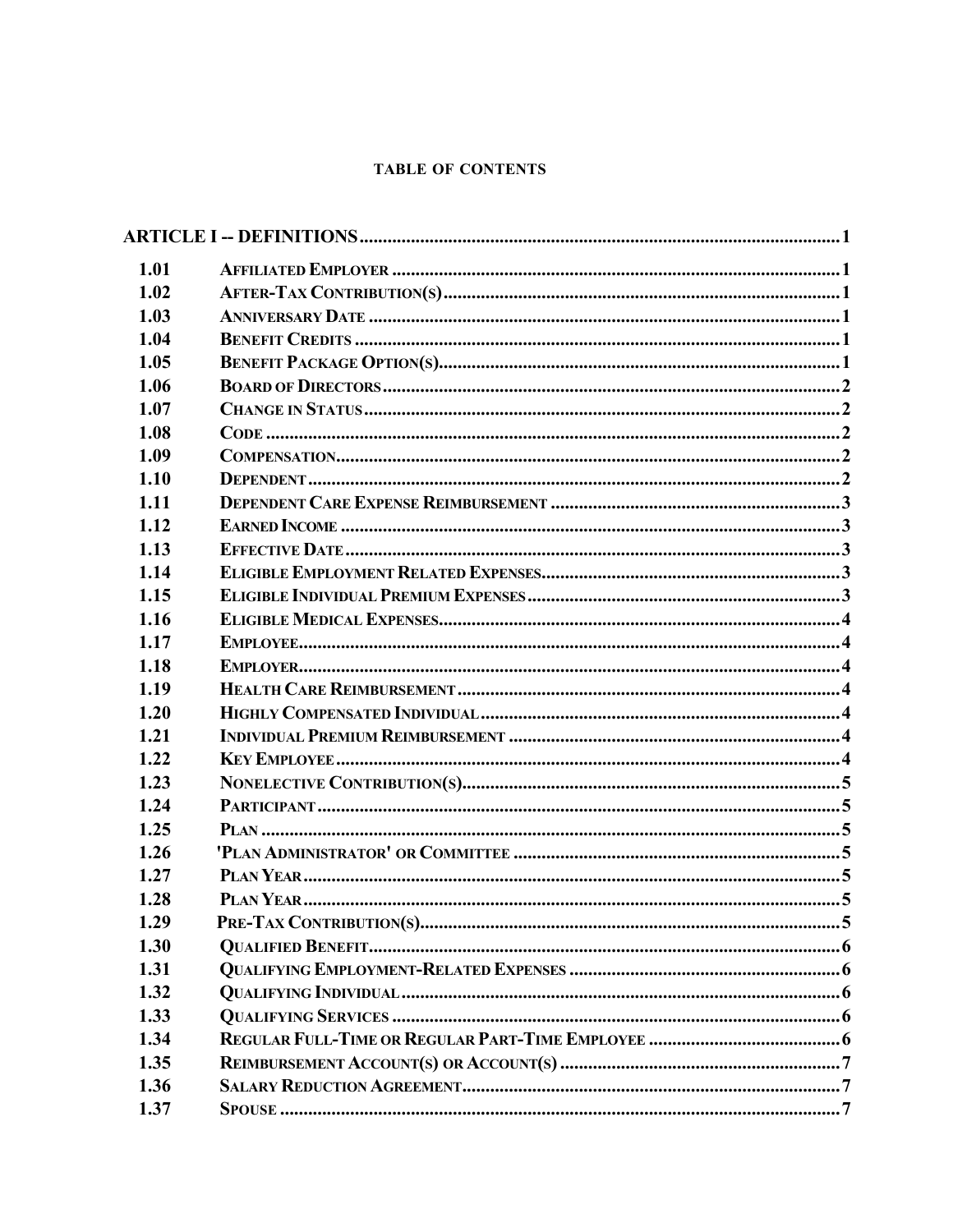| 1.38 |                                                                          |  |
|------|--------------------------------------------------------------------------|--|
|      |                                                                          |  |
| 2.01 |                                                                          |  |
| 2.02 |                                                                          |  |
| 2.03 |                                                                          |  |
| 2.04 |                                                                          |  |
| 2.05 |                                                                          |  |
|      |                                                                          |  |
| 3.01 |                                                                          |  |
| 3.02 |                                                                          |  |
| 3.03 |                                                                          |  |
| 3.04 |                                                                          |  |
| 3.05 | <b>IMPACT OF TERMINATION OF EMPLOYMENT ON ELECTION OR CESSATION OF</b>   |  |
|      |                                                                          |  |
|      | <b>ARTICLE IV -- PREMIUM PAYMENTS AND CREDITS AND DEBITS TO ACCOUNTS</b> |  |
|      |                                                                          |  |
|      |                                                                          |  |
| 4.01 |                                                                          |  |
| 4.02 |                                                                          |  |
| 4.03 | REDUCTION OF CERTAIN ELECTIONS TO PREVENT DISCRIMINATION21               |  |
| 4.04 |                                                                          |  |
| 4.05 |                                                                          |  |
| 4.06 |                                                                          |  |
|      |                                                                          |  |
| 5.01 |                                                                          |  |
| 5.02 |                                                                          |  |
| 5.03 |                                                                          |  |
| 5.04 |                                                                          |  |
| 5.05 |                                                                          |  |
| 5.06 |                                                                          |  |
|      |                                                                          |  |
| 6.01 |                                                                          |  |
| 6.02 |                                                                          |  |
| 6.03 |                                                                          |  |
| 6.04 |                                                                          |  |
| 6.05 |                                                                          |  |
| 6.06 |                                                                          |  |
| 6.07 |                                                                          |  |
| 6.08 |                                                                          |  |
| 6.09 |                                                                          |  |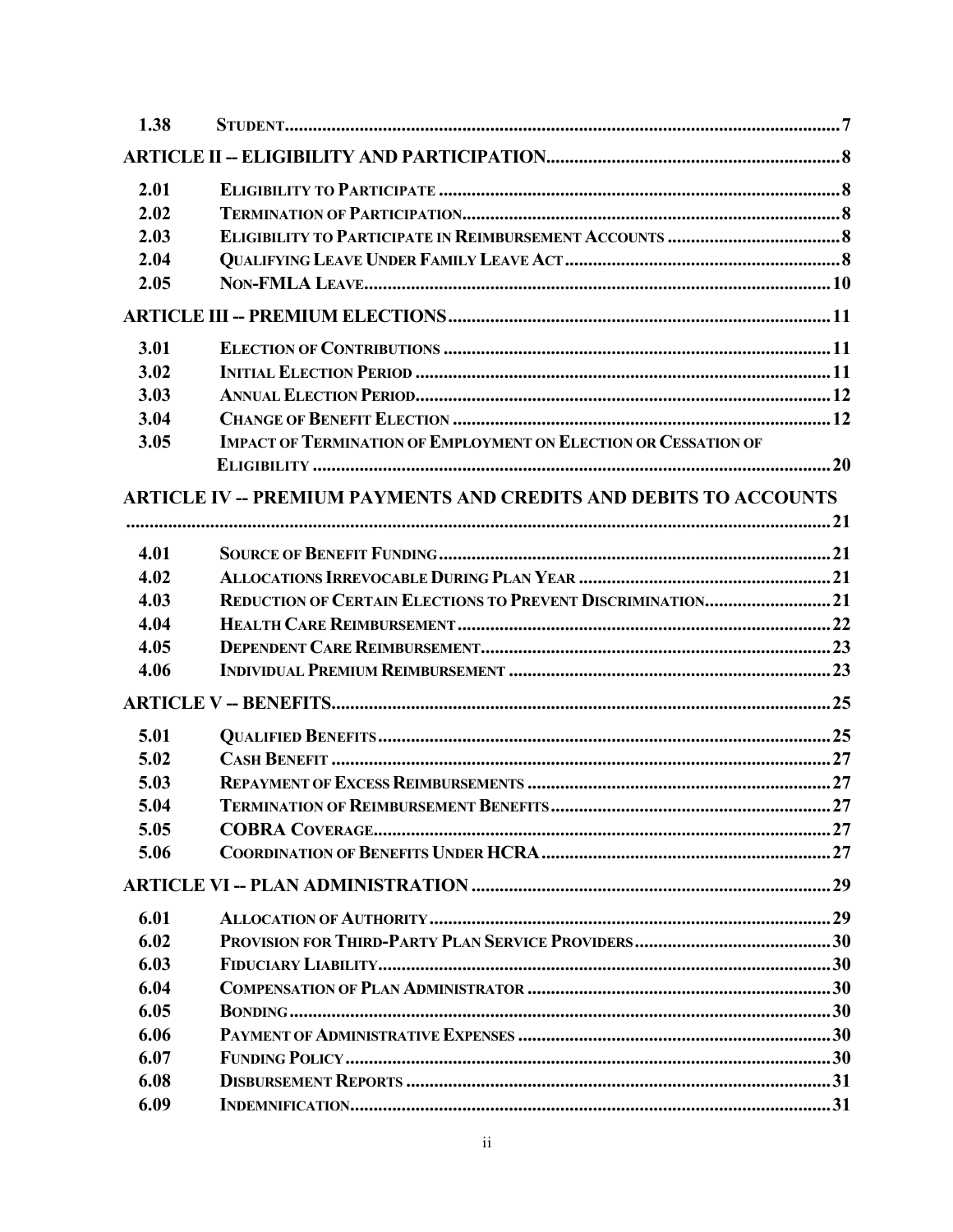| 6.10  |                                                                      |  |
|-------|----------------------------------------------------------------------|--|
| 6.11  |                                                                      |  |
| 6.12  |                                                                      |  |
|       |                                                                      |  |
|       |                                                                      |  |
| 8.01  |                                                                      |  |
| 8.02  |                                                                      |  |
| 8.03  |                                                                      |  |
| 8.04  |                                                                      |  |
| 8.05  |                                                                      |  |
| 8.06  | REQUIREMENT FOR WRITTEN NOTICE OF CLAIM DENIAL UPON APPEAL36         |  |
|       |                                                                      |  |
| 9.01  |                                                                      |  |
| 9.02  |                                                                      |  |
| 9.03  |                                                                      |  |
| 9.04  | <b>DETERMINATION OF EFFECTIVE DATE OF AMENDMENT OR TERMINATION37</b> |  |
|       |                                                                      |  |
| 10.01 |                                                                      |  |
| 10.02 |                                                                      |  |
| 10.03 |                                                                      |  |
| 10.04 |                                                                      |  |
| 10.05 |                                                                      |  |
| 10.06 |                                                                      |  |
| 10.07 |                                                                      |  |
| 10.08 |                                                                      |  |
| 10.09 |                                                                      |  |
| 10.10 |                                                                      |  |
| 10.11 |                                                                      |  |
| 10.12 |                                                                      |  |
| 10.13 |                                                                      |  |
| 10.14 |                                                                      |  |
| 10.15 |                                                                      |  |
| 10.16 | FORFEITURE OF UNCLAIMED REIMBURSEMENT ACCOUNT BENEFITS 40            |  |
| 10.17 |                                                                      |  |
|       |                                                                      |  |
| 11.01 | CONTINUATION COVERAGE AFTER TERMINATION OF NORMAL PARTICIPATION 42   |  |
| 11.02 |                                                                      |  |
| 11.03 |                                                                      |  |
| 11.04 |                                                                      |  |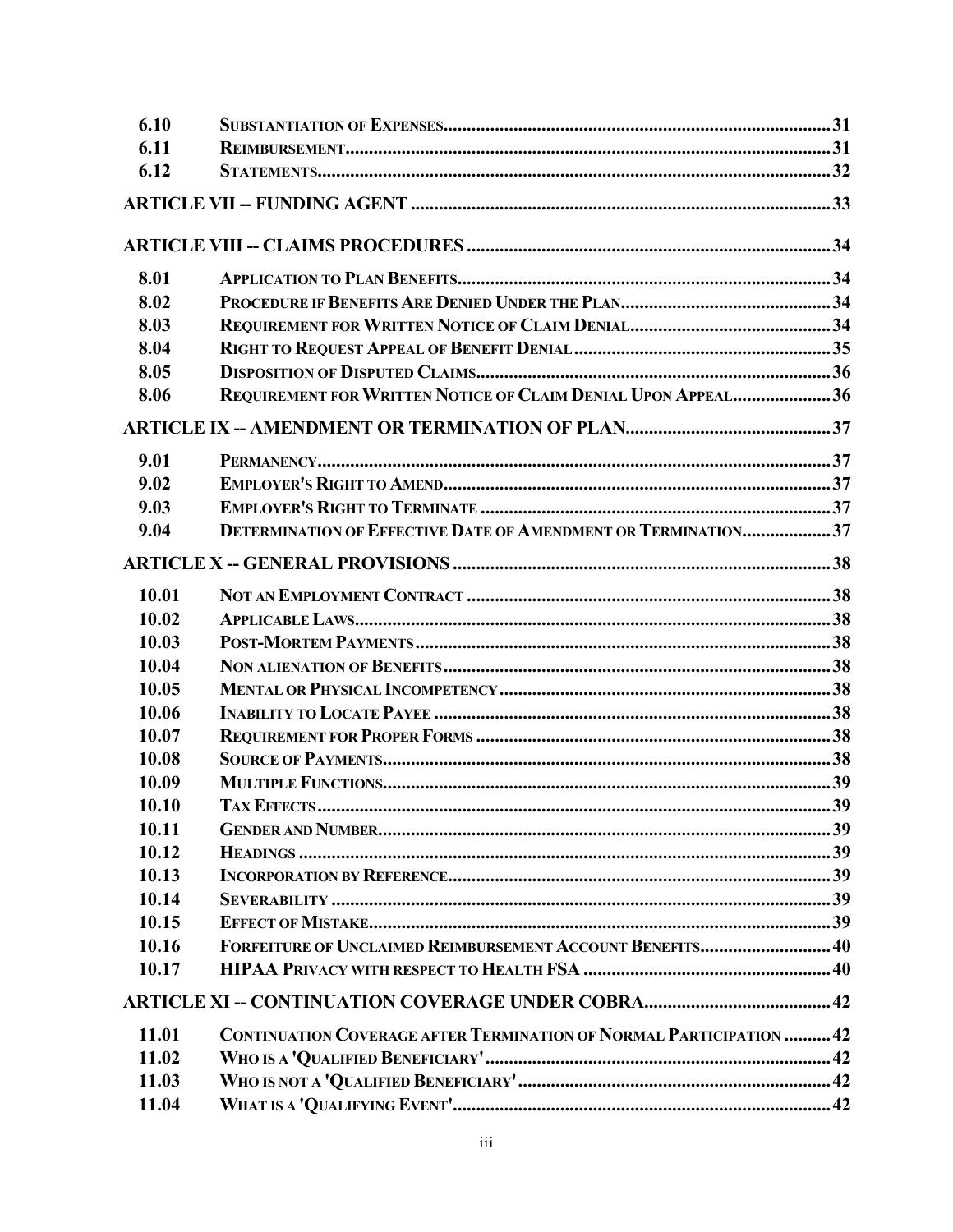| 11.05 |                                                           |  |
|-------|-----------------------------------------------------------|--|
| 11.06 | WHAT BENEFIT IS AVAILABLE UNDER CONTINUATION COVERAGE  44 |  |
| 11.07 |                                                           |  |
| 11.08 |                                                           |  |
| 11.09 |                                                           |  |
| 11.10 |                                                           |  |
|       |                                                           |  |
|       |                                                           |  |
|       |                                                           |  |
|       |                                                           |  |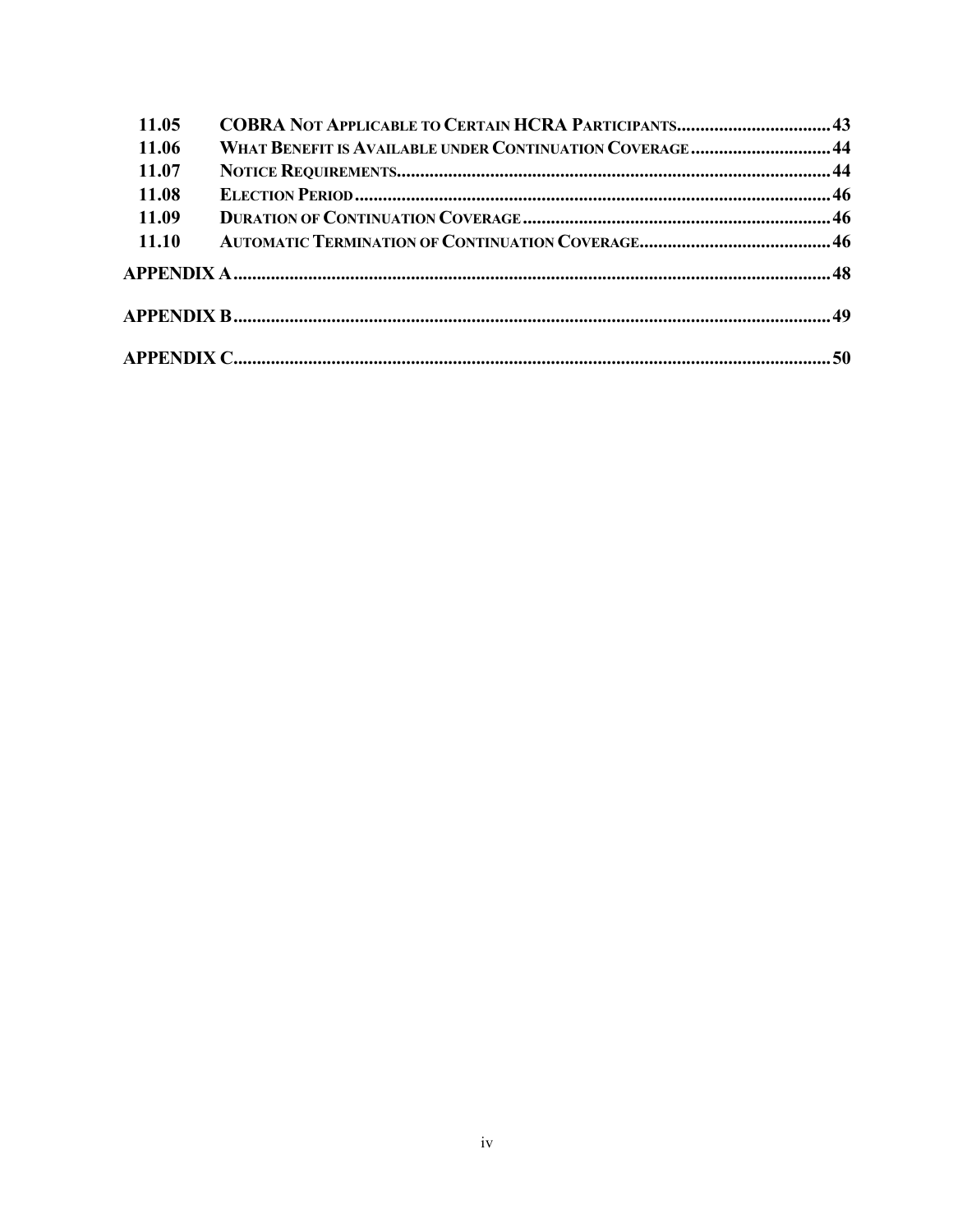#### **PREAMBLE**

Effective November 1, 1988, McGregor Independent School District established the Flexible Benefits Plan (the "Plan") for its Employees for purposes of providing eligible Employees with the opportunity to choose from among the fringe benefits available under the Plan. The Plan is intended to qualify as a cafeteria plan under the provisions of Code Section 125.

Effective October 1, 2003, McGregor Independent School District has amended and restated the Plan as set forth herein.

The Dependent Care Reimbursement Account ("DCRA") is intended to qualify as a Code Section 129 dependent care assistance plan, and the Health Care Reimbursement Account ("HCRA") is intended to qualify as a Code Section 105 medical expense reimbursement plan. Although printed within this document, the DCRA and HCRA Plans are separate written plans for purposes of administration and all reporting and nondiscrimination requirements imposed by Sections 105 and 129 of the Code.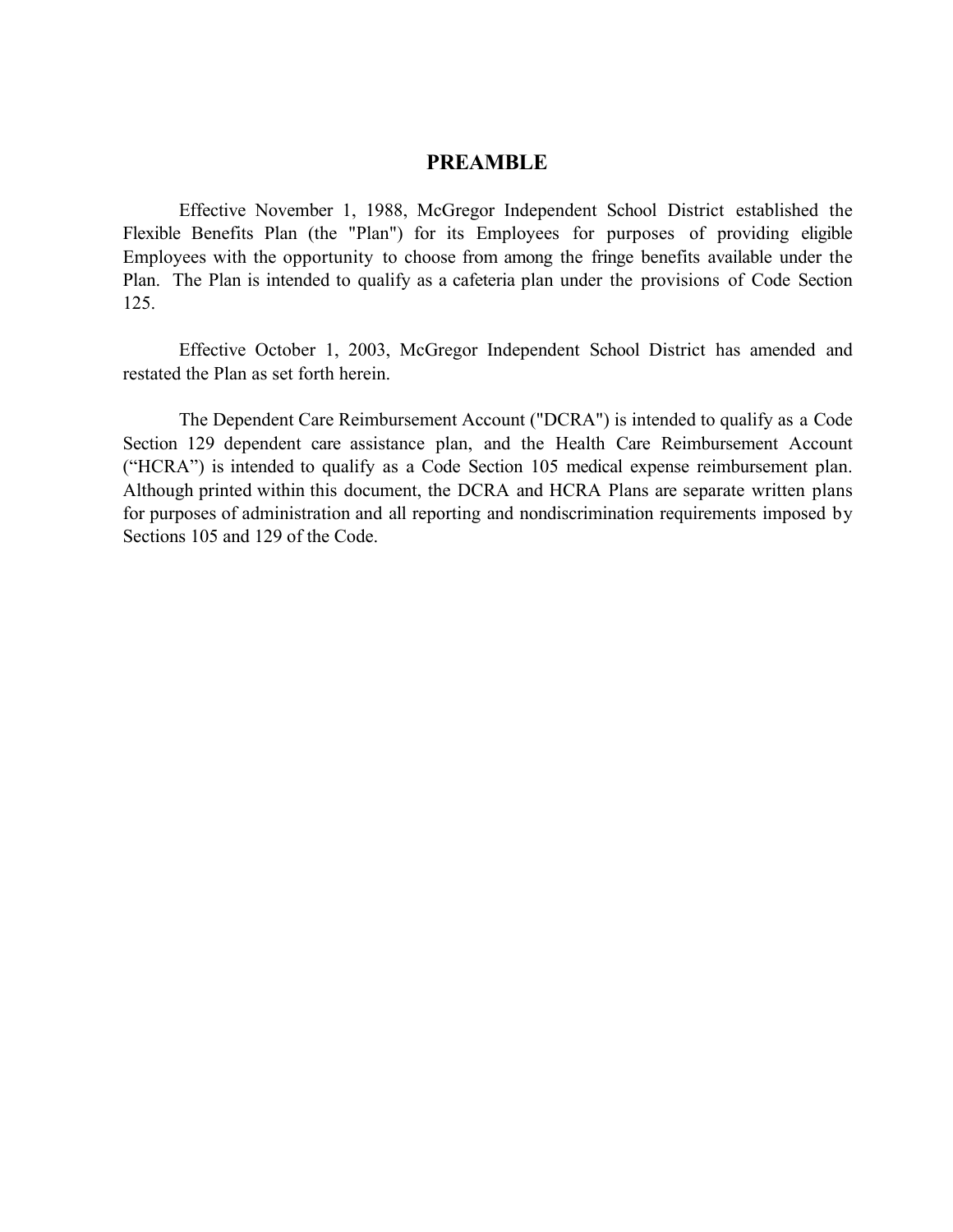# **MCGREGOR INDEPENDENT SCHOOL DISTRICT Flexible Benefits Plan**

# **ARTICLE I DEFINITIONS**

**1.01 "Affiliated Employer"** means any entity who, within the context of Code Section 414(b), (c), or (m) of the Code, will be considered with the Employer as a single employer for purposes of Code Section 125.

**1.02 "After-tax Contribution(s)"** means amounts withheld from an Employee's Compensation pursuant to a Salary Reduction Agreement, after any applicable state and federal taxes have been deducted, for purposes of purchasing one or more of the Benefit Package Options available under the Plan.

**1.03 "Anniversary Date"** means the first day of any Plan Year.

**1.04 "Benefit Credits"** means any amount which the Employer may provide to Participants to apply towards the cost of one or more of the Benefit Package Option(s) elected by the Participant. The amount of Benefit Credits allocated to eligible Participants may be adjusted upward or downward in the contributing Employer's sole discretion. The amount of Benefit Credits and the extent of the Participant's discretion to use the Benefit Credits shall be disclosed in Appendix C attached hereto (and/or the enrollment materials). The amount of the Benefit Credits, if any, shall be calculated each Plan Year in a uniform and nondiscriminatory manner based upon the Participant's dependent status, commencement or termination date of the Participant's employment during the Plan Year, and such other factors as the Employer shall prescribe. The Benefit Credits may be limited as designated in Appendix C (and/or the enrollment materials). Benefit Credits will not be disbursed to a Participant in the form of additional Compensation if the total cost of the Benefit Package Option(s) elected by the Participant is less than the Benefit Credits allocable thereto or if the Employee declines coverage under the Benefit Package Option(s), except as otherwise provided in the Appendix C attached hereto (and/or the enrollment material). Any excess shall be returned to the Employer.

**1.05 "Benefit Package Option(s)"** means those Qualified Benefits available to a Participant under this Plan attached hereto as Appendix A, as amended and/or replaced from time to time. The Benefit Package Options offered under this Plan are listed in Appendix A, attached hereto and incorporated herein.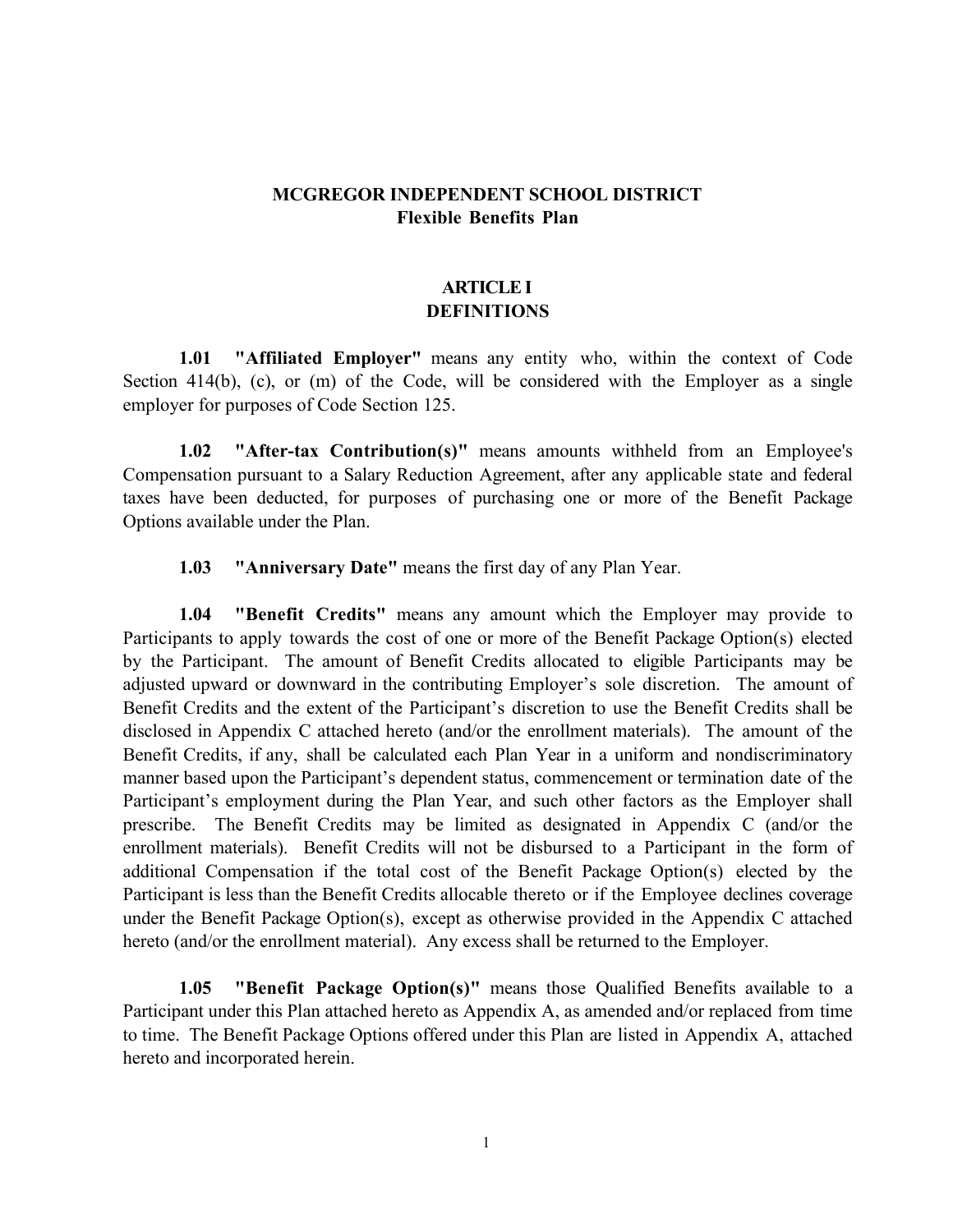**1.06 "Board of Directors"** means the Board of Directors of the Employer. The Board of Directors, upon adoption of this Plan, appoints the Committee to act on the Employer's behalf in all matters regarding the Plan.

**1.07 "Change in Status"** means any of the events described below, as well as any other events included under subsequent changes to Code Section 125 or regulations issued under Code Section 125 which the Plan Administrator (in its sole discretion) decides to recognize on a uniform and consistent basis:

- (a) *Legal Marital Status:* A change in a Participant's legal marital status, including marriage, death of a Spouse, divorce, legal separation or annulment;
- (b) *Change In Number of Tax Dependents (as defined in Section 1.10):* A change in the Participant's number of tax Dependents, including the birth of a child, the adoption or placement for adoption of a Dependent, or the death of a Dependent;
- (c) *Change in Employment Status:* Any change in employment status of the Participant, the Participant's Spouse or the Participant's Dependents that affects benefit eligibility under a cafeteria plan (including this Plan) or other employee benefit plan (including the Benefit Package Option(s) of the Employer of the Participant, the Spouse, or Dependents, such as: termination or commencement of employment; a strike or lockout; a commencement of or return from an unpaid leave of absence; a change in worksite; switching from salaried to hourly-paid, union to non-union, or part-time to full-time or vice versa; incurring a reduction or increase in hours of employment; or any other similar change which makes the individual become (or cease to be) eligible for a particular employee benefit.
- (d) *Dependent Eligibility Requirements:* An event that causes a Participant's Dependent to satisfy or cease to satisfy the Dependent eligibility requirements for a particular benefit, such as attaining a specified age, getting married, or ceasing to be a Student;
- (e) *Change in Residence:* A change in the place of residence of the Participant, the Participant's Spouse or the Participant's Dependent.

Note: See Section 3.04 for requirements that must be met to permit certain mid-year election changes on account of a Change in Status.

**1.08 "Code"** means the Internal Revenue Code of 1986, as amended.

**1.09 "Compensation"** means the cash wages or salary paid to an Employee by the Employer.

**1.10 "Dependent"** means any individual who is a tax dependent of the Participant as defined in Code Section 152(a); provided, however, that in the case of a divorced Employee: i) Dependent shall be defined as in Code Section  $21(e)(5)$  (i.e. dependent of the parent with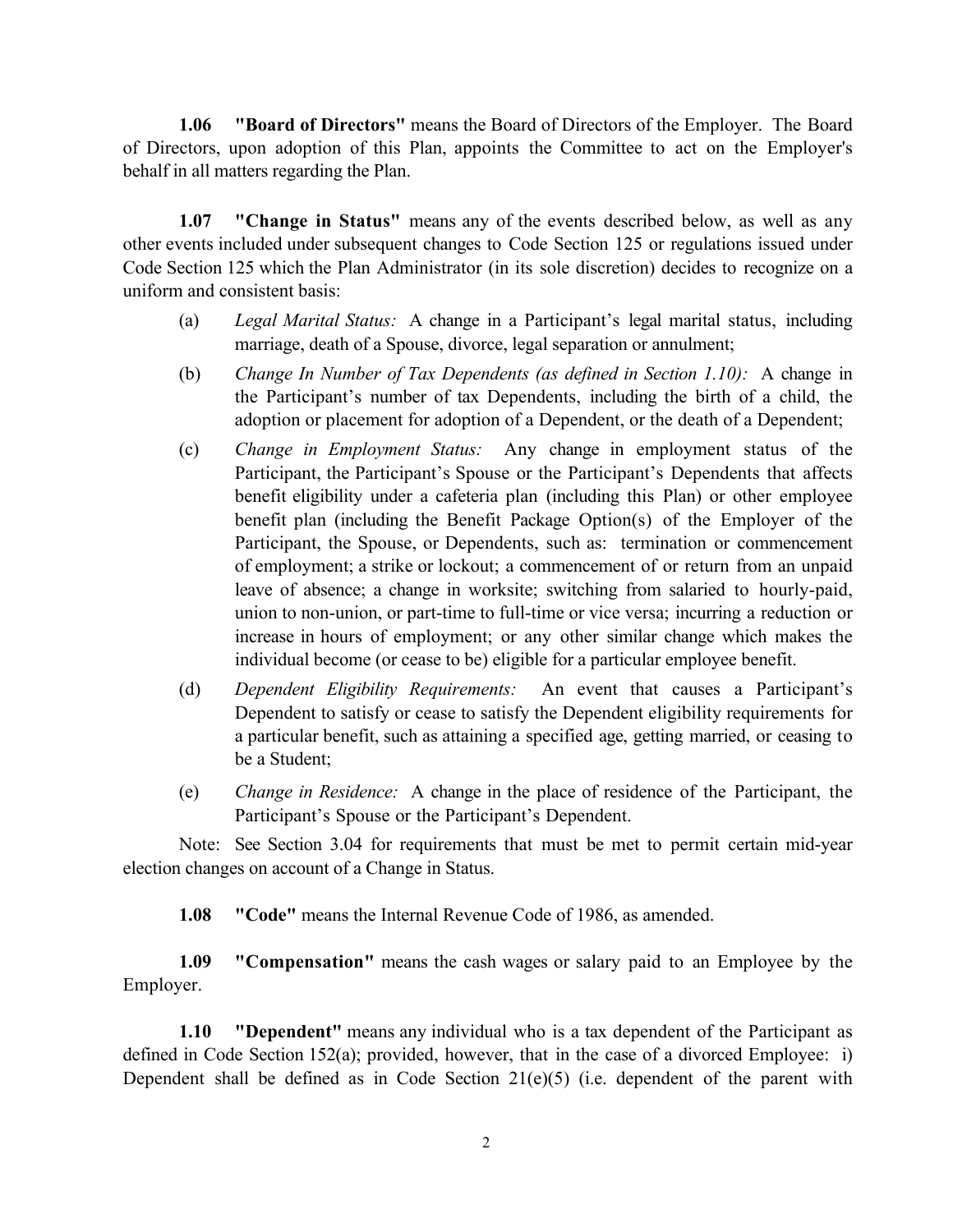custody) for purposes of the Dependent Care Reimbursement Plan; and ii) for purposes of accident or health coverage, a child shall be considered a Dependent of both parents.

**1.11 "Dependent Care Reimbursement"** shall have the meaning assigned to it by Section 5.01(c) of the Plan.

**1.12 "Earned Income"** means all income derived from wages, salaries, tips, selfemployment, and other Compensation (such as disability or wage continuation benefits), but only if such amounts are includable in gross income for the taxable year. Earned income does not include (a) any amounts received pursuant to any Dependent Care Reimbursement Plan established under Code § 129; or (b) any other amounts excluded from earned income under Code § 32(c)(2), such as amounts received under a pension or annuity, or pursuant to workers' compensation.

**1.13 "Effective Date"** of this Plan means November 1, 1988. The amendment and restatement effective date of this Plan is October 1, 2003.

**1.14 "Eligible Employment Related Expenses"** means those Qualifying Employment-Related Expenses (as defined below) paid or incurred incident to maintaining employment after the date of the Employee's participation in the Dependent Care Reimbursement Account and during the Plan Year, other than amounts paid to:

- (a) an individual with respect to whom a Dependent deduction is allowable under Code Section 151(a) to the Participant or his Spouse;
- (b) the Participant's Spouse; or
- (c) a child of the Participant who is under 19 years of age at the end of the year in which the expenses were incurred.

**1.15 "Eligible Individual Premium Expenses"** means amounts paid by an Employee who is eligible for this Plan pursuant to Section 2.01 for an individual accident and health insurance policy (including a policy that provides health, dental, vision, and disability benefits) for which the Employee is the policyholder to the extent that (i) the accident or health insurance policy is not maintained by an employer, (ii) the amounts paid by the Employee would be excluded from gross income pursuant to Code Section 106 if the amounts were paid by the Employer, (iii) prior to the beginning of the Plan Year, the accident or health insurance policy was determined to be a Benefit Package Option (as defined in Section 1.05 herein) by the Plan Administrator pursuant to procedures established by the Plan Administrator and (iv) such expenses will not be used in calculating any individual income tax deduction allowed for medical expenses under Section 213 of the Code.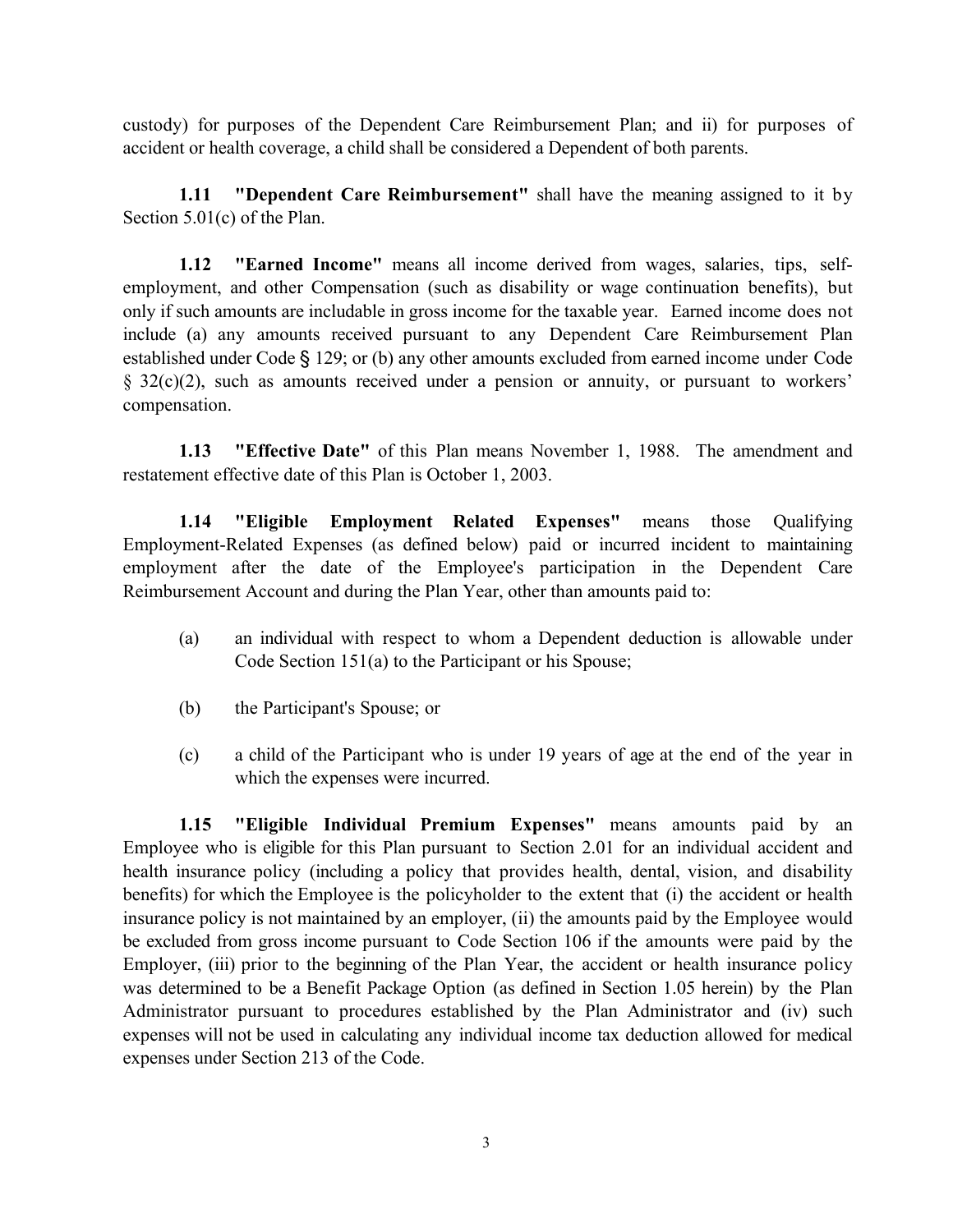**1.16 "Eligible Medical Expenses"** means those expenses incurred by the Employee, or the Employee's Spouse or Dependents, after the date of the Employee's participation in the HCRA and during the Plan Year to the extent that the expense satisfies the conditions set forth in the Summary Plan Description and are for "medical care" as defined by Code Section 213(d). For purposes of this Plan, the following expenses are not considered "Eligible Medical Expenses" even if they otherwise constitute "medical care" under Code Section 213(d): (i) expenses for qualified long term care services (as defined in Code § 7702B) and (ii) expenses for health insurance premiums. For purposes of this Plan, an expense is "incurred" when the Participant or beneficiary is furnished the medical care or services giving rise to the claimed expense, regardless of when the expense is paid.

**1.17 "Employee"** means an individual who the Employer classifies as a common-law employee and who is on the Employer's W-2 payroll, but does not include any leased employee (including, but not limited to, those individuals defined in Code  $\S$  414(n)), or an individual classified by the Employer as a contract worker, independent contractor, temporary employee or casual employee, whether or not any such persons are on the Employer's W-2 payroll, or any individual who performs services for the Employer but who is paid by a temporary or other employment agency such as "Kelly," "Manpower," etc., or any employee covered under a collective bargaining agreement, except as otherwise provided for in the collective bargaining agreement.

**1.18 "Employer"** means McGregor Independent School District and any Affiliated Employer authorized by McGregor Independent School District to adopt the Plan and who adopts the Plan, provided, however, that when the Plan provides that the Employer has a certain power (e.g., the appointment of a Plan Administrator, entering into a contract with a third party insurer, or amendment or termination of the plan) the term "Employer" shall mean only McGregor Independent School District. Affiliated Employers who adopt the Plan shall be bound by the Plan as adopted and subsequently amended unless they clearly withdraw from participation herein. Affiliated Employers who have adopted the Plan are set forth in Appendix B, attached hereto and incorporated herein.

**1.19 "Health Care Reimbursement"** shall have the meaning assigned to it by Section 5.01(b) of the Plan.

**1.20 "Highly Compensated Individual"** means an individual defined under Code Section 105(h), 125(e), or 414(q), as amended, as a "highly compensated individual" or a "highly compensated employee."

**1.21 "Individual Premium Reimbursement"** shall have the meaning assigned to it by Section 5.01(d) herein.

**1.22 "Key Employee"** means an individual who is a "key employee" as defined in Code Section 125(b)(2), as amended.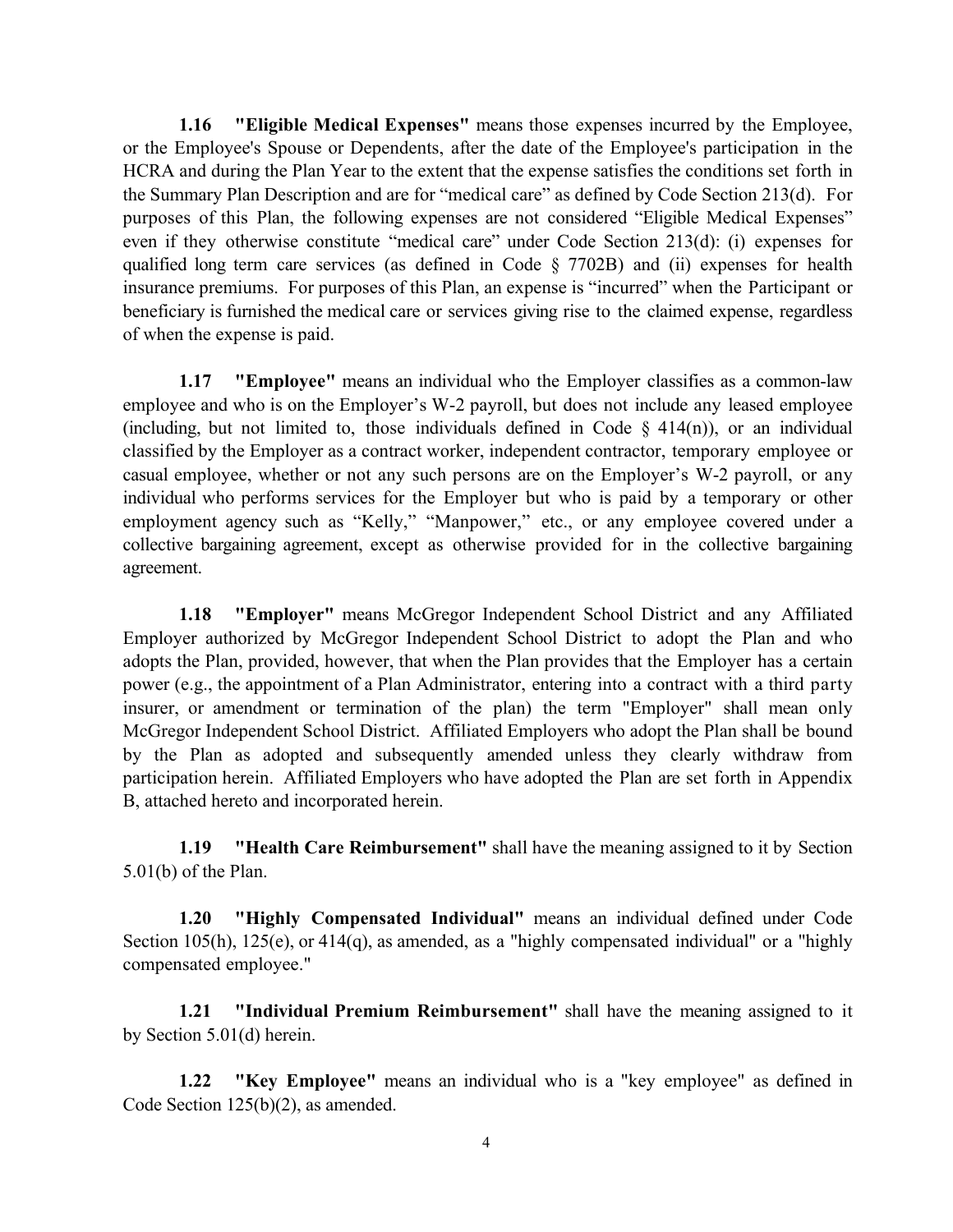**1.23 "Nonelective Contribution(s)"** means any amount that the Employer, in its sole discretion, may contribute on behalf of each Participant to provide benefits for such Participant and his or her Dependents, if applicable, under one or more of the Benefit Package Option(s) offered under the Plan. The manner in which such amounts are applied towards the cost of the Benefit Package Option(s) shall be subject to the sole discretion of the Employer. The amount of Nonelective Contribution for each Participant may be adjusted upward or downward in the contributing Employer's sole discretion. The amount shall be calculated for each Plan Year in a uniform and nondiscriminatory manner based upon the Participant's dependent status, commencement or termination date of the Participant's employment during the Plan Year, and such other factors as the Employer shall prescribe. Except as otherwise provided in Appendix C (or enrollment materials), in no event will any Nonelective Contribution be disbursed to a Participant in the form of additional, taxable Compensation if the Employee declines coverage under one or more of the Benefit Package Option(s) offered under the Plan. Any unused Non-Elective Contributions shall be returned to the Employer.

**1.24 "Participant"** means an Employee who becomes a Participant pursuant to Article II.

**1.25 "Plan"** means this Flexible Benefits Plan.

**1.26 "Plan Administrator" or "Committee"** means the person(s) appointed by the Employer with authority and responsibility to manage and direct the operation and administration of the Plan. If no such person is named, the Plan Administrator shall be the Employer.

**1.27 "Plan Sponsor"** means the Employer who maintains the plan, in the case of a single Employer plan. In the case of a plan established or maintained by an Employee organization, the Plan Sponsor is the Employee organization. In the case of a plan established by two or more Employers, or jointly by one or more Employers and one or more Employee organizations, the Plan Sponsor is the Association, Committee Joint Board of Trustees or other group of representatives of the parties who establish or maintain the plan.

**1.28 "Plan Year"** shall be the twelve month period from October 1 until the following September 30 provided, however, that a period of less than twelve months may be a Plan Year for the Initial Plan Year, the final Plan Year, and a transition period to a different Plan Year. The Initial Plan Year shall be the period October 1, 2003 through September 30, 2004.

**1.29 "Pre-tax Contribution(s)"** means amounts withheld from an Employee's Compensation pursuant to a Salary Reduction Agreement, before any applicable state and federal taxes have been deducted, for purposes of purchasing one or more of the Benefit Package Options available under the Plan. This amount shall not exceed the premiums attributable to the most costly Benefit Package Option afforded hereunder, and for purposes of Code Section 125,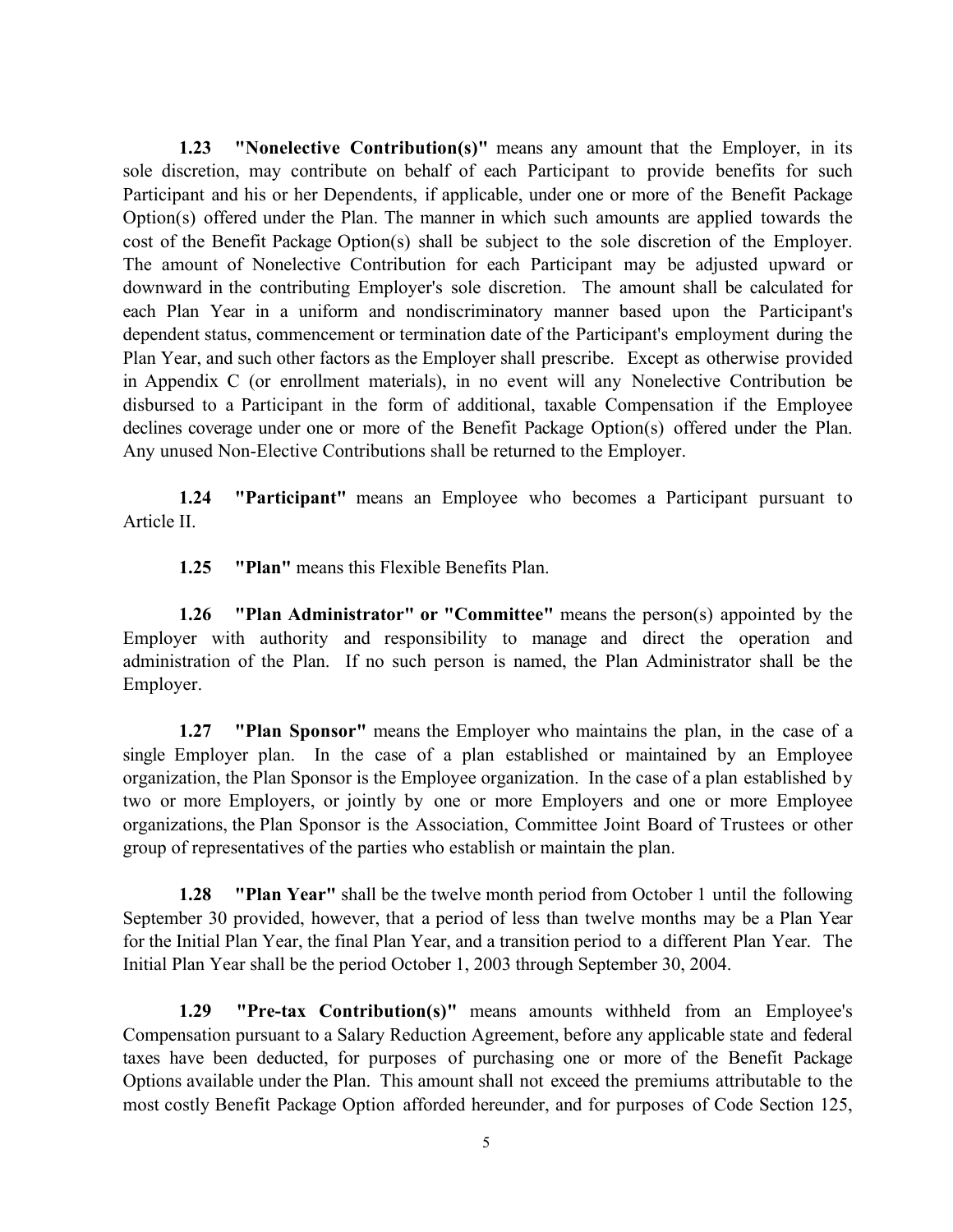shall be treated as an Employer contribution (this amount may, however, be treated as an Employee contribution for purposes of state insurance laws).

**1.30 "Qualified Benefit"** means any benefit excluded from the Employee's taxable income under Chapter 1 of the Code (other than Sections 106(b), 117, 124, 127, or 132) and any other benefit permitted by the Income Tax Regulations (i.e., any group-term life insurance coverage that is includable in gross income by virtue of exceeding the dollar limitation on nontaxable coverage under Code Section 79). Long-term care insurance is not a "Qualified Benefit."

**1.31 "Qualifying Employment-Related Expenses"** means those expenses that would be considered to be employment-related expenses under Section 21(b)(2) of the Code (relating to expenses for household and dependent care services necessary for gainful employment) if paid for by the Employee to provide Qualifying Services.

# **1.32 "Qualifying Individual"** means:

- (a) a Dependent of the Participant who is under the age of thirteen (13);
- (b) a Dependent of a Participant who is mentally or physically incapable of caring for himself or herself; or
- (c) the Spouse of a Participant who is mentally or physically incapable of caring for himself or herself.

**1.33 "Qualifying Services"** means services relating to the care of a Qualifying Individual that enable the Participant or his Spouse to remain gainfully employed which are performed:

- (a) in the Participant's home; or
- (b) outside the Participant's home for (1) the care of a Dependent of the Participant who is under age 13, or (2) the care of any other Qualifying Individual who resides at least eight (8) hours per day in the Participant's household. If the expenses are incurred for services provided by a dependent care center (i.e., a facility that provides care for more than 6 individuals not residing at the facility), the center must comply with all applicable state and local laws and regulations.

**1.34 "Regular Full-Time or Regular Part-Time Employee"** means a regular fulltime or regular part-time employee of an Employer (excluding Employees covered under a collective bargaining agreement) as classified by the Employer under its standard personnel practices.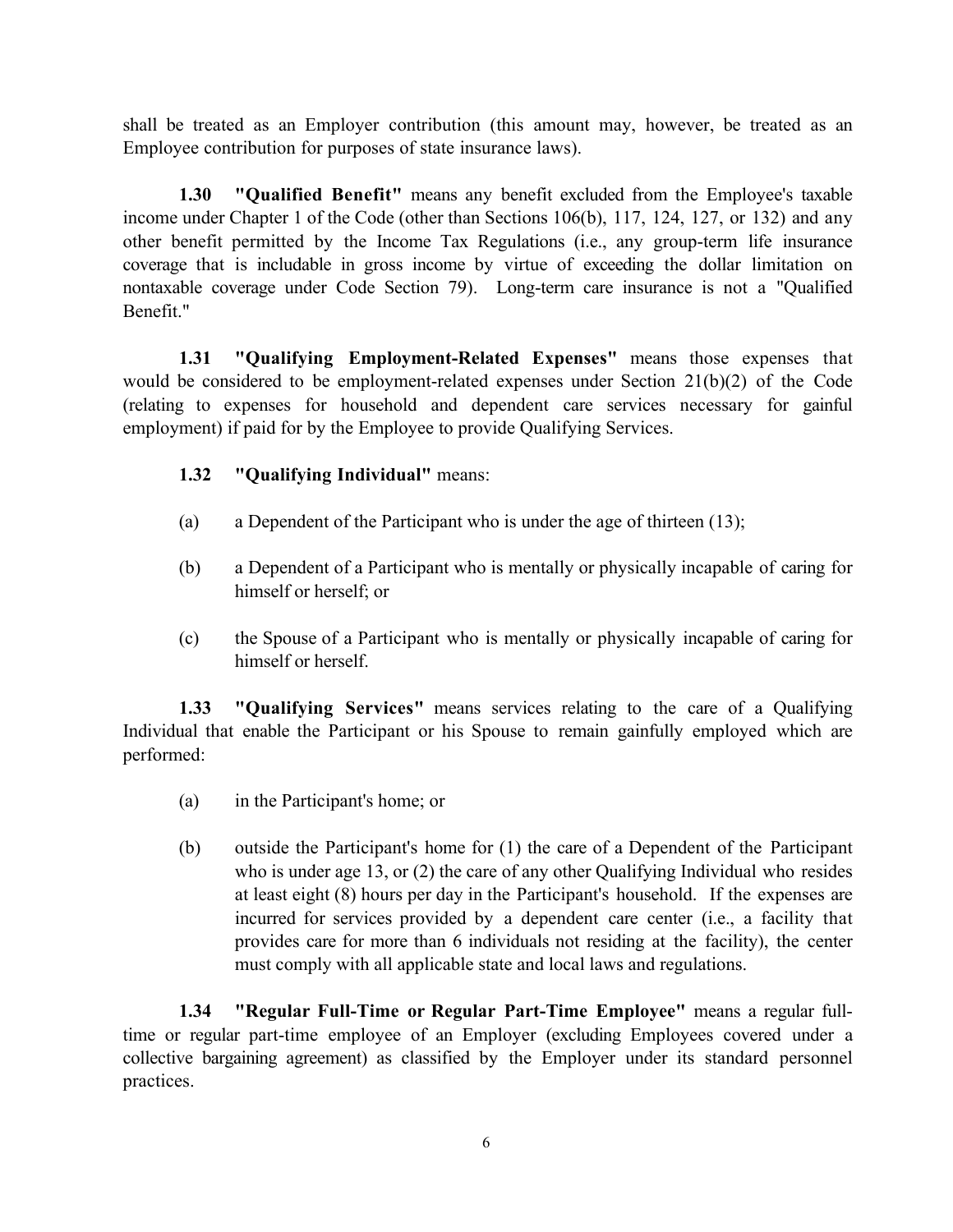**1.35 "Reimbursement Account(s) or Account(s)"** shall be the funding mechanism by which amounts are withheld from an Employee's Compensation and retained for future Health Care Reimbursement (as defined in Section 1.20 herein), Dependent Care Reimbursement (as defined in Section 1.11 herein), and Individual Premium Reimbursement (as defined in Section 1.22 herein). No money shall actually be allocated to any individual Participant Account(s); any such Account(s) shall be of a memorandum nature, maintained by the Administrator for accounting purposes, and shall not be representative of any identifiable trust assets. No interest will be credited to or paid on amounts credited to the Participant Account(s).

**1.36 "Salary Reduction Agreement"** means the actual or deemed agreement pursuant to which an eligible Employee or Participant enrolls in the specific component Benefit Package Options with Pre-tax Premiums or After-tax Premiums in accordance with Article III. If the Employer utilizes an interactive voice response (IVR) system or web-based program for enrollment, the Salary Reduction Agreement may be maintained on an electronic database.

**1.37 "Spouse"** means an individual who is legally married to a Participant (and who is treated as a spouse under the Code), but for purposes of the Dependent Care Reimbursement Plan provisions, shall not include an individual legally separated from the Participant under a divorce or separate maintenance decree, nor shall it include an individual who, although married to the Participant, files a separate federal income tax return, maintains a separate, principal residence from the Participant during the last six months of the taxable year, and does not furnish more than one-half of the cost of maintaining the principal place of abode of the Qualifying Individual.

**1.38 "Student"** means an individual who, during each of five (5) or more calendar months during the Plan Year, is a full time student at any college or university, the primary function of which is the conduct of formal instruction, and which routinely maintains a regular faculty and curriculum and normally has an enrolled student body in attendance at the location where its educational activities are regularly presented.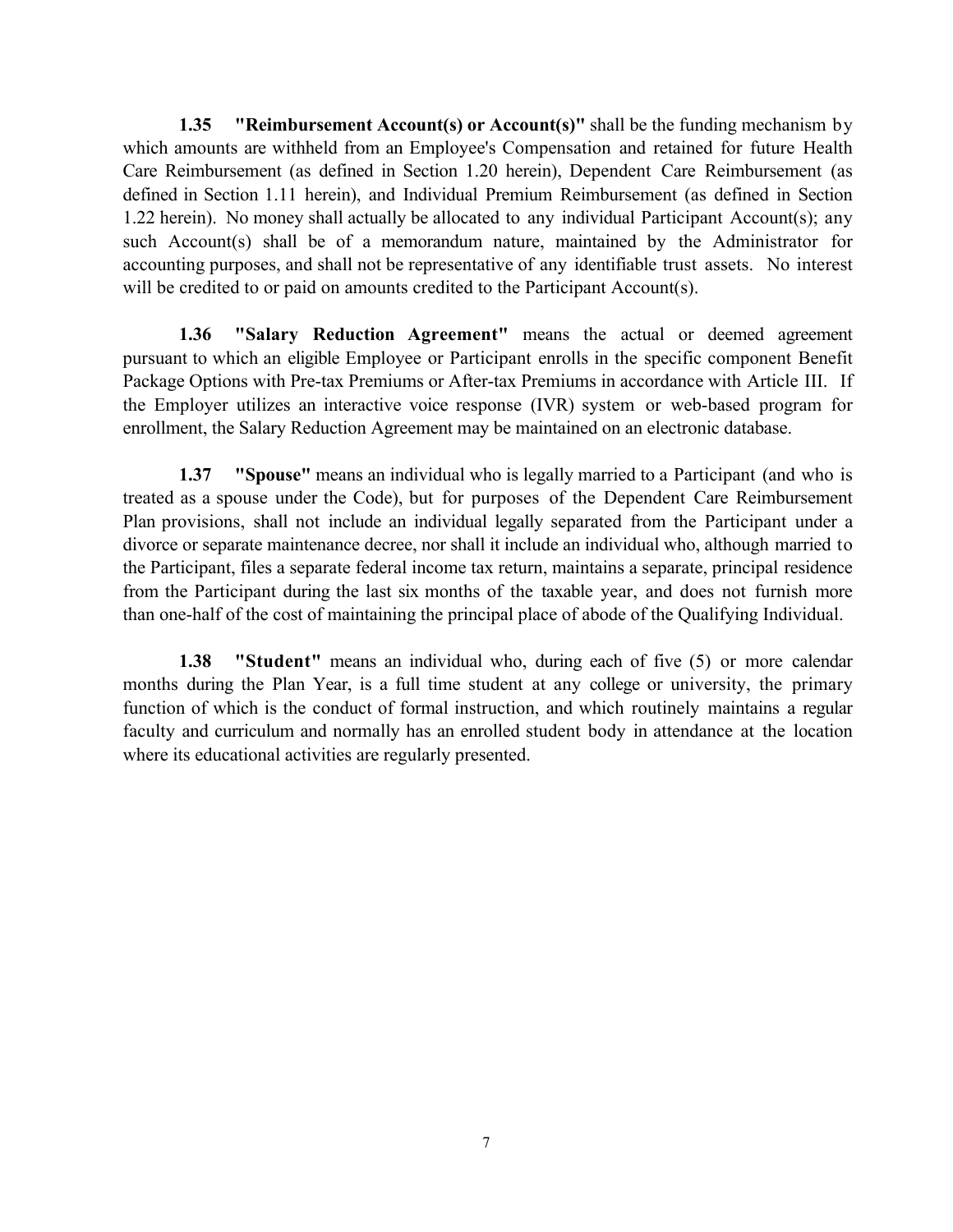# **ARTICLE II ELIGIBILITY AND PARTICIPATION**

**2.01 Eligibility to Participate.** Each Employee who is regularly scheduled to work a minimum of twenty (20) hours per week and who is eligible for coverage or participation under any of the Benefit Package Options shall be eligible to become a Participant in this Plan on the first of the month following date of hire. Participation in this Plan shall be effective as set forth in Section 3.02 herein. The Eligibility for Benefit Package Option(s) offered under the Plan shall be subject to the additional requirements, if any, specified in the applicable Benefit Package Option. The provisions of this Article are not intended to override any eligibility requirement(s) or waiting period(s) specified in the applicable Benefit Package Options.

**2.02 Termination of Participation**. Participation shall terminate on the earliest of: i) the date an Employee ceases to be an Employee (except as otherwise provided in Section 3.05 for "COBRA coverage"); ii) when an Employee ceases to meet the eligibility requirements of Section 2.01 of this Plan; iii) the date this Plan is amended to exclude the Employee or is terminated; iv) the effective date of the Employee's election not to participate pursuant to Sections 3.03 or 3.04. Subject to any specific limitations for any particular benefit which the Participant has elected: (a) participation shall be continued during a leave of absence for which the Participant continues to receive a salary from his or her employer and (b) participation shall be suspended during an unpaid leave of absence.

**2.03 Eligibility to Participate in Reimbursement Accounts.** Each Employee who is regularly scheduled to work a minimum of twenty (20) hours per week shall become eligible to Participate in the Reimbursement Accounts on the first of the month following date of hire. Participation in the Reimbursement Accounts shall be effective as set forth in Section 3.02 herein. Employees covered under a collective bargaining agreement will only be eligible for Reimbursement Benefits if such benefits are provided for under the agreement.

#### **Please note: FMLA applies to employers with 50 or more employees.**

#### **2.04 Qualifying Leave Under Family Leave Act.**

(a) Health Benefits. Notwithstanding any provision to the contrary in this Plan, if a Participant goes on a qualifying leave under the Family and Medical Leave Act of 1993 (the "FMLA"), then to the extent required by the FMLA, the Employer will continue to maintain the Participant's health insurance benefits and HCRA benefits (if offered under the Plan as set forth in Appendix A attached hereto) on the same terms and conditions as if the Participant were still an active Employee. That is, if the Participant elects to continue his or her coverage while on leave, the Employer will continue to pay its share of the contribution. An Employer may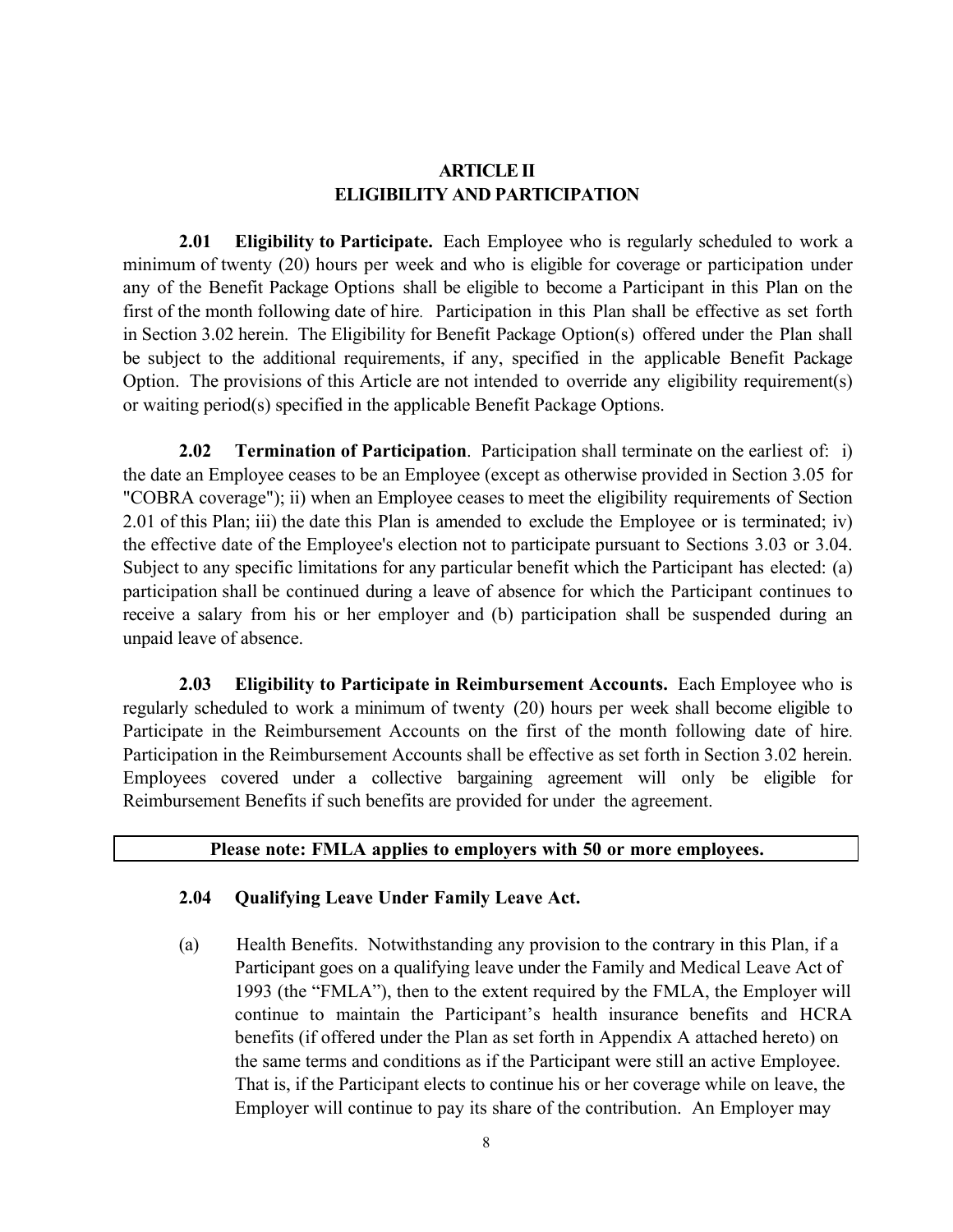elect to continue all coverage for Participants while they are on paid leave (provided Participants on non-FMLA paid leave are required to continue coverage). If so, the Participant's share of the contribution shall be paid by the method normally used during any paid leave (e.g., on a pre-tax Salary Redirection basis if that was the method used before FMLA leave.) In the event of unpaid leave (or paid leave where coverage is not required to be continued), a Participant may elect to continue his or her coverage under the Premium Payment and/or Medical Care Reimbursement components during the FMLA leave. If the Participant elects to continue coverage while on leave, then the Participant may pay his or her share of the contribution in one of the following ways: (i) with After-tax Contributions, by sending monthly payments to the Employer by the due date established by the Employer; (ii) with Pre-tax Contributions, by having such amounts withheld from his ongoing Compensation (if any), or pre-paying all or a portion of the contribution for the expected duration of the leave with Pre-tax Contributions. To pre-pay the contribution with Pre-tax Contributions, the Participant must make a special election to that effect prior to the date that such Compensation would normally be made available (Pre-tax Contributions may not be used to fund coverage during the next Plan Year); or (iii) under another arrangement agreed upon between the Participant and the Administrator (e.g., the Administrator may fund coverage during the leave and withhold "catch-up" amounts upon the Participant's return with Pre-tax Contributions or After-tax Contributions). If the Employer requires all Participants to continue coverage during the leave, the Participant may elect to discontinue the Participant's required contributions until the Participant returns from leave. Upon return from leave, the Participant will be required to repay the contribution not paid by the Participant during the leave. Payment shall be withheld from the Participant's Compensation either on a pre-tax or after-tax basis, as may be agreed upon by the Administrator and the Participant. If a Participant's coverage ceases while on FMLA leave (e.g., for non-payment of required contributions), the Participant will be permitted to re-enter the Plan upon return from such leave on the same basis as the Participant was participating in the Plan prior to the leave, or otherwise required by the FMLA. Employees whose coverage terminated during the leave may be automatically reinstated provided that coverage for Employees on non-FMLA leave is automatically reinstated upon return from leave. Not with standing the preceding sentence, with regard to HCRA benefits, a Participant whose coverage ceased will be entitled to elect whether to be reinstated in the HCRA at the same coverage level as in effect before the FMLA leave (with increased contributions for the remaining period of coverage) or at a HCRA coverage level that is reduced pro-rata for the period of FMLA leave during which the Participant did not make contributions.

(b) Non-Health Benefits. If a Participant goes on qualifying leave under the FMLA,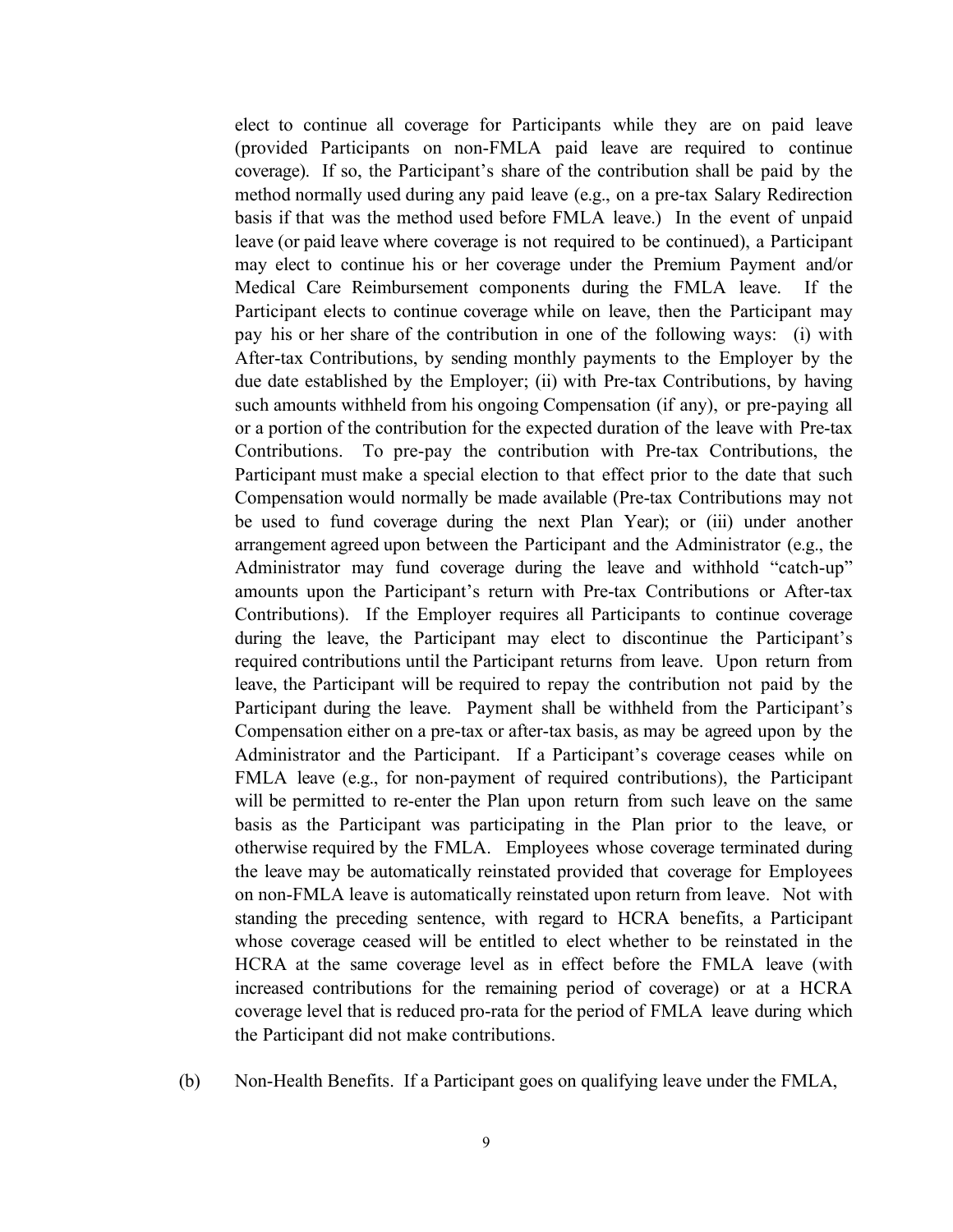Entitlement to non-health benefits, such as DCRA (if offered under the Plan as set forth in Appendix A attached hereto), is to be determined by the Employer's policy for providing such Benefits when the Participant is on non-FMLA leave, as described in Section 2.05. If such policy permits a Participant to discontinue contributions while on leave, the Participant will, upon returning from leave be required to repay the contributions not paid by the Participant during the FMLA leave.

**2.05 Non-FMLA Leave.** If a Participant goes on an unpaid leave of absence that does not effect eligibility, then the Participant will continue to participate and the contributions due for the Participant will be paid by pre-payment before going on leave, by after-tax contributions while on leave, or with catch-up contributions after the leave ends, as may be determined by the Administrator. If a Participant goes on an unpaid leave that affects eligibility, the election changes rules in Section 3.04 will apply. If such policy permits a Participant to discontinue contributions while on leave, the Participant will upon returning from leave be required to repay the contributions not paid by the Participant during the leave.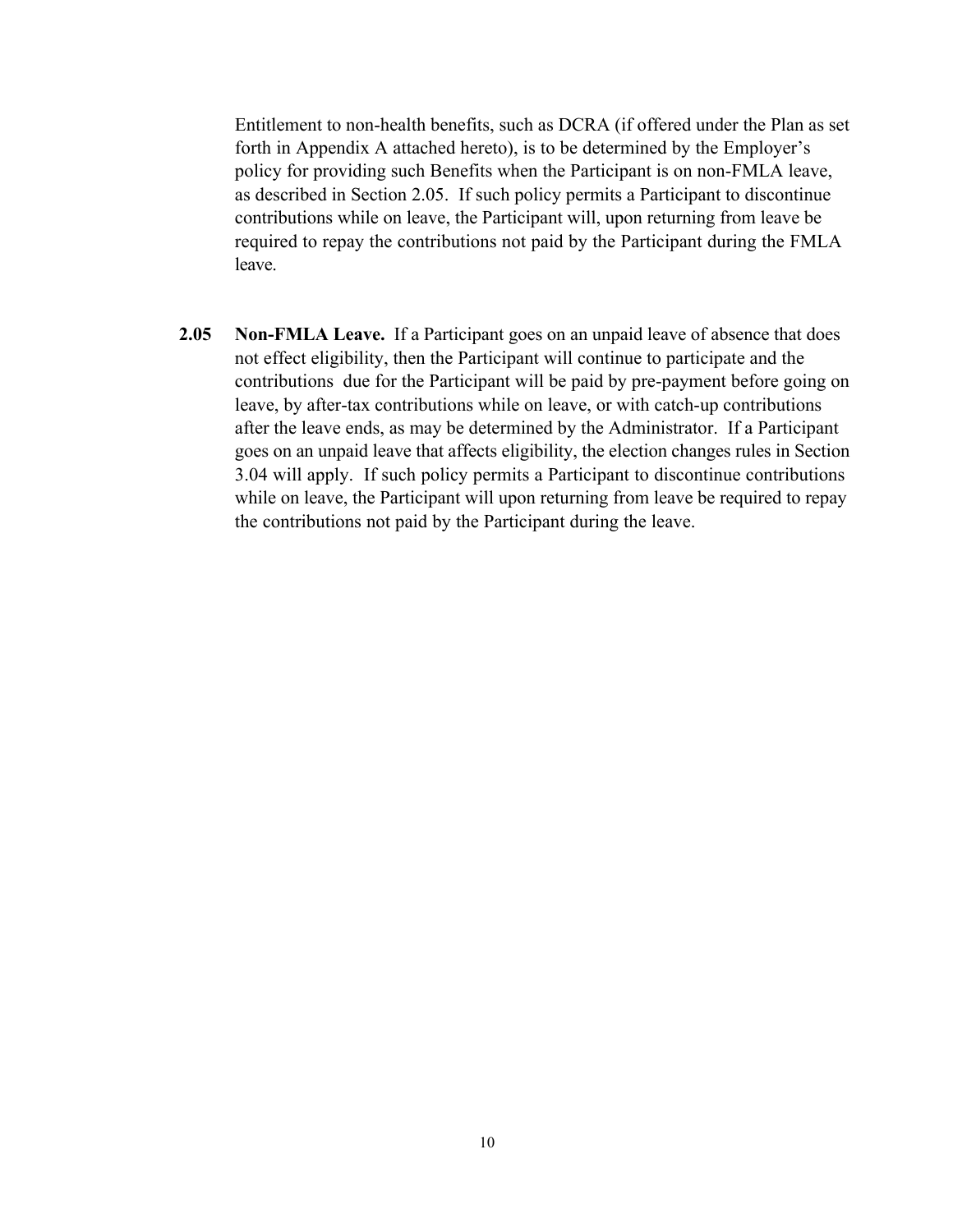#### **ARTICLE III PREMIUM ELECTIONS**

**3.01 Election of Contributions**. A Participant may elect any combination of Pre-tax Contributions, After-tax Contributions and/ or Benefit Credits (as set forth in Appendix C attached hereto) to fund any Benefit Package Option available under the Plan, provided that only Qualified Benefits (other than group term life insurance coverage in excess of \$50,000) may be funded with Pre-tax Contributions.

#### **3.02 Initial Election Period.**

- (a) **Currently Eligible Employees.** An Employee who is eligible to become a Participant in this Cafeteria plan as of the Effective Date must complete, sign and file a Salary Reduction Agreement with the Plan Administrator during the election period (as specified by the Plan Administrator) immediately preceding the Effective Date in order to become a Participant on the Effective Date. The elections made by the Participant on this initial Salary Reduction Agreement shall be effective, subject to Section 3.04, for the Plan Year beginning on the Effective Date.
- (b) **New Employees and Employees Who Have Not Yet Satisfied The Flexible Benefit Plan's Waiting Period**. An Employee who becomes eligible to become a Participant in this Plan after the Effective Date must complete, sign and file a Salary Reduction Agreement with the Plan Administrator during the thirty (30) day period prior to the day the Employee first becomes eligible to participate in this Plan. If an Employee is eligible to participate in this Plan on the date he is first hired, a Salary Reduction Agreement must be completed, signed, and filed with the Plan Administrator within thirty (30) days from the date of hire. Except as provided in Section 3.04(b) (for HIPAA special enrollment rights in the event of birth, adoption, or placement for adoption), the elections made by the Participant on this initial Salary Reduction Agreement shall be prospectively effective as of the first pay period coinciding with or immediately following the date that the Salary Reduction Agreement is filed (or if later, the date of the employee's eligibility under the Plan) and, subject to Section 3.04, ending on the last day of the Plan Year in which such participation began. Coverage under the component Benefit Package Options will be effective in accordance with the eligibility requirements contained in such Benefit Package Options.
- (c) **Failure to Elect.** An eligible Employee who fails to complete, sign and file a Salary Reduction Agreement with the Plan Administrator in accordance with paragraph (a) or (b) above during an initial election period may become a Participant on a later date in accordance with Section 3.03 or 3.04.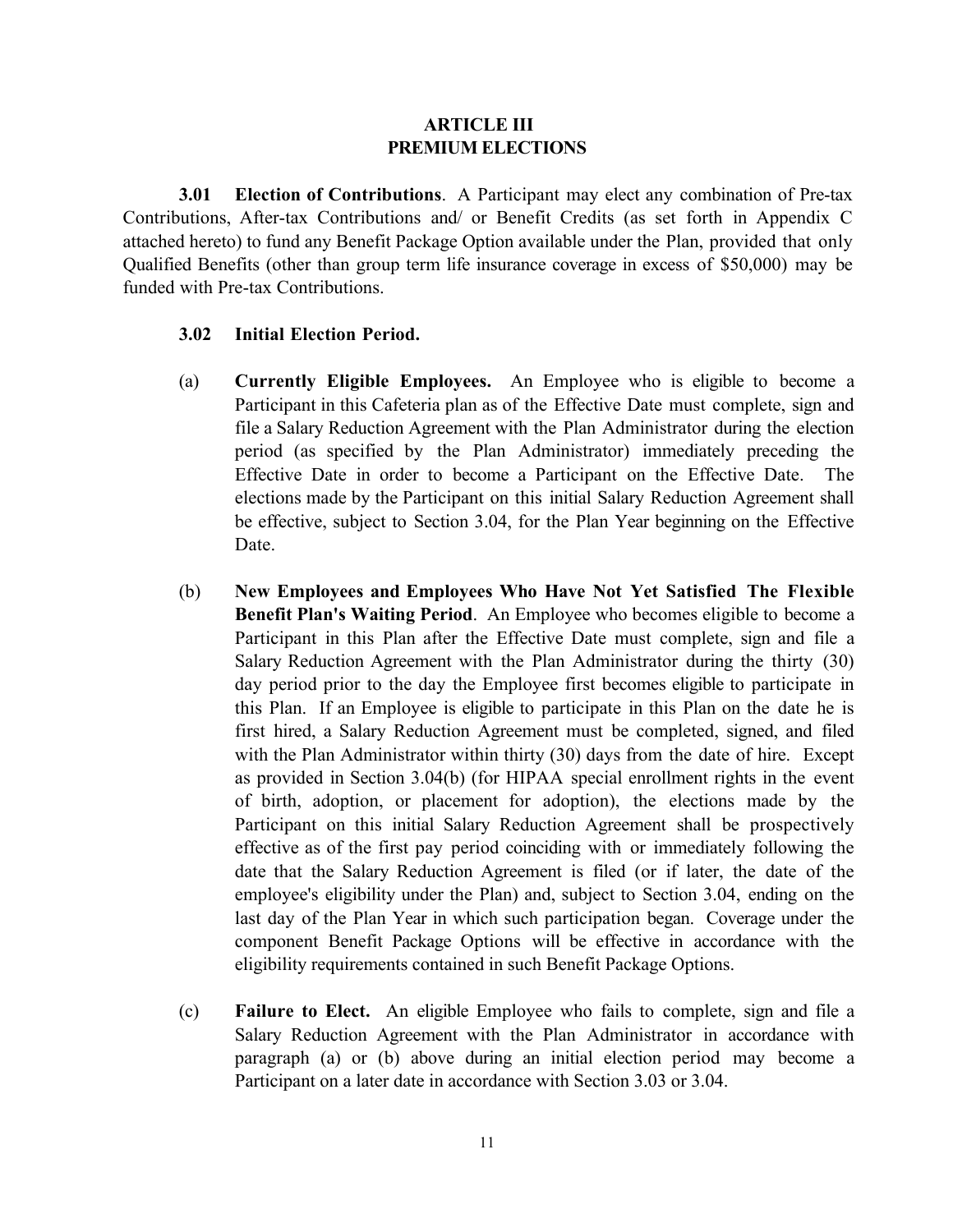**3.03 Annual Election Period.** Each Employee who is a Participant in this Plan or who is eligible to become a Participant in this Plan shall be notified, prior to each Anniversary Date of this Plan, of his right to become a Participant in this Plan, to continue participation in this Plan, or to modify or to cease participation in this Plan, and shall be given a reasonable period of time in which to exercise such right: such period of time shall be known as the "annual election period." An Election shall be made by submitting a Salary Reduction Agreement to the Plan Administrator during the election period, and shall be effective for the entire Plan Year beginning on the Anniversary Date. A Participant or Employee who fails to complete, sign and file a Salary Reduction Agreement as required by this Section 3.03 shall be deemed to have elected to continue the same coverages under the Benefit Package Options funded by the same election (i.e., either Pre-Tax Contributions, After-tax Contributions, or Benefit Credits (as set forth in Appendix C), adjusted to reflect any increase or decrease in premium/cost, then in effect for such Participant or Employee. Notwithstanding the foregoing, annual elections for participation in the HCRA and DCRA must be made by submitting a Salary Reduction Agreement prior to the beginning of each Plan Year -- no deemed elections shall occur under such Plans.

**3.04 Change of Benefit Election.** A Participant shall not make any changes to the Pre-tax Contribution amount or to the Participant's elected allocation of Benefit Credits, if any, except for election changes permitted under this Section 3.04, and for changes made during the Annual Election Period (Section 3.03), changes caused by termination of employment (Section 3.05) and changes pursuant to the Family and Medical Leave Act (Section 2.04).

Except as provided in Section 3.04(b) for HIPAA special enrollment rights in the event of birth, adoption, or placement for adoption, all election changes shall be effective on a prospective basis only (i.e., election changes will become effective no earlier than the first day of the first pay period coinciding with or immediately following the date that the election change was filed) but, as determined by the Plan Administrator, election changes may become effective later to the extent the coverage in the applicable component plan commences later.

(a) *Change in Status*. A Participant may change his or her actual or deemed election under the Plan upon the occurrence of a Change in Status (as defined is Section 1.07), but only if such election change is made on account of and corresponds with a Change in Status which affects eligibility for coverage under a plan of the Employer or a plan of the Participant's Spouse's, or the Participant's Dependent's employer (referred to as the general consistency requirement). A Change in Status that affects eligibility for coverage under an employer's plan includes a Change in Status that results in an increase or decrease in the number of an Employee's family members (i.e., a Spouse and/or Dependents) who may benefit from the coverage. The Plan Administrator (in its sole discretion) shall determine, based on prevailing IRS guidance, whether a requested change is on account of and corresponds with a Change in Status.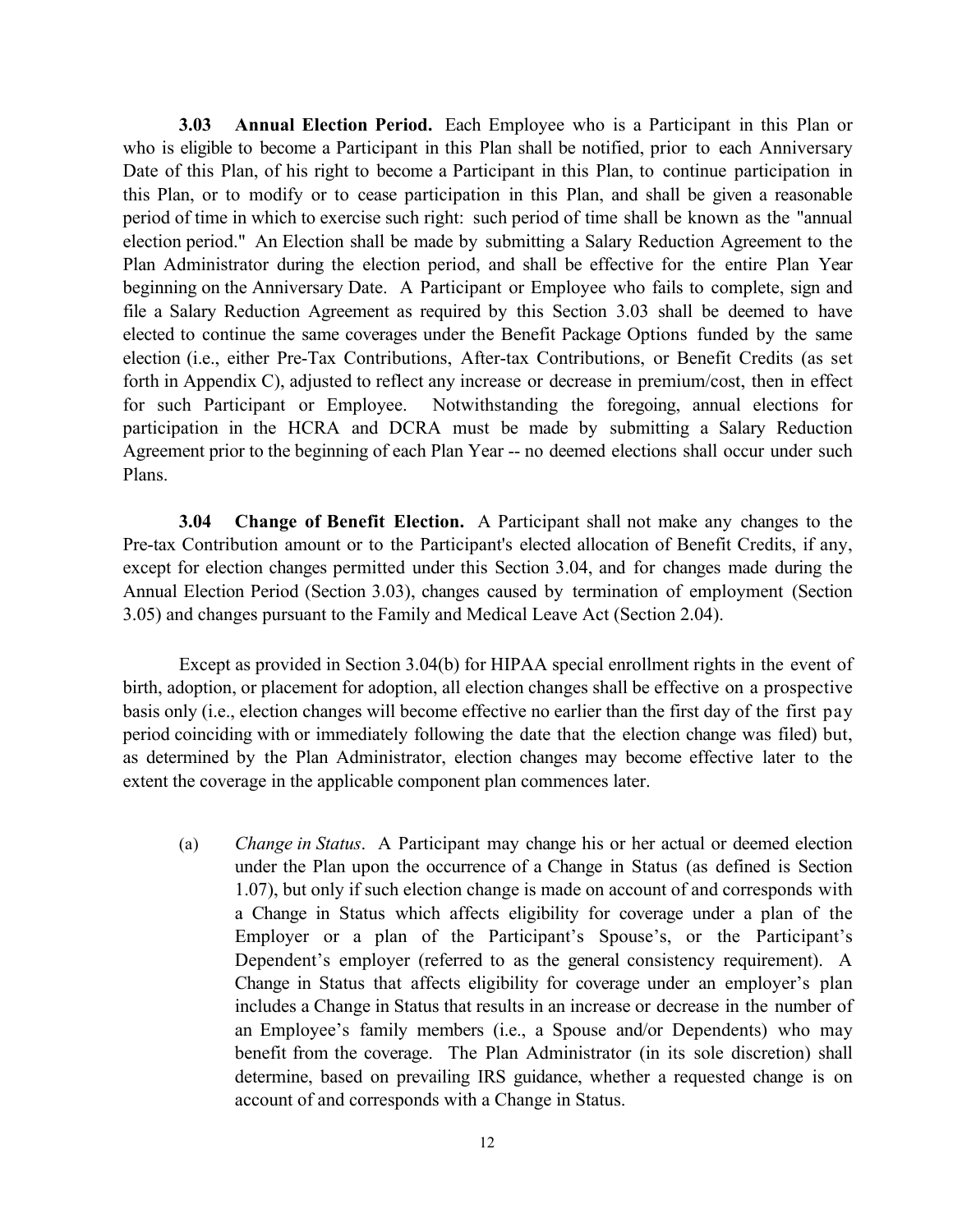Assuming the general consistency requirement is satisfied, a requested election change must also satisfy the following specific consistency requirements in order for a Participant to be able to alter his or her election based on the specified Change in Status:

(1) *Loss of Dependent Eligibility.* For a Change in Status involving a Participant's divorce, annulment or legal separation from a Spouse, the death of a Spouse or a Dependent, or a Dependent ceasing to satisfy the eligibility requirements for coverage, a Participant may only elect to cancel accident or health insurance coverage for the Spouse involved in the divorce, annulment, or legal separation, the deceased Spouse or Dependent, or the Dependent that ceased to satisfy the eligibility requirements. Canceling coverage for any other individual under these circumstances would fail to correspond with that Change in Status.

Notwithstanding the foregoing, if the Participant, the Participant's Spouse or the Participant's Dependent becomes eligible for COBRA (or similar health plan continuation coverage under state law) under the Employer's Plan, the Participant may increase his or her election to pay for such coverage (this rule does not apply to a Participant's Spouse who becomes eligible for COBRA or similar coverage as a result of divorce).

- (2) *Gain of Coverage Eligibility Under Another Employer's Plan.* For a Change in Status in which a Participant, a Participant's Spouse, or a Participant's Dependent gains eligibility for coverage under another employer's cafeteria plan (or another employer's qualified benefit plan) as a result of a change in marital status or a change in employment status, a Participant may elect to cease or decrease coverage for that individual only if coverage for that individual becomes effective or is increased under the other employer's plan. The Plan Administrator may rely on a Participant's certification that the Participant has obtained or will obtain coverage under the other employer's plan, unless the Employer has reason to believe that the Participant's certification is incorrect.
- (3) *Special Consistency Rule for DCRA.* With respect to the DCRA (when offered under the Plan), a Participant may change or terminate his or her election upon a Change in Status if (i) such change or termination is made on account of and corresponds with a Change in Status that affects eligibility for coverage under an employer's plan; or (ii) the election change is on account of and corresponds with a Change in Status that affects eligibility of dependent care expenses for the tax exclusion available under Code Section 129.
- (4) *Special Consistency Rule for Group Term Life Insurance, Disability and Dismemberment Coverage.* For any Change in Status, a Participant may elect either to increase or to decrease group-term life insurance, disability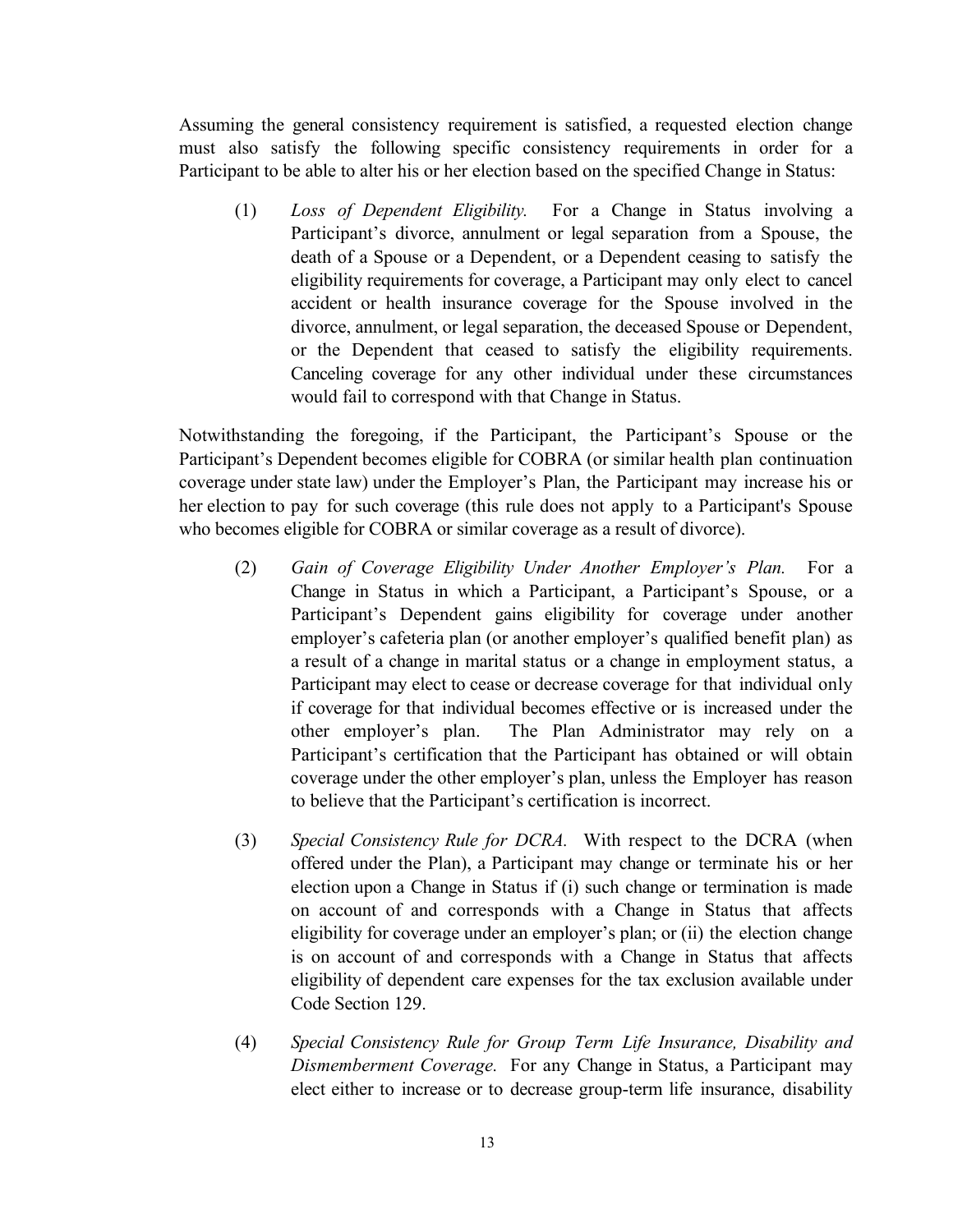coverage, or accidental death and dismemberment coverage offered under the Plan.

- (b) *HIPAA Special Enrollment Rights.* If a Participant, a Participant's Spouse or a Participant's Dependent is entitled to special enrollment rights under a group health plan, as required by HIPAA under Section 9801(f) of the Code, then a Participant may revoke a prior election for group health plan coverage and make a new election (including an election for Health Care Reimbursement Account) provided that the election change corresponds with such HIPAA special enrollment right. As required by HIPAA, a special enrollment right will arise if:
	- (1) A Participant or Spouse or Dependent declined to enroll in group health plan coverage because he or she had other coverage and eligibility for such other coverage is subsequently lost due to legal separation, divorce, death, termination of employment, reduction in hours, exhaustion of the maximum COBRA period, or the other coverage was non-COBRA coverage and employer contributions for such coverage were terminated; or
	- (2) A new Dependent is acquired as a result of marriage, birth, adoption, or placement for adoption. An election to add previously eligible Dependents as a result of the acquisition of a new Spouse or Dependent child shall be considered to be consistent with the special enrollment right. An election change on account of a HIPAA special enrollment attributable to the birth, adoption, or placement for adoption of a new Dependent child may, subject to the provisions of the underlying group health plan, be effective retroactively (up to 30 days).
- (c) *Certain Judgments, Decrees and Orders*. If a judgment, decree, or order (an "Order") resulting from a divorce, legal separation, annulment or change in legal custody (including a qualified medical child support order) requires accident or health coverage (including an election for Health Care Reimbursement) for a Participant's Dependent child (including a foster child who is a Dependent of the Participant), a Participant may (i) change his or her election to provide coverage for the Dependent child (provided that the Order requires the Participant to provide coverage), or (ii) change his or her election to revoke coverage for the Dependent child if the Order requires that another individual (including the Participant's Spouse or former Spouse) provide coverage under that individual's plan and such coverage is actually provided.
- (d) *Medicare and Medicaid*. If a Participant, a Participant's Spouse, or a Participant's Dependent who is enrolled in a health or accident plan under this Plan becomes entitled to Medicare or Medicaid (other than coverage consisting solely of benefits under Section 1928 of the Social Security Act providing for pediatric vaccines), the Participant may prospectively reduce or cancel the health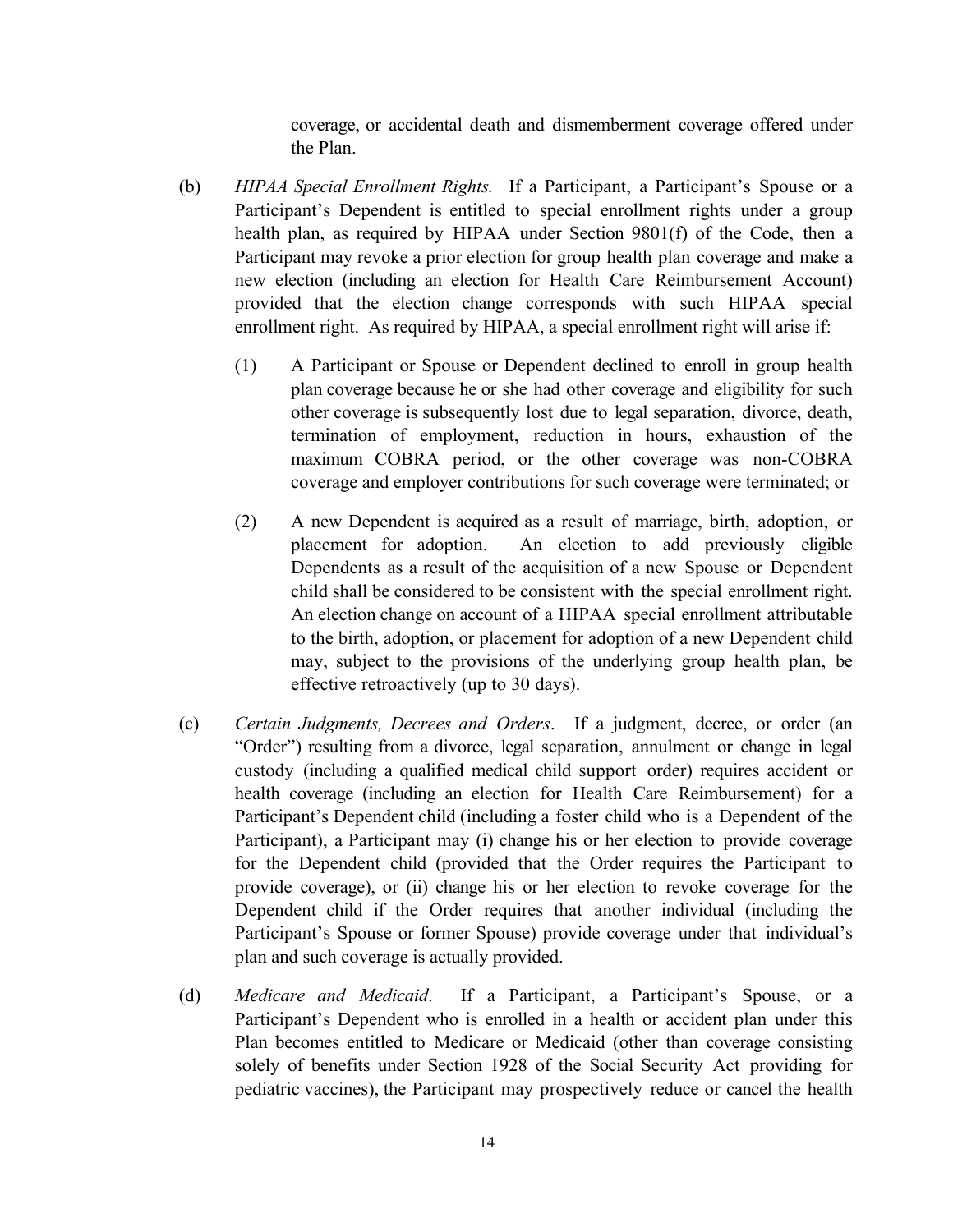or accident coverage (including an election for Health Care Reimbursement) of the person becoming entitled to Medicare or Medicaid. Further, if a Participant, a Participant's Spouse, or a Participant's Dependent who has been entitled to Medicare or Medicaid loses eligibility for such coverage, the Participant may prospectively elect to commence or increase the accident or health coverage (including an election for Health Care Reimbursement ) of that individual who loses Medicare or Medicaid eligibility.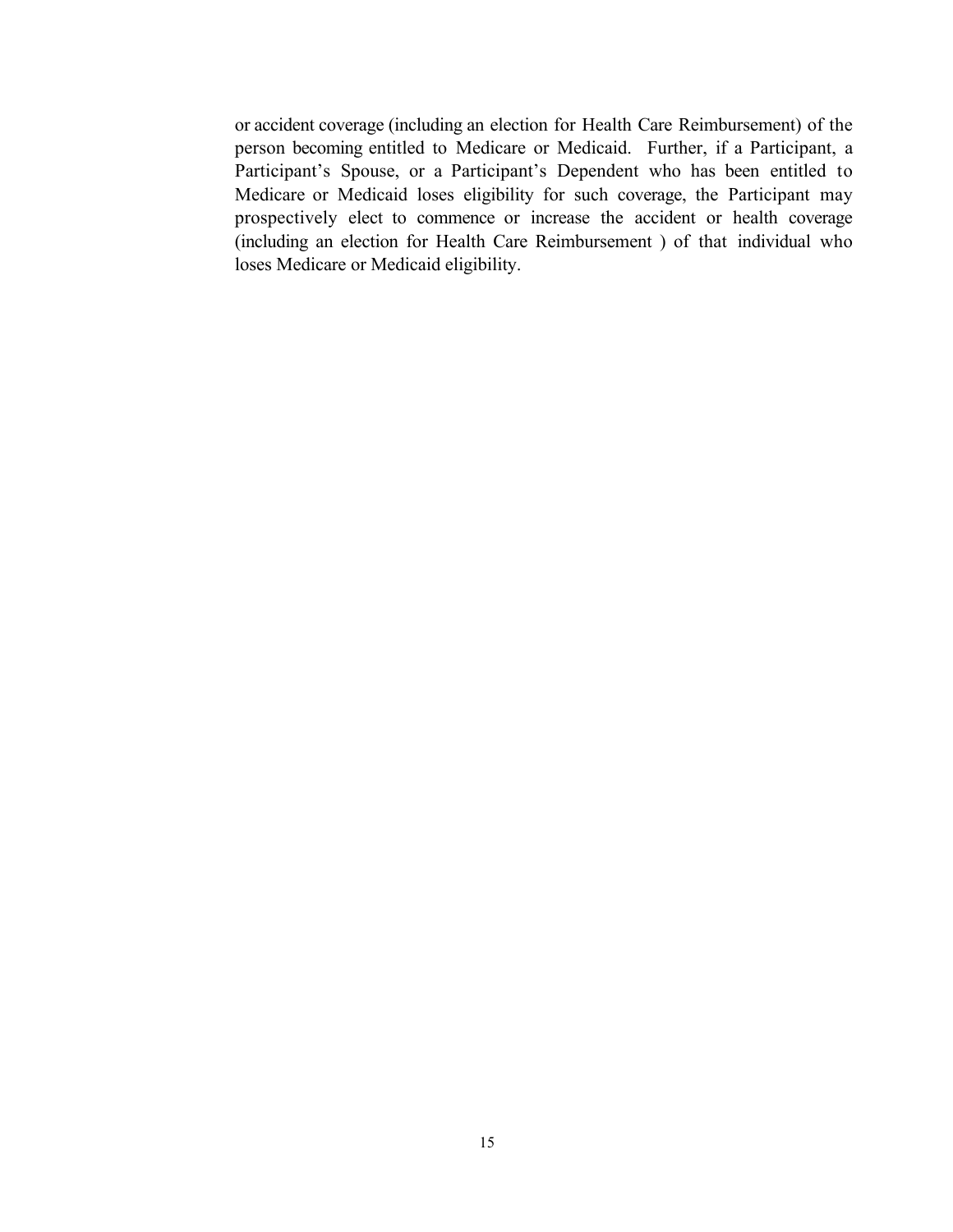#### (e) *Change in Cost*

*The following rules are not applicable to Health Care Reimbursement Accounts under the Plan.*

*For purposes of this Section 3.04(e), "similar coverage" means coverage for the same category of benefits for the same individuals (e.g., family to family or single to single). For example, two plans that provide coverage for major medical are considered to be similar coverage. For purposes of this definition, a HCRA is not similar coverage with respect to an accident or health plan that is not a HCRA. This Plan may, in the Plan Administrator's discretion, treat coverage by another employer, such as a Spouse's or Dependent's employer, as similar coverage.*

- (1) *Increase or Decrease for Insignificant Cost Changes.* Participants are required to increase their elective contributions (by increasing salary reductions or decreasing cash-out amounts, if applicable) to reflect insignificant increases in their required contribution for their Benefit Package Option(s) and decrease their elective contributions to reflect insignificant decreases in their required contribution. The Plan Administrator in its sole discretion on a uniform and consistent basis will determine whether an increase or decrease is insignificant based upon all the surrounding facts and circumstances, including, but not limited to, the dollar amount or percentage of the cost change. The Plan Administrator, on a reasonable and consistent basis, will automatically effectuate this increase or decrease in affected employees' elective contributions on a prospective basis.
- (2) *Significant Cost Increases*. If the Plan Administrator determines that the cost charged to an Employee of a Participant's Benefit Package Option(s) significantly increases during a Plan Year, the Participant may either (i) make a corresponding prospective increase in his or her elective contributions (by increasing salary reductions or decreasing cash-out amounts, if applicable), (ii) revoke his or her election for that coverage, and in lieu thereof, receive on a prospective basis coverage under another Benefit Package Option that provides similar coverage, or (iii) drop coverage prospectively if there is no other Benefit Package Option available that provides similar coverage. The Plan Administrator (in its sole discretion) will decide, in accordance with prevailing IRS guidance, on a uniform and consistent basis, whether a cost increase is significant.
- (3) *Significant Cost Decreases*. If the Plan Administrator determines that the cost of any Benefit Package Option significantly decreases during a Plan Year, the Plan Administrator may permit the following election changes: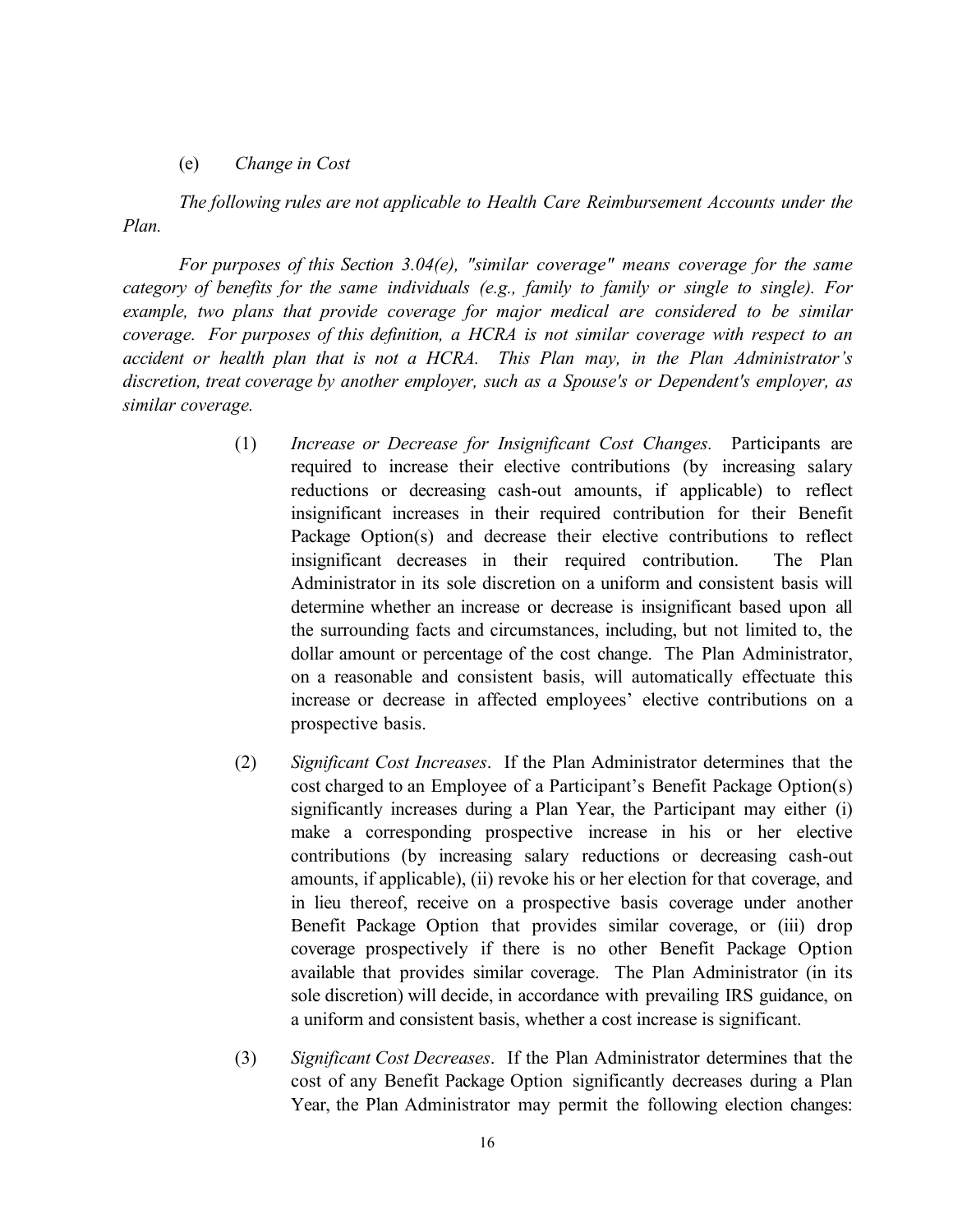(i) Participants who are enrolled in a Benefit Package Option other than the Benefit Package Option that has decreased in cost may change their election on a prospective basis to elect Benefit Package Option that has decreased in cost, and (ii) Employees who are otherwise eligible under Section 2.01 may elect the Benefit Package Option that has decreased in cost on a prospective basis, subject to the terms and limitations of the Benefit Package Option. The Plan Administrator (in its sole discretion) will decide, in accordance with prevailing IRS guidance and on a uniform and consistent basis, whether a cost decrease is significant.

- (4) *Limitation on Change in Cost Provisions for DCRA*. The above "Change in Cost" provisions (Sections  $3.04(e)(1) - 3.04(e)(3)$ ) apply to DCRA *only* if the cost change is imposed by a dependent care provider who is not a "relative" of the employee. For this purpose, a relative is an individual who is related as described in Code Section  $152(a)(1)$  through  $(8)$ , incorporating the rules of Section 152(b)(1) and (2).
- (f) *Change in Coverage*

*The following rules are not applicable to Health Care Reimbursement Accounts under the Plan.*

*The definition of "similar coverage" under Section 3.04(e) also applies to this Section 3.04(f).*

- (1) *Significant Curtailment.* If coverage is "significantly curtailed" (as defined in subsection (i) below) Participants may elect similar coverage. In addition, as set forth in subsection (ii) below, if the coverage curtailment results in a "Loss of Coverage" (as defined in subsection (iii) below) Participants may drop coverage if no similar coverage is available. The Plan Administrator (in its sole discretion) will decide, in accordance with prevailing IRS guidance, on a uniform and consistent basis, whether a curtailment is "significant", and whether a Loss in Coverage has occurred.
	- (i) Significant Curtailment Without Loss of Coverage. If the Plan Administrator determines that a Participant's coverage under a Benefit Package Option under this Plan (or the Participant's Spouse's or Dependent's coverage under his or her employer's plan) is significantly curtailed without a Loss of Coverage (for example, when there is a significant increase in the deductible, the co-pay, or the out-of-pocket cost sharing limit under an accident or health plan) during a Plan Year, the Participant may revoke his or her election for the affected coverage, and in lieu thereof, prospectively elect coverage under another Benefit Package Option that provides similar coverage. Coverage under a plan is deemed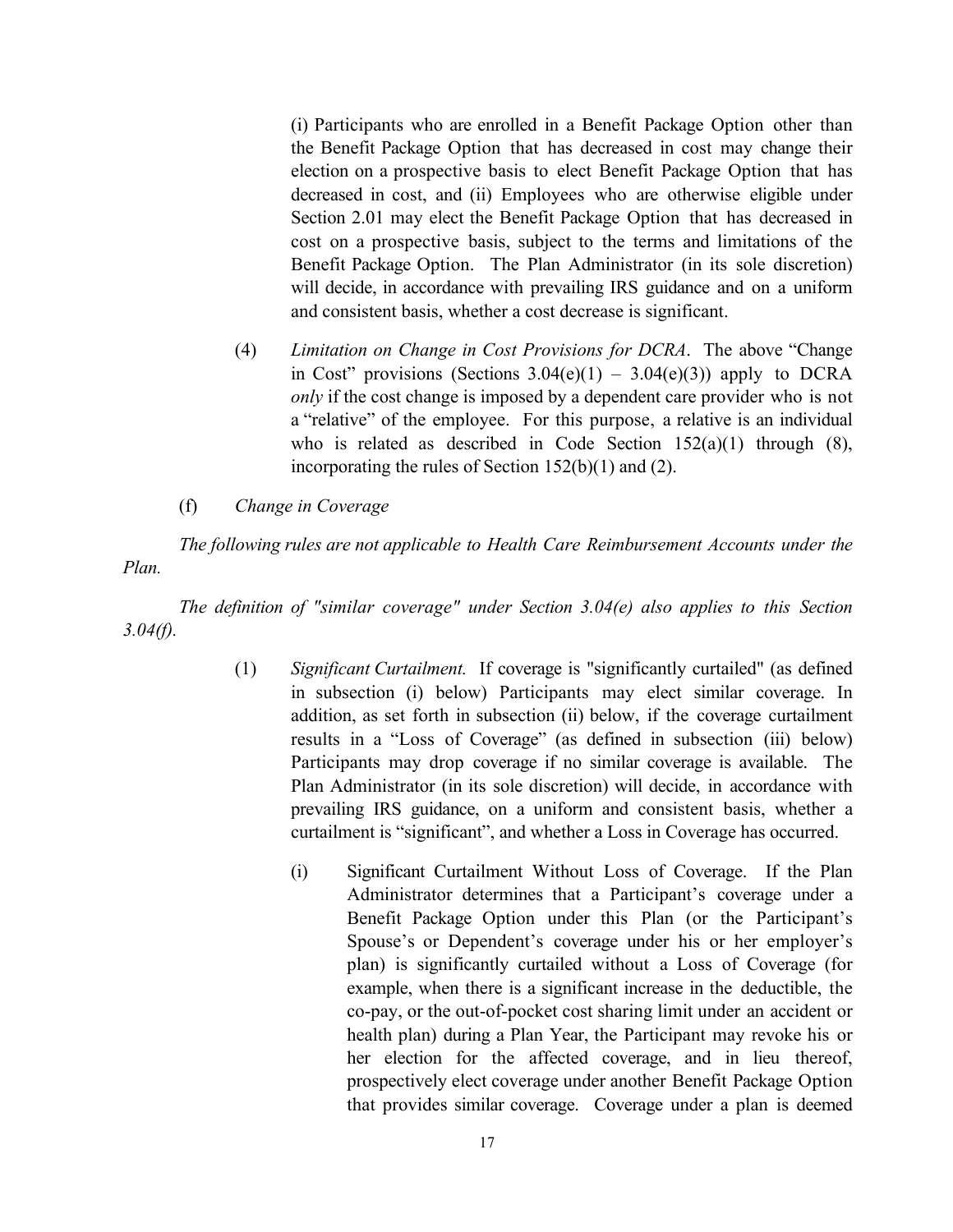"significantly curtailed" only if there is an overall reduction in coverage provided under the Plan so as to constitute reduced coverage generally.

- (ii) Significant Curtailment With a Loss of Coverage. If the Plan Administrator determines that a Participant's Benefit Package Option under this Plan (or the Participant's Spouse's or Dependent's coverage under his or her employer's plan) is significantly curtailed, and such curtailment results in a Loss of Coverage during a Plan Year, the Participant may revoke his or her election for the affected coverage, and may either prospectively elect coverage under another Benefit Package Option that provides similar coverage, or drop coverage if no other Benefit Package Option providing similar coverage is available.
- (iii) For purposes of this Section  $3.04(f)(1)$ , a "Loss of Coverage" means a complete loss of coverage (including the elimination of a Benefit Package Option, an HMO ceasing to be available where the Participant, Participant's Spouse or Dependent resides, or a Participant, Spouse or Dependent losing all coverage under the Benefit Package Option by reason of an overall lifetime or annual limitation). In addition, the Plan Administrator, in its discretion, *may* treat the following as a Loss of Coverage:
	- a. a substantial decrease in the medical care providers available under the Benefit Package Option (such as a major hospital ceasing to be a member of a preferred provider network or a substantial decrease in the number of physicians participating in a preferred provider network or an HMO).
	- b. a reduction in benefits for a specific type of medical condition or treatment with respect to which the Participant, the Participant's Spouse or the Participant's Dependent is currently in a course of treatment; or
	- c. any other similar fundamental loss of coverage.
- (2) *Addition or Significant Improvement of a Benefit Package Option.* If, during a Plan Year, the Plan adds a new Benefit Package Option or significantly improves an existing Benefit Package Option, the Plan Administrator may permit the following election changes: (i) Participants who are enrolled in a Benefit Package Option other than the newly added or significantly improved Benefit Package Option may change their election on a prospective basis to elect the newly added or significantly improved Benefit Package Option, and (ii) Employees who are otherwise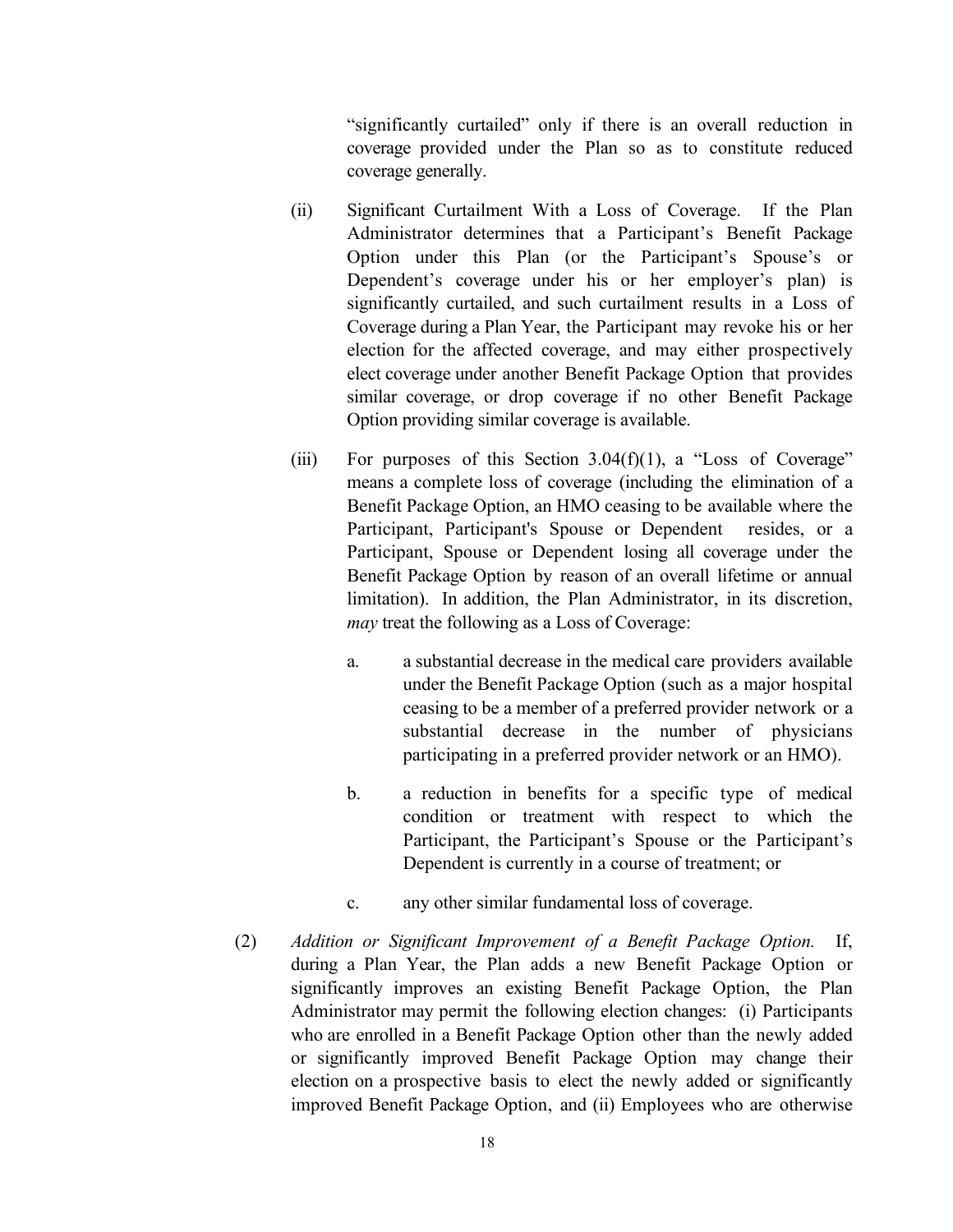eligible under Section 2.01 may elect the newly added or significantly improved Benefit Package Option on a prospective basis, subject to the terms and limitations of the Benefit Package Option. The Plan Administrator (in its sole discretion) will decide, in accordance with prevailing IRS guidance and on a uniform and consistent basis, whether there has been an addition or a significant improvement of a Benefit Package Option.

- (3) *Loss of Coverage Under Other Group Health Coverage*. A Participant may prospectively change his or her election to add group health coverage for the Participant, the Participant's Spouse, or the Participant's Dependent, if such individual(s) loses coverage under any group health coverage sponsored by a governmental or educational institution, including (but not limited to) the following: a state children's health insurance program ("SCHIP") under Title XXI of the Social Security Act; a medical care program of an Indian Tribal government (as defined in section  $7701(a)(4)$ , the Indian Health Service, or a tribal organization; a state health benefits risk pool; or a foreign government group health plan, subject to the terms and limitations of the applicable Benefit Package Option(s).
- (4) *Change in Coverage Under Another Employer Plan.* A Participant may make a prospective election change that is on account of and corresponds with a change made under another employer plan (including a plan of the Employer or another employer), so long as: (i) the other cafeteria plan or qualified benefits plan permits its participants to make an election change that would be permitted under applicable IRS regulations; or (ii) the Plan permits Participants to make an election for a Plan Year which is different from the plan year under the other cafeteria plan or qualified benefits plan. The Plan Administrator shall determine, based on prevailing IRS guidance, whether a requested change is on account of and corresponds with a change made under the other employer plan.

Any change in an election affecting Reimbursement Accounts pursuant to this Section also will change the maximum reimbursement for the period of coverage remaining in the Plan Year. Such maximum reimbursement for the period of coverage following an election change shall be calculated by adding the balance (if any) remaining in each of the Participant's Reimbursement Accounts as of the end of the portion of the Plan Year immediately preceding the change in election, to the total Plan Contributions scheduled to be made by the Participant during the remainder of such Plan Year to such Account(s) (except for any maximum Individual Premium Reimbursement).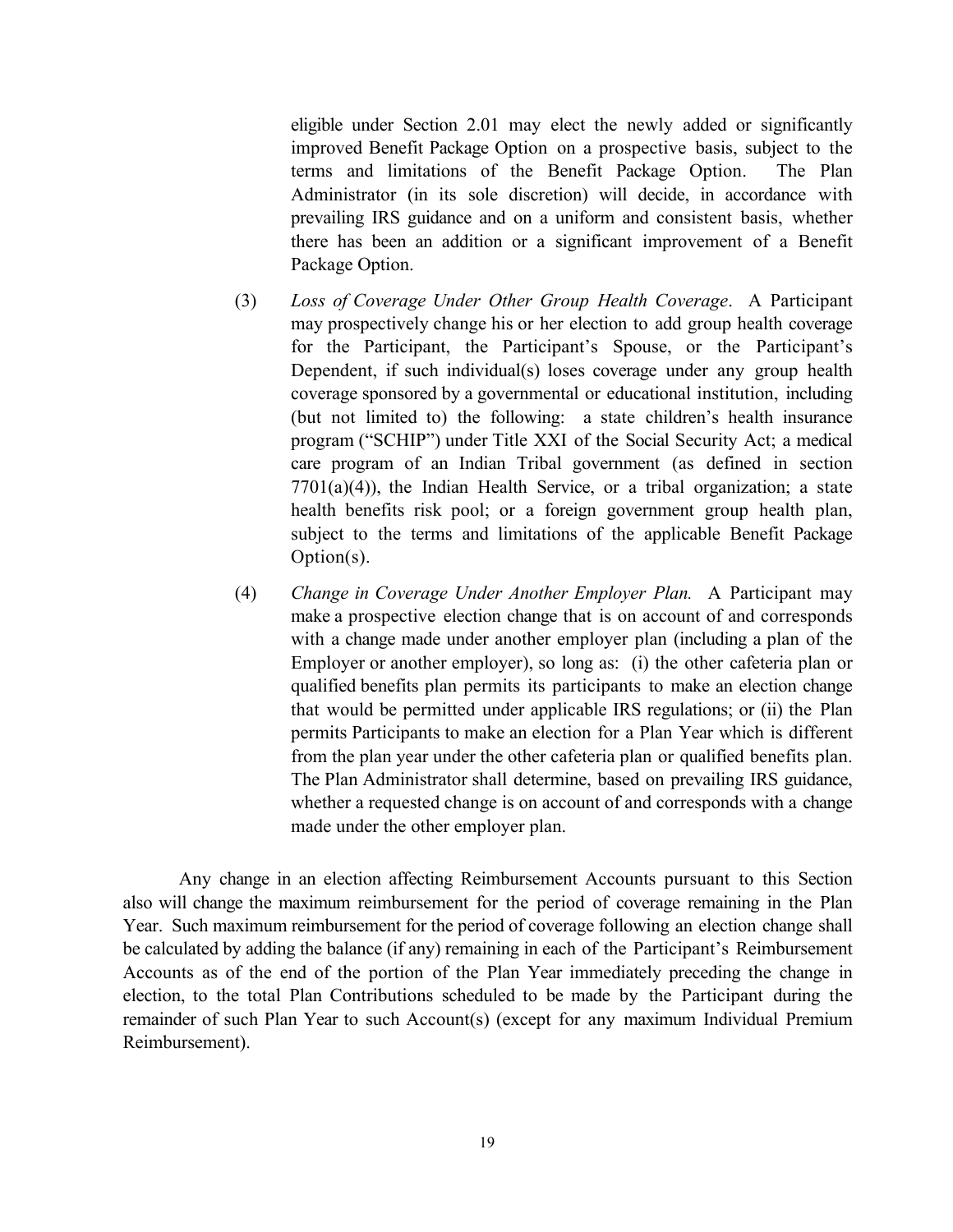An Employee who is eligible to become a Participant but declined to become a Participant during the initial election period pursuant to Section 3.02(a) or (b) may become a Participant and file a Pre-tax Contribution election within thirty (30) days of the occurrence of an event described in Section 3.04 above, but only if the election under the new Salary Reduction Agreement is made on account of and corresponds with the event (as described above). A Participant otherwise entitled to make a new election under this Section must do so within thirty (30) days of the event (e.g., Change in Status, significant change in cost or coverage, Medicare or Medicaid eligibility, special enrollment right or judgment, decree, or order).

Elections made pursuant to this Section shall be effective for the balance of the Plan Year in which the election is made unless a subsequent event (described above) allows a further election change.

**3.05 Impact of Termination of Employment on Election or Cessation of Eligibility.** Termination of employment or cessation of eligibility shall automatically revoke any Salary Reduction Agreement. Except as provided below, if revocation occurs under this Section 3.05, no new election with respect to Pre-Tax Contributions may be made by such Participant during the remainder of the Plan Year. Except as otherwise provided in the applicable Benefit Package Options, former Participants who are rehired within thirty (30) days or less of the date of termination of employment will be reinstated with the same election(s) such individual had before termination. If a former Participant is rehired more than thirty (30) days following termination of employment and is otherwise eligible to participate in the Plan, the individual may make a new election.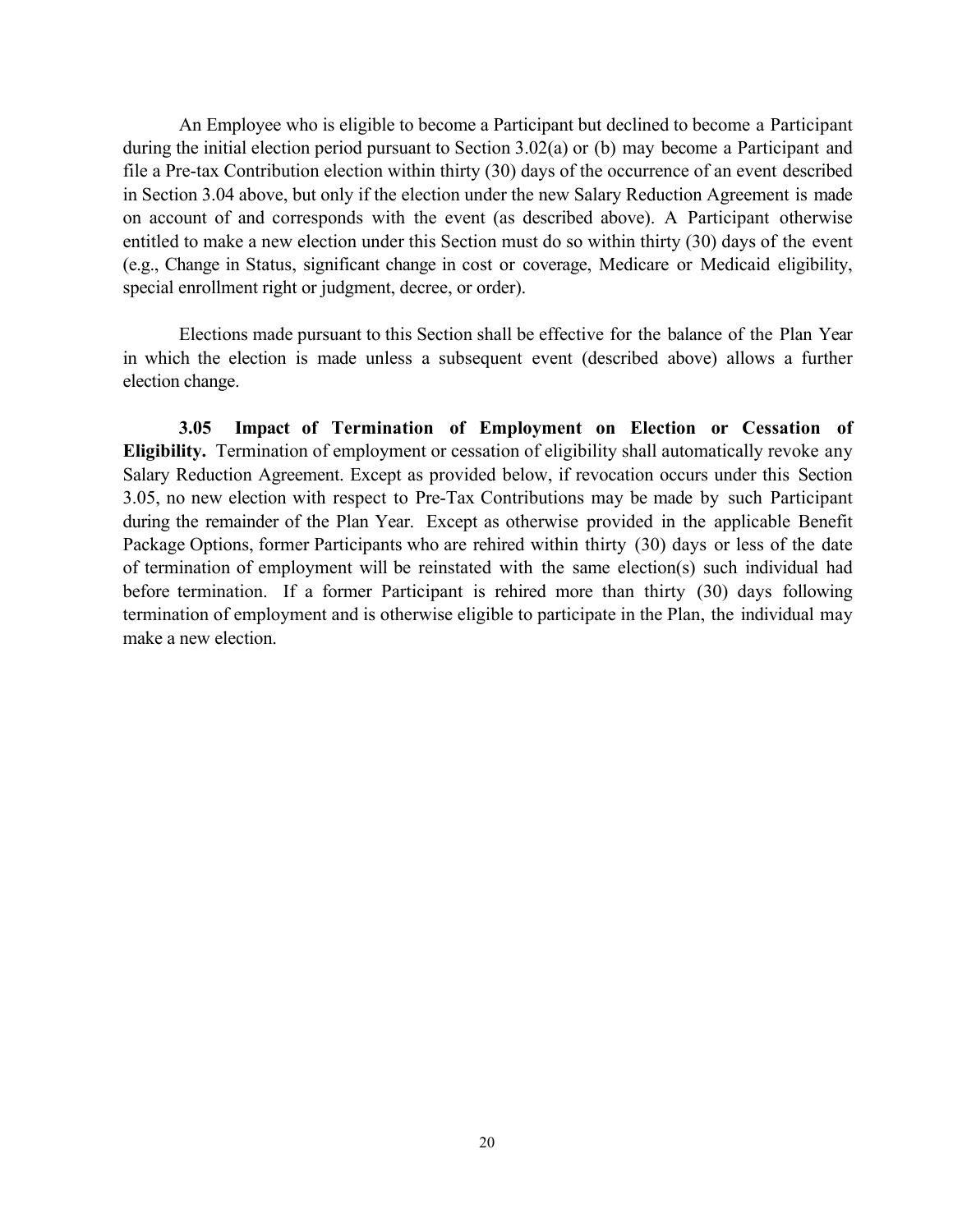# **ARTICLE IV PREMIUM PAYMENTS AND CREDITS AND DEBITS TO ACCOUNTS**

**4.01 Source of Benefit Funding.** The cost of coverage under the component Benefit Package Options shall be funded by Participant's Pre-tax and/or After-tax Contributions, Benefit Credits, if provided for in Appendix C attached hereto, and any Nonelective Contributions. The component Benefit Package Options, and required contributions thereunder, shall be made known to employees in enrollment materials:

- (a) **Participant After-tax and/or Pre-tax Contributions.** Pre-tax or After-tax Contributions (as elected by the Employee) shall equal the contributions required from the Participant (less any Benefit Credits allocated thereto by the Participant, if provided for in Appendix C, or Nonelective Contributions allocated thereto by the Employer) for coverage of the Participant or the Participant's Spouse or Dependents under the Benefit Package Options elected by the Participant under this Plan. Amounts withheld from a Participant's Compensation as Pre-tax Contributions or After-tax Contributions shall be applied to fund benefits as soon as administratively feasible. The maximum amount of Pre-tax Contributions plus Benefit Credits, if any, and Nonelective Contributions shall not exceed the aggregate cost of the benefits elected.
- (b) **Benefit Credits.** The Employer may, but is not required to, make available to Participants Benefit Credits to apply, at the Participant's discretion, towards the cost of one or more of the Benefit Package Options chosen by the Participant. Benefit Credits will be available as set forth in Appendix C.
- (c) **Nonelective Contributions**. The Employer may, but is not required to, contribute Nonelective Contributions on behalf of each Participant for the purpose of providing one or more of the Benefit Package Options under the Plan. Nonelective Contributions will be provided as set forth in the enrollment material.

**4.02 Allocations Irrevocable During Plan Year**. Except as provided in Sections 3.04, 3.05, and 4.03, neither (a) the insurance coverages nor the Pre-Tax Contribution amounts withheld, therefore elected, under Section 5.01(a), nor (b) the amount to be credited to a Participant Account during the Plan Year pursuant to Sections 4.04 and 4.05, nor (c) the allocation of such amounts to the appropriate Account(s) of the Participant, can be changed during the Plan Year.

**4.03 Reduction of Certain Elections to Prevent Discrimination**. If the Plan Administrator determines, before or during any Plan Year, that the Plan may fail to satisfy for such Plan Year any requirement imposed by the Code or any limitation on Pre-tax Contributions allocable to Key Employees or to Highly Compensated Individuals, the Plan Administrator shall take such action(s) as he deems appropriate, under rules uniformly applicable to similarly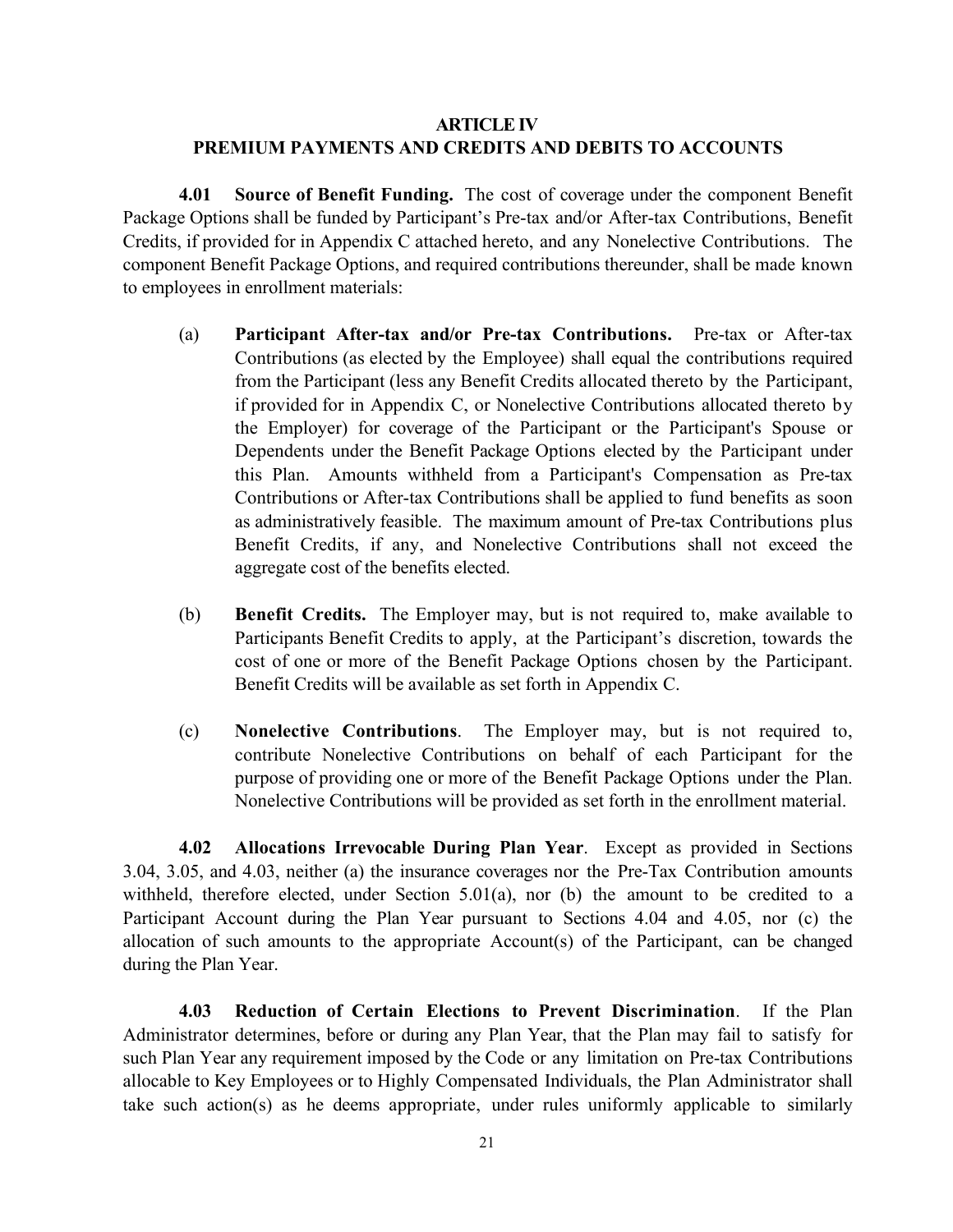situated Participants, to assure compliance with such requirement or limitation. Such action may include, without limitation, a modification or revocation of a Highly Compensated Individual's or Key Employee's election without the consent of such Employee.

## **4.04 Health Care Reimbursement.**

- (a) **Debiting and Crediting of Accounts**. Each Participant's HCRA (if provided for in Appendix A) will be credited with amounts withheld from the Participant's Compensation for Health Care Reimbursement and any Benefit Credits (if any) allocated thereto pursuant to the Salary Reduction Agreement and any Nonelective Contributions allocated thereto by the Employer, if any. The Account will be debited for Health Care Reimbursements disbursed to the Participant in accordance with Article V of this document. The entire amount elected by the Participant on the Salary Reduction Agreement as an annual amount for the Plan Year for Health Care Reimbursement less any Health Care Reimbursements already disbursed shall be available to the Participant at any time during the Plan Year without regard to the balance in the Account (provided that the periodic contributions have been made). Thus, the maximum amount of Health Care Reimbursement at any particular time during the Plan Year will not relate to the amount which a Participant has had credited to his HCRA. In no event will the amount of Health Care Reimbursements in any Plan Year exceed the annual amount specified for the Plan Year in the Salary Reduction Agreement for Health Care Reimbursement. Any amount credited to the Account shall be forfeited by the Participant and restored to the Employer if it has not been applied to provide Health Care Reimbursement within ninety (90) days following the end of the Plan Year for which the election was effective. Amounts so forfeited shall be used to offset administrative expenses or any use that is permitted within the applicable Department of Labor or Internal Revenue Service regulations.
- (b) **Source of Payments.** All Health Care Reimbursements derived hereunder shall be paid exclusively from the amounts in each Employee's HCRA funded by amounts withheld from the Employee's Compensation pursuant to the Salary Reduction Agreement for Health Care Reimbursement, any Benefit Credits allocated thereto (if any), and any Nonelective Contributions allocated specifically by the Employer for Health Care Reimbursement (if any). In the event that an Employee's claim for Health Care Reimbursement benefits exceeds the amount currently available in the Employee's HCRA, the Employer shall pay the excess amount up to the amount elected by the Participant on the Salary Reduction Agreement for Health Care Reimbursement less any reimbursements already disbursed. Future premium payments by the Employee shall then go to the Employer as reimbursement for the money so advanced on behalf of the Employee.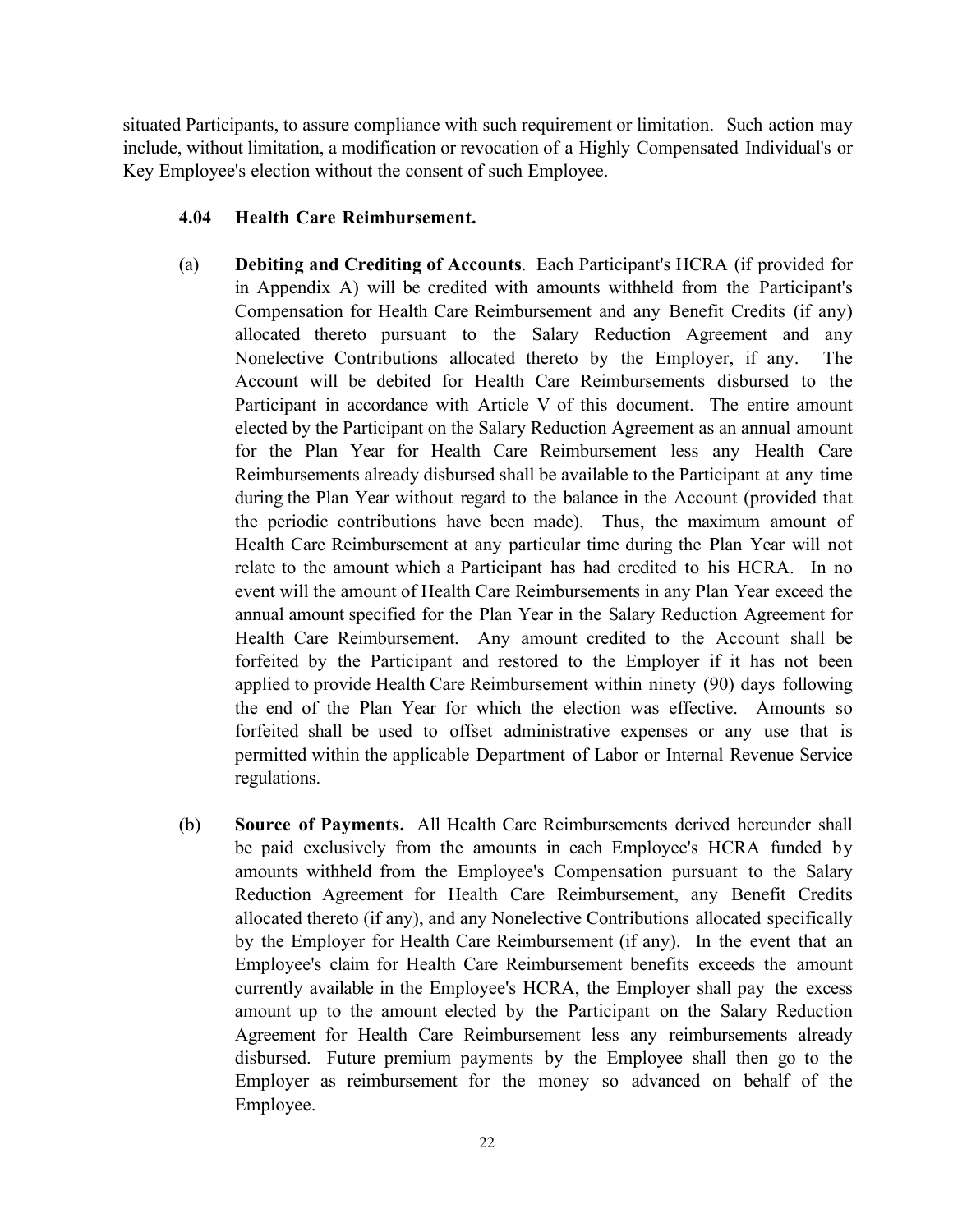(c) **Employer Risk**. If the Employee terminates employment before the Employer has been reimbursed for the money it has advanced on behalf of the Employee, the entire unreimbursed portion shall be deemed to be an "administrative expense" to be refunded to the Employer by any unused Account balance(s) (if any) as provided in Section 4.04(a).

#### **4.05 Dependent Care Reimbursement.**

- (a) **Crediting and Debiting of Accounts**. Each Participant's DCRA (if provided for in Appendix A) will be credited with amounts withheld from the Participant's Compensation for Dependent Care Reimbursement and any Benefit Credits (if any) allocated thereto, pursuant to the Salary Reduction Agreement, and Nonelective Contributions allocated thereto by the Employer, if any. The Account will be debited for Dependent Care Reimbursements disbursed to the Participant in accordance with Article V of this document. In the event that the amount in the Account is less than the amount of reimbursable claims at any time during the Plan Year, the excess part of the claim will be carried over into following months (within the same Plan Year), to be paid out as the DCRA balance becomes adequate. In no event will the amount of Dependent Care Reimbursements exceed the amount credited to the DCRA for any Plan Year. Any amount allocated to the DCRA shall be forfeited by the Participant and restored to the Employer if it has not been applied to provide Dependent Care Reimbursement for the Plan Year within ninety (90) days following the end of the Plan Year for which the election was effective. Amounts so forfeited shall be used to offset administrative costs or any use that is permitted within the applicable Internal Revenue Service regulations.
- (b) **Source of Payments**. All Dependent Care Reimbursement benefits derived hereunder shall be paid exclusively from the amounts in each Employee's Dependent Care Reimbursement Account funded by amounts withheld from the Employee's Compensation pursuant to the Salary Reduction Agreement for Dependent Care Reimbursement, any Benefit Credits allocable thereto, and any Nonelective Contributions provided by the Employer specifically for Dependent Care Reimbursement Benefits.

## **4.06 Individual Premium Reimbursement.**

(a) **Crediting and Debiting of Accounts.** Each Participant's Individual Premium Reimbursement Account ("IPR Account") will be credited with amounts withheld from the Participant's Compensation for Individual Premium Reimbursement pursuant to the Salary Reduction Agreement. The Account will be debited for Individual Premium Reimbursements disbursed to the Participant in accordance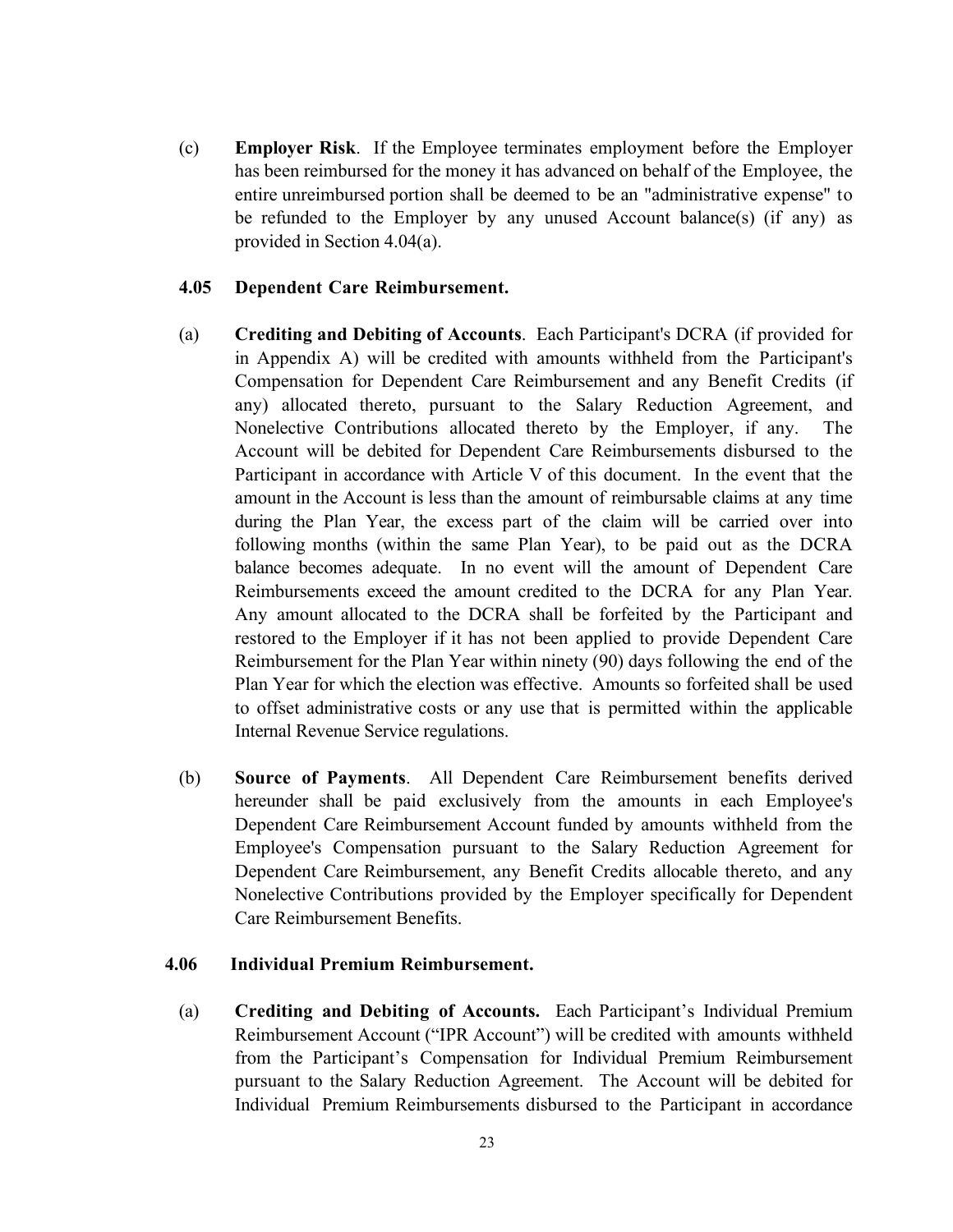with Article V of this document. In the event that the amount in the IPR Account is less than the amount of reimbursable claims at any time during the Plan Year, the excess part of the claim will be carried over into following months (within the same Plan Year), to be paid out as the IPR Account balance becomes adequate. In no event will the amount of Individual Premium Reimbursements exceed the amount withheld pursuant to the Salary Reduction Agreement for any Plan Year. Any amount credited to the IPR Account will be forfeited by the Participant and restored to the Employer if it has not been applied to provide Individual Premium Reimbursement for the Plan Year within ninety (90) days following the end of the Plan Year for which the election was effective. Amounts so forfeited shall be used to offset administrative costs.

(b) **Source of Payments.** All Individual Premium Reimbursement benefits derived hereunder shall be paid exclusively from the amounts in each Employee's IPR Account funded by amounts withheld from the Employee's Compensation pursuant to the Salary Reduction Agreement for Individual Premium Reimbursement.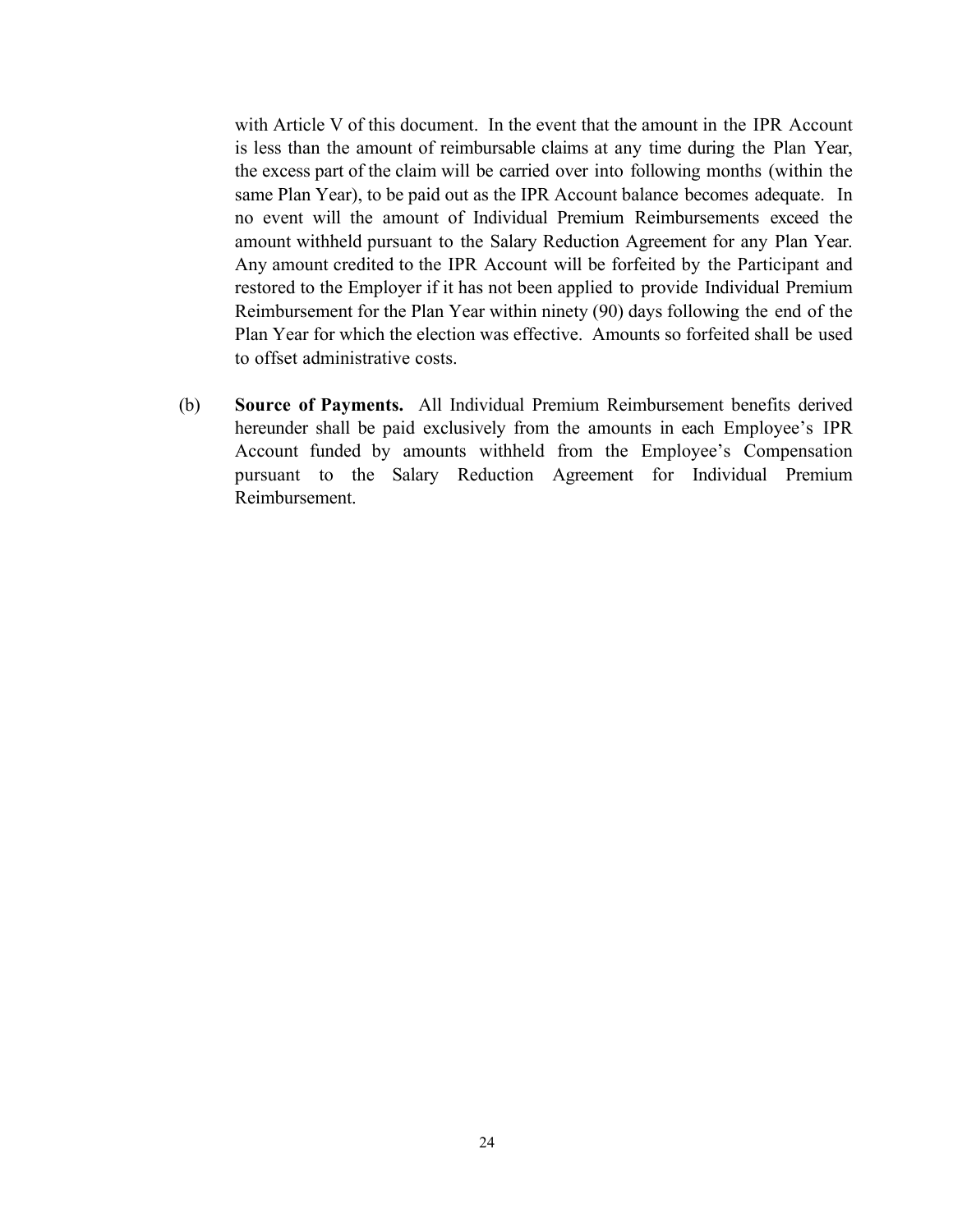# **ARTICLE V BENEFITS**

**5.01 Qualified Benefits.** The maximum benefit a Participant may elect under this Plan shall not exceed the sum of i) the aggregate premium for all Insurance Premium Payments under 5.01(a); ii) the maximum Health Care Reimbursement under 5.01(b) (if provided for in Appendix A); iii) the maximum Dependent Care Reimbursement under 5.01(c) (if provided for in Appendix A), and the iv) the maximum amount of Individual Premium Reimbursement Benefit under 5.01(d) (if provided for in Appendix A). The Qualified Benefits available for election are one or more of the following:

- (a) **Insurance Premium Payment.** The Employer shall withhold from a Participant's Compensation an amount equal to the contributions required from the Participant (less any applicable Benefit Credit and/or Nonelective contribution, if any) for coverage of the Participant, or the Participant's Spouse or Dependents, under the Benefit Package Options elected by the Participant. The benefits are subject to the terms and conditions of the applicable Benefit Package Options which are incorporated herein.
- (b) **Health Care Reimbursement**. If provided for in Appendix A, payment shall be made to the Participant in cash as reimbursement for Eligible Medical Expenses incurred by the Participant or his Dependents while he is an Employee, during the Plan Year for which the Participant's election is effective. These expenses must also be expenses which --
	- (l) are not covered, paid or reimbursed from any other source; and
	- (2) meet the criteria of tax deductibility as a medical or dental expense under Section 213 of the Code, as amended and the regulations thereunder, and
	- (3) will not be taken as a deduction from income on the Participant's federal income tax return in any tax year; and
	- (4) do not exceed the amount that the Employee has elected to have credited (pursuant to the applicable method(s) described in Section 4.01 herein) to a HCRA for Health Care Reimbursement for the Plan Year (or the maximum reimbursement amount of \$2,400 if lesser) less previous Health Care Reimbursements made during the Plan Year. The minimum amount an Employee who elects Health Care Reimbursement Benefits may elect to have credited to a Health Care Reimbursement Account for a Plan Year is \$180. For the initial Plan Year, October 1, 2003 through September 30,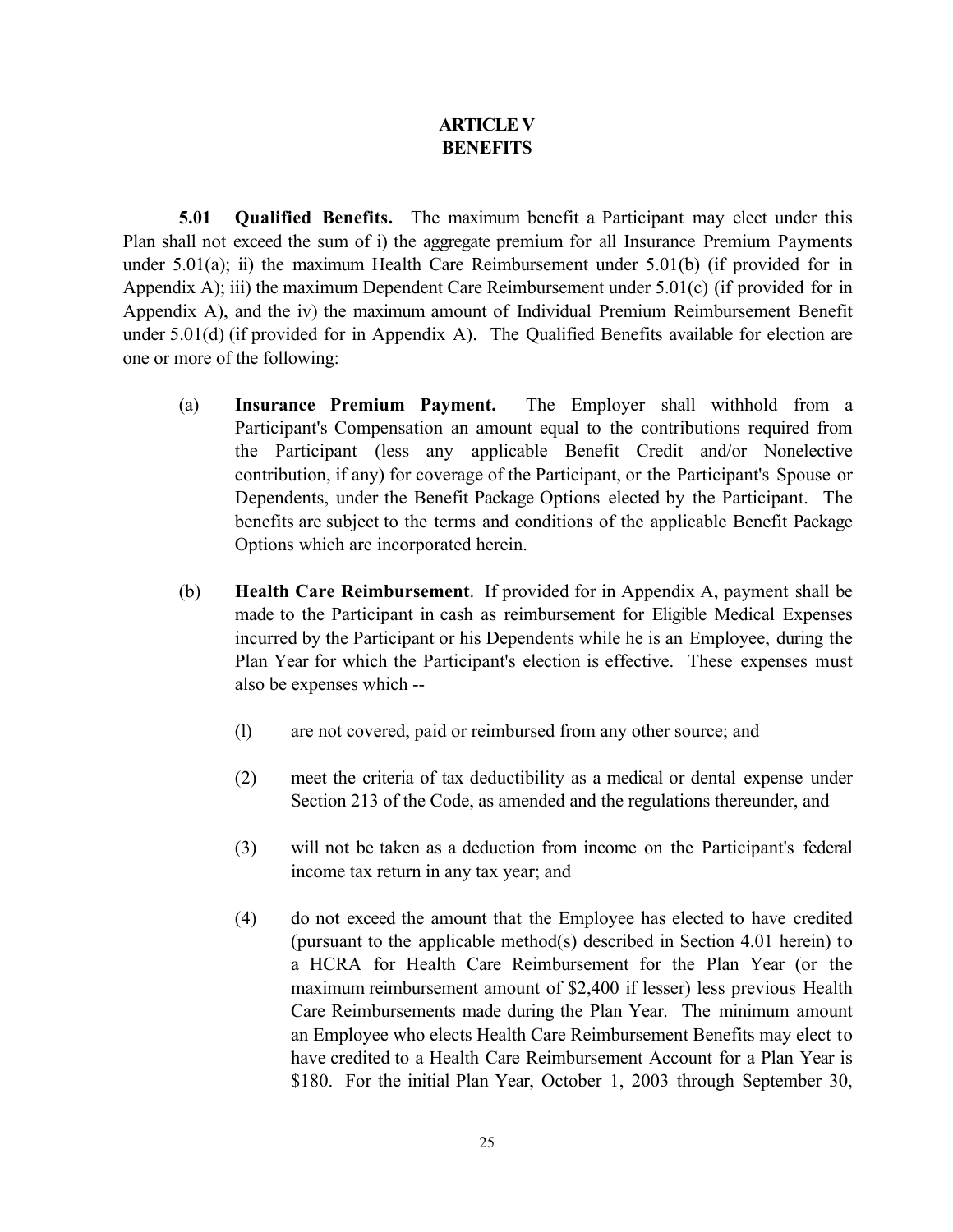2004, the maximum reimbursement amount shall be the amount elected to be credited to an Account or \$2,400, whichever is lesser; and

- (5) are verified in writing to the satisfaction of the Administrator that a covered expense has occurred and the claims for which meet the substantiation requirements of Section 6.10.
- (c) **Dependent Care Reimbursement.** If provided for in Appendix A, payment shall be made to the Participant in cash as reimbursement for Eligible Employment Related Expenses incurred by him or her while an Employee, during the Plan Year for which the Participant's election is effective, provided that the substantiation requirements of Section 6.10 have been complied with. No payment otherwise due a Participant hereunder shall exceed the smallest of:
	- (1) the Participant's Earned Income for the applicable month; or
	- (2) the Earned Income of the Participant's Spouse for such month (Note: a Spouse of a Participant who is not employed during a month in which the Participant incurs Eligible Employment Related Expenses and who is either incapacitated or a Student shall be deemed to have Earned Income in the amount of \$250 per month per Qualifying Individual for whom the Participant incurs Eligible Employment Related Expense(s), and \$500 per month for two or more Qualifying Individuals); or
	- (3) the amount the Participant has elected to have credited to a Dependent Care Reimbursement Account (pursuant to an applicable method(s) described in Section 4.01 herein) for Dependent Care Reimbursement for the Plan Year less any prior Dependent Care Reimbursements during the Plan Year; or
	- (4) Five Thousand Dollars (\$5,000), (\$180 minimum per Plan Year), or, if the Participant is married and files a separate tax return, Two Thousand Five Hundred Dollars (\$2,500) (or any future aggregate limitations promulgated under Code Section 129) less any prior reimbursements during the Plan Year.
- (d) **Individual Premium Reimbursement**. If provided for in Appendix A, payment shall be made to the Participant in cash as reimbursement for Eligible Individual Premium Expenses incurred by the Participant or his Dependents while he is an Employee during the Plan Year for which the Participant's election is effective, provided that the substantiation requirements of Section 6.10 herein have been satisfied. The amounts reimbursed to the Participant shall not exceed the amount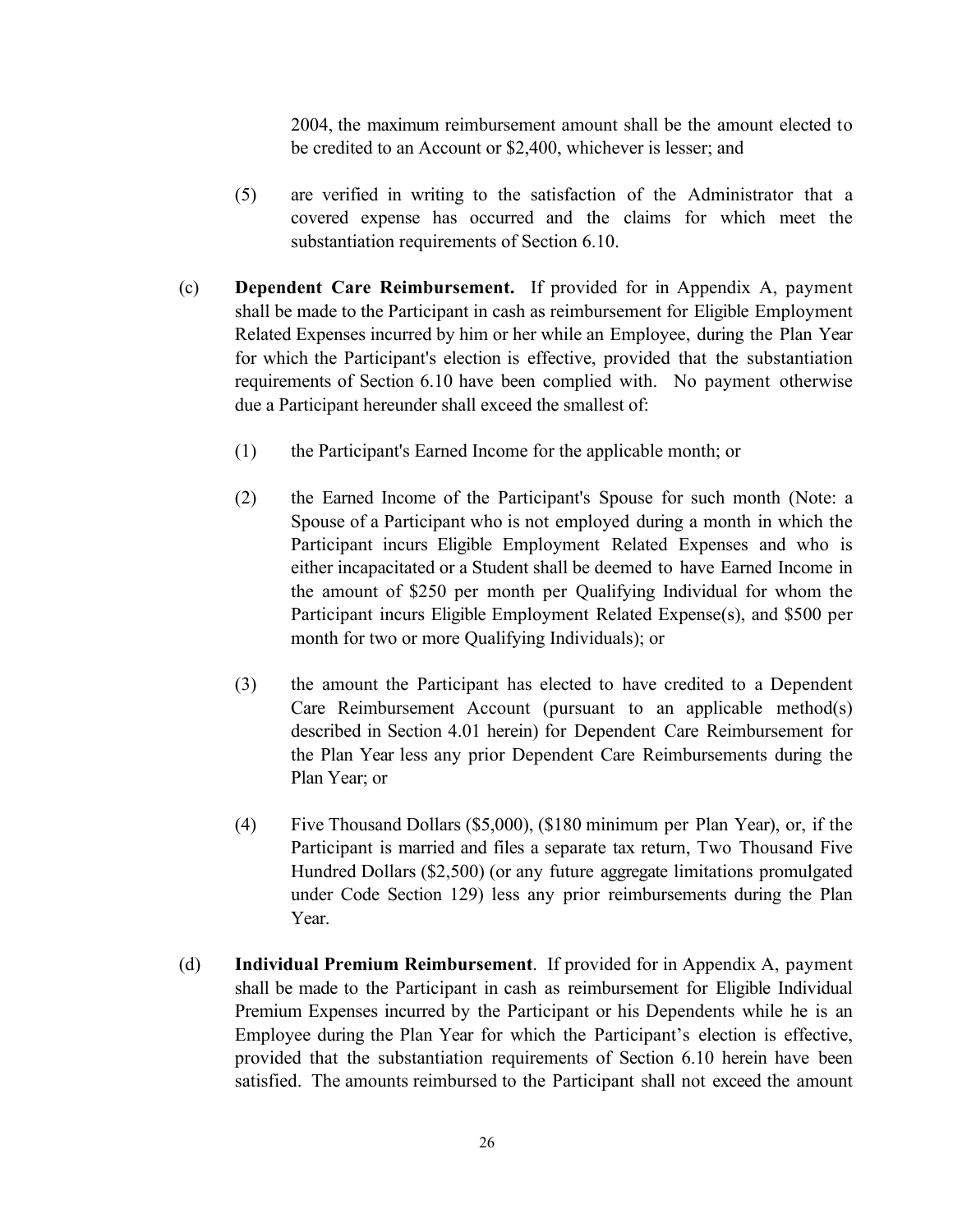that the Employee has elected to have withheld from Compensation for Eligible Individual Premium Expenses for the Plan Year.

**5.02 Cash Benefit.** To the extent that a Participant does not elect to have the maximum amount of his Compensation contributed as a Pre-tax Contribution or After-tax Contribution hereunder, such amount not elected shall be paid to the Participant in the form of normal Compensation payments; provided, however, that any applicable Nonelective Contributions and/or Benefit Credits may not be received in the form of cash compensation, except as otherwise provided for in Appendix C.

**5.03 Repayment of Excess Reimbursements.** If, as of the end of any Plan Year, it is determined that a Participant has received payments under this Plan that exceed the amount of Eligible Medical Expenses, Eligible Employment Related Expenses, and/or Eligible Individual Premium Expenses that have been substantiated by such Participant during the Plan Year as required by Section 6.10 herein, the Plan Administrator shall give the Participant prompt written notice of any such excess amount, and the Participant shall repay the amount of such excess to the Employer within sixty (60) days of receipt of such notification.

**5.04 Termination of Reimbursement Benefits.** Coverage under the HCRA, DCRA, and/or IPR Account shall cease as of the day in which a Participant is no longer employed by the Employer or when a premium payment for the respective plan(s) has been missed for any reason. Provided, however that Participants may submit claims for reimbursement for Eligible Employment-Related Expenses arising during the Plan Year at any time until ninety (90) days after the end of the Plan Year for which the election had been in effect, and to receive reimbursement hereunder. Participants in the HCRA and the IPR Account may submit claims for reimbursement for Eligible Medical Expense arising during the Plan Year and before the date of separation from service at any time until ninety (90) days after the end of the Plan Year for which the election had been in effect, and to receive reimbursement hereunder. Unless a COBRA election is made, Participants shall not be entitled to receive reimbursement for Medical Care expenses incurred after coverage ceases under this Section. Any unused reimbursement benefits at the expiration of the ninety (90) days period following the close of the Plan Year shall be treated in accordance with Sections 4.04 or 4.05, and 4.06.

**5.05 COBRA Coverage.** Each Benefit Package Option made available under Article V that is considered to be a "group health plan" under Code Section 4980B, because employees and their families are provided with health care benefits within the meaning of Code Section 213(d)(1), including the HCRA, shall contain the necessary provisions required by Code Section 4980B, to ensure that such benefits may be continued on or after the occurrence of the qualifying events defined in Code Section 4980B(f)(3).

**5.06 Coordination of Benefits Under HCRA.** The HCRA is intended to pay benefits solely for otherwise unreimbursed medical expenses. Accordingly, it shall not be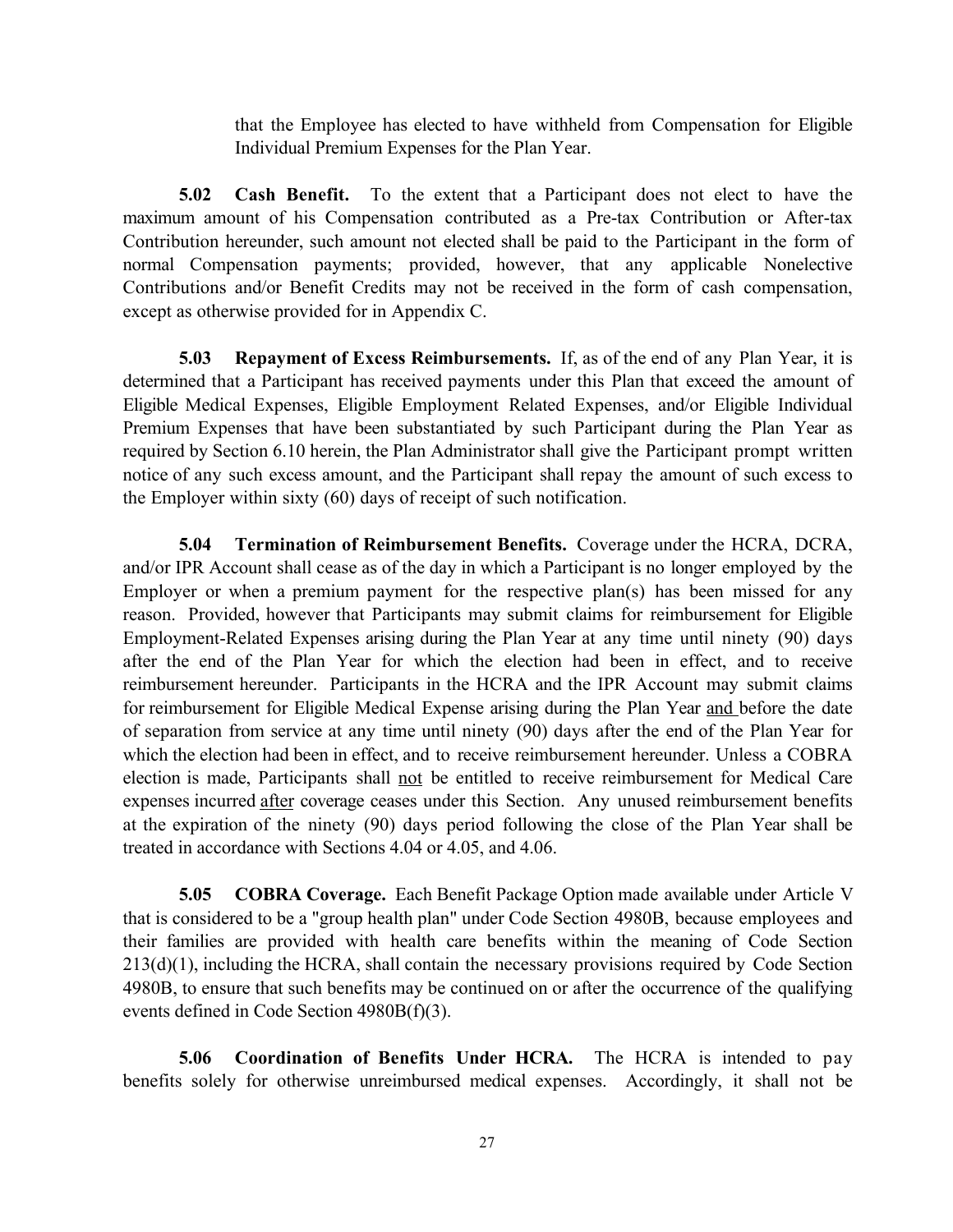considered a group health plan for coordination of benefits purposes, and its benefits shall not be taken into account when determining benefits payable under any other plan.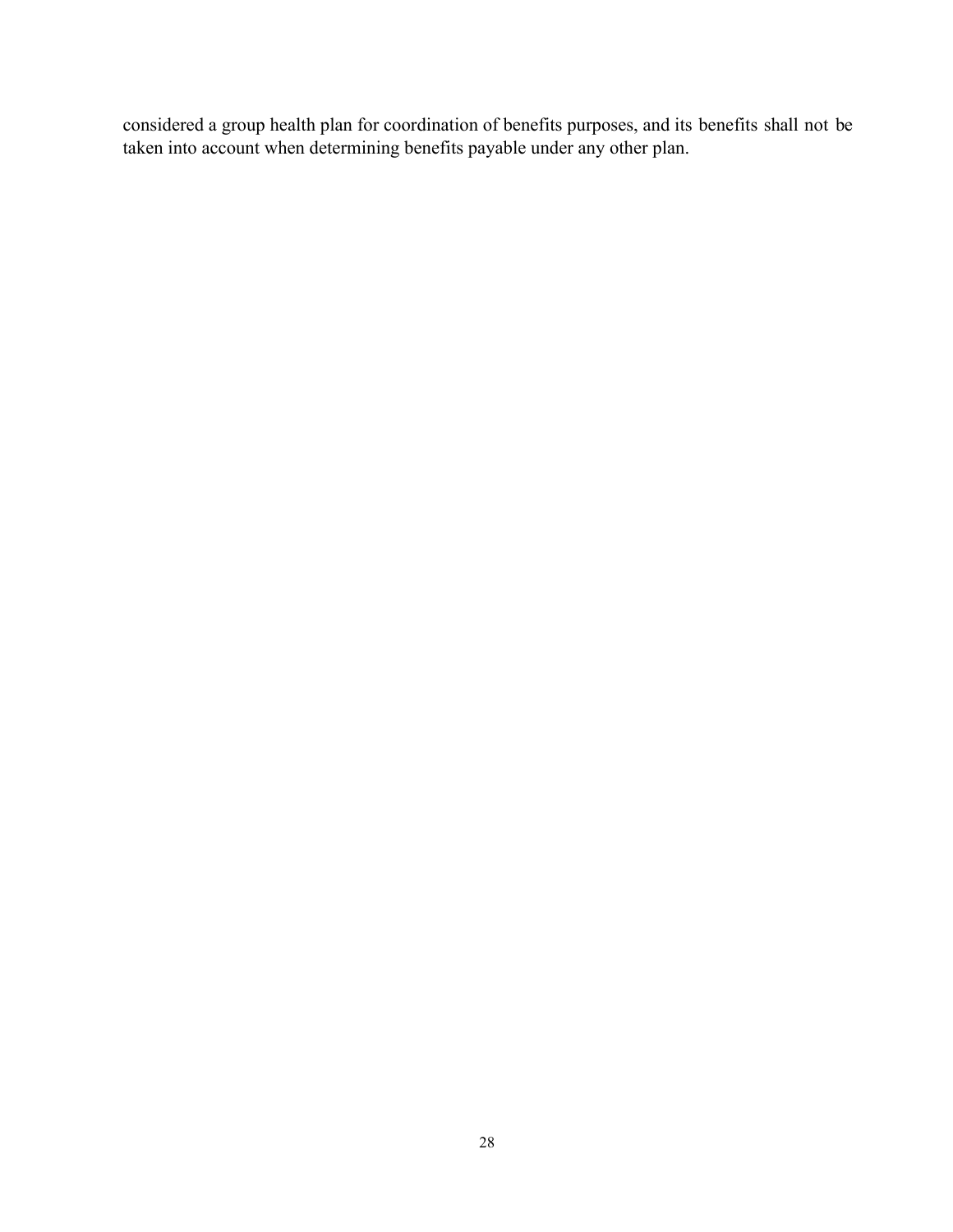# **ARTICLE VI PLAN ADMINISTRATION**

**6.01 Allocation of Authority.** The Board of Directors (or an authorized officer of the Employer) appoints a Committee (the Plan Administrator) which keeps the records for the Plan and shall control and manage the operation and administration of the Plan. The Plan Administrator shall have the exclusive right to interpret the Plan and to decide all matters arising thereunder, including the right to make determinations of fact, and construe and interpret possible ambiguities, inconsistencies, or omissions in the Plan and the Summary Plan Description issued in connection with the Plan. In the case of an insured Benefit Package Option, the insurer shall be the named fiduciary with respect to benefit claim determinations thereunder, and with respect to benefit claims shall have all of the powers of the Plan Administrator described herein. All determinations of the Plan Administrator with respect to any matter hereunder shall be conclusive and binding on all persons. Without limiting the generality of the foregoing, the Plan Administrator shall have the following powers and duties:

- (a) To require any person to furnish such reasonable information as he may request for the purpose of the proper administration of the Plan as a condition to receiving any benefits under the Plan;
- (b) To make and enforce such rules and regulations and prescribe the use of such forms as he shall deem necessary for the efficient administration of the Plan;
- (c) To decide on questions concerning the Plan and the eligibility of any Employee to participate in the Plan and to make or revoke elections under the Plan, in accordance with the provisions of the Plan;
- (d) To determine the amount of benefits which shall be payable to any person in accordance with the provisions of the Plan; to inform the Employer, insurer as appropriate, of the amount of such benefits; and to provide a full and fair review to any Participant whose claim for benefits has been denied in whole or in part;
- (e) To designate other persons to carry out any duty or power which may or may not otherwise be a fiduciary responsibility of the Plan Administrator, under the terms of the Plan;
- (f) To keep records of all acts and determinations, and to keep all such records, books of account, data and other documents as may be necessary for the proper administration of the Plan;
- (g) To do all things necessary to operate and administer the Plan in accordance with its provisions;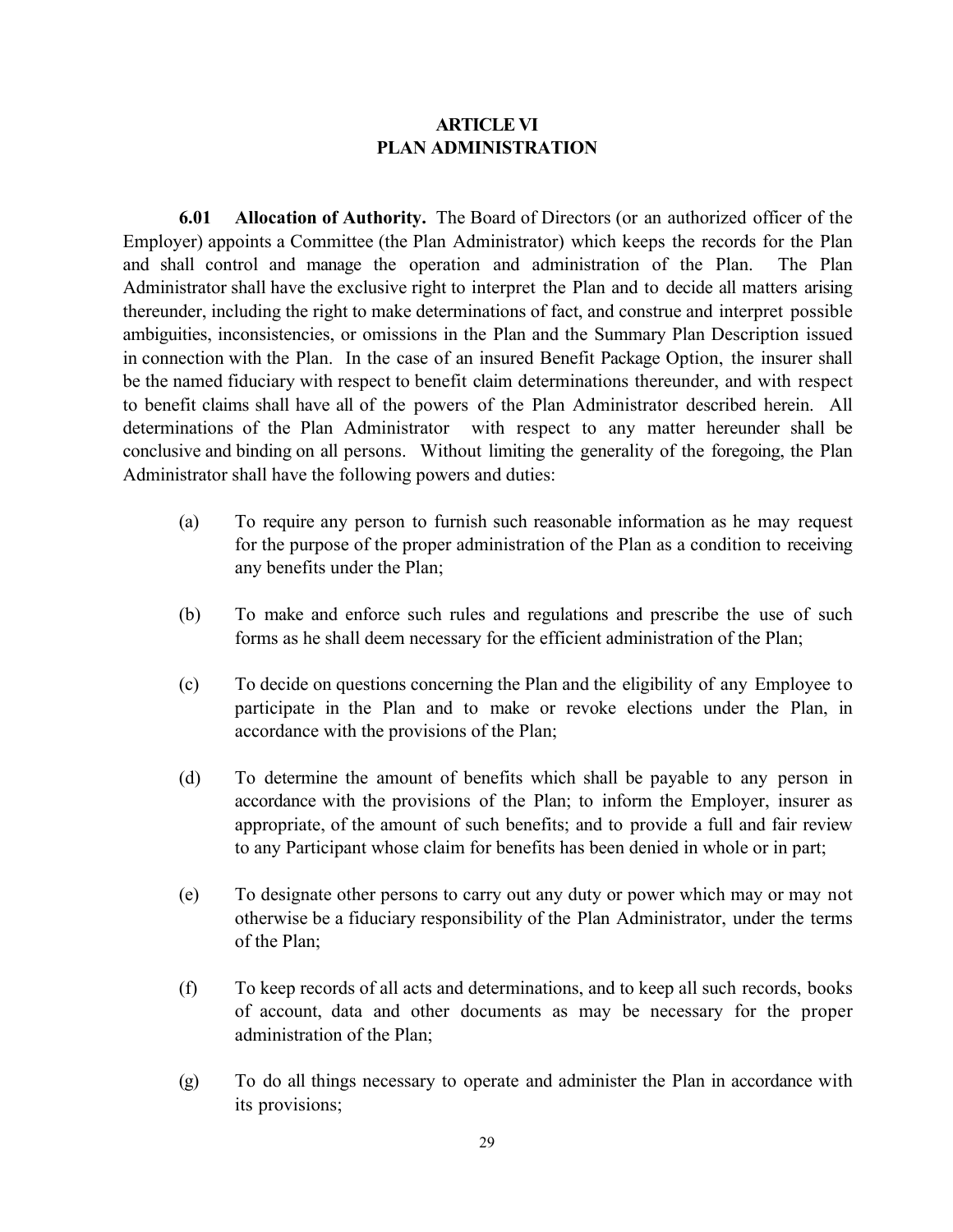**6.02 Provision for Third-Party Plan Service Providers.** The Plan Administrator, subject to approval of the Employer, may employ the services of such persons as it may deem necessary or desirable in connection with the operation of the Plan and to rely upon all tables, valuations, certificates, reports and opinions furnished thereby. Unless otherwise provided in the service agreement, obligations under this Plan shall remain the obligation of the Employer.

**6.03 Fiduciary Liability.** To the extent permitted by law, the Plan Administrator shall not incur any liability for any acts or for failure to act except for their own willful misconduct or willful breach of this Plan.

**6.04 Compensation of Plan Administrator.** Unless otherwise determined by the Employer and permitted by law, any Plan Administrator who is also an employee of the Employer shall serve without compensation for services rendered in such capacity, but all reasonable expenses incurred in the performance of their duties shall be paid by the Employer.

**6.05 Bonding.** Unless otherwise determined by the Employer, or unless required by any federal or state law, the Plan Administrator shall not be required to give any bond or other security in any jurisdiction in connection with the administration of this Plan.

**6.06 Payment of Administrative Expenses.** All reasonable expenses incurred in administering the Plan are currently paid by the Employer.

**6.07 Funding Policy.** The Employer shall have the right to enter into a contract with one or more insurance companies for the purposes of providing any benefits under the Plan and to replace any of such insurance companies or contracts. Any dividends, retroactive rate adjustments or other refunds of any type which may become payable under any such insurance contract shall not be assets of the Plan but shall be the property of, and shall be retained by the Employer. The Employer will not be liable for any loss or obligation relating to any insurance coverage except as is expressly provided by this plan. Such limitation shall include, but not be limited to, losses or obligations which pertain to the following:

- (a) Once insurance is applied for or obtained, the Employer will not be liable for any loss which may result from the failure to pay premiums to the extent premium notices are not received by the Employer;
- (b) To the extent premium notices are received by the Employer, the Employer's liability for the payment of such premiums will be limited to such premiums and will not include liability for any other loss which result from such failure;
- (c) The Employer will not be liable for the payment of any insurance premium or any loss which may result from the failure to pay an insurance premium if the benefits available under this plan are not enough to provide for such premium cost at the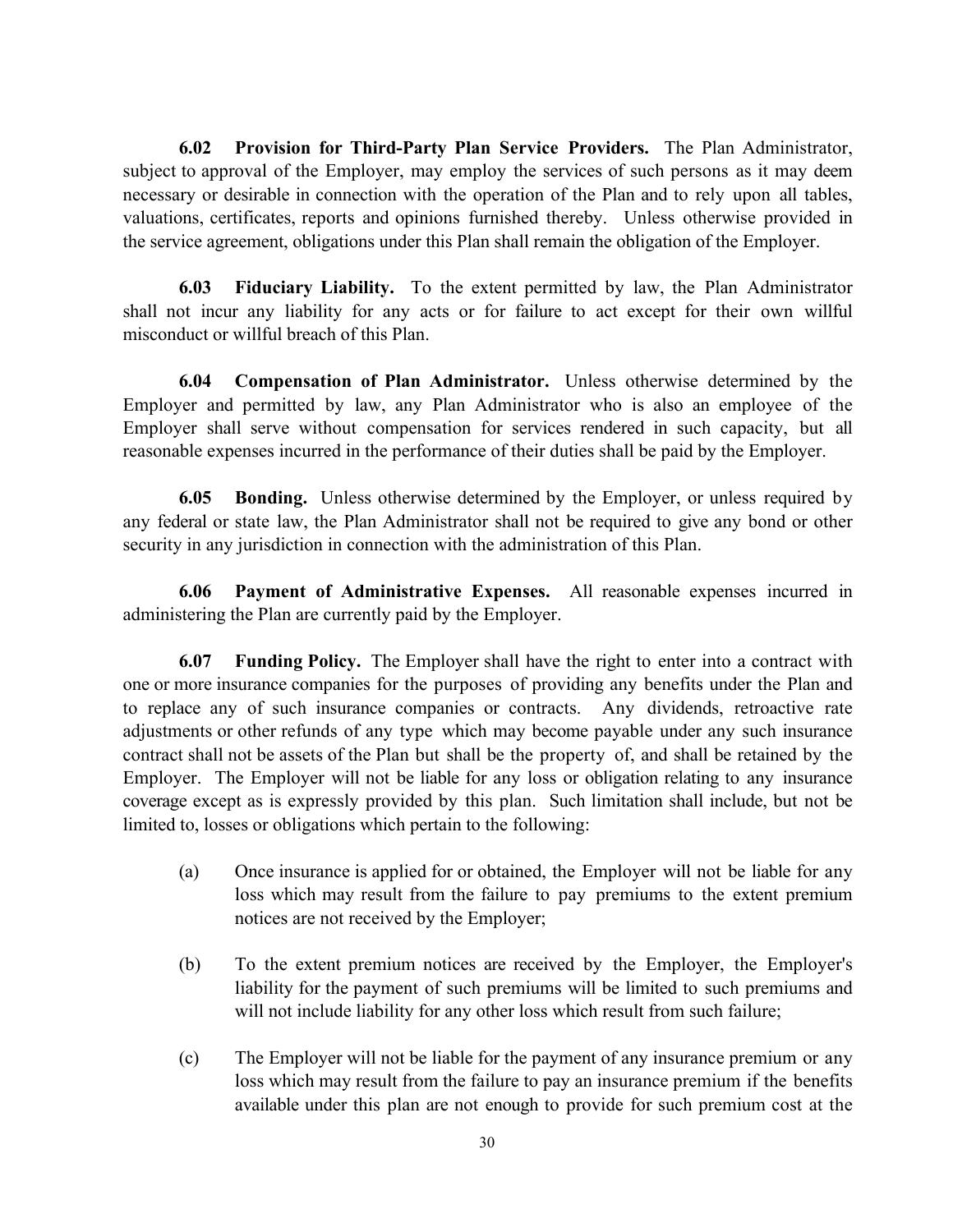time it is due. In such circumstances, the Employee will be responsible for and see to the payment of such premiums. The Employer will undertake to notify a Participant if available benefits under this plan are not enough to provide for an insurance premium, but will not be liable for any failure to make such notification;

(d) When employment ends, the Employer will have no liability to take any step to maintain any policy in force except as may be specifically required otherwise in this plan, and the Employer will not be liable for or responsible to see to the payment of any premium after employment ends.

**6.08 Disbursement Reports.** The Plan Administrator shall issue directions to the Employer concerning all benefits which are to be paid from the Employer's general assets pursuant to the provisions of the Plan.

**6.09 Indemnification.** The Plan Administrator shall be indemnified by the Employer against claims, and the expenses of defending against such claims, resulting from any action or conduct relating to the administration of the Plan except claims arising from gross negligence, willful neglect, or willful misconduct.

**6.10 Substantiation of Expenses.** Each Participant must submit a written or electronic Claim Form to the Plan Administrator to receive reimbursements from his HCRA or DCRA or for his Eligible Individual Premium Expenses (the written claim form will be provided by the Plan Administrator), accompanied by a written statement/bill from an independent third party stating that the expense has been incurred, and the amount thereof. With respect to Eligible Individual Premium Expenses, each Participant must submit a written statement/invoice from the insurance carrier stating that (i) the coverage under the individual insurance policy was in effect during the period for which reimbursement is being requested and (ii) the Eligible Individual Premium Expenses for which reimbursement is requested have been paid. The forms shall contain such evidence as the Plan Administrator shall deem necessary as to substantiate the nature, the amount, and timeliness of any expenses that may be reimbursed.

**6.11 Reimbursement.** Reimbursements shall be made as soon as administratively feasible after the required forms have been received by the Plan Administrator. Year-end expense reimbursement claims must be submitted to the Plan Administrator within ninety (90) days of the close of the Plan Year for which the Salary Reduction Agreement is effective, and during which such expense was incurred, in order to be eligible for reimbursement. Likewise, if a Participant terminates participation in the Plan with a credit balance in any Reimbursement Account, such Participant shall be entitled to submit to the Plan Administrator any claims for reimbursement for reimbursable expenses incurred prior to such cessation of Participation at any time within ninety (90) days after the close of the Plan Year for which the Salary Reduction Agreement is effective.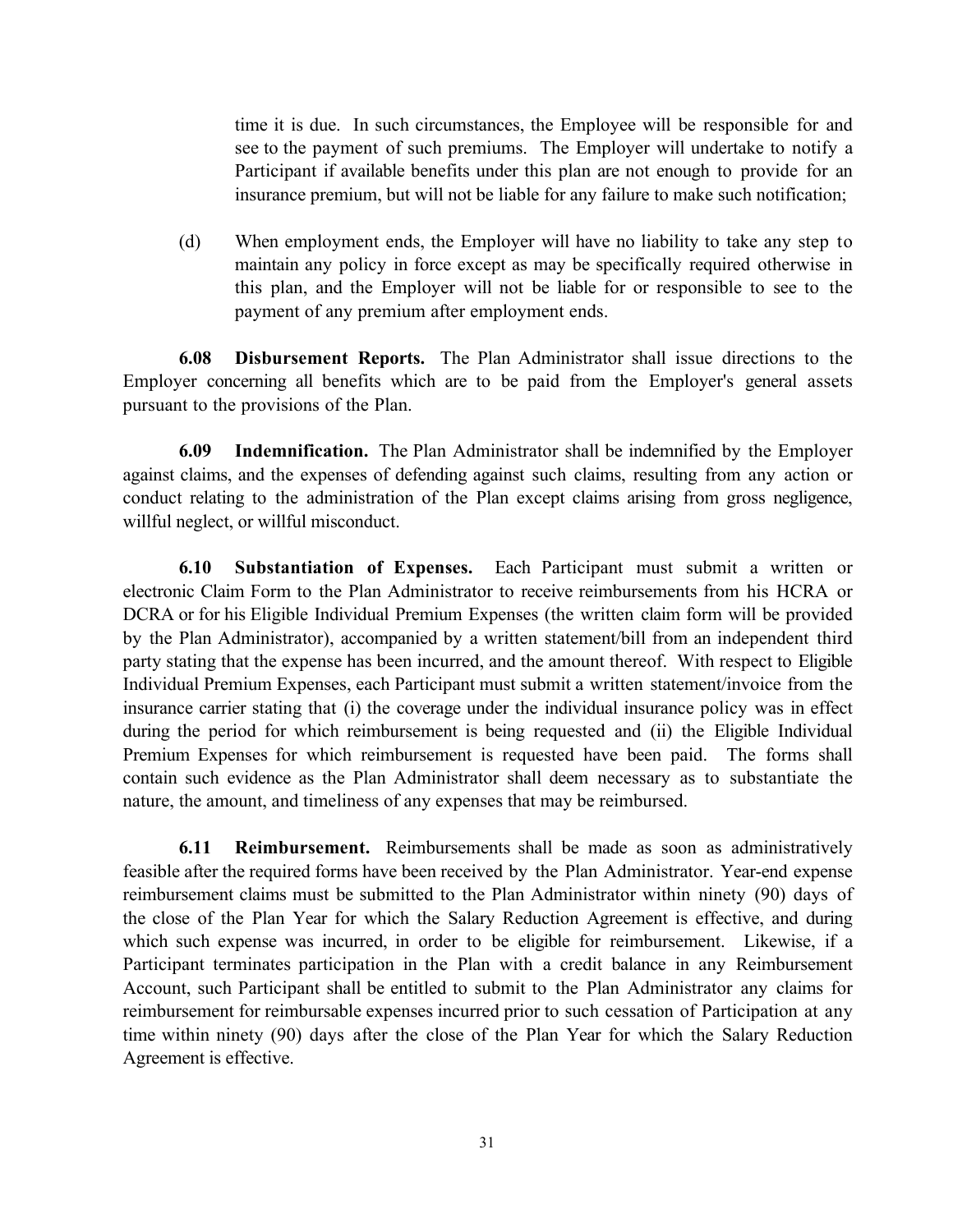**6.12 Statements.** The Plan Administrator may periodically furnish each Participant with a statement, showing the amounts paid or expenses incurred by the Employer in providing Health Care and/or Dependent Care Reimbursement and the respective Reimbursement Account balance(s).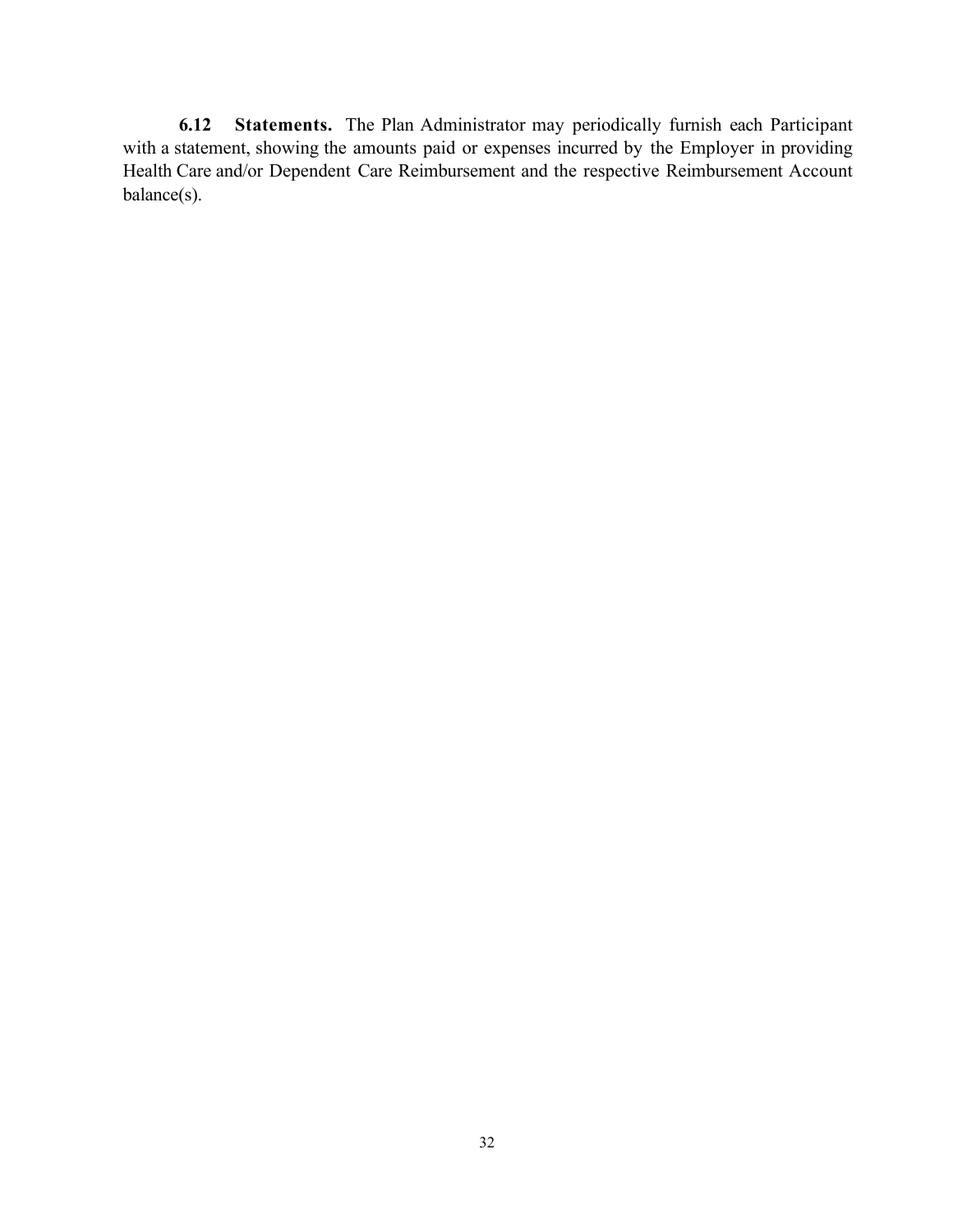# **ARTICLE VII FUNDING AGENT**

The Plan shall be funded with amounts withheld from Compensation pursuant to Salary Reduction Agreements. The Employer will apply all such amounts, without regard to their source, to pay for the welfare benefits provided herein as soon as administratively feasible and shall comply with all applicable regulations promulgated by the Department of Labor ("D.O.L.") taking into consideration any enforcement procedures adopted by the D.O.L.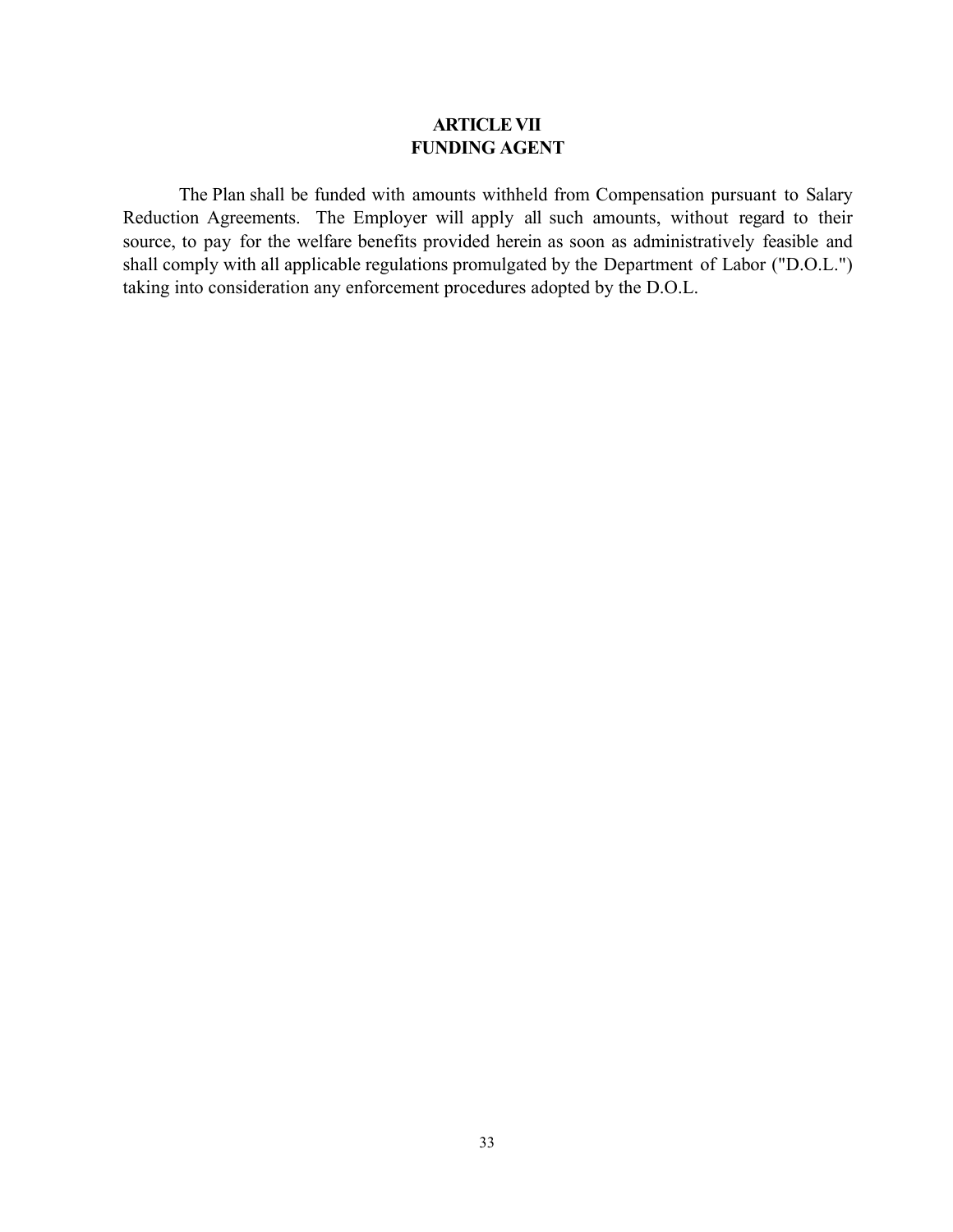# **ARTICLE VIII CLAIMS PROCEDURES**

**8.01 Application to Plan Benefits.** This Article shall not apply to benefits under the component Benefit Package Options, but shall only apply to issues germane to the pre-tax benefits available under this Plan (i.e., such as a determination of: a Change in Status; change in cost or coverage; or eligibility and participation matters under this Cafeteria Plan document). This Article shall be the claims procedure applicable to the Health Care Reimbursement and the Dependent Care Reimbursement Plan(s).

**8.02 Procedure if Benefits Are Denied Under the Plan.** Any Employee, beneficiary, or his duly authorized representative may file a claim for a benefit to which the claimant believes that he is entitled. Such a claim must be in writing and delivered to the Plan Administrator or its designee in person or by mail, postage paid in accordance with the terms of this Plan. Within thirty (30) days after receipt of such claim, the Plan Administrator or its designated claims administrator shall send to the claimant, by mail, postage prepaid, notice of the granting or denying, in whole or in part, of such claim, unless, for reasons beyond the control of the Plan Administrator or its designee, an extension of time for processing the claim is required. In no event may the extension exceed fifteen (15) days from the end of the initial thirty (30) day period. If such extension is necessary, the claimant will be given a written notice to this effect prior to the expiration of the initial 30-day period. If an extension of time is necessary because the claimant failed to provide sufficient information necessary to decide the claim, the notice of the extension shall describe the required information and the claimant shall have forty-five (45) days from the receipt of such notice to provide the required information. The time period for making a determination is suspended until the earlier of the date the claimant provides the required information or the end of the 45 day period, whichever is earlier.

**8.03 Requirement for Written Notice of Claim Denial.** A written notice shall be provided to every claimant who is denied a claim for benefits under this Plan. Such written notice shall set forth in a manner calculated to be understood by the claimant the following information:

- (a) The specific reason or reasons for the denial;
- (b) Specific reference to pertinent Plan provisions on which the denial is based;
- (c) A description of any additional material or information necessary for the claimant to perfect the claim and an explanation of why such material is necessary; and
- (d) An explanation of the Plan's claim review procedure.
- (e) With respect to a claim for benefits filed under the Plan (except for Dependent Care Expense Reimbursement Benefits and issues germane to the Cafeteria Plan), a statement informing the claimant that they may have a right to bring suit in federal court in accordance with ERISA Section 502(a) following an adverse benefit determination on review by the Plan Administrator (as described in 8.04 and 8.05 below).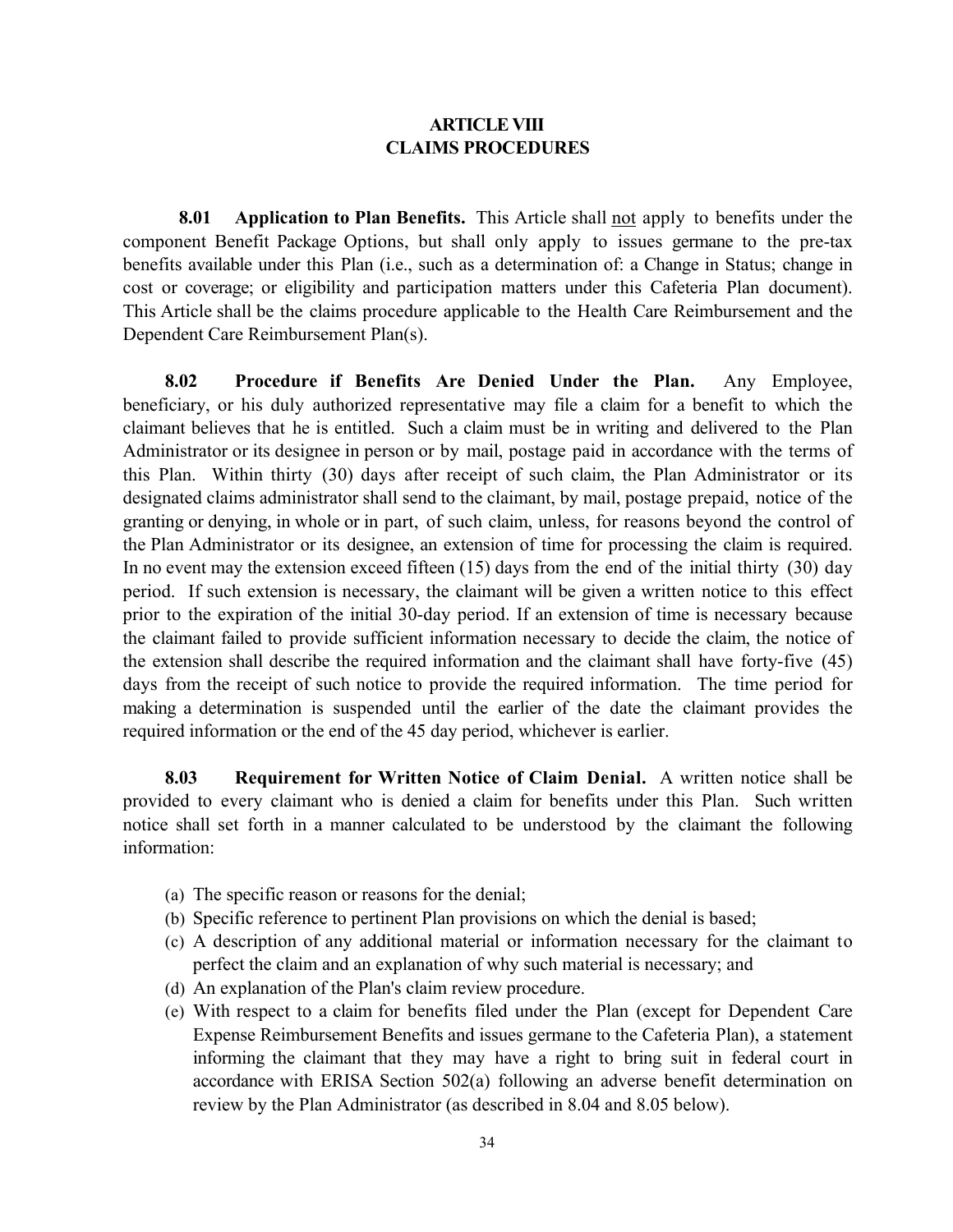- (f) A statement indicating that the claimant shall be provided, upon request and free of charge, reasonable access to and copies of all documents, records and other information relevant to the claimant's claim for benefits.
- (g) A statement indicating that the claimant may request a copy of any internal rule, guideline or protocol relied upon in making the determination.
- (h) Any other information required by federal law.

**8.04 Right to Request Appeal of Benefit Denial.** Within 180 days after the receipt by the claimant of written notification of the denial (in whole or in part) of his claim, the claimant or his duly authorized representative may make a written application to the Plan Administrator or its designee (as indicated in the denial notice described in Section 8.03 herein), in person or by certified mail, postage prepaid, to be afforded an appeal of such denial. If there are two levels of appeal required by the Plan Administrator (as indicated in the notice of denial), a claimant must request a second review within a reasonable amount of time following a denial of the first level appeal (as set forth in the denial notice). As part of the review process upon appeal (whether one level of appeal or two levels of appeal), the claims reviewer shall:

- (a) Provide the claimant the opportunity to submit written comments, documents, records, and other information relating to your claim for benefits;
- (b) Provide that the claimant shall be provided, upon request and free of charge, reasonable access to, and copies of, all documents, records, and other information relevant to your claim for benefits (including the identity of all medical experts utilized in the determination process, whether relied upon or not);
- (c) Provide for a review that takes into account all comments, documents, records and other information submitted by the claimant relating to the claimant's claim, without regard to whether such information was submitted or considered in the initial benefit determination;
- (d) Provide for a review that does not afford deference to the initial adverse benefit determination and that is conducted by an appropriate fiduciary of the Plan who is neither the individual who made the initial adverse benefit determination that is the subject of the appeal or the subordinate of such individual;
- (e) Provide that, in deciding an appeal of an adverse benefit determination that is based in whole or in part on a medical judgment, the Plan Administrator or its designee shall consult with a health care professional who has appropriate training and experience in the field of medicine involved in the medical judgment. Such health care professional may not be an individual who was consulted in connection with the adverse benefit determination that is the subject of the appeal, nor the subordinate of any such individual;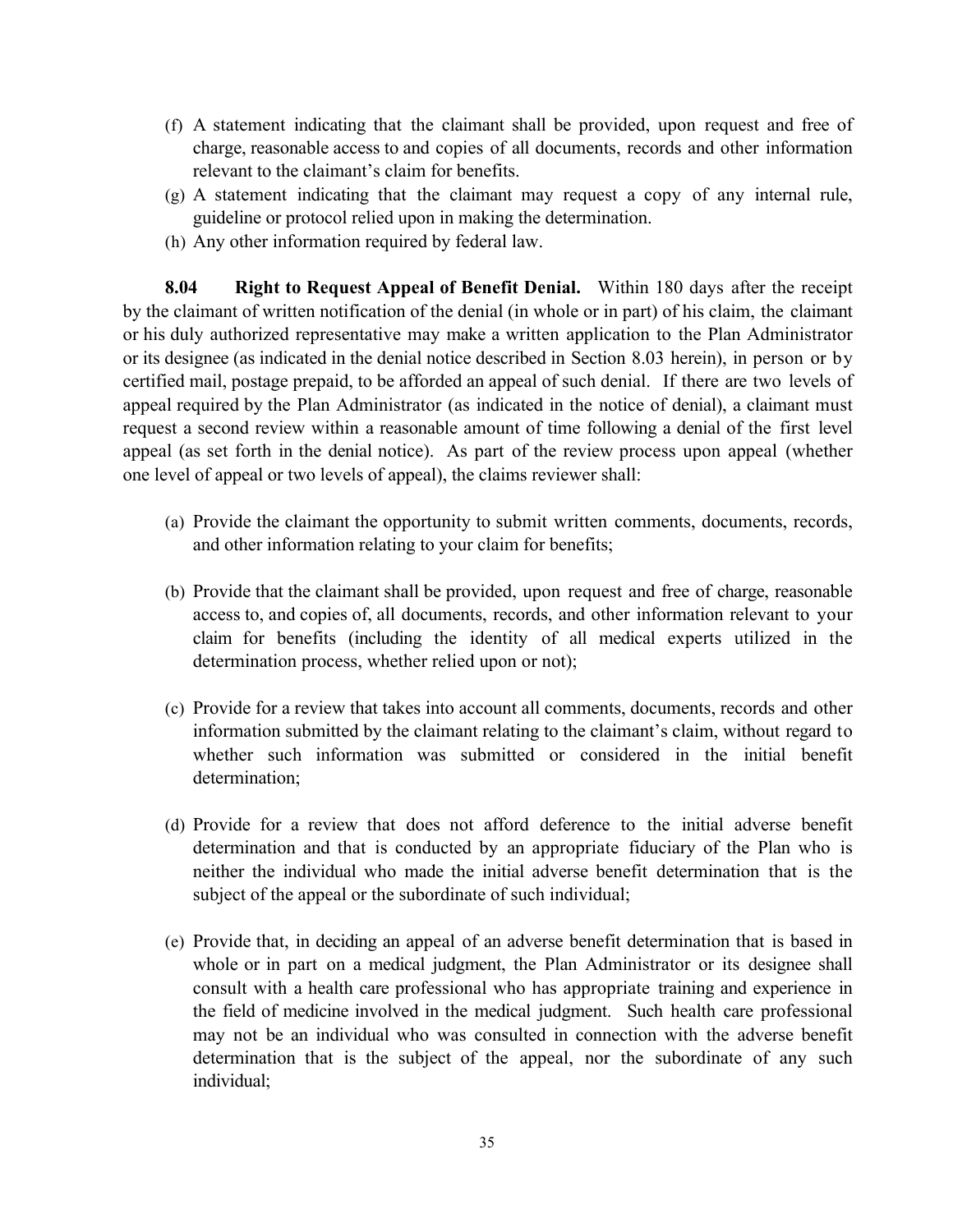**8.05 Disposition of Disputed Claims.** The decision on appeal shall be made not later than sixty (60) days after receipt of a request for a review. If there are two levels of appeal established under the Plan, then the decision following the first request for appeal will be made not later than 30 days following receipt of the request for the review. The decision following the second request for an appeal will be made within 30 days after receipt of the request of appeal. Regardless of whether there are one or two levels of appeal, the Plan Administrator is the claim fiduciary responsible for making the final claims determination under the Plan.

**8.06 Requirement for Written Notice of Claim Denial Upon Appeal.** The Plan Administrator or its designee shall provide a written notice to every claimant who is denied a claim for benefits in accordance with Section 8.05 herein. Such written notice shall set forth, in a manner calculated to be understood by the claimant, the information set forth in Section 8.03 herein.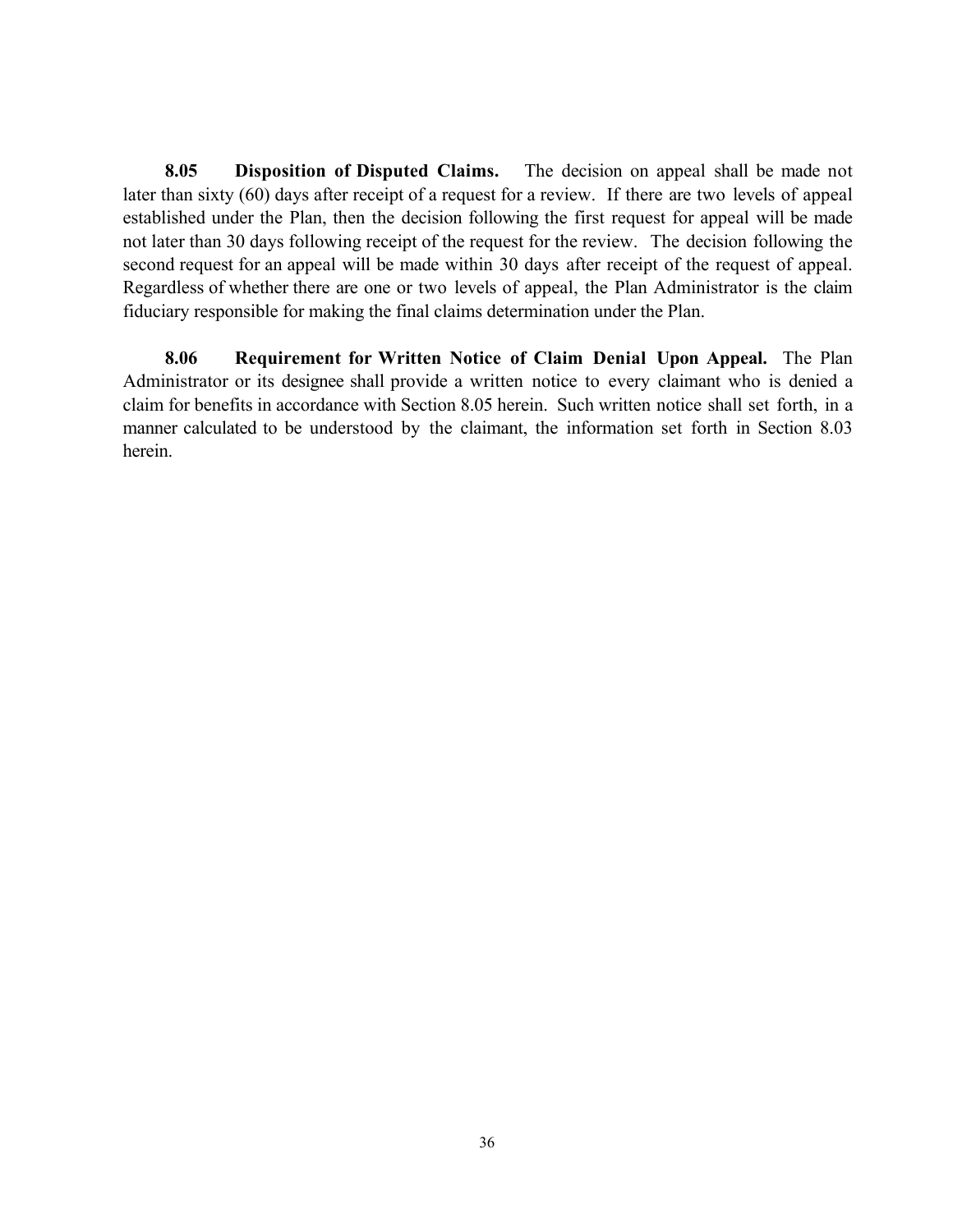# **ARTICLE IX AMENDMENT OR TERMINATION OF PLAN**

**9.01 Permanency.** While the Employer fully expects that this Plan will continue indefinitely, due to unforeseen, future business contingencies, permanency of the Plan will be subject to the Employer's right to amend or terminate the Plan, as provided in Sections 9.02 and 9.03, below. Nothing in this Plan is intended to be or shall be construed to entitle any Participant, retired or otherwise, to vested or non-terminable benefits.

**9.02 Employer's Right to Amend.** The Employer reserves the right to amend at any time any or all of the provisions of the Plan. All amendments shall be made in writing and shall be approved by the Committee (see Section 1.06) in accordance with its normal procedures for transacting business or by written consent of all Committee members. Such amendments may apply retroactively or prospectively. Each Benefit Package Option shall be amended in accordance with the terms specified therein, or, if no amendment procedure is prescribed, in accordance with this section. Any amendment made by the Employer shall be deemed to be approved and adopted by any Affiliated Employer.

**9.03 Employer's Right to Terminate.** The Employer reserves the right to discontinue or terminate the Plan without prejudice at any time and for any reason without prior notice. Such decision to terminate the Plan shall be made in writing and shall be approved by the Board of Directors (or a duly authorized officer of the Employer) in accordance with its normal procedures for transacting business. Affiliated Employers may withdraw from participation in the Plan, but may not terminate the Plan.

**9.04 Determination of Effective Date of Amendment or Termination.** Any such amendment, discontinuance or termination shall be effective as of such date as the Employer shall determine. Subject to Sections 4.04(a), 4.05(a), and 4.06(a) (if applicable), no amendment, discontinuance or termination shall allow the return to any Employer of any Reimbursement Account balance nor its use for any purpose other than for the exclusive benefit of the Participants and their beneficiaries.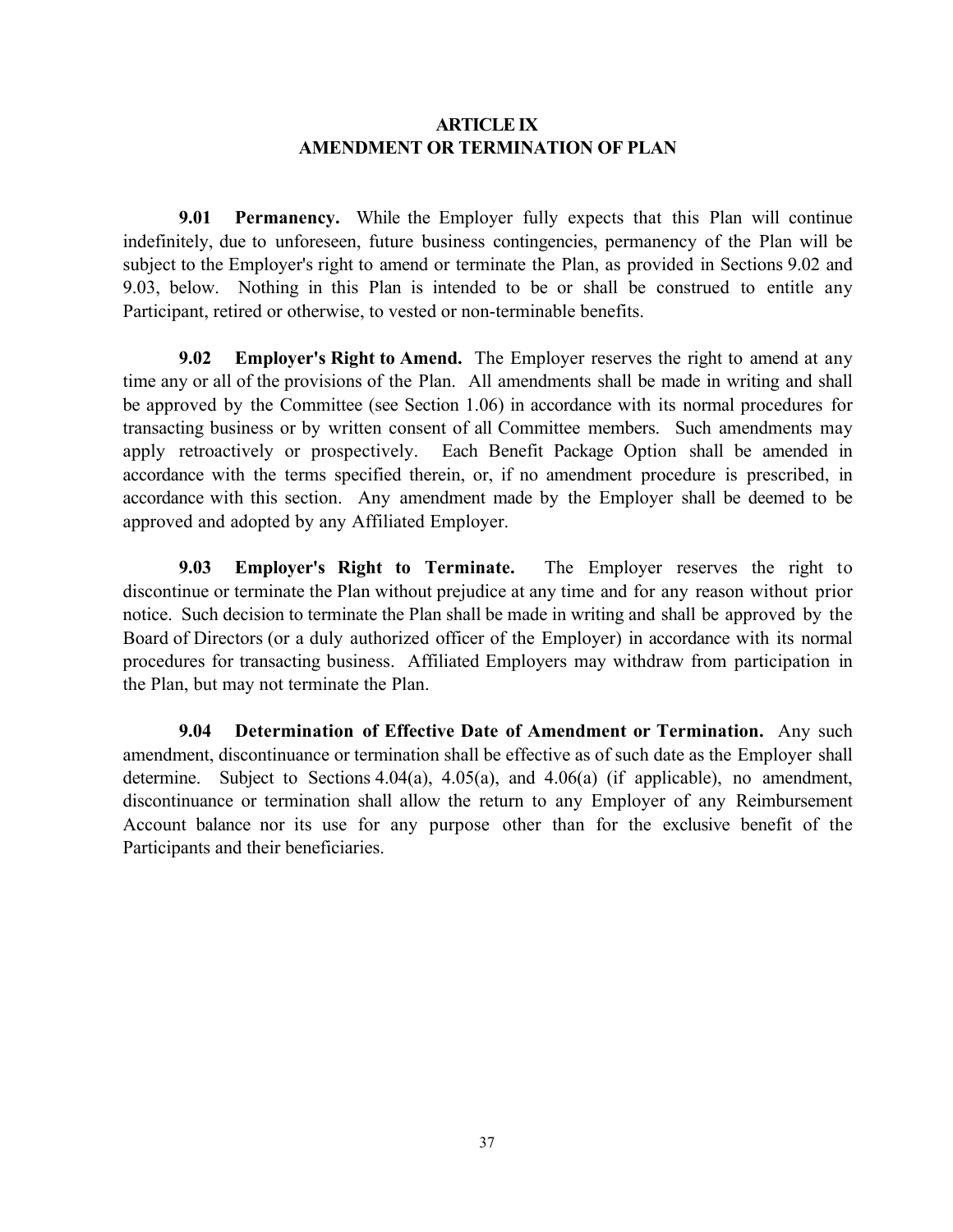## **ARTICLE X GENERAL PROVISIONS**

**10.01 Not an Employment Contract.** Neither this Plan nor any action taken with respect to it shall confer upon any person the right to continue employment with any Employer.

**10.02 Applicable Laws.** The provisions of the Plan shall be construed, administered and enforced according to applicable federal law and the laws of the State of Texas to the extent not preempted.

**10.03 Post-Mortem Payments.** Any benefit payable under the Plan after the death of a Participant shall be paid to his surviving Spouse, otherwise, to his estate. If there is doubt as to the right of any beneficiary to receive any amount, the Plan Administrator may retain such amount until the rights thereto are determined, without liability for any interest thereon.

**10.04 Non-Alienation of Benefits.** Except as expressly provided by the Administrator, no benefit under the Plan shall be subject in any manner to anticipation, alienation, sale, transfer, assignment, pledge, encumbrance or charge, and any attempt to do so shall be void. No benefit under the Plan shall in any manner be liable for or subject to the debts, contracts, liabilities, engagements or torts of any person.

**10.05 Mental or Physical Incompetency.** Every person receiving or claiming benefits under the Plan shall be presumed to be mentally and physically competent and of age until the Plan Administrator receives a written notice, in a form and manner acceptable to it, that such person is mentally or physically incompetent or a minor, and that a guardian, conservator or other person legally vested with the care of his estate has been appointed.

**10.06 Inability to Locate Payee.** If the Plan Administrator is unable to make payment to any Participant or other person to whom a payment is due under the Plan because he cannot ascertain the identity or whereabouts of such Participants or other person after reasonable efforts have been made to identify or locate such person, such payment and all subsequent payments otherwise due to such Participant or other person shall be forfeited after a reasonable time after the date any such payment first became due.

**10.07 Requirement for Proper Forms.** All communications in connection with the Plan made by a Participant shall become effective only when duly executed on any forms as may be required and furnished by, and filed with, the Plan Administrator.

**10.08 Source of Payments.** The Employer and any insurance company contracts purchased or held by the Employer or funded pursuant to this Plan shall be the sole sources of benefits under the Plan. No Employee or beneficiary shall have any right to, or interest in, any assets of the Employer upon termination of employment or otherwise, except as provided from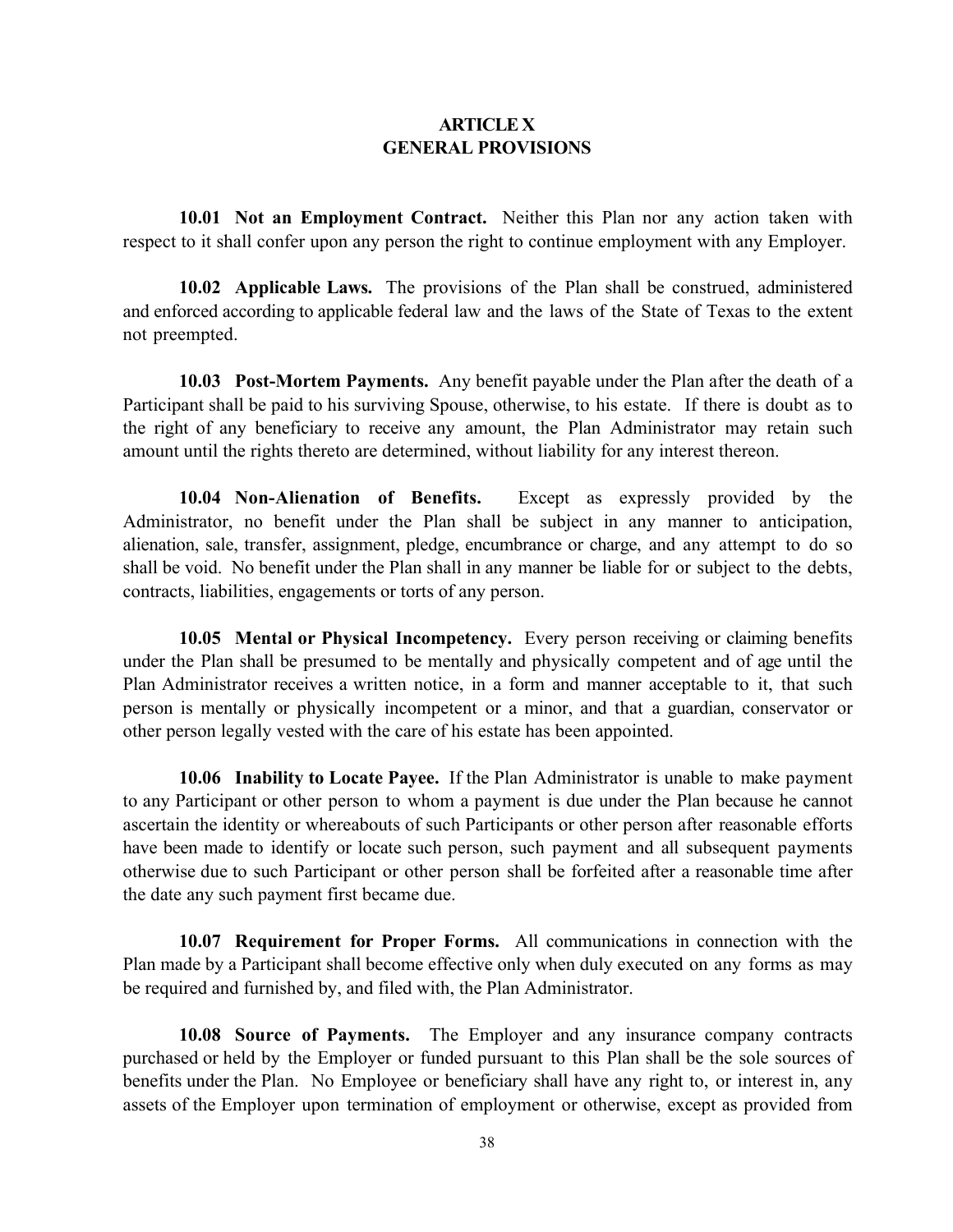time to time under the Plan, and then only to the extent of the benefits payable under the Plan to such Employee or beneficiary.

**10.09 Multiple Functions.** Any person or group of persons may serve in more than one fiduciary capacity with respect to the Plan.

**10.10 Tax Effects.** Neither the Employer, nor the Plan Administrator makes any warranty or other representation as to whether any Pre-tax Premiums made to or on behalf of any Participant hereunder will be treated as excludable from gross income for local, state, or federal income tax purposes. If for any reason it is determined that any amount paid for the benefit of a Participant or Beneficiary are includable in an Employee's gross income for local, federal, or state income tax purposes, then under no circumstances shall the recipient have any recourse against the Plan Administrator or the Employer with respect to any increased taxes or other losses or damages suffered by the Employees as a result thereof. The Plan is designed and is intended to be operated as a "cafeteria plan" under Section 125 of the Code.

**10.11 Gender and Number.** Masculine pronouns include the feminine as well as the neuter genders, and the singular shall include the plural, unless indicated otherwise by the context.

**10.12 Headings.** The Article and Section headings contained herein are for convenience of reference only, and shall not be construed as defining or limiting the matter contained thereunder.

**10.13 Incorporation by Reference.** The actual terms and conditions of the separate component Benefit Package Options offered under this Plan are contained in separate, written documents governing each respective benefit, and shall govern in the event of a conflict between the individual plan document, and this Plan as to substantive content. To that end, each such separate document, as amended or subsequently replaced, is hereby incorporated by reference as if fully recited herein.

**10.14 Severability.** Should any part of this Plan subsequently be invalidated by a court of competent jurisdiction, the remainder thereof shall be given effect to the maximum extent possible.

**10.15 Effect of Mistake.** In the event of a mistake as to the eligibility or participation of an Employee, or the allocations made to the account of any Participant, or the amount of distributions made or to be made to a Participant or other person, the Plan Administrator shall, to the extent it deems possible, cause to be allocated or cause to be withheld or accelerated, or otherwise make adjustment of, such amounts as will in its judgment accord to such Participant or other person the credits to the account or distributions to which he is properly entitled under the Plan. Such action by the Administrator may include withholding of any amounts due the Plan or the Employer from Compensation paid by the Employer.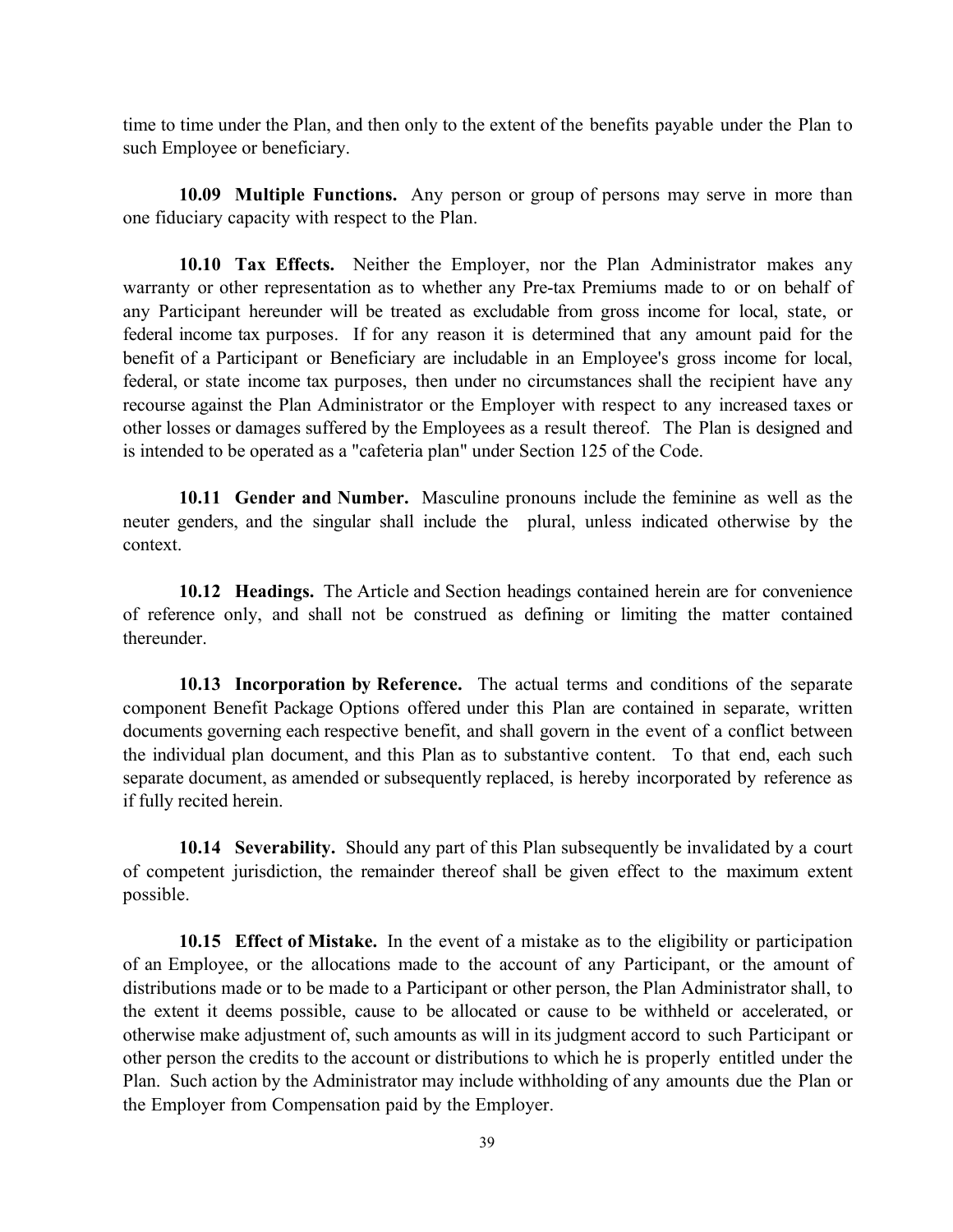**10.16 Forfeiture of Unclaimed Reimbursement Account Benefits.** Any Reimbursement Account benefit payments that are unclaimed (e.g., uncashed benefit checks) by the close of the Plan Year following the Plan Year in which the Health or Dependent Care Expense was incurred shall be forfeited.

## **10.17 HIPAA Privacy with respect to Health FSA**

(a) The Health FSA (the "Plan") will use protected health information (PHI) to the extent of and in accordance with the uses and disclosures permitted by the Health Insurance Portability and Accountability Act of 1996 (HIPAA). Specifically, the Plan will use and disclose PHI for purposes related to health care treatment, payment for health care and health care operations as defined in the Privacy Notice distributed to Plan Participants.

The Plan will disclose PHI to the Plan Sponsor only upon receipt of a certification from the Plan Sponsor that the Plan documents have been amended to incorporate the provisions in Subsection b below.

(b) With Respect to PHI, the Plan Sponsor agrees to certain conditions.

The Employer agrees to:

Not use or disclose PHI other than as permitted or required by the Plan document or as required by law;

Ensure that any agents, including a subcontractor, to whom the Plan Sponsor provides PHI received from the Plan agree to the same restrictions and conditions that apply to the Plan Sponsor with respect to such PHI;

Not to use or disclose PHI for employment-related actions and decisions unless authorized by an individual;

Not use or disclose PHI in connection with any other benefit or employee benefit plan of the Plan Sponsor unless authorized by an individual;

Report to the Plan any PHI use or disclosures provided of which it becomes aware; Make PHI available to an individual in accordance with HIPAA's access requirements;

Make PHI available for amendment and incorporate any amendments to PHI in accordance with HIPAA;

Make available the information required to provide an accounting of disclosures; Make internal practices, books and records relating to the use and disclosure of PHI received from Plan available to the HHS Secretary for the purposes of determining the Plan's compliance with HIPAA; and

If feasible, return or destroy all PHI received from the Plan that the Employer still maintains in any form, and retain no copies of such PHI when no longer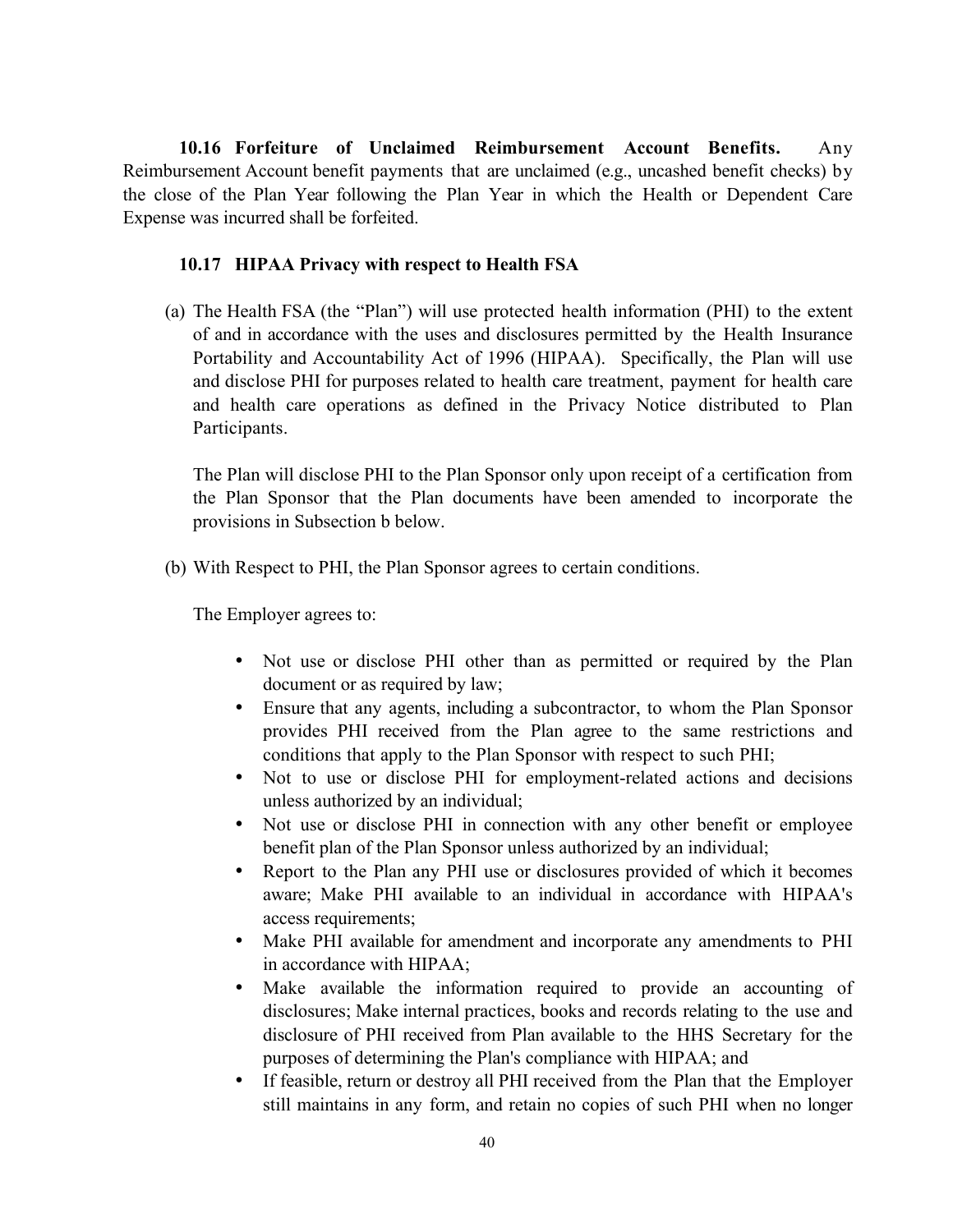needed for the purpose for which disclosure was made (or if return or destruction is not feasible, limit further uses and disclosures to those purposes that make the return or destruction infeasible).

- (c) Adequate separation will be maintained between the Plan and the Plan Sponsor. Only the individuals identified in the Privacy Notice distributed to Participants in accordance with HIPAA may have access to PHI. The persons described in the Privacy Notice may only use and disclose PHI for Plan administration functions that the Plan Sponsor performs for the Plan. If the persons described herein do not comply with the Plan document, the Plan Sponsor shall provide a mechanism for resolving issues of noncompliance, including disciplinary sanctions.
- (d) This section 10.17 shall be effective as of April 14, 2003 or such applicable later date as set forth in HIPAA and the applicable regulations issued thereunder.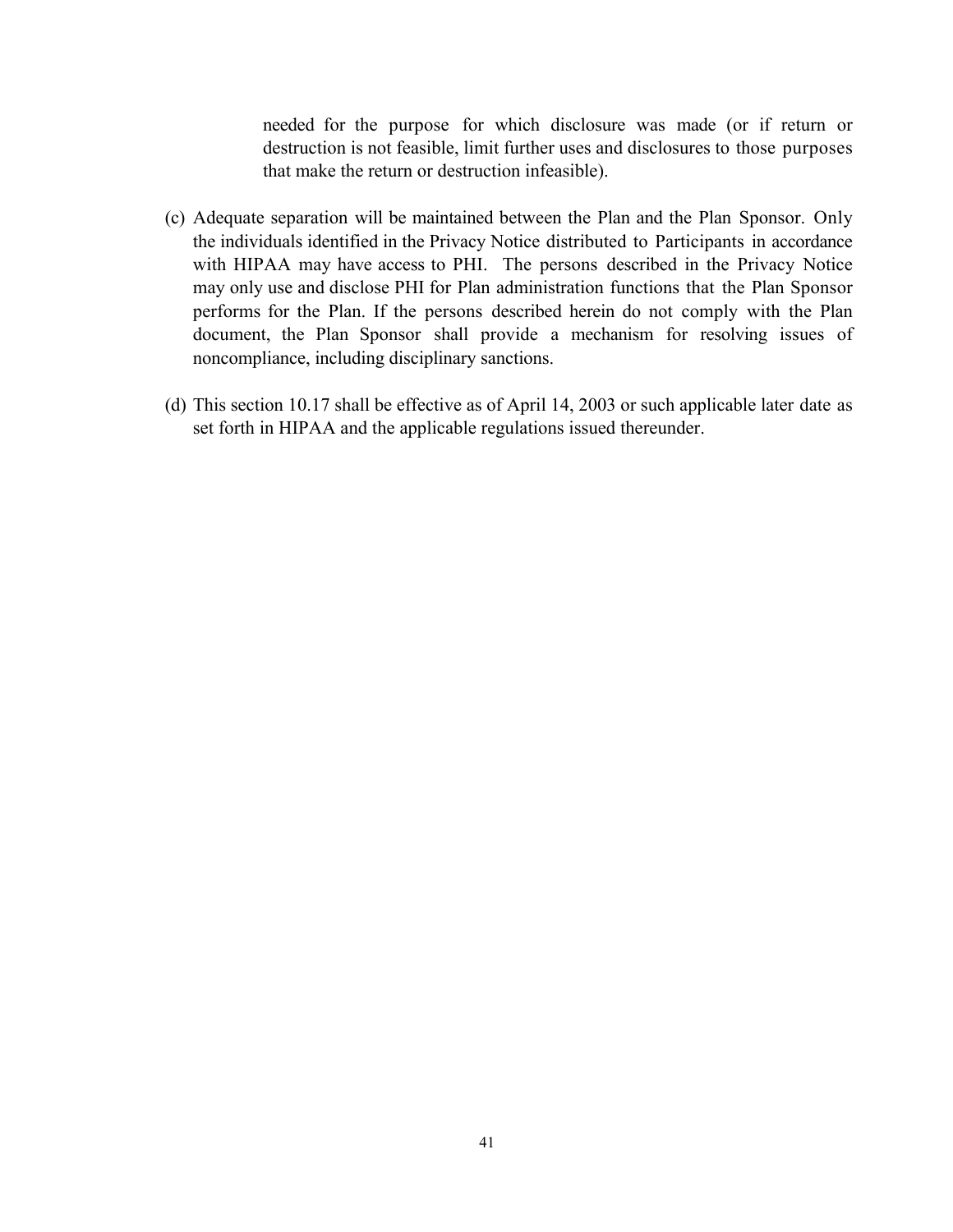# **ARTICLE XI CONTINUATION COVERAGE UNDER COBRA**

The following provisions shall be applicable to the HCRA, and any other group health plan (as defined by Code §§ 4980B and 5000(b)(1) and the regulations promulgated thereunder) subject to COBRA that does not otherwise contain COBRA provisions. As noted in Section 11.05, COBRA coverage need not be extended to certain HCRA Participants. The intent of this Article is to extend continuation rights required by COBRA. To the extent greater rights are provided for hereunder, this Article shall be void.

**11.01 Continuation Coverage after Termination of Normal Participation.** During any Plan Year during which the Employer is subject to Code Section 4980B (COBRA) or 38 U.S.C. Section 4301 et seq. (Uniformed Services Employment and Reemployment Rights Act or "USERRA"), each person who is a Qualified Beneficiary described in Section 5.02 herein shall have the right to elect to continue coverage under the Plan upon the occurrence of a Qualifying Event that would otherwise result in such person losing coverage hereunder. Such extended coverage under the plan is known as "Continuation Coverage."

**11.02 Who is a "Qualified Beneficiary."** A "Qualified Beneficiary" is any person who is, as of the day before a Qualifying Event, covered under the group health plan and is (a) an Employee of the Employer, including persons who are considered to be "employees" within Code Section 401(c), directors and independent contractors (such persons are called "Covered Employees"), (b) the Spouse of the Covered Employee, or (c) a Dependent of the Covered Employee. A Covered Employee can be a Qualified Beneficiary only if the Qualifying Event consists of termination of employment (for any reason other than gross misconduct) or reduction of hours of the Covered Employee's employment. A child born to or placed for adoption with a Covered Employee during Continuation Coverage will also be a Qualified Beneficiary. A retiree or other former Employee actively participating in the Plan by reason of a previous period of employment will be treated as a "Qualified Beneficiary".

**11.03 Who is not a "Qualified Beneficiary."** A person is not a Qualified Beneficiary if, as of such day, either the individual is covered under the Health Care Reimbursement Plan (or other group health plan subject to COBRA) by virtue of the election of Continuation Coverage by another person and is not already a Qualified Beneficiary by reason of a prior Qualifying Event, or is entitled to Medicare coverage under Title XVIII of the Social Security Act. Furthermore, an individual who fails to elect Continuation Coverage within the election period provided in Section 11.08, below, shall not be considered to be a Qualified Beneficiary.

**11.04 What is a "Qualifying Event."** Any of the following shall be considered as a "Qualifying Event":

(a) death of a Covered Employee;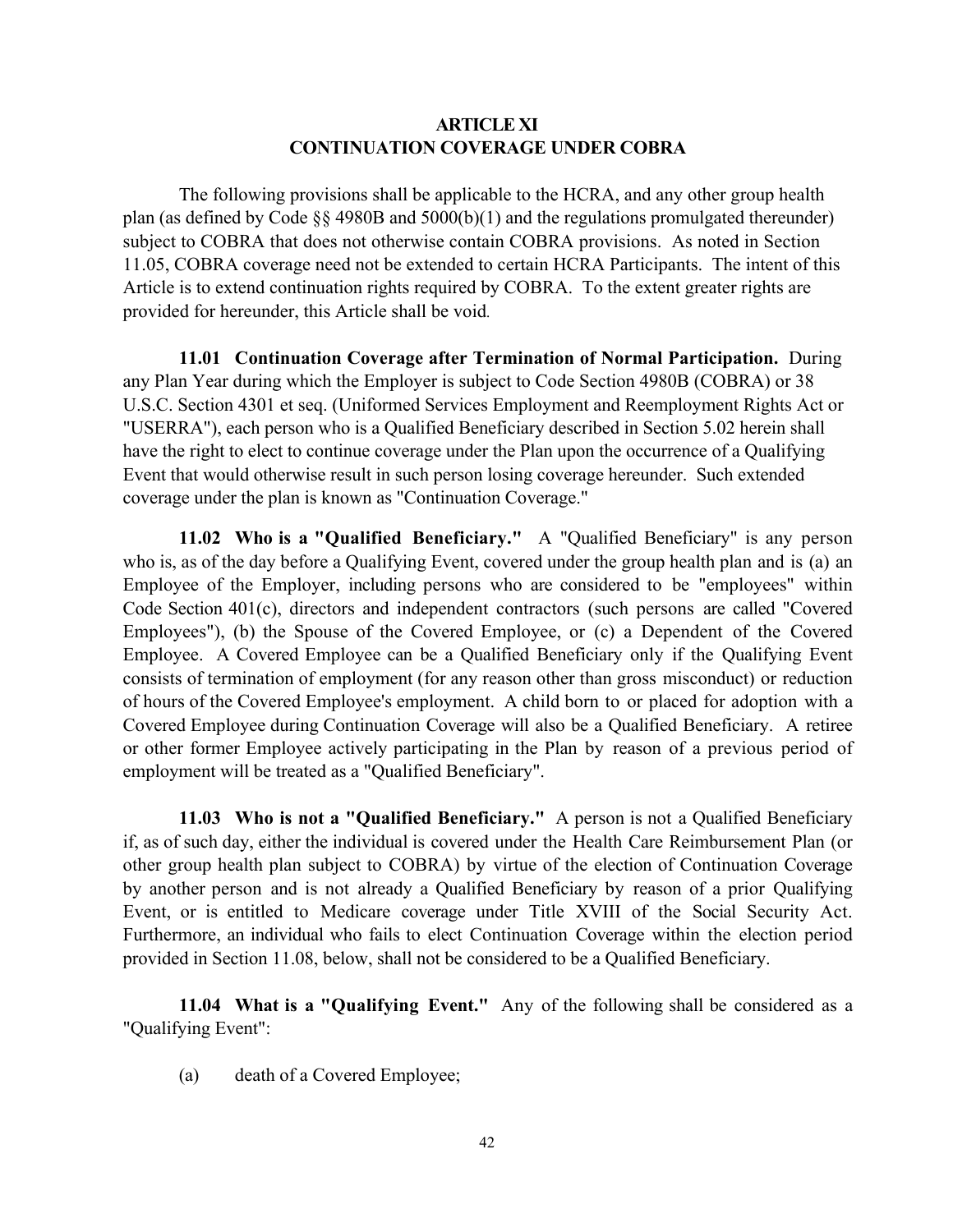- (b) termination (other than by reason of gross misconduct) of the Covered Employee's employment or reduction of hours of employment;
- (c) divorce or legal separation of a Covered Employee from the employee's Spouse;
- (d) a Covered Employee becoming entitled to receive Medicare benefits under Title XVIII of the Social Security Act; or
- (e) a dependent child of a Covered Employee ceasing to be a Dependent.
- (f) a military leave of absence lasting 31 days or longer.

In the case of any person treated as a "Covered Employee" but who is not a common-law employee, termination of "employment" means termination of the relationship that originally gave rise to eligibility to participate in the Health Care Reimbursement Plan (or other group health plan subject to COBRA).

**11.05 COBRA Not Applicable to Certain HCRA Participants.** In accordance with IRS regulations, COBRA continuation coverage will not be offered to HCRA participants under certain circumstances:

- (a) **Unavailability of COBRA in Subsequent Plan Years**. COBRA continuation will not be offered to a HCRA Participant in any Plan Year following the Plan Year in which the Qualifying Event occurs if:
	- (i) **HCRA is Exempt from HIPAA.** The HCRA is exempt from HIPAA (i.e., a major medical plan is available in addition to the HCRA, and the HCRA benefit does not exceed two times the salary reduction or, if greater, the salary reduction plus \$500); and
	- (ii) **COBRA Premium Equals or Exceeds HCRA Benefit.** If for the plan year in which the Qualifying Event occurs, the maximum amount the Qualified Beneficiary could be required to pay for a full year of HCRA COBRA coverage equals or exceeds the maximum benefit available to the Qualified Beneficiary for the plan year.
- (b) **Unavailability of COBRA in Plan Year in which Qualifying Event Occurs.** COBRA continuation coverage will not be offered to a Qualified Beneficiary in the Plan Year in which the Qualifying Event occurred if:
	- (i) **Conditions in 11.05(a) are Satisfied.** The HCRA satisfies the conditions set forth in Section 11.05(a); and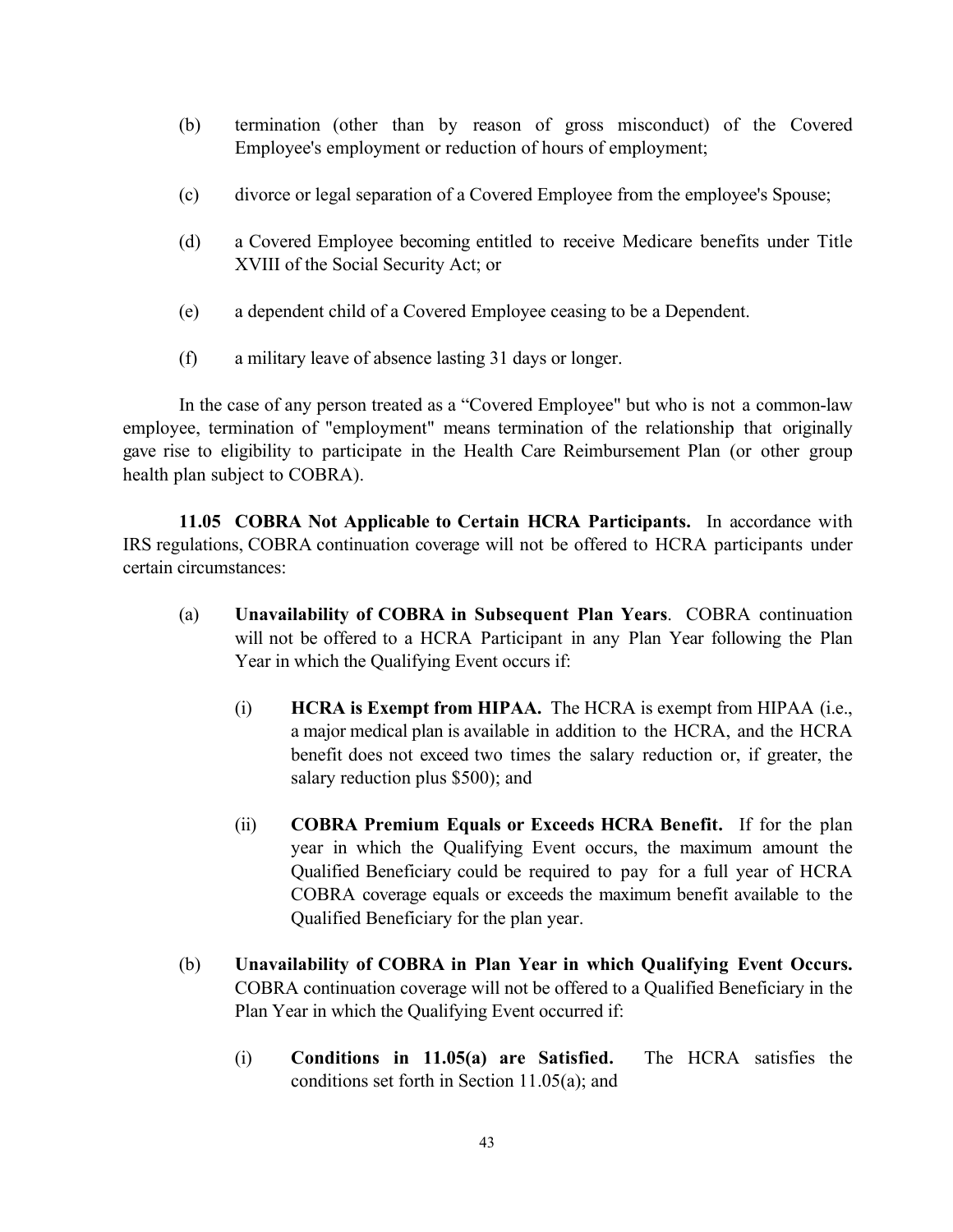(ii) **Participant's Reimbursement Account Has a Deficit at the Time of the Qualifying Event.** Taking into account all claims submitted on or before the date of the Qualifying Event, the Qualified Beneficiary's remaining HCRA balance for the Plan Year is less than the maximum required COBRA premiums for the rest of the year -- i.e., the Participant's Reimbursement Account is in a deficit position.

The Plan Administrator will notify HCRA Participants as to their COBRA eligibility (if any).

**11.06 What Benefit is Available under Continuation Coverage.** Each person who is eligible to elect to continue coverage under Article XI shall have the right to continue the level of coverage in effect for the Covered Employee on the day before the Qualifying Event (or a lesser level of coverage). A premium for Continuation Coverage shall be charged to Employees and Qualified Beneficiaries in such amounts and shall be payable at such times as are established by the Plan Administrator and permitted by applicable law.

## **11.07 Notice Requirements.**

- (a) When an Employee becomes covered under this HCRA (or any other group health plan subject to COBRA), the Plan Administrator must inform the Participant (and Spouse, if any) in writing of the rights to continued coverage, as described in Article XI.
- (b) The Employer shall give the Plan Administrator (if different from the Employer) written notice of a Qualifying Event within thirty (30) days of the occurrence thereof.
- (c) Within fourteen (14) days of receipt of the Employer's notice, the Plan Administrator shall furnish each Qualifying Beneficiary with written notification of the termination of regular coverage under the HCRA (or any other group health plan subject to COBRA), as well as a recital of the rights of any such Beneficiary to elect Continuation Coverage, as required by Code Section 4980B, in accordance with the terms of this Plan.
- (d) In the case of a Qualifying Event described in Section 11.04(c) or (e), a Covered Employee or a Qualified Beneficiary who is a Spouse or Dependent of such Employee must notify the Plan Administrator within sixty (60) days of the later of the occurrence thereof or the date coverage is lost as a result of the occurrence thereof. The Plan Administrator shall give written notification of Conversion Coverage rights to any other affected Qualified Beneficiaries within fourteen (14) days of receipt of the notice described in this Section 11.07(d).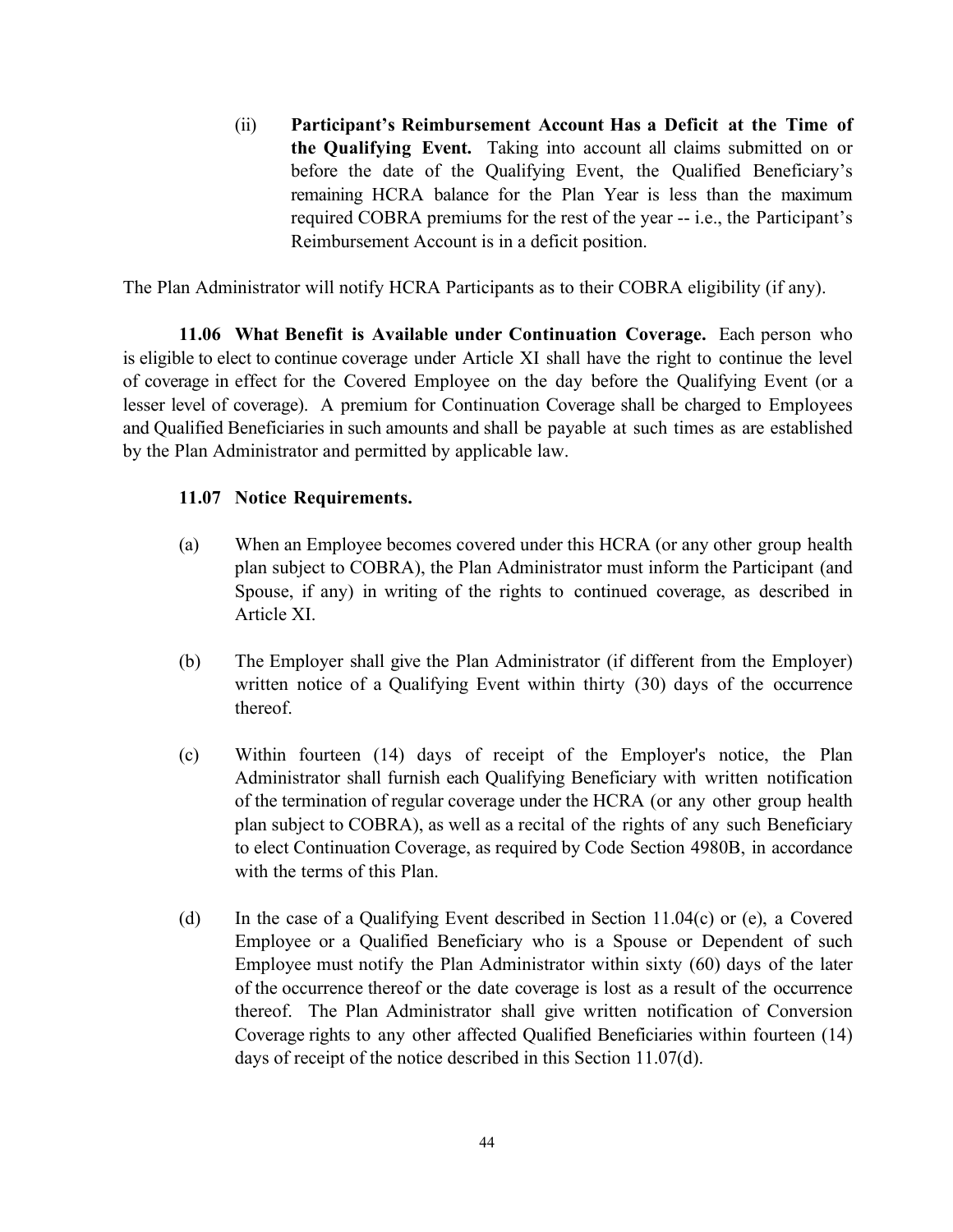Notwithstanding any of the foregoing, notification to a Qualified Beneficiary who is a Spouse of a Covered Employee is treated as notification to all other Qualified Beneficiaries residing with that person at the time notification is made.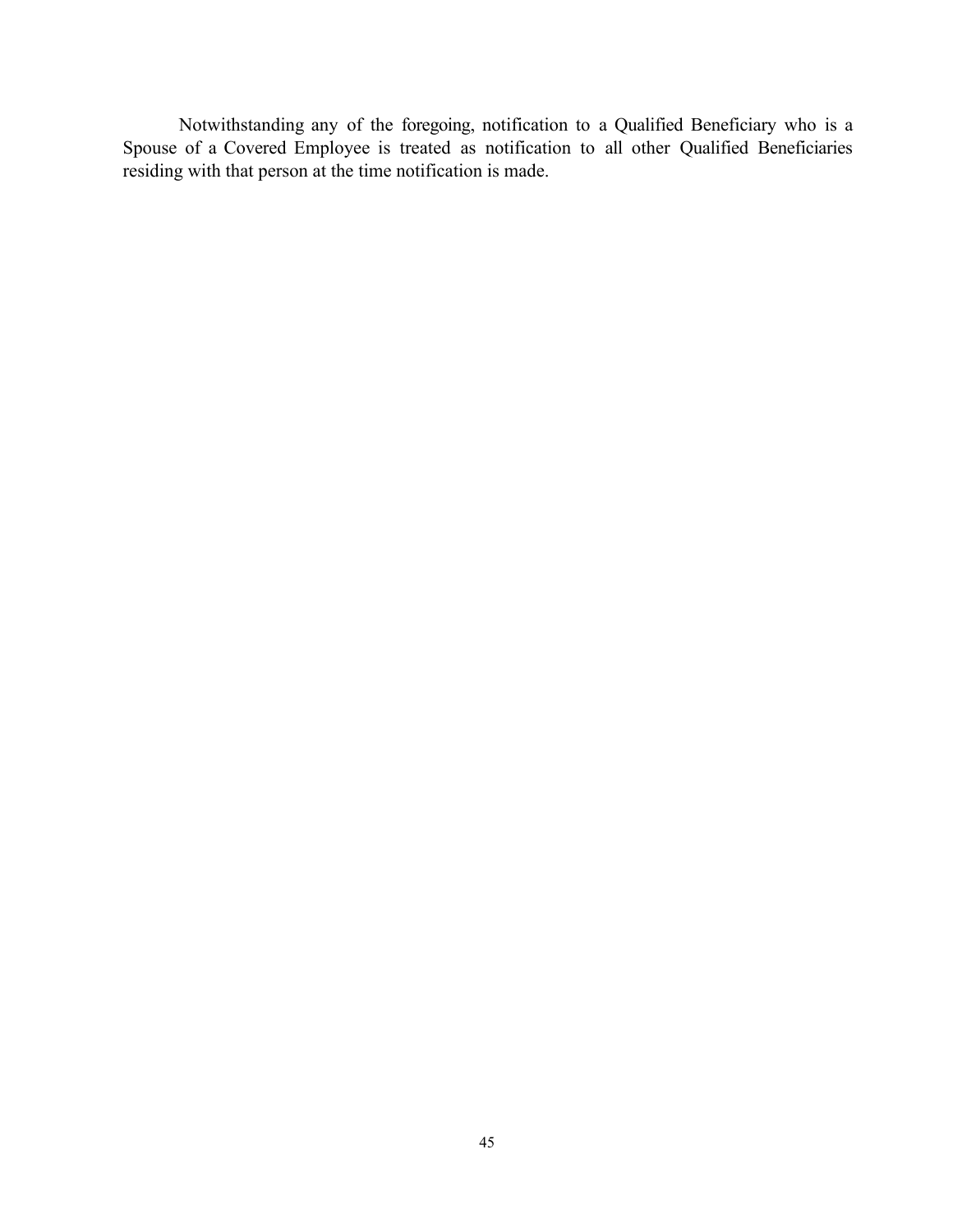**11.08 Election Period.** Any Qualified Beneficiary entitled to Continuation Coverage shall have 60 days from the later of the date of the notice required by Section 11.07 or the date coverage terminates as a result of the Qualifying Event in which to return a signed election to the Plan Administrator indicating the choice to continue benefits under this Plan.

**11.09 Duration of Continuation Coverage.** Except as otherwise provided in this Plan, Continuation Coverage shall extend for a period of 18 months after the date that regular coverage ceased due to occurrence of the initial Qualifying Event described in Section 11.04(b), unless during such 18-month period a subsequent Qualifying Event occurs, in which case, another election to extend coverage for 18 months shall be available to the Beneficiary. Except as otherwise provided in this Section, in the case of a Qualifying Event not described in Section 11.04(b), Continuation Coverage shall extend for a period of 36 months after the date that regular coverage ceased due to the occurrence of the Qualifying Event. In the case of a Qualified Beneficiary who is determined, under Title II or XVI of the Social Security Act, to have been disabled within 60 days of a Qualifying Event, described in Section 11.04(b), Continuation Coverage with respect to such event shall extend for a period of 29 months after the date that regular coverage ceased due to the occurrence of the Qualifying Event if the Qualified Beneficiary has provided notice of such determination within sixty (60) days after the date of such determination and before the end of the initial 18 month Continuation Coverage period. In the event a Covered Employee becomes entitled to Medicare coverage, the period of Continuation Coverage for a Qualified Beneficiary, other than the Covered Employee for such Qualifying Event or any subsequent Qualifying Event, shall not terminate for a period of 36 months from the date the Covered Employee becomes entitled to Medicare benefits. In no event, however, shall Continuation Coverage extend more than 36 months beyond the date of the original Qualifying Event.

**11.10 Automatic Termination of Continuation Coverage**. Continuation Coverage shall automatically cease if (a) the Employer no longer offers the particular group health coverage to any of its employees (b) the required premium for Continuation Coverage for a particular coverage is not paid within 30 days of the date due or within 45 days after the initial election of Continuation Coverage made pursuant to Section 11.08 (whichever is later), (c) an electing Qualified Beneficiary becomes covered under another group health plan other than a group health plan which may limit a Qualified Beneficiary's coverage because it involves a pre-existing condition except for continuation coverage arising from a Qualifying Event described in 11.04(f), or (d) an electing Qualified Beneficiary becomes eligible to receive benefits under Medicare except for continuation coverage arising from a Qualifying Event described in 11.04(f). For individuals on Military leave, Continuation Coverage may commence prior to the end of the 18 month period if the Employee fails to return to work in accordance with USERRA or the Employee loses his rights under USERRA as a result of the Employee's conduct.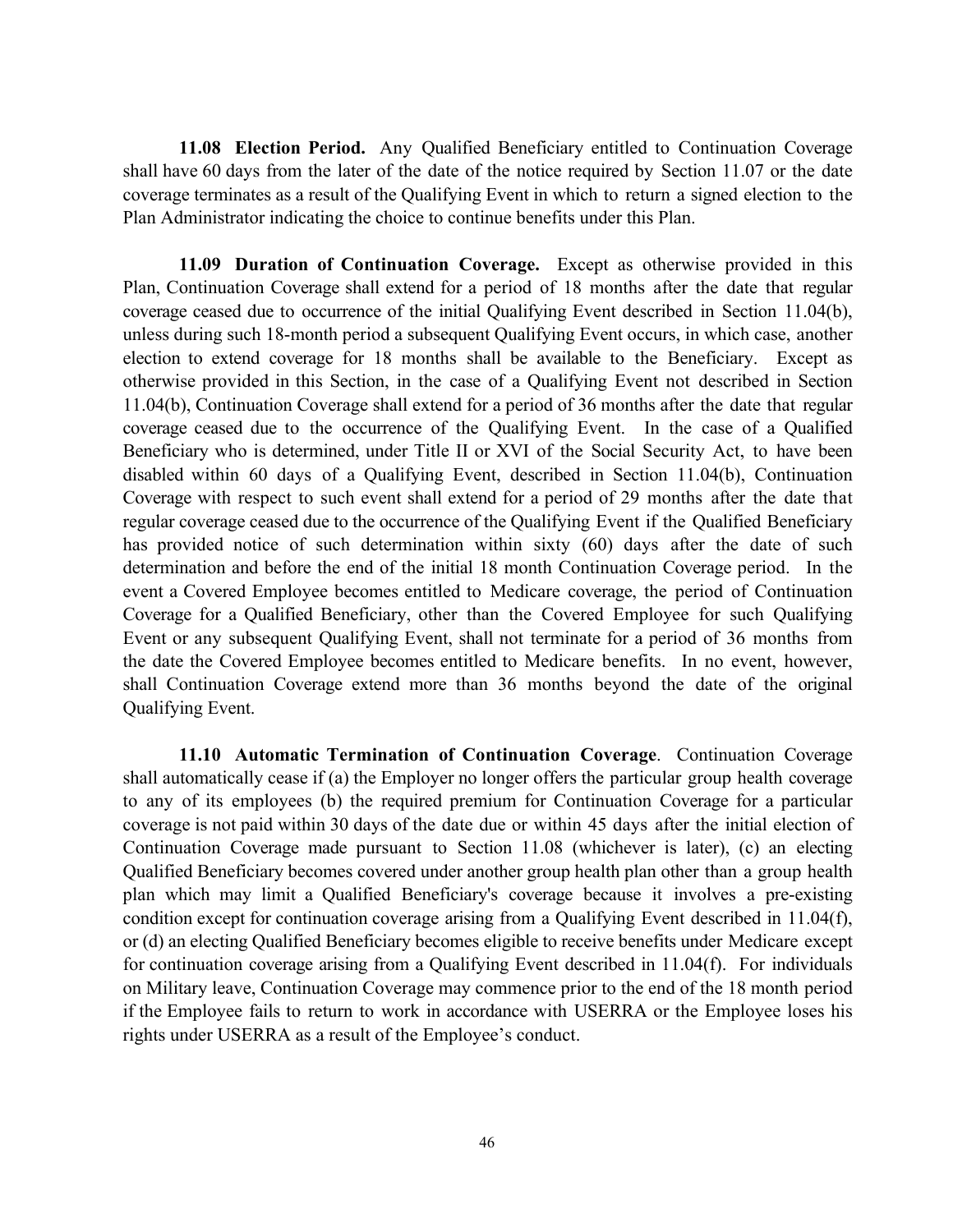**IN WITNESS WHEREOF,** the Employer has executed this Cafeteria Plan as of the date set forth below.

# MCGREGOR INDEPENDENT SCHOOL DISTRICT

By:

Date: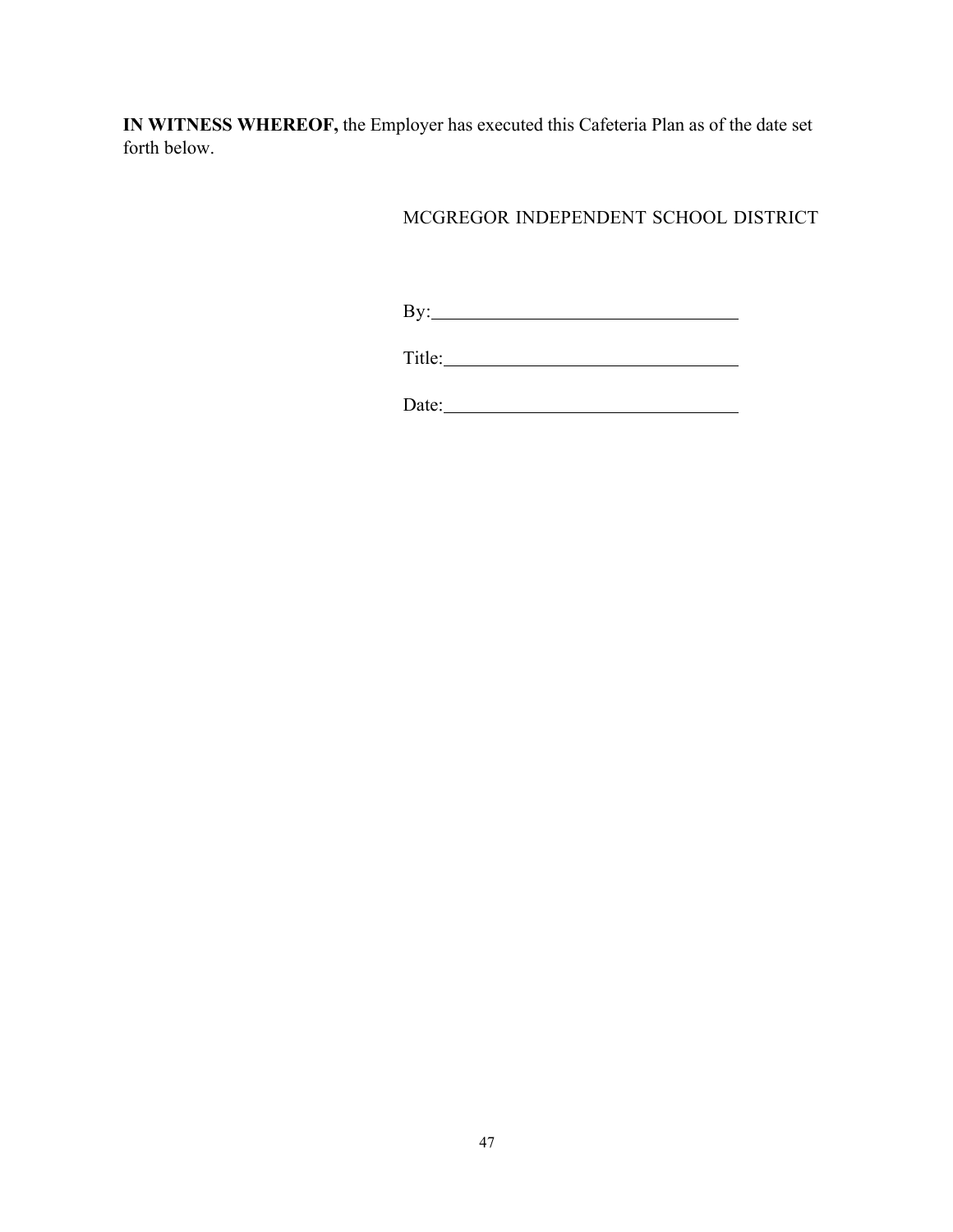# **APPENDIX A BENEFIT PACKAGE OPTIONS**

List of Benefit Package Options and Employee Contribution Requirements (See Sections 1.05 and 4.01)

- 1. Premium Expense Account
- 2. Health Care Reimbursement Account
- 3. Dependent Care Reimbursement Account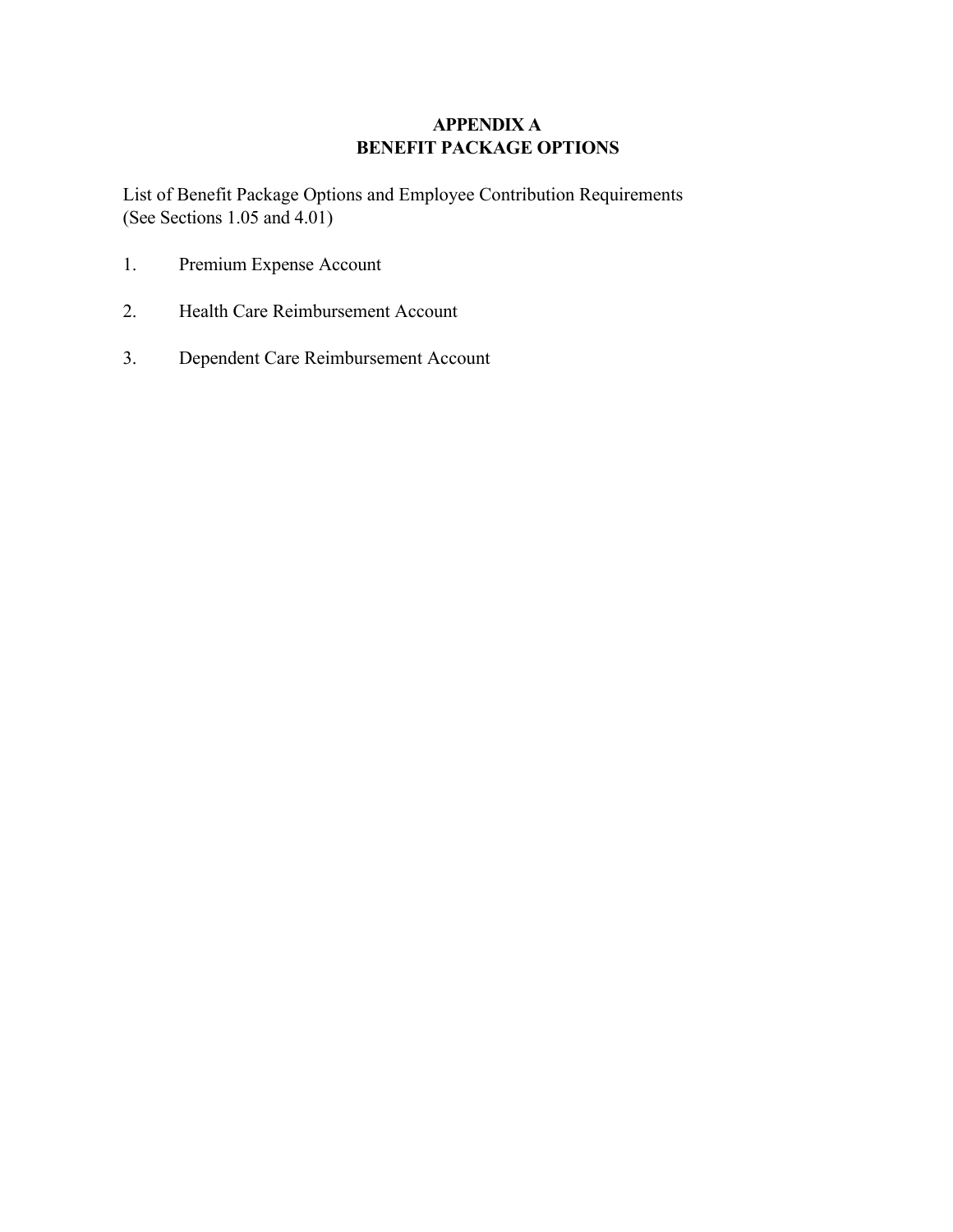# **APPENDIX B AFFILIATED EMPLOYERS ADOPTING THE PLAN**

The following is a list of Affiliated Employers (as defined in 1.01 of the Plan) adopting the Plan. (See Sections 1.01)

1. None Affiliated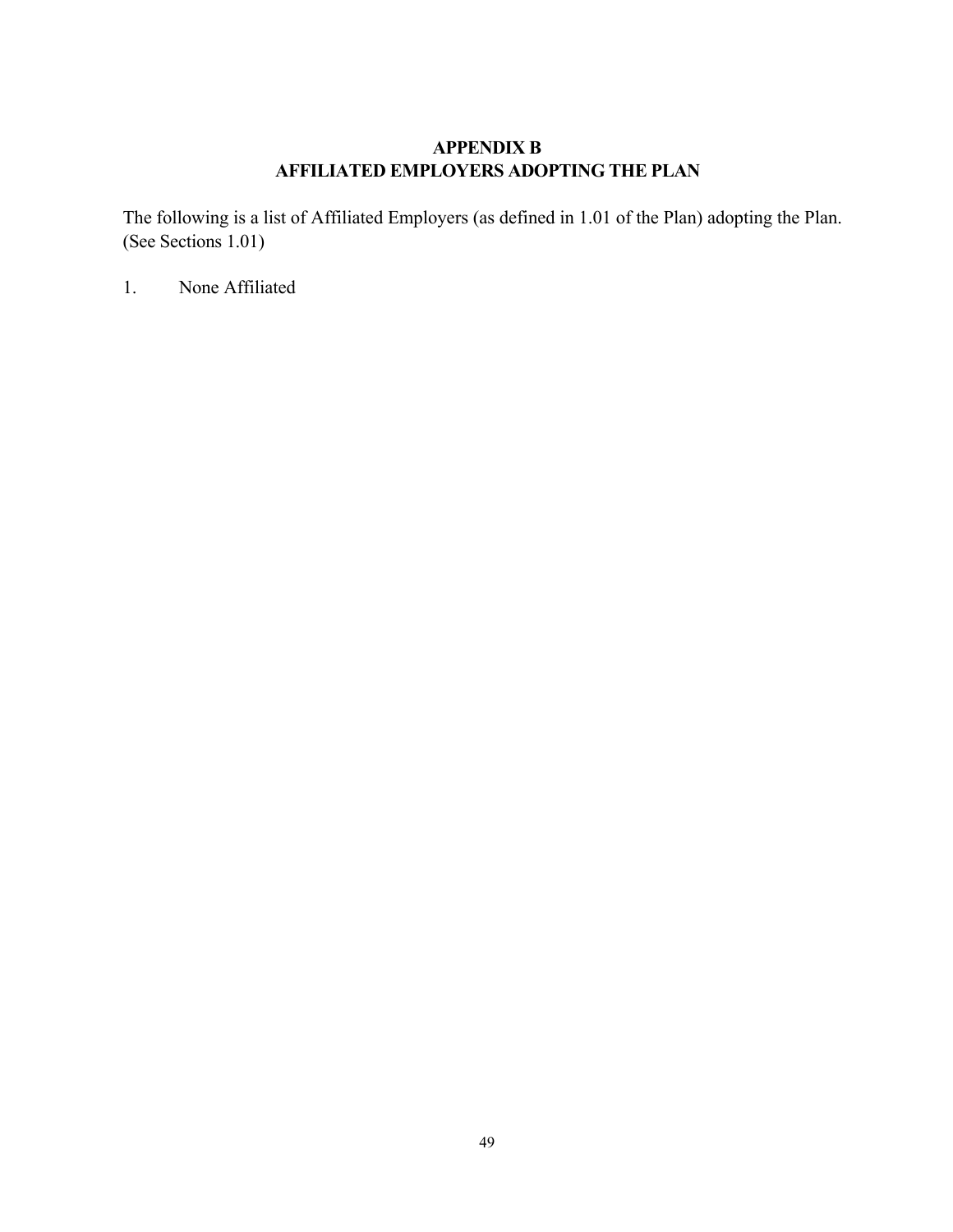# **APPENDIX C BENEFIT CREDITS AND OR CASH BENEFITS**

# **A. CASH BENEFITS**

- 1. *Opt-out Option*: Additional taxable compensation for certain Employees who opt-out of certain Benefit Package Options (as described in the enrollment materials) is not offered under the Plan. The amount available under the Opt Out Option shall be set forth in the enrollment materials.
- 2. *Cash Option*. Additional taxable compensation equal to all or a portion of the Benefit Credits or Nonelective Contributions that exceed the cost of the Benefit Package Option(s) selected by the Participant is not offered under the Plan. The available Cash Option amount will be set forth in the enrollment materials.

# **B. BENEFIT CREDITS**

The Employer may, as indicated below, provide Benefit Credits (as defined in Section 1.04 herein) to each Participant to apply, at the Participant's discretion, towards the cost of one or more of the Benefit Package Options available under the Plan. Benefit Credits, if selected below, are in addition to any Nonelective Contributions (as defined by the Plan) made by the Employer on behalf of each Participant.

Benefit Credits will not be provided under this Plan.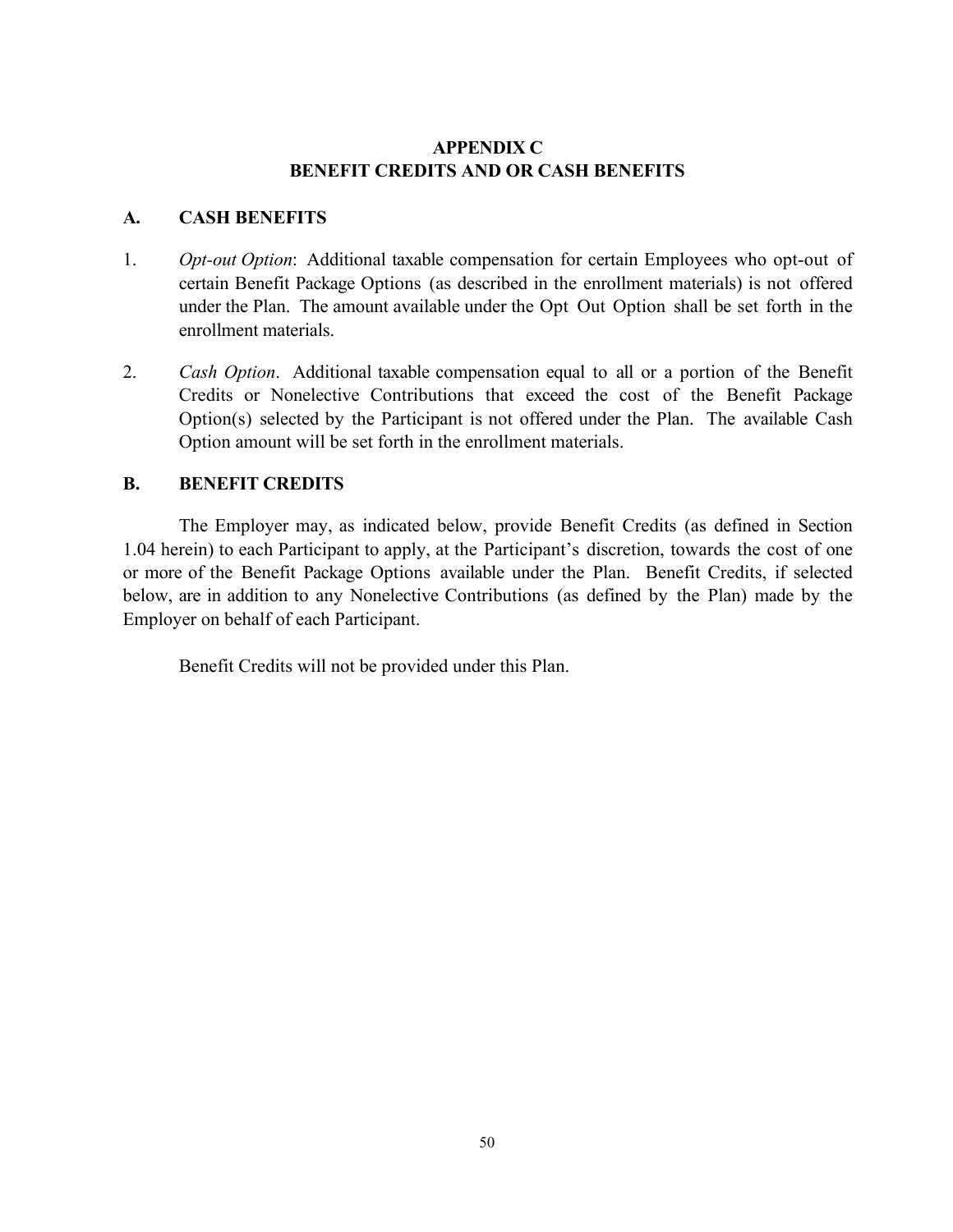# **MCGREGOR INDEPENDENT SCHOOL DISTRICT FLEXIBLE BENEFITS PLAN SUMMARY PLAN DESCRIPTION**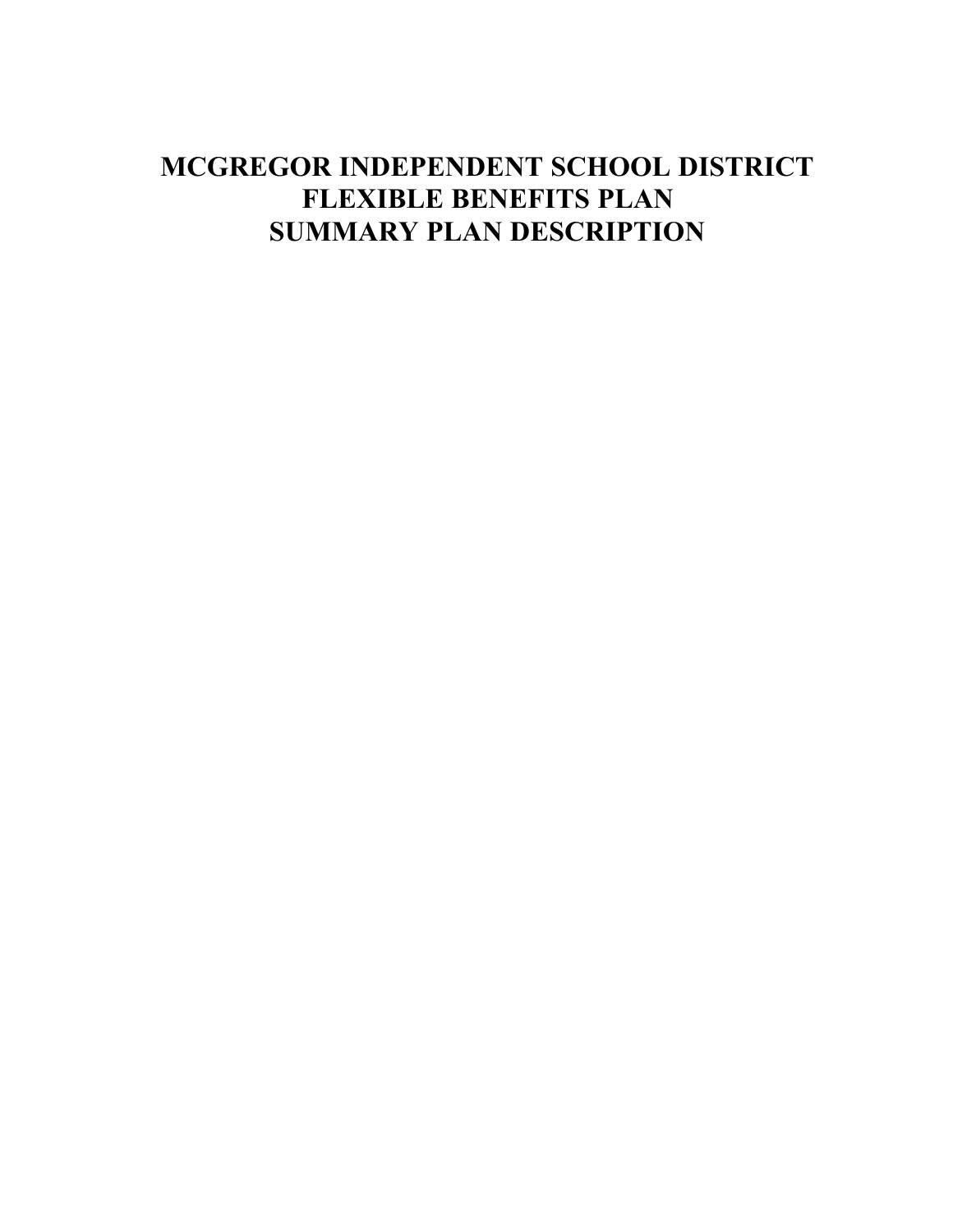#### **MCGREGOR INDEPENDENT SCHOOL DISTRICT FLEXIBLE BENEFITS PLAN SUMMARY PLAN DESCRIPTION**

## **TABLE OF CONTENTS**

| $Q-1$ .                                                                         |                                                                             |  |  |
|---------------------------------------------------------------------------------|-----------------------------------------------------------------------------|--|--|
| $Q-2$ .                                                                         | WHAT BENEFITS CAN I PURCHASE ON A PRETAX BASIS THROUGH THE PLAN?1           |  |  |
| $Q-3$ .                                                                         |                                                                             |  |  |
| $Q-4$ .                                                                         |                                                                             |  |  |
| $Q-5.$                                                                          |                                                                             |  |  |
| $Q-6.$                                                                          | WHAT ARE THE ENROLLMENT PERIODS FOR ENTERING THE PLAN?3                     |  |  |
| $Q-7.$                                                                          |                                                                             |  |  |
| $Q-8$ .                                                                         |                                                                             |  |  |
| $Q-9.$                                                                          |                                                                             |  |  |
| $Q-10.$                                                                         |                                                                             |  |  |
| $Q-11.$                                                                         |                                                                             |  |  |
| $Q-12.$                                                                         |                                                                             |  |  |
| $Q-13.$                                                                         | WHAT IS CONTINUATION COVERAGE AND HOW DOES IT WORK?  10                     |  |  |
| $Q-14.$                                                                         | WHAT EFFECT WILL PLAN PARTICIPATION HAVE ON SOCIAL SECURITY AND OTHER       |  |  |
|                                                                                 |                                                                             |  |  |
| $Q-15.$                                                                         |                                                                             |  |  |
|                                                                                 |                                                                             |  |  |
| $Q-1$ .                                                                         |                                                                             |  |  |
| $Q-2$ .                                                                         |                                                                             |  |  |
| $Q-3$ .                                                                         |                                                                             |  |  |
| WHAT IS THE MAXIMUM ANNUAL HEALTH CARE REIMBURSEMENT THAT I MAY ELECT<br>$O-4.$ |                                                                             |  |  |
|                                                                                 |                                                                             |  |  |
| $Q-5.$                                                                          | HOW DO I PAY FOR HEALTH CARE REIMBURSEMENT BENEFITS? 17                     |  |  |
| WHAT AMOUNTS WILL BE AVAILABLE FOR MEDICAL CARE EXPENSE REIMBURSEMENT<br>$Q-6.$ |                                                                             |  |  |
|                                                                                 |                                                                             |  |  |
| $Q-7.$                                                                          |                                                                             |  |  |
| $Q-8.$                                                                          |                                                                             |  |  |
| $O-9.$                                                                          | WHEN MUST THE EXPENSES BE INCURRED FOR WHICH I MAY BE REIMBURSED? 19        |  |  |
| $Q-10.$                                                                         | WHAT IF THE ELIGIBLE MEDICAL EXPENSES I INCUR DURING THE PLAN YEAR ARE LESS |  |  |
|                                                                                 | THAN THE ANNUAL AMOUNT I HAVE ELECTED FOR HEALTH CARE REIMBURSEMENT? 19     |  |  |
| $Q-11.$                                                                         | WHAT HAPPENS TO UNCLAIMED HEALTH CARE REIMBURSEMENTS?  19                   |  |  |
|                                                                                 |                                                                             |  |  |
| $Q-1$ .                                                                         |                                                                             |  |  |
| $Q-2$ .                                                                         |                                                                             |  |  |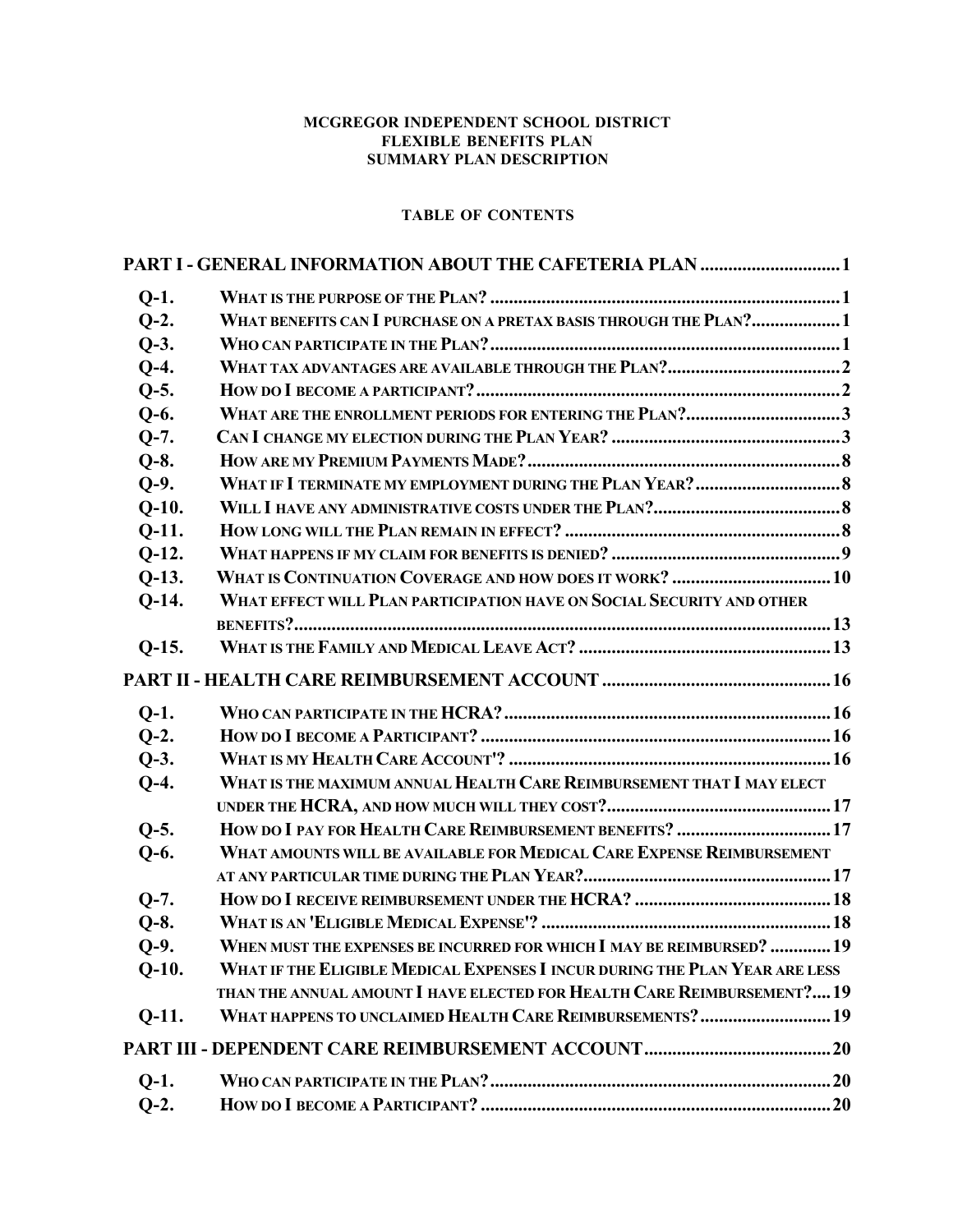| $O-3.$  |                                                                               |  |
|---------|-------------------------------------------------------------------------------|--|
| $O-4.$  | WHAT IS THE MAXIMUM ANNUAL DEPENDENT CARE REIMBURSEMENT THAT I MAY ELECT      |  |
|         |                                                                               |  |
| $O-5.$  |                                                                               |  |
| $Q-6.$  | WHAT IS AN 'ELIGIBLE EMPLOYMENT RELATED EXPENSE' FOR WHICH I CAN CLAIM A      |  |
|         |                                                                               |  |
| $O-7.$  |                                                                               |  |
| $Q-8.$  | WHAT IF THE ELIGIBLE EMPLOYMENT RELATED EXPENSES I INCUR DURING THE PLAN      |  |
|         | YEAR ARE LESS THAN THE ANNUAL AMOUNT OF COVERAGE I HAVE ELECTED FOR           |  |
|         |                                                                               |  |
| $Q-9.$  | WILL I BE TAXED ON THE DEPENDENT CARE REIMBURSEMENT EXPENSE BENEFITS I        |  |
|         |                                                                               |  |
| $Q-10.$ | IF I PARTICIPATE IN THE DCRA, WILL I STILL BE ABLE TO CLAIM THE HOUSEHOLD AND |  |
|         |                                                                               |  |
| $O-11.$ |                                                                               |  |
| $Q-12.$ | WHEN WOULD I BE BETTER OFF TO INCLUDE THE REIMBURSEMENTS IN MY INCOME AND     |  |
|         | CLAIM THE CREDIT, RATHER THAN TO TREAT THE REIMBURSEMENTS AS TAX-FREE25       |  |
| $Q-13.$ | WHAT HAPPENS TO UNCLAIMED DEPENDENT CARE REIMBURSEMENTS25                     |  |
|         | PART IV – INDIVIDUAL PREMIUM REIMBURSEMENT ACCOUNT26                          |  |
| $O-1$ . | WHO IS ELIGIBLE FOR INDIVIDUAL PREMIUM REIMBURSEMENT? 26                      |  |
| $O-2$ . |                                                                               |  |
| $Q-3$ . | WHAT IS AN ELIGIBLE INDIVIDUAL PREMIUM EXPENSE FOR WHICH I CAN REQUEST        |  |
|         |                                                                               |  |
| $O-4.$  |                                                                               |  |
| $Q-5.$  |                                                                               |  |
|         |                                                                               |  |
|         |                                                                               |  |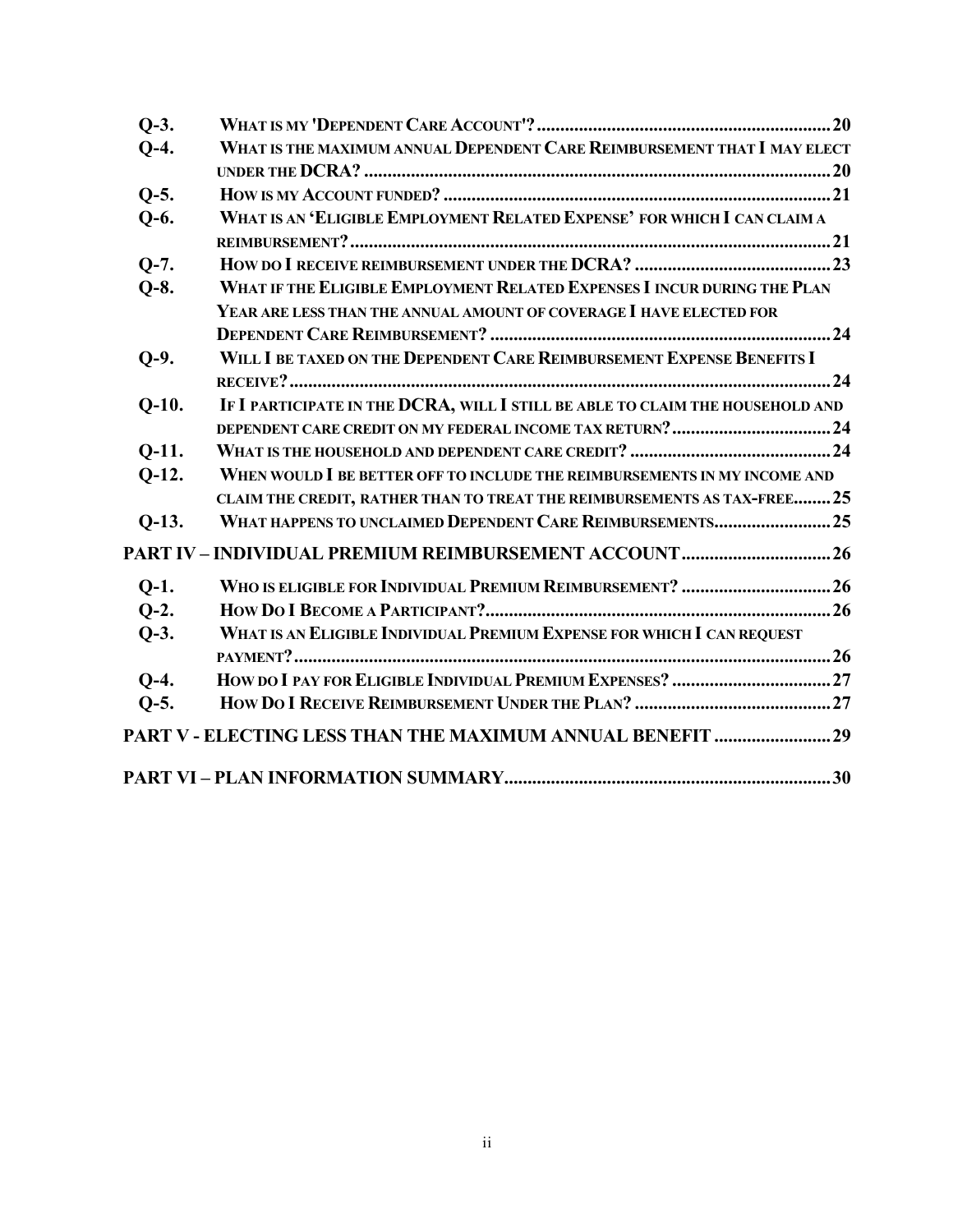# **MCGREGOR INDEPENDENT SCHOOL DISTRICT FLEXIBLE BENEFITS PLAN SUMMARY PLAN DESCRIPTION**

McGregor Independent School District (the "Employer") is pleased to sponsor an employee benefit program known as the Flexible Benefits Plan (the "Plan") for you and your fellow employees. It is so-called because it lets you choose from several different insurance and fringe benefit programs ("Benefit Package Options") according to your individual needs. The Employer provides you with the opportunity to use pre-tax dollars to pay for them by entering into a salary reduction arrangement instead of a corresponding amount of your regular pay. To the extent provided for in the Plan Information section, you may be able to apply Employer provided "Benefits Credits" toward the cost of your benefits. This arrangement helps you because the benefits you elect are nontaxable; you save social security and income taxes on the amount of your Salary Reduction. Alternatively, to the extent described in your enrollment materials, you may choose to pay for any of the available benefits with after-tax contributions on a salary deduction basis.

This Summary Plan Description and the attached Plan Information Summary (collectively, the SPD) describe the basic features of the Plan, how it operates, and how you can get the maximum advantage from it. The Summary Plan Description is only a summary of the key parts of the Plan, and a brief description of your rights as a participant. It is not a part of the official plan documents. If there is a conflict between the official plan documents and the Summary Plan Description, the plan documents will govern.

The effective date of this Summary Plan Description is October 1, 2003 and supercedes all other Summary Plan Descriptions for the Flexible Benefits Plan.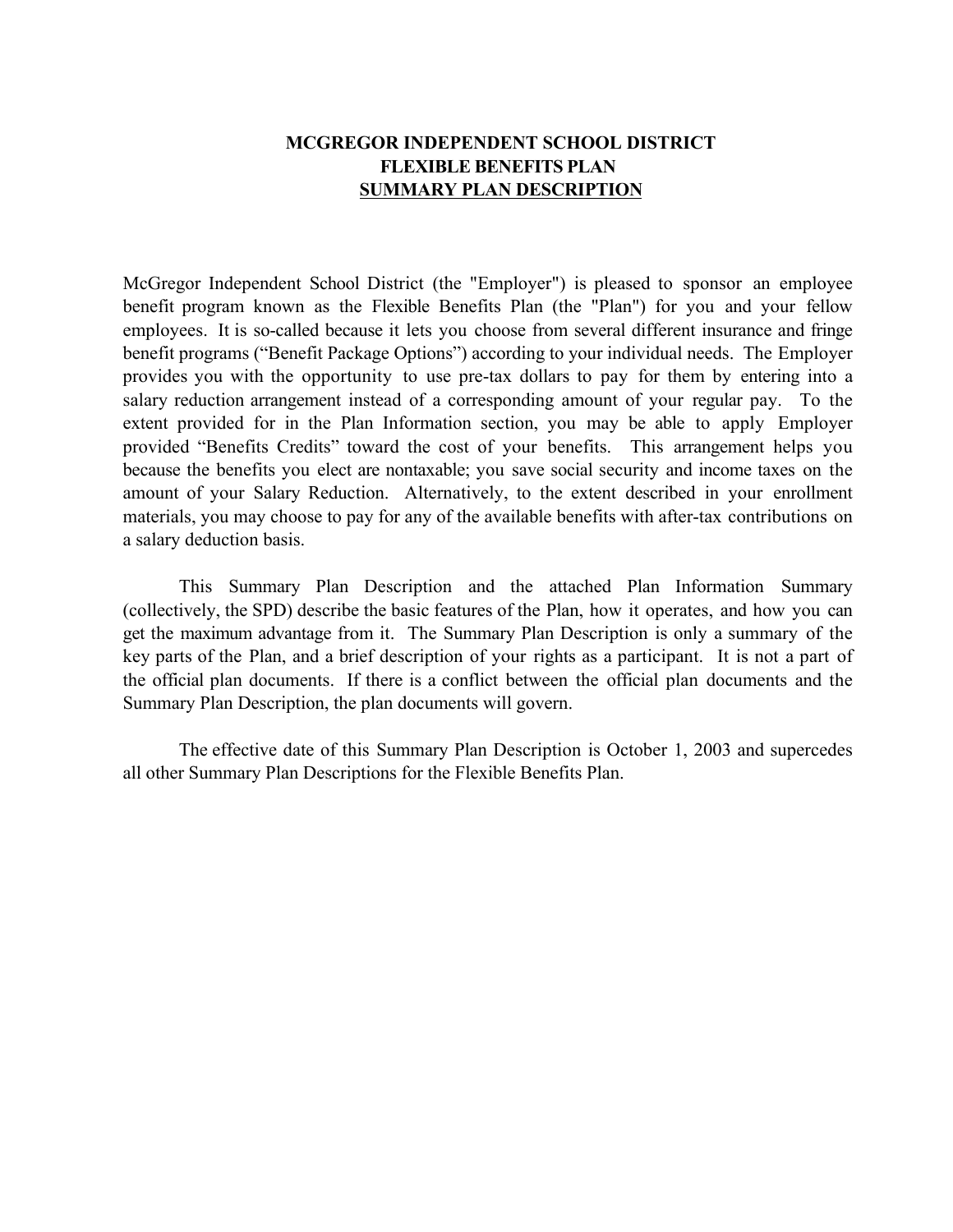#### **PART I**

#### **General Information about the Cafeteria Plan**

#### **Q-1. What is the purpose of the Plan?**

The purpose of the Plan is to allow eligible employees to choose one or more of the Benefit Package Options offered through the Plan, and enable them to pay for the selected coverage(s) with pre-tax dollars and/or benefit credit dollars (if provided for in the Plan Information Summary and/or the enrollment material).

#### **Q-2. What benefits can I purchase on a pre-tax basis through the Plan?**

You will be able to choose to participate in the Plan's pre-tax options by filling out any required enrollment form(s) for the component Benefit Package Option(s). To the extent listed in the Plan Information section at the back of this SPD, the Plan may also permit you to select Health Care Reimbursement (described in Part II of this SPD), or Dependent Care Reimbursement (described in Part III of this SPD), on a pre-tax basis. The Plan currently enables you to purchase the following Benefits Package Options on a pre-tax basis.

Premium Expense Account Health Care Reimbursement Account Dependent Care Reimbursement Account

For the details regarding eligibility provisions, benefit amounts, and premium schedules, please refer to the plan summary of each of the above Benefit Package Options. Ask the Plan Administrator for copies. The plan summaries for Health Care Reimbursement Account and the Dependent Care Reimbursement Account, if provided for in the Plan Information Summary, is provided herein.

#### **Q-3. Who can participate in the Plan?**

Each Employee who is regularly scheduled to work a minimum of twenty (20) hours per week and who is eligible for coverage or participation under any of the Benefit Package Options shall be eligible to participate in this Plan on the first of the month following date of hire. Those employees who actually participate in the Plan are called "Participants". An employee continues to participate until he or she: i) elects not to participate in accordance with Q-7; or ii) is no longer eligible under the terms of the Plan or employed by the Employer, or Continuation Coverage (as described below) is no longer in effect.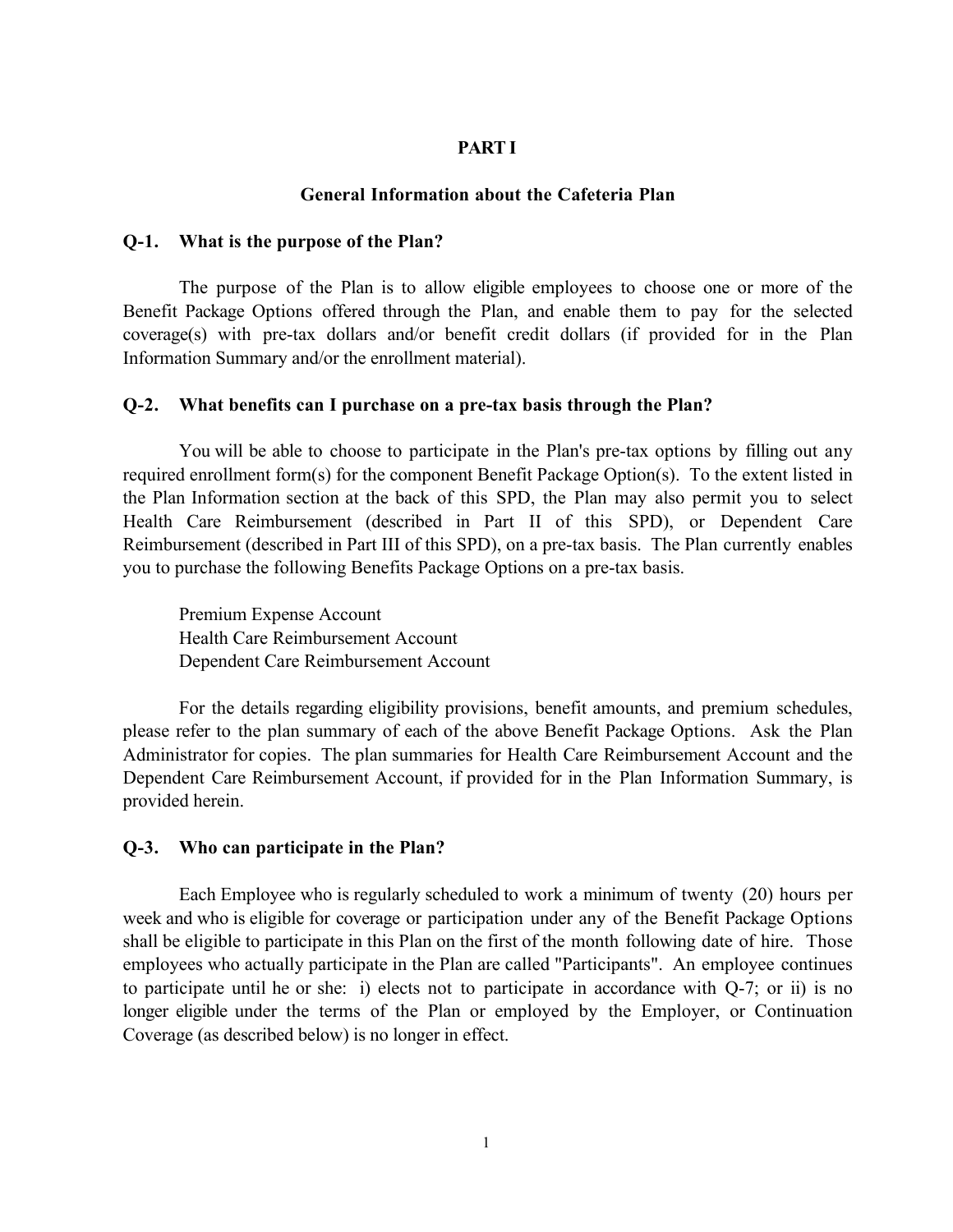#### **Q-4. What tax advantages are available through the Plan?**

Suppose your monthly gross pay is \$2,500 per month and your cost for coverage is \$140 per month. Also, suppose your total withholdings (income tax and Social Security) are 22.65%. After paying for coverage from your after-tax pay, your take home pay is \$1,794. However, under the pre-tax premium plan, you will be considered to have received \$2,360 gross pay rather than \$2,500 for tax purposes with \$140 contributed for medical coverage. This means your take home pay will be \$1,825 with the pre-tax premium plan rather than \$1,794 without it. Thus, you save \$31 per month (\$372 per year) by participating in the pre-tax premium plan. The Table below illustrates this savings.

|                                    | With      | Without   |
|------------------------------------|-----------|-----------|
|                                    | Cafeteria | Cafeteria |
|                                    | Plan      | Plan      |
| Gross Monthly Pay                  | \$2,500   | \$2,500   |
| Pre-Tax Coverage Under Plan        | 140       |           |
| Taxable Income                     | 2,360     | 2,500     |
| Estimated Federal Tax (15%)        | 354       | 375       |
| <b>FICA Tax</b>                    | 181       | 191       |
| After-tax Coverage                 |           | 140       |
| Take Home Pay                      | 1,825     | 1,794     |
| <b>Monthly Savings:</b><br>\$31.00 |           |           |

#### **Q-5. How do I become a participant?**

You become a Participant by signing an individual Salary Reduction Agreement on which you elect one or more of the Benefit Package Options available under the Plan, as well as agree to a salary reduction to pay for those Benefit Package Options so elected. You will be provided a Salary Reduction Agreement when you first become eligible to participate. You must complete the form and turn it in to the Human Resources Office within the time period specified by the Plan Administrator. If you are eligible on the Effective Date of the Plan, you will be able to enter the Plan during the Initial Enrollment Period and shall become a Participant on the Effective Date. Otherwise, you will be able to enter the Plan on the effective date of your coverage under the component Benefit Package Options.

In future years, a new Salary Reduction Agreement will be made available to you by the first day of the Annual Enrollment Period, and you will be given the opportunity to confirm or change your choices made for the previous 12-month period for the coming 12 months beginning on the first day of the next Plan Year. This twelve month period is called the "Plan Year". A Participant who fails to complete, sign and file a Salary Reduction Agreement as required shall be deemed to have elected to continue participation in the Plan with the same benefit elections as during the prior Plan Year (adjusted to reflect any increase/decrease in applicable premiums), and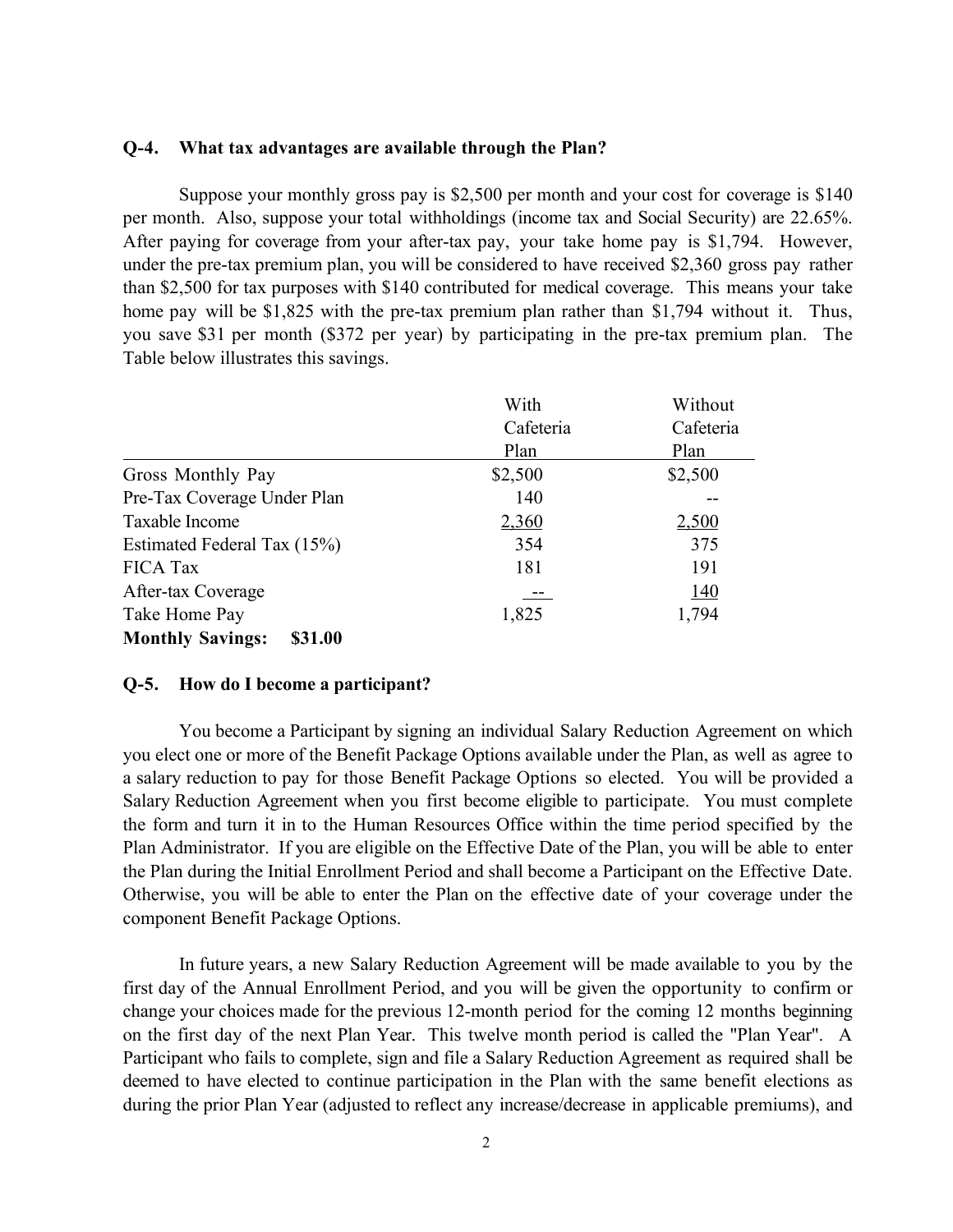(except for a Change in Status) will not be permitted to modify his election until the next Annual Enrollment Period. Notwithstanding the foregoing, annual elections for participation in the Health and Dependent Care Reimbursement Accounts must be made by submitting a salary reduction agreement prior to the beginning of each plan year - no deemed elections shall occur with respect to such benefits.

#### **Q-6. What are the enrollment periods for entering the Plan?**

When first hired, you must enroll within the time period specified by the Plan Administrator (the "Initial Enrollment Period"). Generally, the Initial Enrollment Period is a 30 day period ending before your eligibility date, unless you are eligible on your date of hire. If you are eligible on your date of hire, the Initial Enrollment Period is generally a period ending 30 days after your date of hire. After the Initial Enrollment Period, you may enroll or change your previous elections during the Annual Enrollment Period. The Annual Enrollment Period will generally begin at least 30 days before the Anniversary Date, (October 1), and end on the Anniversary Date. In the case of the Initial Plan Year, the Enrollment Period will begin at least 30 days before the beginning of the Initial Plan Year, November 1, 1988.

## **Q-7. Can I change my election during the Plan Year?**

Generally, you cannot change your election to participate in Plan or vary the pre-tax salary reductions and/or benefit credits (if provided for in attached Plan Information Summary and/or the enrollment material) you have elected during the Plan Year, although your election will terminate if you are no longer working for the Employer. Otherwise, you may change your elections for Pre-Tax Premiums only during the Annual Enrollment Period, and then, only for the coming Plan Year.

There are several important exceptions to this general rule: You may change or revoke your previous election during the Plan Year if you file a written request for change with the Plan Administrator within 30 days of any of the following events:

1. **Change in Status**. If one or more of the following Changes in Status occur, you may revoke your old election and make a new election, provided that both the revocation and new election are on account of and correspond with the Change in Status (as described below). Those occurrences which qualify as a Change in Status include the events described below, as well as any other events which the Plan Administrator determines are permitted under subsequent IRS regulations:

> a change in your legal marital status (such as marriage, legal separation, annulment, divorce or death of your Spouse),

> a change in the number of your tax Dependents (such as the birth of a child, adoption or placement for adoption of a Dependent, or death of a Dependent),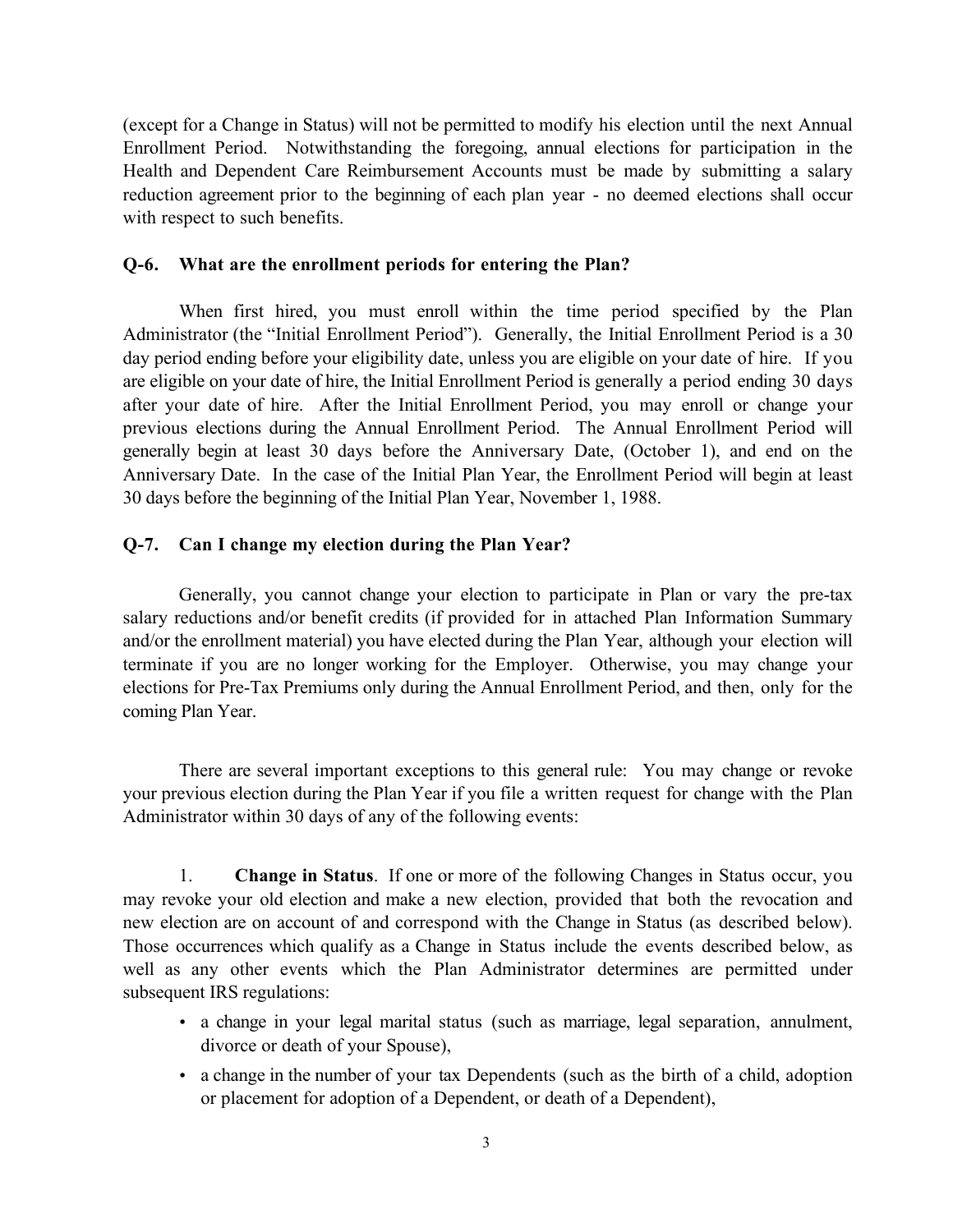any of the following events that change the employment status of you, your Spouse, or your Dependent that affect benefit eligibility under a cafeteria plan (including this Plan) or other employee benefit plan of yours, your Spouse, or your Dependents. Such events include any of the following changes in employment status: termination or commencement of employment, a strike or lockout, a commencement of or return from an unpaid leave of absence, a change in worksite, switching from salaried to hourlypaid, union to non-union, or part-time to full-time; incurring a reduction or increase in hours of employment; or any other similar change which makes the individual become (or cease to be) eligible for a particular employee benefit,

an event that causes your Dependent to satisfy or cease to satisfy an eligibility requirement for a particular benefit (such as attaining a specified age, getting married, or ceasing to be a student),

a change in your, your Spouse's or your Dependent's place of residence.

If a Change in Status occurs, you must inform the Plan Administrator and complete a new election within 30 days of the occurrence.

If you wish to change your election based on a Change in Status, you must establish that the revocation is on account of and corresponds with the Change in Status. The Plan Administrator (in its sole discretion) shall determine whether a requested change is on account of and corresponds with a Change in Status. As a general rule, a desired election change will be found to be consistent with a Change in Status event if the event affects coverage eligibility (for Dependent Care Reimbursement Accounts, the event may also affect eligibility for the dependent care exclusion). A Change in Status affects coverage eligibility if it results in an increase or decrease in the number of dependents who may benefit under the plan. In addition, you must also satisfy the following specific requirements in order to alter your election based on that Change in Status:

> *Loss of Dependent Eligibility*. For accident and health benefits (e.g., health, dental and vision coverage, accidental death and dismemberment coverage, and Health Care Reimbursement benefits), a special rule governs which type of election changes are consistent with the Change in Status. For a Change in Status involving your divorce, annulment or legal separation from your Spouse, the death of your Spouse or your Dependent, or your Dependent ceasing to satisfy the eligibility requirements for coverage, your election to cancel accident or health benefits for any individual other than your Spouse involved in the divorce, annulment, or legal separation, your deceased Spouse or Dependent, or your Dependent that ceased to satisfy the eligibility requirements, would fail to correspond with that Change in Status. Hence, you may only cancel accident or health coverage for the affected Spouse or Dependent.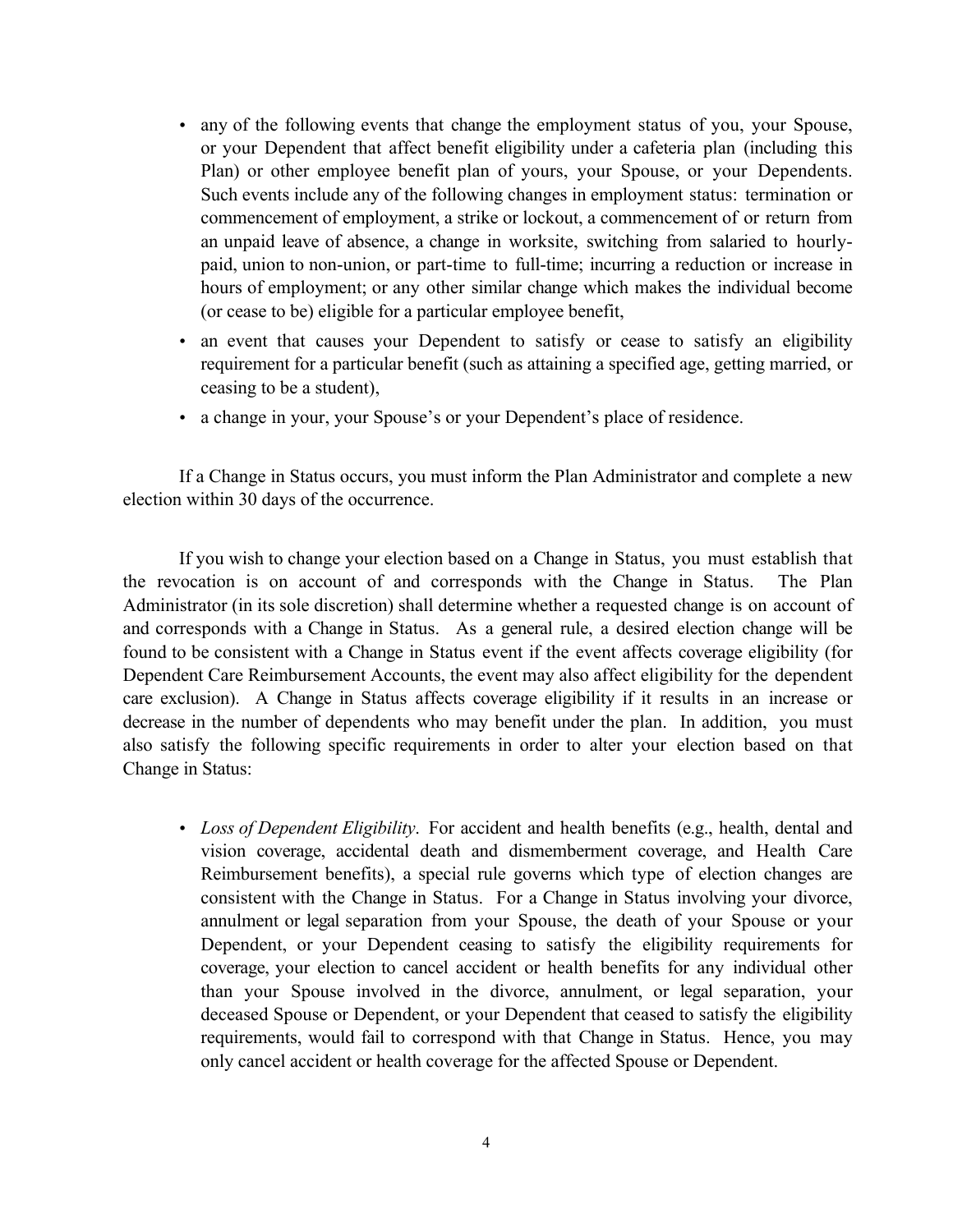Example: Employee Mike is married to Sharon, and they have one child. The employer offers a calendar year cafeteria plan that allows employees to elect no health coverage, employee-only coverage, employee-plus-one-dependent coverage, or family coverage. Before the plan year, Mike elects family coverage for himself, his wife Sharon, and their child. Mike and Sharon subsequently divorce during the plan year; Sharon loses eligibility for coverage under the plan, while the child is still eligible for coverage under the plan. Mike now wishes to cancel his previous election and elect no health coverage. The divorce between Mike and Sharon constitutes a Change in Status. An election to cancel coverage for Sharon is consistent with this Change in Status. However, an election to cancel coverage for Mike and/or the child is not consistent with this Change in Status. In contrast, an election to change to employee-plus-onedependent coverage would be consistent with this Change in Status.

However, if you, your Spouse, or a Dependent elect COBRA continuation coverage under the Employer's plan, you may be able to increase your contribution to pay for such coverage.

*Gain of Coverage Eligibility Under Another Employer's Plan*. For a Change in Status in which you, your Spouse, or your Dependent gain eligibility for coverage under another employer's cafeteria plan (or qualified benefit plan) as a result of a change in your marital status or a change in your, your Spouse's, or your Dependent's employment status, your election to cease or decrease coverage for that individual under the Plan would correspond with that Change in Status *only* if coverage for that individual becomes effective or is increased under the other employer's plan.

*Dependent Care Reimbursement Benefits*. With respect to the Dependent Care Reimbursement benefit (when offered by the Plan), you may change or terminate your election only if (1) such change or termination is made on account of and corresponds with a Change in Status that affects eligibility for coverage under the Plan; *or* (2) your election change is on account of and corresponds with a Change in Status that affects the eligibility of dependent care assistance expenses for the available tax exclusion.

Example: Employee Mike is married to Sharon, and they have a 12 year-old daughter. The employer's plan offers a dependent care expense reimbursement program as part of its cafeteria plan. Mike elects to reduce his salary by \$2,000 during a plan year to fund dependent care coverage for his daughter. In the middle of the plan year when the daughter turns 13 years old, however, she is no longer eligible to participate in the dependent care program. This event constitutes a Change in Status. Mike's election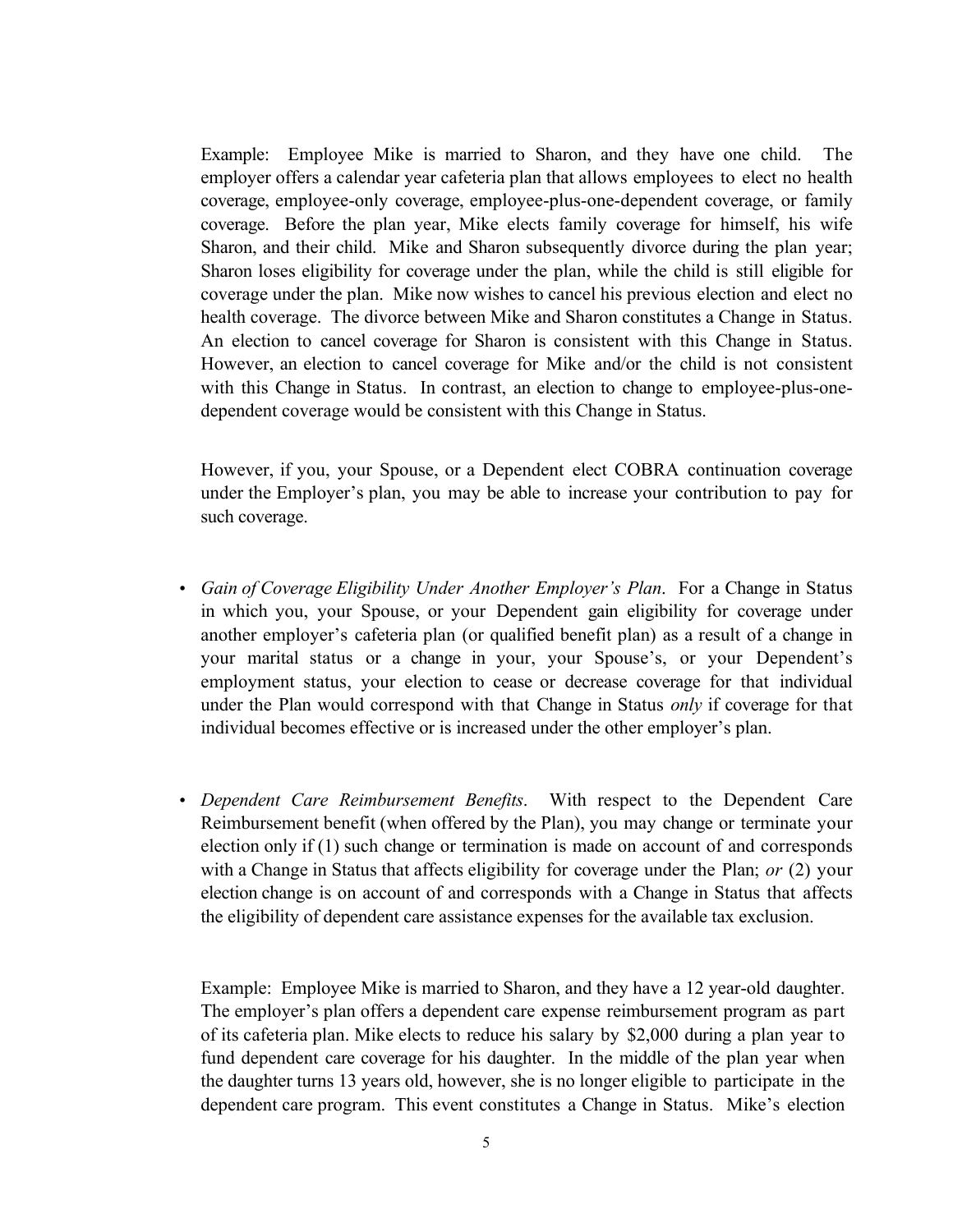to cancel coverage under the dependent care program would be consistent with this Change in Status.

*Group Term Life Insurance, Disability Income, or Dismemberment Benefits.* For group term life insurance, disability income and dismemberment benefits, if you experience any Change in Status (as described above), you may elect either to increase or decrease coverage.

Example: Employee Mike is married to Sharon and they have one child. The employer's plan offers a cafeteria plan which funds group-term life insurance coverage (and other benefits) through salary reduction. Before the plan year Mike elects \$10,000 of group-term life insurance. Mike and Sharon subsequently divorce during the plan year. The divorce constitutes a Change in Status. An election by Mike either to increase or to decrease his group-term life insurance coverage would each be consistent with this Change in Status.

2. **Special Enrollment Rights.** If you, your Spouse and/or a Dependent are entitled to special enrollment rights under a group health plan, you may change your election to correspond with the special enrollment right. Thus, for example, if you declined enrollment in medical coverage for yourself or your eligible Dependents because of outside medical coverage and eligibility for such coverage is subsequently lost due to certain reasons (i.e., due to legal separation, divorce, death, termination of employment, reduction in hours, or exhaustion of COBRA period), you may be able to elect medical coverage under the Plan for yourself and your eligible Dependents who lost such coverage. Furthermore, if you have a new dependent as a result of marriage, birth, adoption, or placement for adoption, you may also be able to enroll yourself, your Spouse, and your newly acquired Dependents, provided that you request enrollment within 30 days after the marriage, birth, adoption, or placement for adoption. An election change that corresponds with a special enrollment must be prospective, unless the special enrollment is attributable to the birth, adoption, or placement for adoption of a child, which may be retroactive up to 30 days. Please refer to the group health plan description for an explanation of special enrollment rights.

3. **Certain Judgments, Decrees and Orders**. If a judgment, decree or order from a divorce, separation, annulment or custody change requires your Dependent child (including a foster child who is your tax Dependent) to be covered under this Plan, you may change your election to provide coverage for the Dependent child. If the order requires that another individual (such as your former Spouse) cover the Dependent child, and such coverage is actually provided, you may change your election to revoke coverage for the Dependent child.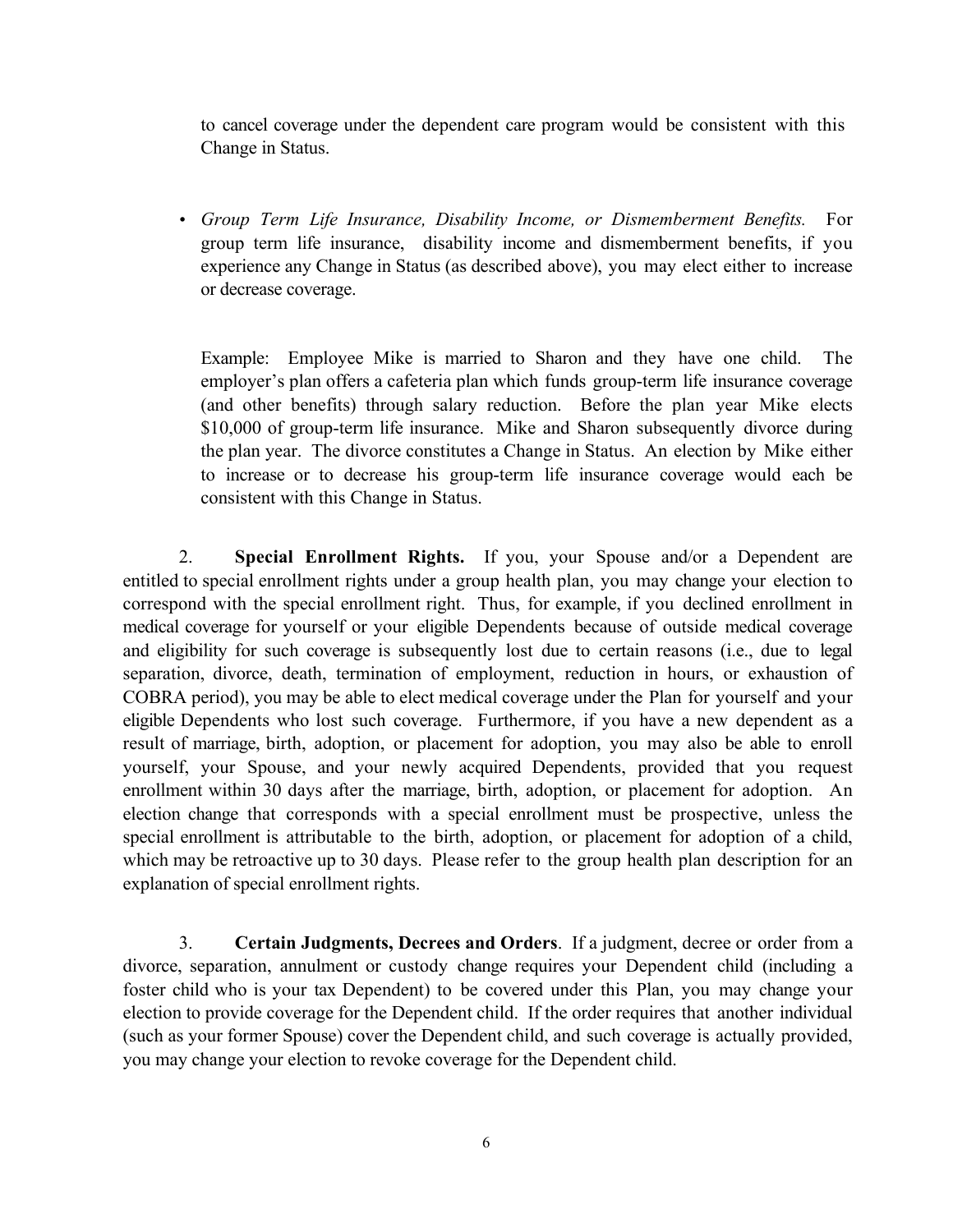4. **Entitlement to Medicare or Medicaid.** If you, your Spouse, or a Dependent becomes entitled to Medicare or Medicaid, you may cancel that person's accident or health coverage. Similarly, if you, your Spouse, or a Dependent who has been entitled to Medicare or Medicaid loses eligibility for such, you may, subject to the terms of the underlying plan, elect to begin or increase that person's accident or health coverage.

5. **Change in Cost**. If the Plan Administrator notifies you that the cost of your coverage under the Plan *significantly* increases or decreases during the Plan Year, regardless of whether the cost change results from action by you (such as switching from full-time to parttime) or the Employer (such as reducing the amount of Employer contributions for a certain class of employees), you may make certain election changes. If the cost significantly increases, you may choose either to make an increase in your contributions, revoke your election and receive coverage under another Benefit Package Option which provides similar coverage, or drop coverage altogether if no similar coverage exists. If the cost significantly decreases, you may revoke your election and elect to receive coverage provided under the option that decreased in cost. For *insignificant* increases or decreases in the cost of Benefit Package Options, however, the Plan Administrator will automatically adjust your election contributions to reflect the minor change in cost. The Plan Administrator (in its sole discretion) will determine whether the requirements of this section are met. (Please note that none of the above "Change in Cost" exceptions are applicable to the Health Care Reimbursement Account under the Plan.)

Example: Employee Mike is covered under an indemnity option of his employer's accident and health insurance coverage. If the cost of this option significantly increases during a period of coverage, the Employee may make a corresponding increase in his payments or may instead revoke his election and elect coverage under an HMO option.

6. **Change in Coverage**. If the Plan Administrator notifies you that your coverage under the Plan is significantly curtailed you may revoke your election and elect coverage under another Benefit Package Option which provides similar coverage. If the significant curtailment amounts to a complete loss of coverage, you may also drop coverage if no other similar coverage is available. Further, if the Plan adds or significantly improves a benefit option during the Plan Year, you may revoke your election and elect to receive on a prospective basis coverage provided by the newly-added or significantly improved option, so long as the newly added or significantly improved option provides similar coverage. Also, you may make an election change that is on account of and corresponds with a change made under another employer plan (including a plan of the Employer or another employer), so long as: (a) the other employer plan permits its participants to make an election change permitted under the IRS regulations; or (b) this Plan permits you to make an election for a period of coverage which is different from the period of coverage under the other employer plan. Finally, you may change your election to add coverage under this Plan for yourself, your Spouse, or your Dependent if such individual(s) loses coverage under any group health coverage sponsored by a governmental or educational institution. The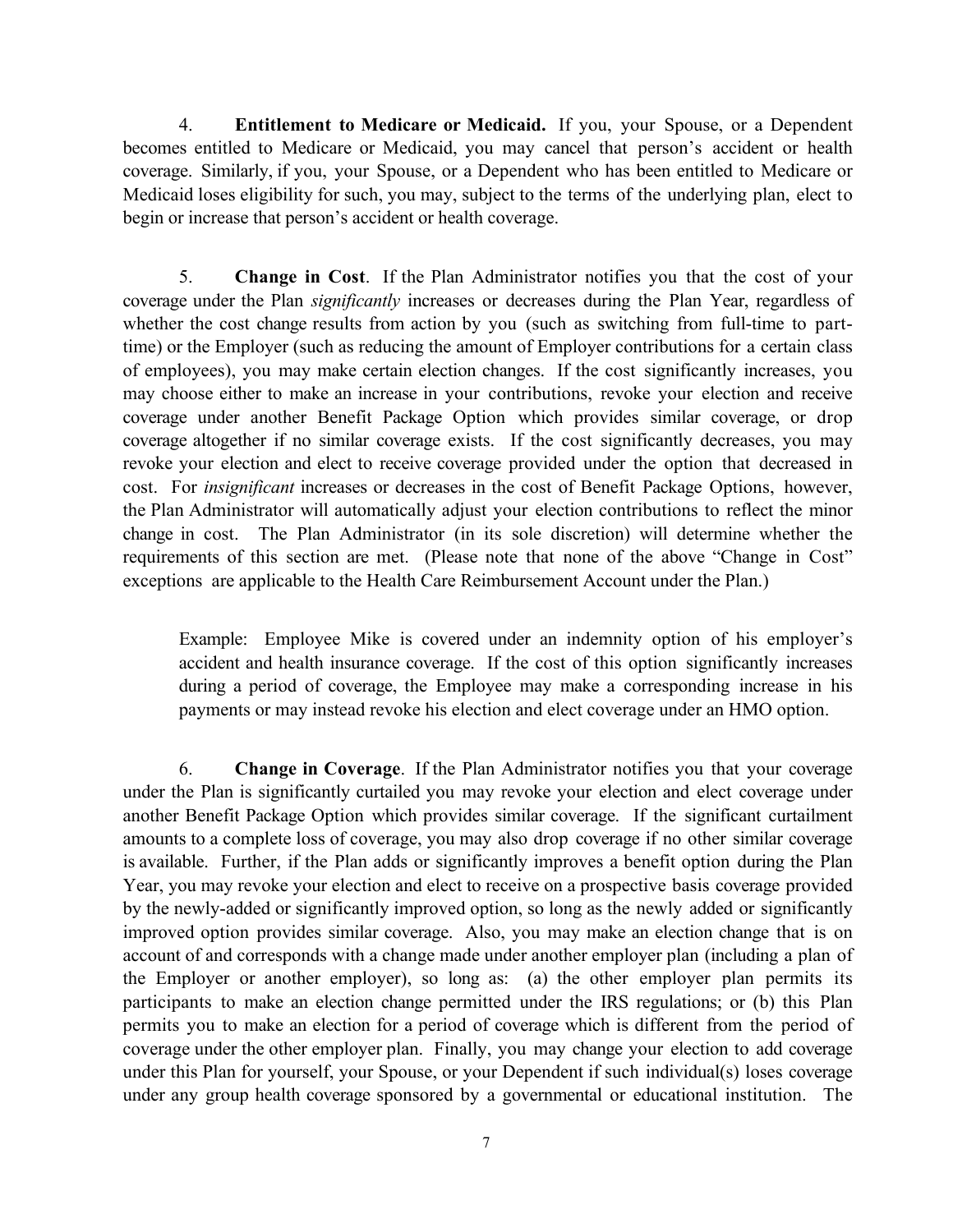Plan Administrator (in its sole discretion) will determine whether the requirements of this section are met. (Please note that none of the above "Change in Coverage" exceptions are applicable to the Health Care Reimbursement Account under the Plan.)

Additionally, the Plan's Administrator may modify your election(s) downward during the Plan Year if you are a Key Employee or Highly Compensated Individual (as defined by the Internal Revenue Code), if necessary to prevent the Plan from becoming discriminatory within the meaning of the federal income tax law**.**

#### **Q-8. How are my Premium Payments made?**

When you become a Participant, your premiums will be paid with that portion of gross income that you have elected to forego through pre-tax salary reduction. You may also pay your premiums with Benefit Credits (if available as provided for in the attached Plan Information Summary and/or in the enrollment material). Benefit Credits are amounts provided by the Employer that you may apply towards the cost of the benefits that you elect. The manner in which you may apply the Benefit Credits, if any, will be set forth in the Plan Information Summary and/or the enrollment material. A portion of the cost of your coverage may also be paid with nonelective employer contributions ("Nonelective Contributions"). Nonelective Contributions are amounts provided by the Employer that are specifically designated for a particular benefit or benefits. The Employer will not be liable to you if an insurance company fails to provide any of the insurance benefits described above. Also, your insurance will end when: you leave employment (unless you make arrangements directly with the insurance carrier to continue coverage); you are no longer eligible under the terms of any insurance policy; or the Employer terminates the insurance plan.

#### **Q-9. What if I terminate my employment during the Plan Year?**

If your employment with the Employer is terminated during the Plan Year, your active participation in the Plan will cease, and you will not be able to make any more contributions to the Plan. See the insurance booklets for information on your right to continued or converted coverage after termination of your employment. If you are rehired within the same Plan Year and are eligible for the Plan, you may make new elections, provided that you are rehired more than 30 days after you terminated employment. If you are rehired within 30 days or less, your prior elections shall remain in effect for the remainder of the Plan Year.

#### **Q-10. Will I have any administrative costs under the Plan?**

The Employer is currently bearing the entire cost of administering the Plan.

#### **Q-11. How long will the Plan remain in effect?**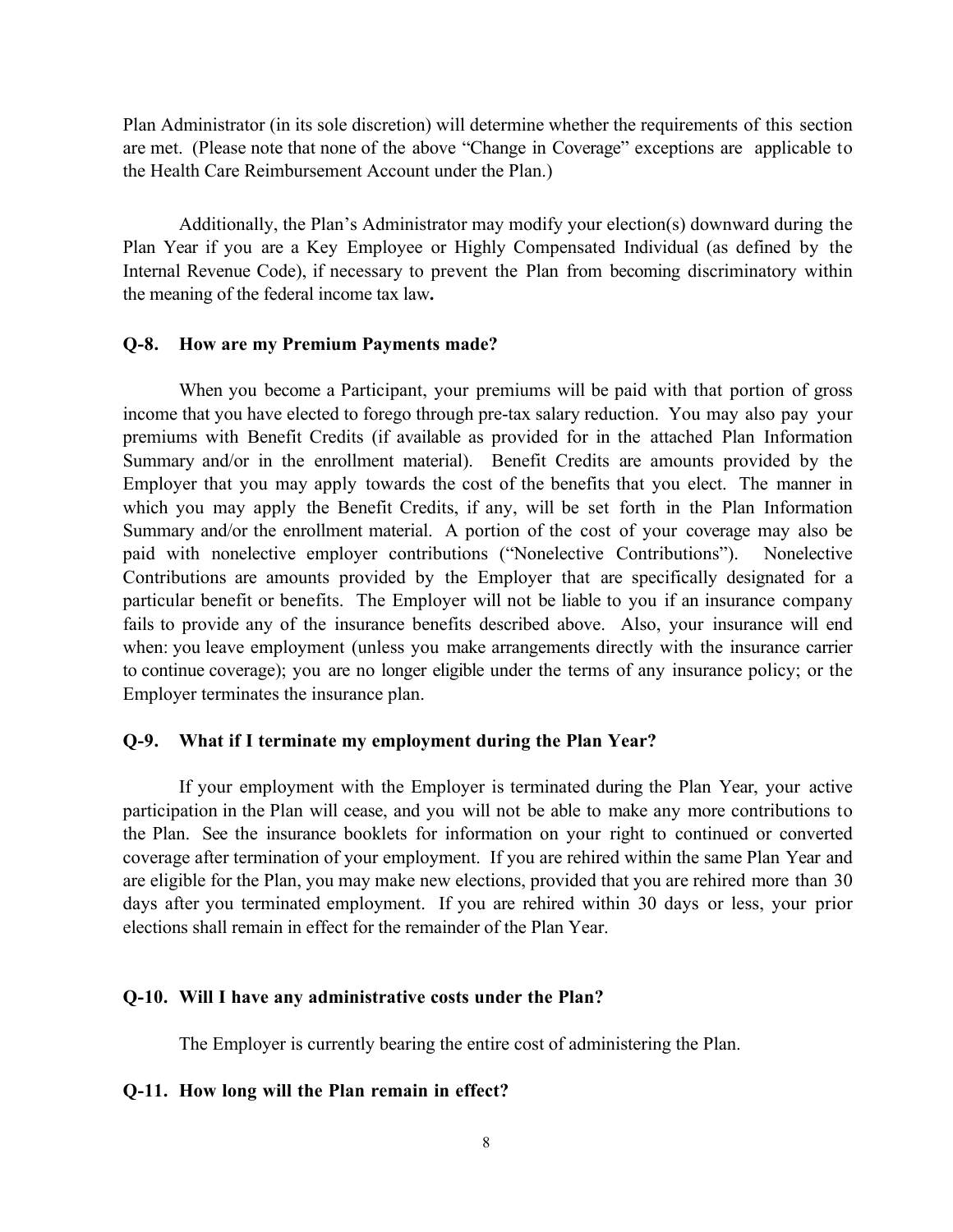Although the Employer expects to maintain the Plan indefinitely, it has the right to modify or terminate the program at any time. It is also possible that future changes in state or federal tax laws may require that the Plan be amended accordingly.

# **Q-12. What happens if my claim for benefits is denied?**

**If your claim for benefits under one of the Benefit Package Options offered under the Plan (other than HCRA and/or DCRA) is denied, you should proceed under the claims appeal procedures established for that particular Benefit Package Option (see the applicable summary plan description for that Benefit Package Option for more information on the applicable claims procedures). However, if you are denied a benefit under the premium payment portion of this Plan (e.g. a change in status election, eligibility to participate) or under the HCRA or DCRA, you should proceed under the following claims review procedures.**

**Step 1:** *Notice is received from third party administrator.* If your claim is denied, you will receive written notice from the third party administrator that your claim is denied as soon as reasonably possible but no later than 30 days after receipt of the claim. For reasons beyond the control of the third party administrator, the third party administrator may take up to an additional 15 days to review your claim. You will be provided written notice of the need for additional time prior to the end of the 30-day period. If the reason for the additional time is that you need to provide additional information, you will have 45 days from the notice of the extension to obtain that information. The time period during which the third party administrator must make a decision will be suspended until the earlier of the date that you provide the information or the end of the 45-day period.

**Step 2**: *Review your notice carefully*. Once you have received your notice from the third party administrator, review it carefully. The notice will contain:

- a. the reason(s) for the denial and the Plan provisions on which the denial is based;
- b. a description of any additional information necessary for you to perfect your claim, why the information is necessary, and your time limit for submitting the information;
- c. a description of the Plan's appeal procedures and the time limits applicable to such procedures (including whether the Plan has established one or two levels of appeal);
- d. a right to request all documentation relevant to your claim;

**Step 3:** *If you disagree with the decision, you may file an appeal.* If you do not agree with the decision of the third party administrator, you may file a written appeal. You should file your appeal no later than 180 days of receipt of the notice described in Step 1. If the Plan has established only one level of review, you should file your appeal with the Plan Administrator. If the Plan has established two levels of review, you should file your first appeal with the third party administrator at the address indicated in the notice of denial. The notice of denial reference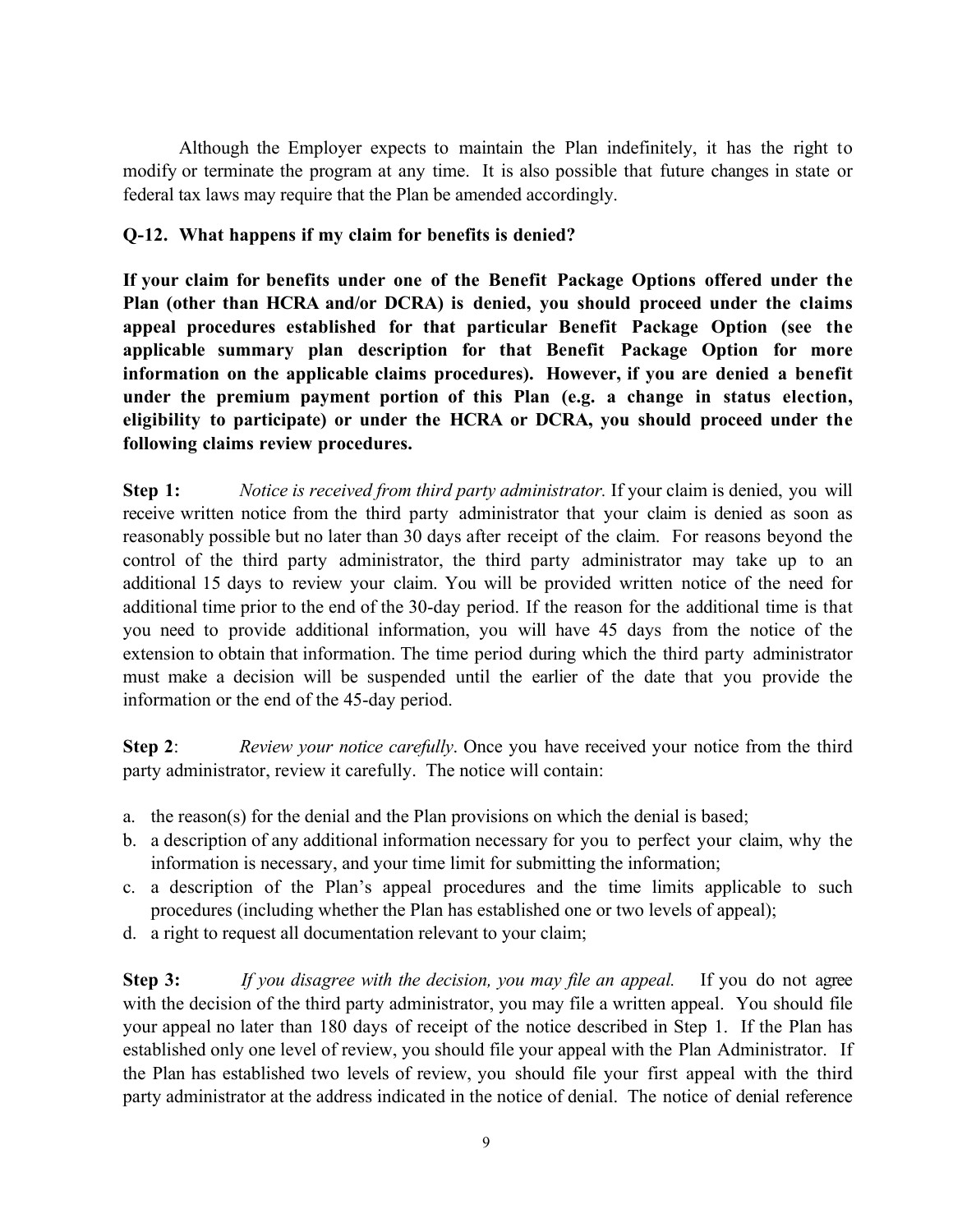in Step 1 above will indicate whether the plan has one or two levels of appeal. Regardless, you should submit all information identified in the notice of denial as necessary to perfect your claim and any new information that you believe would support your claim.

**Step 4:** *Notice of Denial is received from claims reviewer.* If the claim is again denied, you will be notified in writing. If the plan has established two levels of appeal as set forth in the notice of denial, the notice will be sent no later than 30 days after receipt of the appeal by the third party administrator. Otherwise, notice of the denial will be sent no later than 60 days after the Plan Administrator receives the appeal.

**Step 5:** *Review your notice carefully.* You should take the same action that you take in Step 2 described above. The notice will contain the same type of information that is provided in the first notice of denial provided by the third party administrator.

**Step 6 (only if there is a second level of appeal as indicated in the notice of denial):** *If you still disagree with the third party administrator's decision, you may file a second level appeal with the Plan Administrator.* If you still do not agree with the third party administrator's decision, you may file a written appeal with the Plan Administrator within a reasonable period of time described in the notice of denial after receiving the first level appeal denial notice from the third party administrator. You should gather any additional information that is identified in the notice as necessary to perfect your claim and any other information that you believe would support your claim.

If the Plan Administrator denies your second level appeal, you will receive notice within 30 days after the Plan Administrator receives your claim. The notice will contain the same type of information that was referenced in Step 1 above.

## **Important Information**

Other important information regarding your appeals:

Each level of appeal will be independent from the previous level (i.e. the same person(s) or subordinates of the same person(s) involved in a prior level of appeal will not be involved in the appeal);

On each level of appeal, the claims reviewer will review relevant information that you submit even if it is new information;

You cannot file suit in federal court until you have exhausted these appeals procedures.

# **Q-13. What is Continuation Coverage and how does it work?**

Federal law requires most employers sponsoring group health plans to offer employees and their families the opportunity for a temporary extension of health care coverage (called "continuation coverage") at group rates in certain instances where coverage under the plans would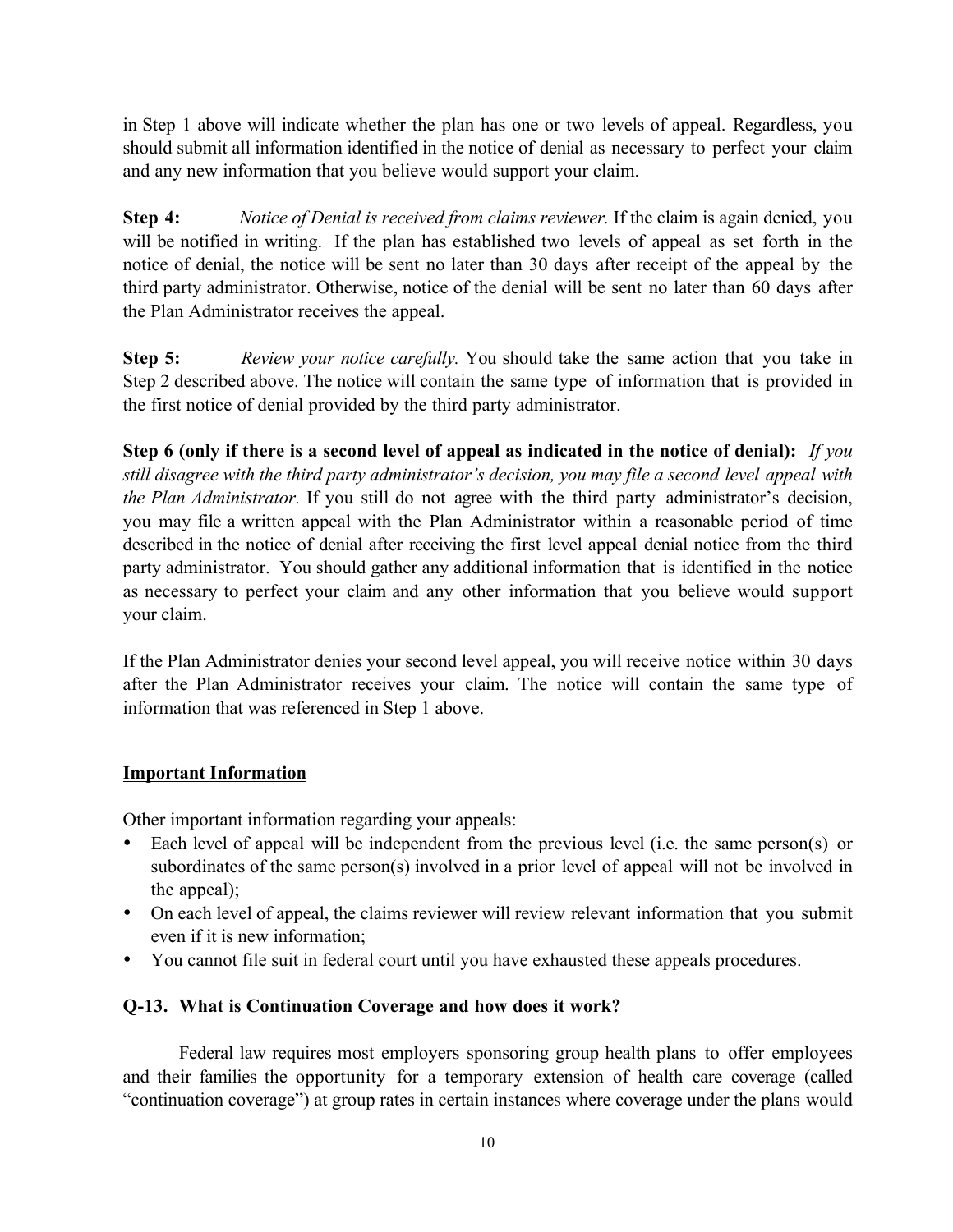otherwise end. These rules apply to the HCRA, unless the Employer is a small-employer within the meaning of the applicable regulations. The Plan Administrator can tell you whether the Employer is a small employer (and thus not subject to these rules).

#### When Coverage May Be Continued

If you are a participant in the HCRA, then you have a right to choose continuation coverage under the HCRA if you lose your coverage because of:

a reduction in your hours of employment; or

a voluntary or involuntary termination of your employment (for reasons other than gross misconduct).

If you are the spouse of a Participant, then you have the right to choose continuation coverage for yourself if you lose coverage for any of the following reasons:

the death of your spouse;

a voluntary or involuntary termination of your spouse's employment (for reasons other than gross misconduct) or reduction in your spouse's hours of employment; or

the divorce or legal separation from your spouse;

In the case of a Dependent child of a participant, he or she has the right to choose continuation coverage if coverage is lost for any of the following reasons:

the death of the employee;

• a voluntary or involuntary termination of the employee's employment (for reasons other than gross misconduct) or reduction in the employee's hours of employment;

his or her parents' divorce or legal separation; or

he or she ceases to be a dependent child.

A child who is born to, or placed for adoption with, the employee during a period of continuation coverage is also entitled to continuation coverage under COBRA. Those who are entitled to continue coverage under COBRA are called "Qualified Beneficiaries"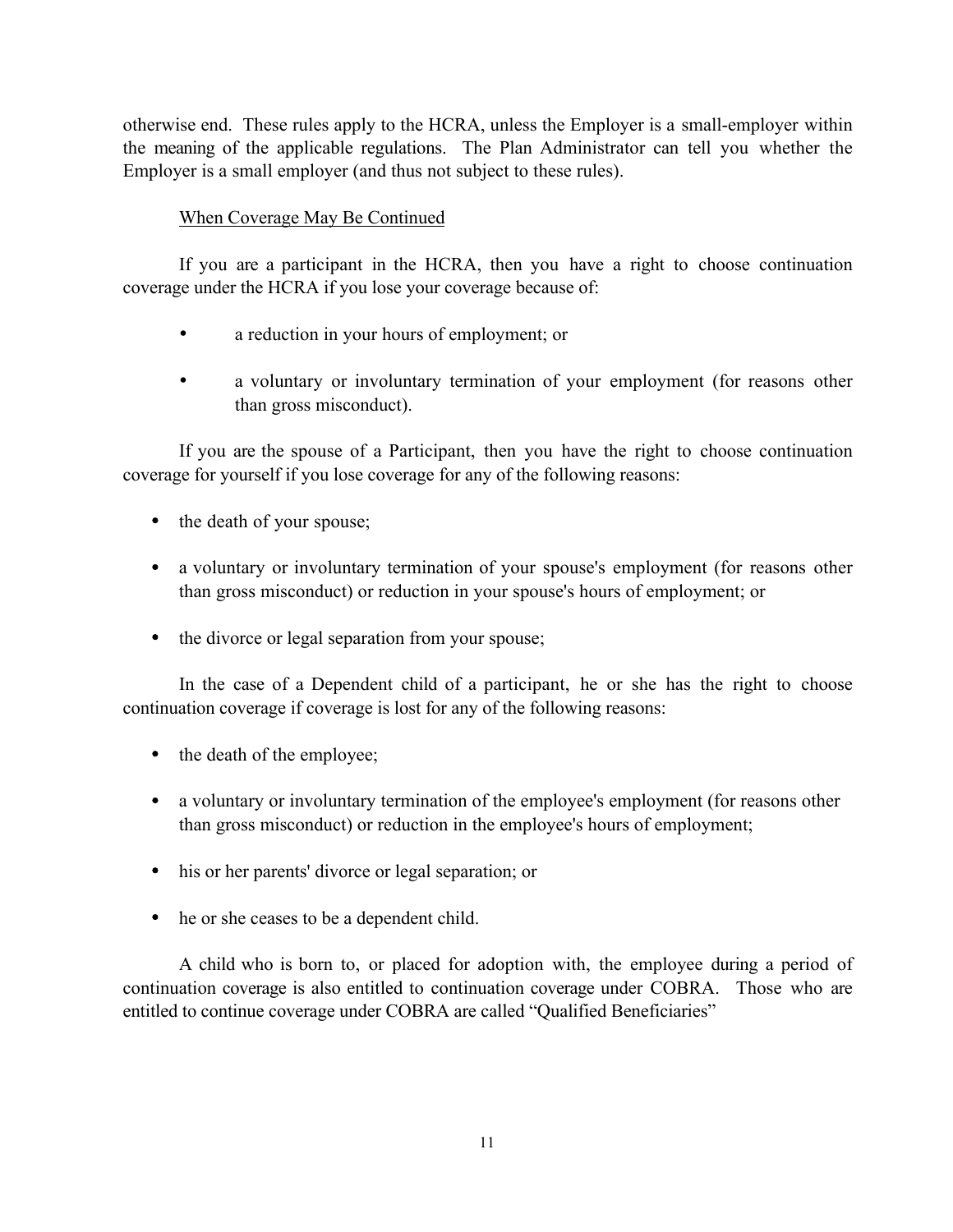#### Type of Coverage

If you choose continuation coverage, you may continue the level of coverage you had in effect immediately preceding the qualifying event. However, if Plan benefits are modified for similarly situated active employees, then they will be modified for you and other Qualified Beneficiaries as well. You will be eligible to make a change in your benefit election with respect to the Plan upon the occurrence of any event that permits a similarly situated active employee to make a benefit election change during a Plan Year.

If you do not choose continuation coverage, your coverage under the HCRA will end with the date you would otherwise lose coverage.

#### Notice Requirements

You or your covered dependents (including your spouse) must notify the employer of a divorce, legal separation, or a child losing dependent status under the Plan within 60 days of the later of the date of the event or the date on which coverage is lost because of the event. When the Plan Administrator (or its COBRA Administrator identified in the Plan Information Appendix) is notified that one of these events has occurred, the Plan Administrator will in turn notify you that you have the right to choose continuation coverage. Notice to an employee's spouse is treated as notice to any covered Dependents who reside with the spouse.

An employee or covered dependent is responsible for notifying the Plan Administrator if he or she becomes covered under another group health plan.

#### Election Procedures and Deadlines

Each qualified beneficiary is entitled to make a separate election for continuation coverage under the Plan. In order to elect continuation coverage, you must complete the election form(s) provided to you by the Plan Administrator. You have 60 days from the date you would lose coverage for one of the reasons described above or the date you are sent notice of your right to elect continuation coverage, whichever is later, to inform the Plan Administrator that you wish to continue coverage. Failure to return the election form within the 60-day period will be considered a waiver, and you will not be allowed to elect continuation coverage.

#### Cost

You will have to pay the entire cost of your continuation coverage. The cost of your continuation coverage will not exceed 102% of the applicable premium for the period of continuation coverage. The first premium payment after electing continuation coverage will be due 45 days after making your election. Subsequent premiums must be paid within a 30-day grace period following the due date. Failure to pay premiums within this time period will result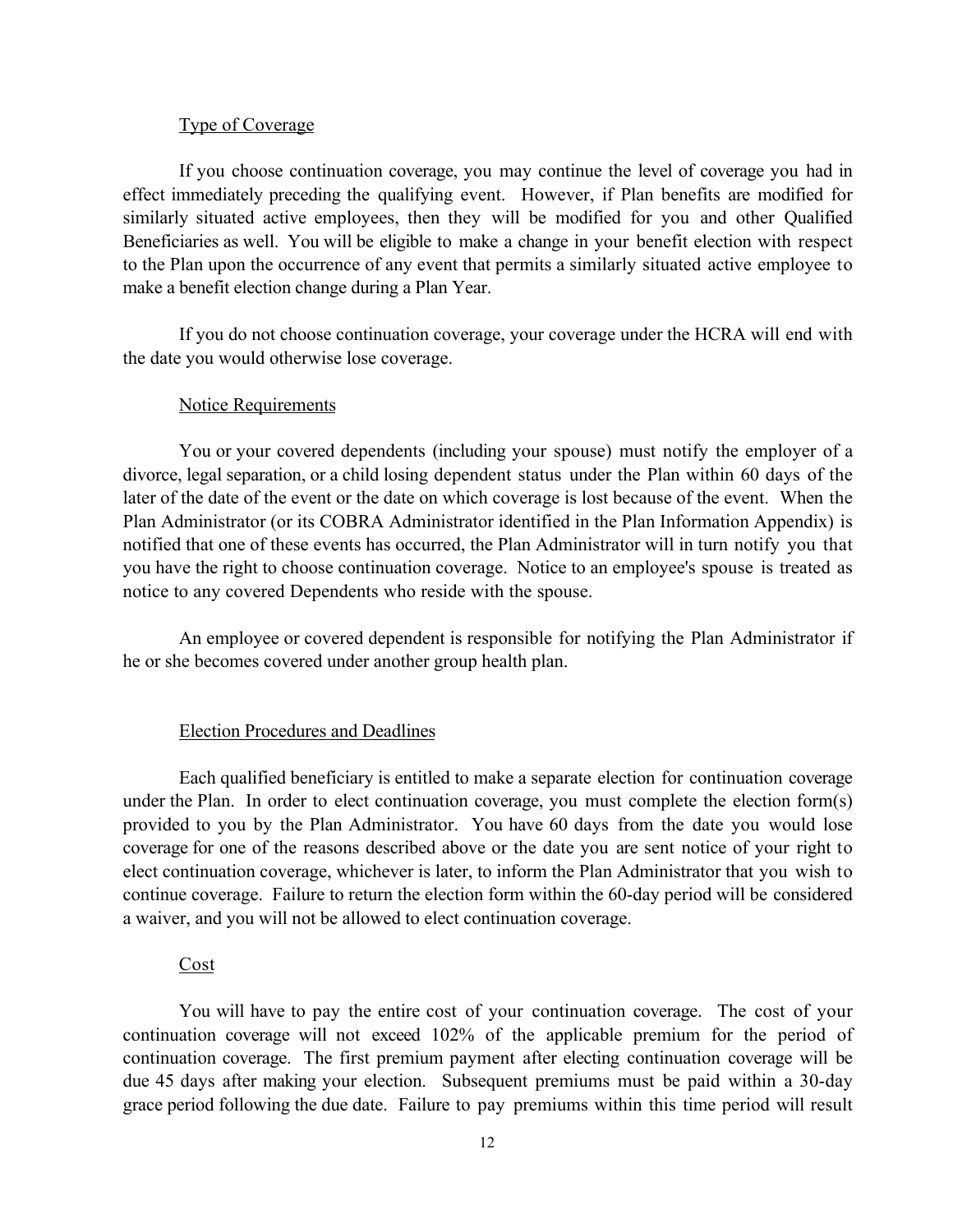in automatic termination of your continuation coverage. Claims incurred during any period will not be paid until your premium payment is received for that period. If you timely elect continuation coverage and pay the applicable premium, however, then continuation coverage will relate back to the first day on which you would have lost regular coverage.

## When Continuation Coverage Ends

The maximum period for which coverage may be continued will be until the end of the Plan Year in which the qualifying event occurs. To the extent that Nonelective Employer contributions are provided, the maximum duration of coverage may be 18 or 36 months from the qualifying event (depending on the type of qualifying event). You will be notified of the duration of continuation coverage when you have a qualifying event. However, continuation coverage may end earlier for any of the following reasons:

> the contribution for your continuation coverage is not paid on time or it is insufficient (Note if your payment is insufficient by the lesser of 10% of the required COBRA premium, or \$50, you will be given 30 days to cure the shortfall);

> the date after you make a COBRA continuation election that you first become covered under another group health plan under which you are not subject to a preexisting condition exclusion limitation;

> the date after you make a COBRA continuation election that you first become entitled to Medicare; or

> the date the employer no longer provides group health coverage to any of its employees

### **Q-14. What effect will Plan participation have on Social Security and other benefits?**

Plan participation will reduce the amount of your taxable compensation. Accordingly, there could be a decrease in your Social Security benefits and/or other benefits (e.g., pension, disability and life insurance) which are based on taxable compensation.

## **Please note: FMLA applies to employers with 50 or more employees.**

## **Q-15. What is the Family and Medical Leave Act?**

(a) If you go on a qualifying unpaid leave under the Family and Medical Leave Act of 1993 (FMLA), to the extent required by the FMLA, the Employer will continue to maintain your Benefit Package Options providing health coverage (including the Health Care Reimbursement Account) on the same terms and conditions as though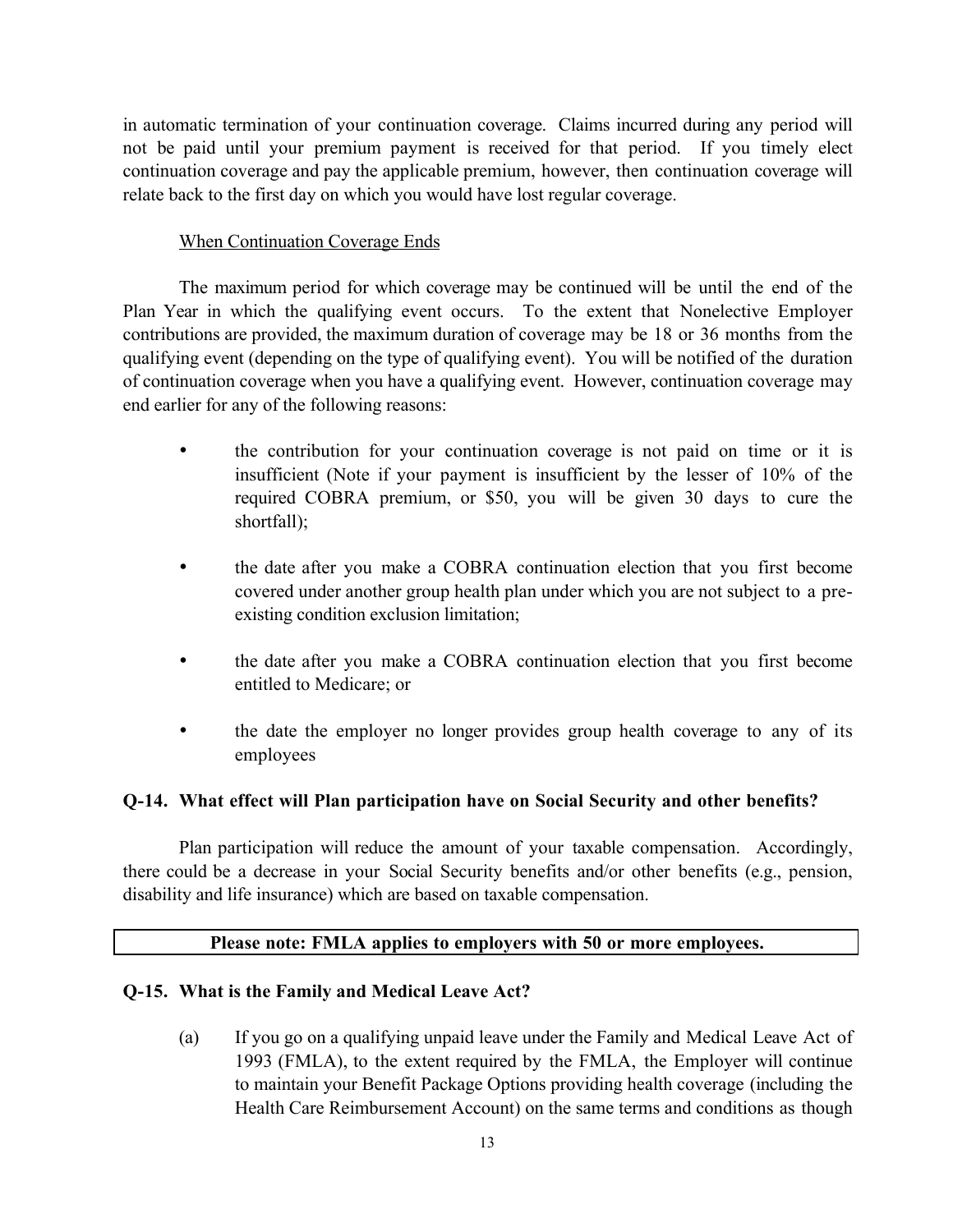you were still active (e.g., the Employer will continue to pay its share of the contribution to the extent you opt to continue coverage).

- (b) Your Employer may elect to continue all coverage for Participants while they are on paid leave (provided Participants on non-FMLA paid leave are required to continue coverage). If so, you will pay your share of the contributions by the method normally used during any paid leave (for example, on a pre-tax salary reduction basis if that is what was used before the FMLA leave began).
- (c) In the event of unpaid leave (or paid leave where coverage is not required to be continued), if you opt to continue your group health coverage, you may pay your share of the contribution with after-tax dollars while on leave (or pre-tax dollars to the extent you receive compensation during the leave), or you may be given the option to pre-pay all or a portion of your share of the contribution for the expected duration of the leave on a pre-tax salary redirection basis out of your pre-leave Compensation by making a special election to that effect before the date such compensation would normally be made available to you (provided, however, that pre-payments of pre-tax dollars may not be utilized to fund coverage during the next Plan Year), or by other arrangements agreed upon between you and the Plan Administrator (for example, the Plan Administrator may fund coverage during the leave and withhold amounts from your compensation upon your return from leave). If the Employer requires all Participants to continue coverage during the leave, you may elect to discontinue your share of the required contributions until you return from leave. Upon return from leave, you will be required to repay the contribution not paid during the leave in a manner agreed upon with the Administrator.
- (d) If your coverage ceases while on FMLA leave (e.g., for non-payment of required contributions), you will be permitted to re-enter the Plan upon return from such leave on the same basis as you were participating in the Plan prior to the leave, or otherwise required by the FMLA. Your Coverage may be automatically reinstated provided that coverage for Employees on non-FMLA leave is automatically reinstated upon return from leave. Notwithstanding the preceding sentence, with regard to Health Care Reimbursement Accounts, if your coverage ceased during your FMLA leave, you will be entitled to elect whether to be reinstated in the Health Care Reimbursement Account at the same coverage level in effect before the FMLA leave (with increased contributions for the remaining period of coverage) or at Health Care Reimbursement Account coverage level that is reduced pro-rata for the period of FMLA leave during which you did not make any contributions.
- (e) The Employer may, on a uniform and consistent basis, continue your group health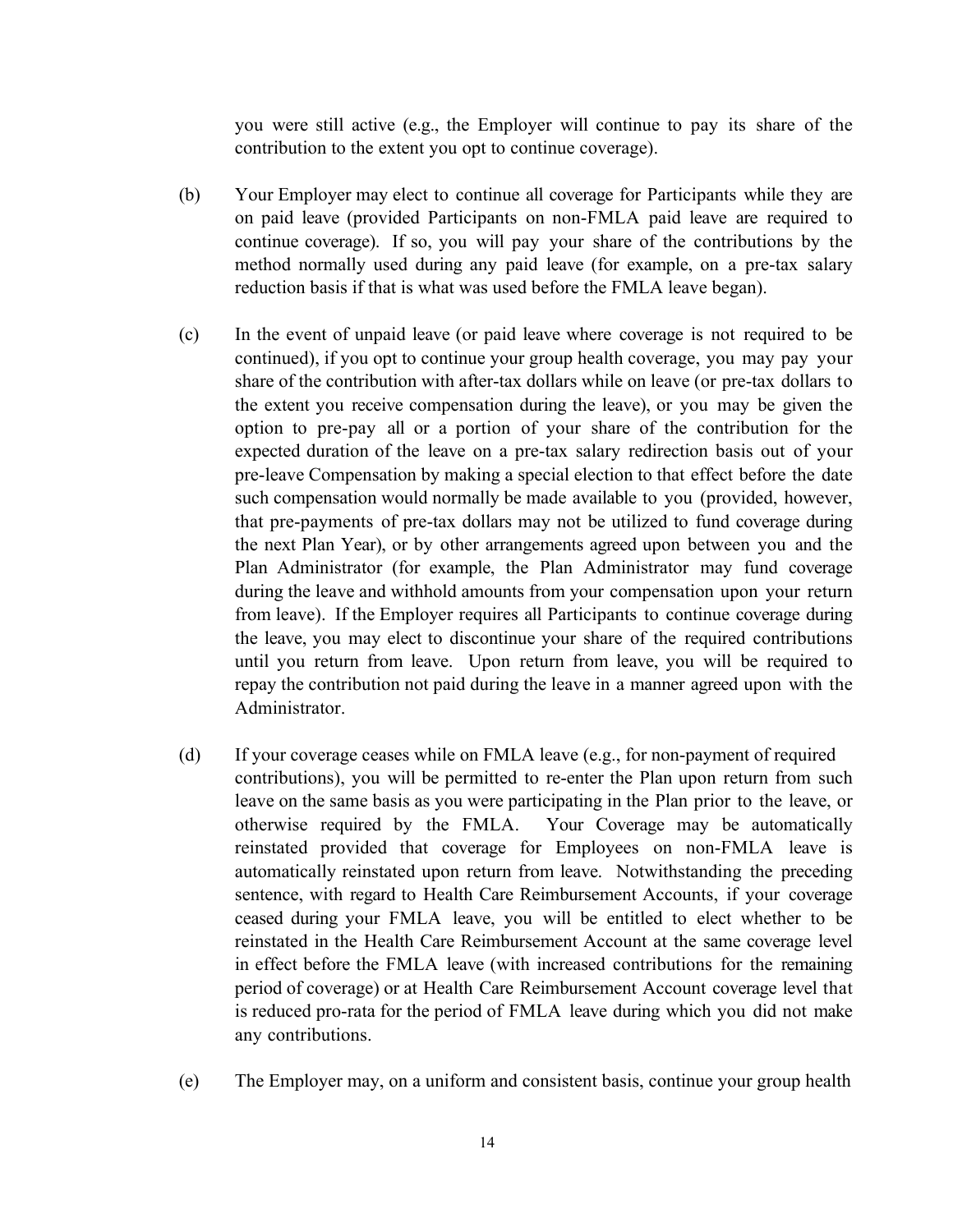for the duration of the leave following your failure to pay the required contribution. Upon return from leave, you will be required to repay the contribution in a manner agreed upon by you and Employer.

- (f) If you are commencing or returning from unpaid FMLA leave, your election under this Plan for Benefit Package Options providing non-health benefits shall be treated in the same manner that elections for non-health Benefit Package Options are treated with respect to Participants commencing and returning from unpaid non-FMLA leave.
- (g) If you go on an unpaid non-FMLA leave of absence (e.g., personal leave, sick leave, etc.) that does not affect eligibility in this plan or a Benefit Package Option offered under this plan, then you will continue to participate and the contribution due will be paid by pre-payment before going on leave, by after-tax contributions while on leave, or with catch-up contributions after the leave ends, as may be determined by the Administrator. If you go on an unpaid leave that affects eligibility under this Plan or a Benefit Package Option, the election change rules in Q-7 of this Part I will apply. The Plan Administrator will have discretion to determine whether taking an unpaid non-FMLA leave of absence affects eligibility.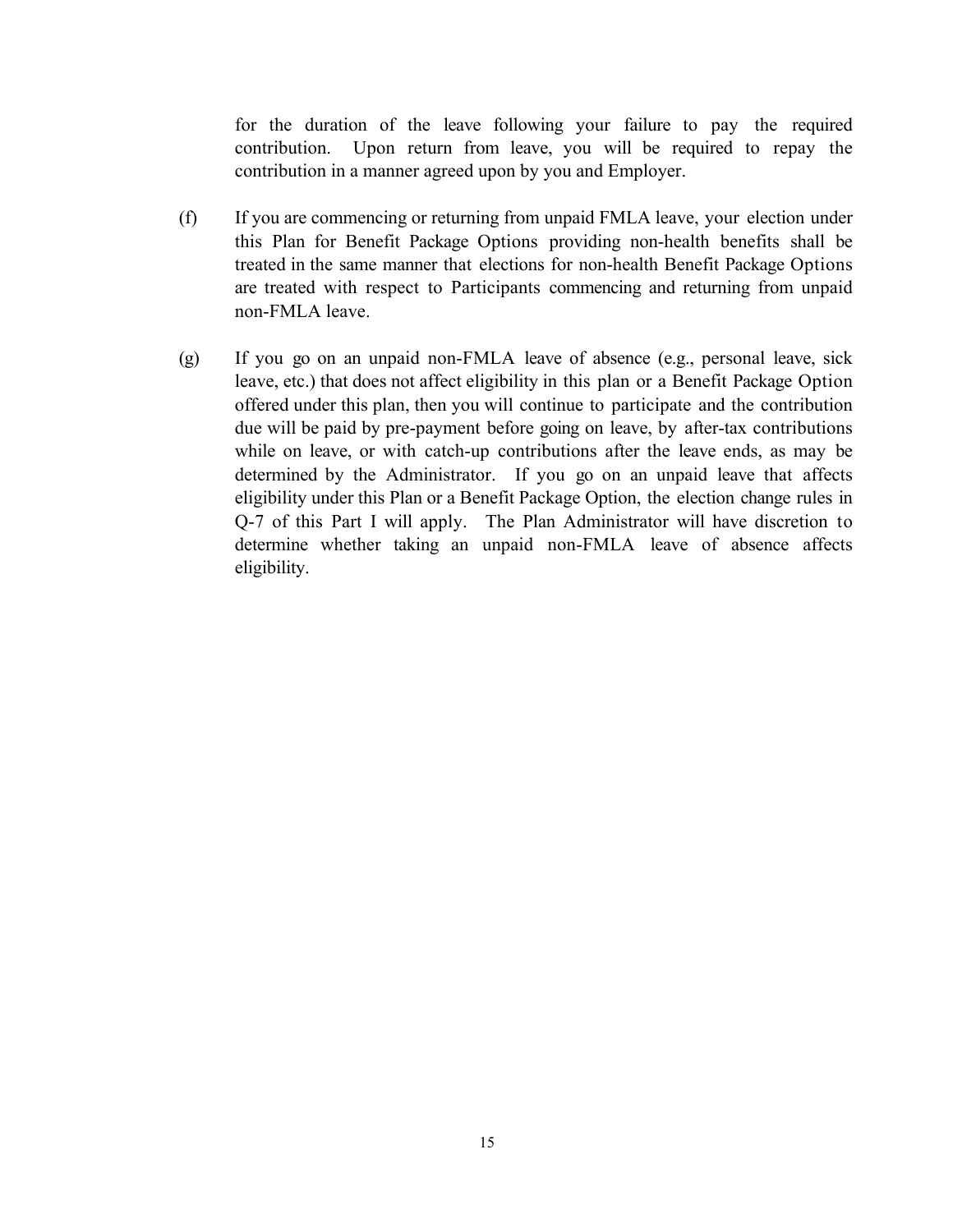### **PART II**

#### **Health Care Reimbursement Account**

If provided for in Q-2 of Part I or in the attached Plan Information Summary, you will have the opportunity to elect to receive income tax-free reimbursement ("Health Care Reimbursements") for some or all of your unreimbursed health care expenses ("Eligible Medical Expenses") under the Health Care Reimbursement Account ("HCRA"). Under the HCRA, you purchase a specific level of Health Care Reimbursement benefits, paying for coverage through the Salary Reduction Agreement with the Employer, in lieu of a corresponding amount of current pay, which means the premiums you pay will be with pre-tax funds. This arrangement helps you because the level of coverage you elect is nontaxable, and you save social security and income taxes on the amount of the premiums you pay. **If Health Care Reimbursements provided through the HCRA are not provided for in Q-2 of Part I above or in the attached Plan Information Summary, this Part II does not apply.**

#### **QUESTIONS & ANSWERS**

#### **Q-1. Who can participate in the HCRA?**

Each Employee who is regularly scheduled to work a minimum of twenty (20) hours per week is eligible to participate in the HCRA on the first of the month following date of hire.

If the Plan Administrator receives a medical child support order relating to the HCRA, the HCRA will provide the health benefit coverage specified in the order to the person or person ("alternate recipients") named in the order (to the extent such coverage is provided under the HCRA) if the medical child support order is a "Qualified Medical Child Support Order". "Alternate recipients" include any child of the participant who the Plan is required to cover pursuant to a qualified medical child support order. A "medical child support order" is a legal judgment, decree or order relating to medical child support. If the Plan Administrator receives a medical child support order relating to your Health Care Account, it will notify you in writing, and after receiving the order, it will inform you of its determination of whether or not the order is qualified. Upon request to the Plan Administrator, you may obtain, without charge, a copy of the Plan's procedures governing qualified medical child support orders.

#### **Q-2. How do I become a Participant?**

By electing Health Care Reimbursement benefits during the Initial or Annual Enrollment Periods. (The Initial and Annual Enrollment Periods are described in Q-5 of Part I).

#### **Q-3. What is my "Health Care Reimbursement Account"?**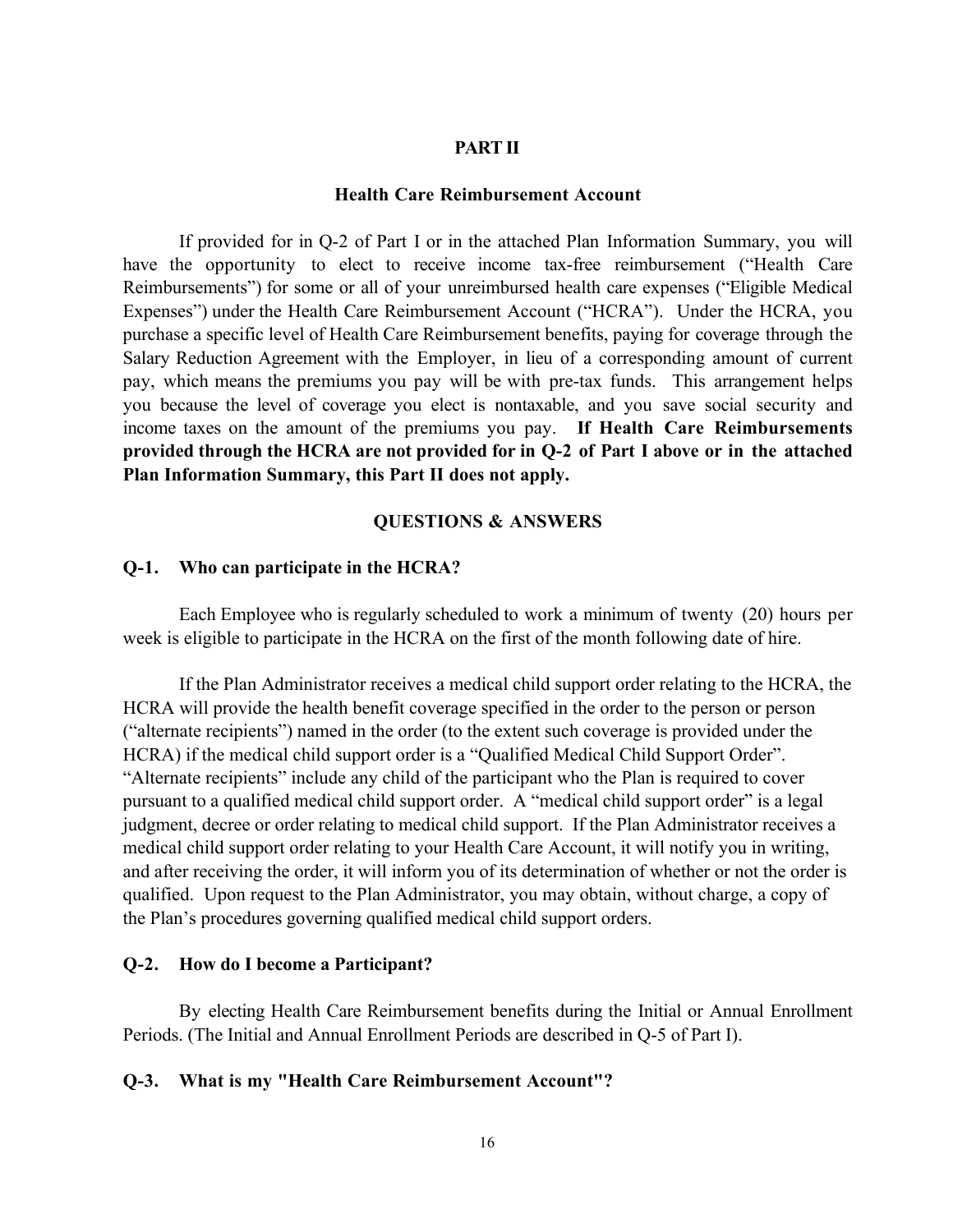If you elect benefits under this portion of the Plan, a non-interest bearing health care account ("Health Care Account" or "Health FSA") will be set up in your name to keep a record of the reimbursements you are entitled to, as well as the contributions you have made for such benefits during the Plan Year.

# **Q-4. What is the maximum annual Health Care Reimbursement that I may elect under the HCRA, and how much will they cost?**

You may choose any annual Health Care Reimbursement amount you desire subject to the maximum Health Care Reimbursement amount of \$2,400 and a minimum reimbursement amount of \$180 per Plan Year. For the Initial Plan Year, (October 1, 2003 through September 30, 2004) only, you may choose any amount of Initial Plan Year Health Care Reimbursement you desire subject to the maximum annual Health Care Reimbursement amount of \$2,400 and a minimum reimbursement amount of \$180. You will be required to pay the annual premium equal to the coverage level you have chosen reduced by any nonelective contribution or Benefit Credits (if any) allocated to your Health Care Account.

## **Q-5. How do I pay for Health Care Reimbursement benefits?**

When you complete the Salary Reduction Agreement, you specify the amount of Health Care Reimbursement you wish to pay for with your salary reduction. You also specify the amount of Benefit Credits (if available as provided for in the Plan Information Summary and/or the enrollment material) that you wish to allocate to your Health Care Account. Thereafter, you must pay a premium for such coverage by having an equal portion of the annual premium, reduced by any Benefit Credits and/or Nonelective Contributions (if any) allocated to your Health Care Account, deducted from each paycheck. If you chose to allocate all or a portion of your Benefit Credits to your Health Care Account, we will credit your Health Care Account each pay period with an equal portion of the annual Benefit Credits you elected to allocate to your Health Care Account. The full amount of the coverage you have elected will be available to reimburse you for your out-of-pocket Eligible Medical Expenses incurred at any time during the Plan Year, so long as you continue to pay the premiums.

For example, suppose you have elected to be reimbursed for up to \$1,000 per year for Eligible Medical Expenses, and you have chosen no other benefits under the Cafeteria Plan. Your Account would be credited (and funded) with a total of \$1,000 during the Plan Year. If you are paid bi-weekly, your Account would reflect that you have paid \$38.46 per pay period in premiums for the benefit you have elected.

# **Q-6. What amounts will be available for Health Care Expense Reimbursement at any particular time during the Plan Year?**

Provided that you have continued to pay the periodic premiums due for this benefit, the full, annual amount of Health Care Reimbursement you have elected will be available at any time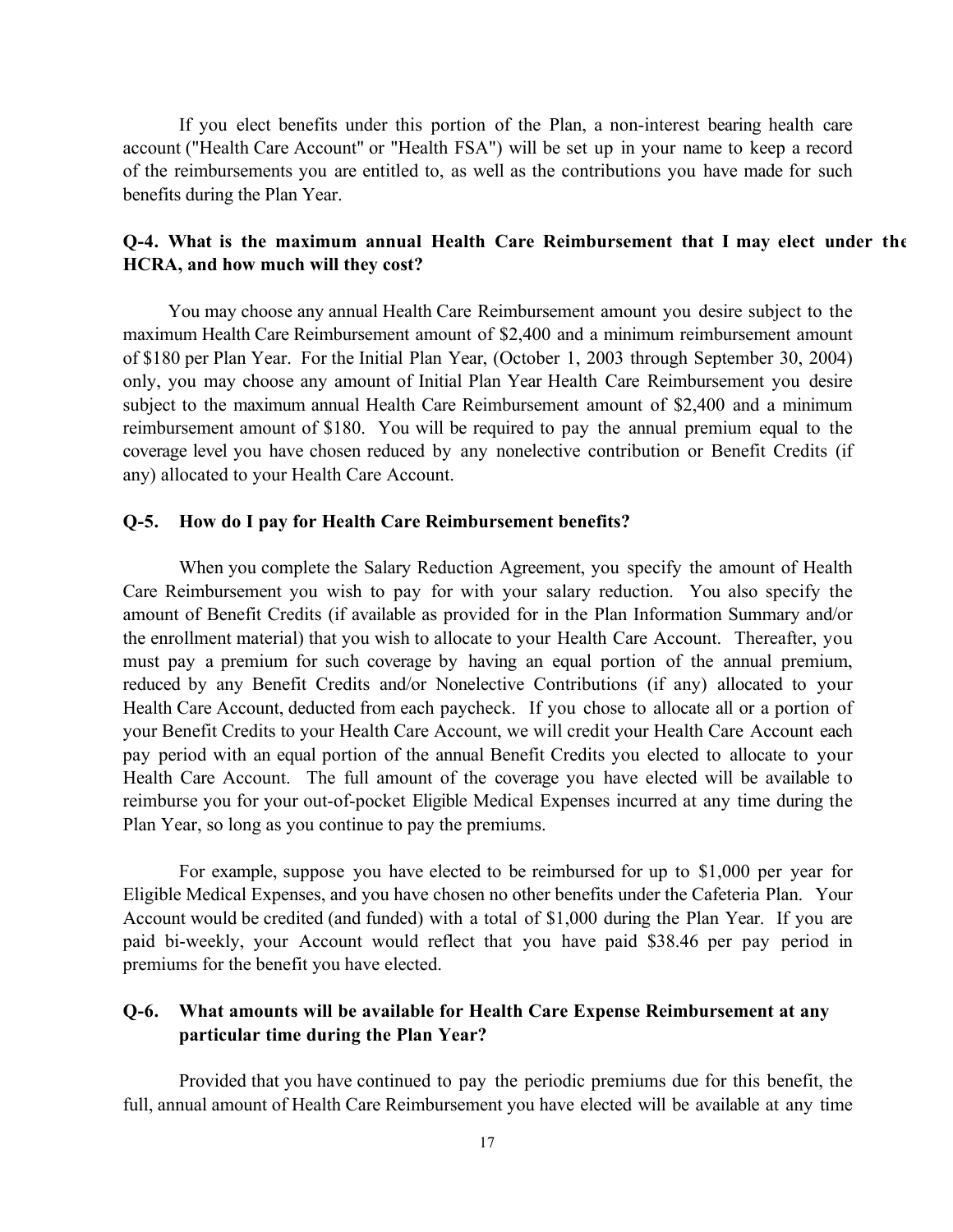during the Plan Year, reduced however by the amount of previous Health Care Reimbursements received during the Year.

#### **Q-7. How do I receive reimbursement under the HCRA?**

If you elect to participate in the HCRA, you will have to take certain steps to be reimbursed for your Eligible Medical Expenses. When you incur an Eligible Medical Expense, you submit a written or electronic claim to the Plan's Administrator. The written claim form will be supplied to you. You must include written statement(s)/bill(s) from an independent third party(ies) stating that the medical expense(s) have been incurred, and the amount of such expense(s) along with the claim form. In addition, you must include an Explanation of Benefits (EOB) Form(s) from any primary medical and/or dental insurance carrier(s) indicating the amount(s) which you are obligated to pay.

You will be reimbursed for your Eligible Medical Expenses during the next processing period after which you submitted the claim. Remember, though, you can't be reimbursed for any total expenses above the annual reimbursement amount you have elected.

You will have ninety (90) days after the end of the Plan Year in which to submit a claim for reimbursement for Eligible Medical Expenses incurred during the previous Plan Year. You will be notified in writing if any claim for benefits is denied.

To have your claims processed as soon as possible, please read the claims instructions you have been furnished. Please note that it is not necessary that you have actually paid an amount due for an Eligible Medical Expense -- only that you have incurred the expense (i.e., the services to which the expense relates have been provided), and that it is not being paid for or reimbursed from any other source.

### **Q-8. What is an "Eligible Medical Expense?"**

An "Eligible Medical Expense" is an expense that has been incurred by you and/or your eligible Dependents that satisfies the following conditions: (i) the expense is for "medical care" as defined by Code Section 213(d) and (ii) the expense has not been reimbursed by any other source and you will not seek reimbursement for the expense from any other source.

The Code generally defines "medical care" as any amounts incurred to diagnose, treat or prevent a specific medical condition or for purposes of affecting any function or structure of the body. This includes, but is not limited to, both prescription and over-the-counter drugs. Not every health-related expense you or your eligible Dependents incur will constitute an expense for "medical care". For example, as defined by the Code, an expense is not for "medical care" if it is merely for the beneficial health of you and/or your eligible Dependents (i.e. vitamins or nutritional supplements that are not taken to treat a specific medical condition). Expenses for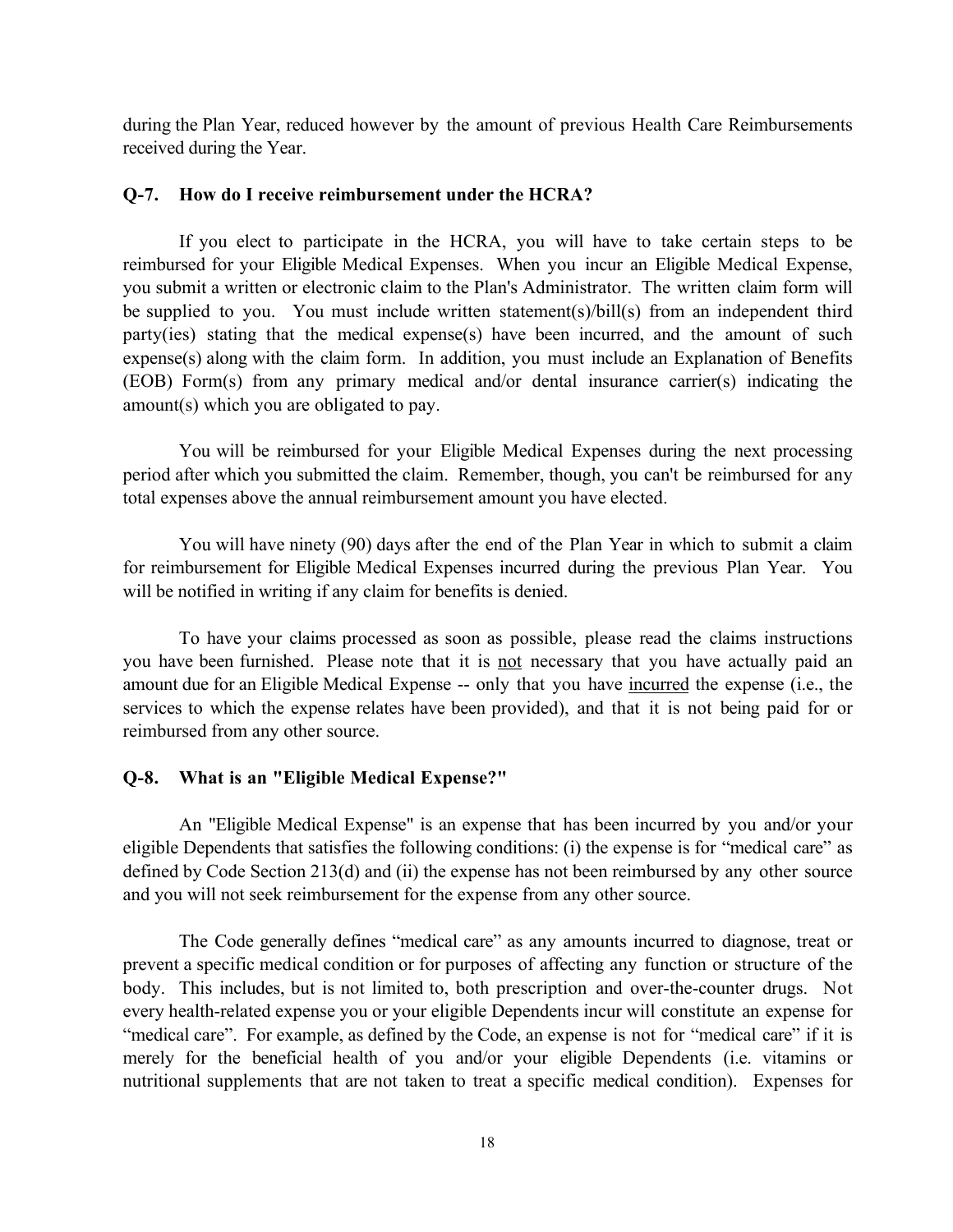cosmetic purposes are also not reimbursable unless they are necessary to correct an abnormality caused by illness, injury or birth defect.

In addition, certain expenses that might otherwise constitute "medical care" as defined by the Code are not reimbursable under any HCRA (per IRS regulations): (i) health insurance premiums and (ii) expenses incurred for qualified long term care services.

The Claims and Plan Administrator have the authority to request additional substantiation if the Claims or Plan Administrator deems it necessary to properly substantiate that the expense was for "medical care".

#### **Q-9. When must the expenses be incurred for which I may be reimbursed?**

Eligible Medical Expenses must have been incurred during the Plan Year. You may not be reimbursed for any expenses arising before the Plan (or if later, the HCRA) became effective, before your Salary Reduction Agreement becomes effective, or for any expenses incurred after the close of the Plan Year, or, except for Continuation Coverage, after a separation from service.

## **Q-10. What if the Eligible Medical Expenses I incur during the Plan Year are less than the annual amount I have elected for Health Care Reimbursement?**

You will not be entitled to receive any direct or indirect payment of any amount that represents the difference between the actual Eligible Medical Expenses you have incurred, on the one hand, and the annual coverage level you have elected and paid for, on the other. Any amount allocated to a Health Care Account shall be forfeited by the Participant and restored to the Employer if it has not been applied to provide the elected benefit for any Plan Year within ninety (90) days following the end of the Plan Year for which the election was effective. Amounts so forfeited shall be used to offset administrative expenses and future costs, or applied in a manner that is consistent with applicable rules and regulations.

#### **Q-11. What happens to unclaimed Health Care Reimbursements?**

Any Health Care Reimbursement benefit payments that are unclaimed (e.g., uncashed benefit checks) by the close of the Plan Year following the Plan Year in which the Eligible Medical Expense was incurred shall be forfeited.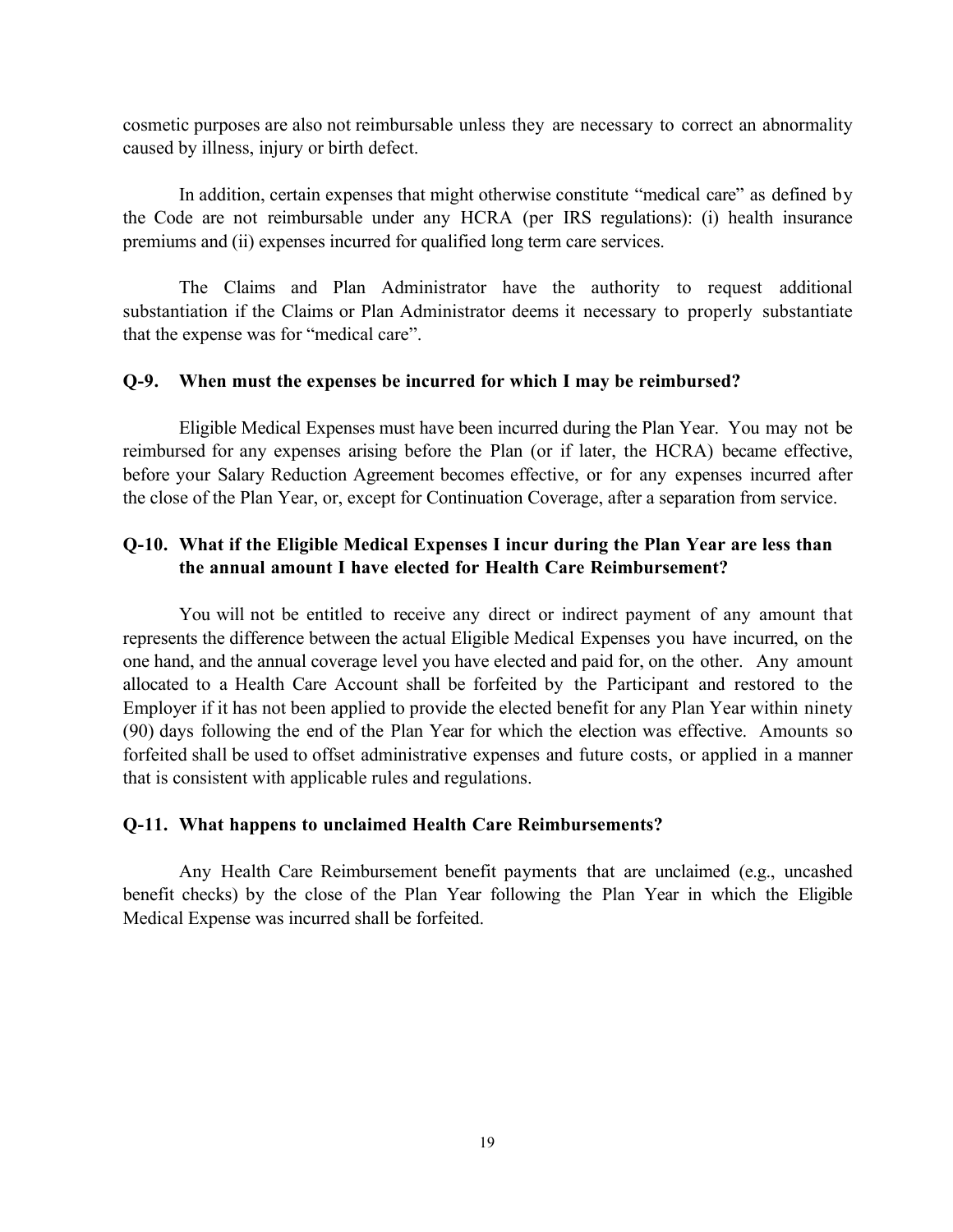#### **PART III**

#### **Dependent Care Reimbursement Account**

If provided for in the attached Plan Information Summary, you may elect to receive income tax-free reimbursement ("Dependent Care Reimbursements") for some or all of your work-related dependent care expenses ("Eligible Employment Related Expenses") under the Dependent Care Reimbursement Account ("DCRA"). Under these provisions, you provide a source of pre-tax funds to reimburse yourself for your Eligible Employment Related Expenses by entering into a Salary Reduction Agreement with your Employer in lieu of a corresponding amount of your regular pay. This arrangement helps you because the coverage you elect is nontaxable; you save social security and income taxes on the amount of your salary conversion. **If Dependent Care Reimbursements provided through the DCRA are not provided for in the Q-2 of Part I above or the Plan Information Summary, this Part III does not apply**.

#### **Questions & Answers**

#### **Q-1. Who can participate in the Plan?**

Each Employee who is regularly scheduled to work a minimum of twenty (20) hours per week is eligible to participate in the DCRA on the first of the month following date of hire.

#### **Q-2. How do I become a Participant?**

By electing Dependent Care Reimbursement benefits during the Initial or Annual Enrollment Periods. The Initial and Annual Enrollment Periods are described above in Q-5 of Part I.

#### **Q-3. What is my "Dependent Care Account"?**

If you elect benefits under this portion of the Plan, a non-interest bearing dependent care account ("Dependent Care Account") will be set up in your name to keep a record of the Dependent Care Reimbursements you are entitled to.

# **Q-4. What is the maximum annual Dependent Care Reimbursement that I may elect under the DCRA?**

This annual amount cannot exceed the maximum Dependent Care Reimbursement amount specified in Section 129 of the Internal Revenue Code. The maximum annual amount is currently the lesser of \$5,000 (\$180 minimum per Plan Year), or the amount set forth in the Plan Information Summary per Plan Year if you -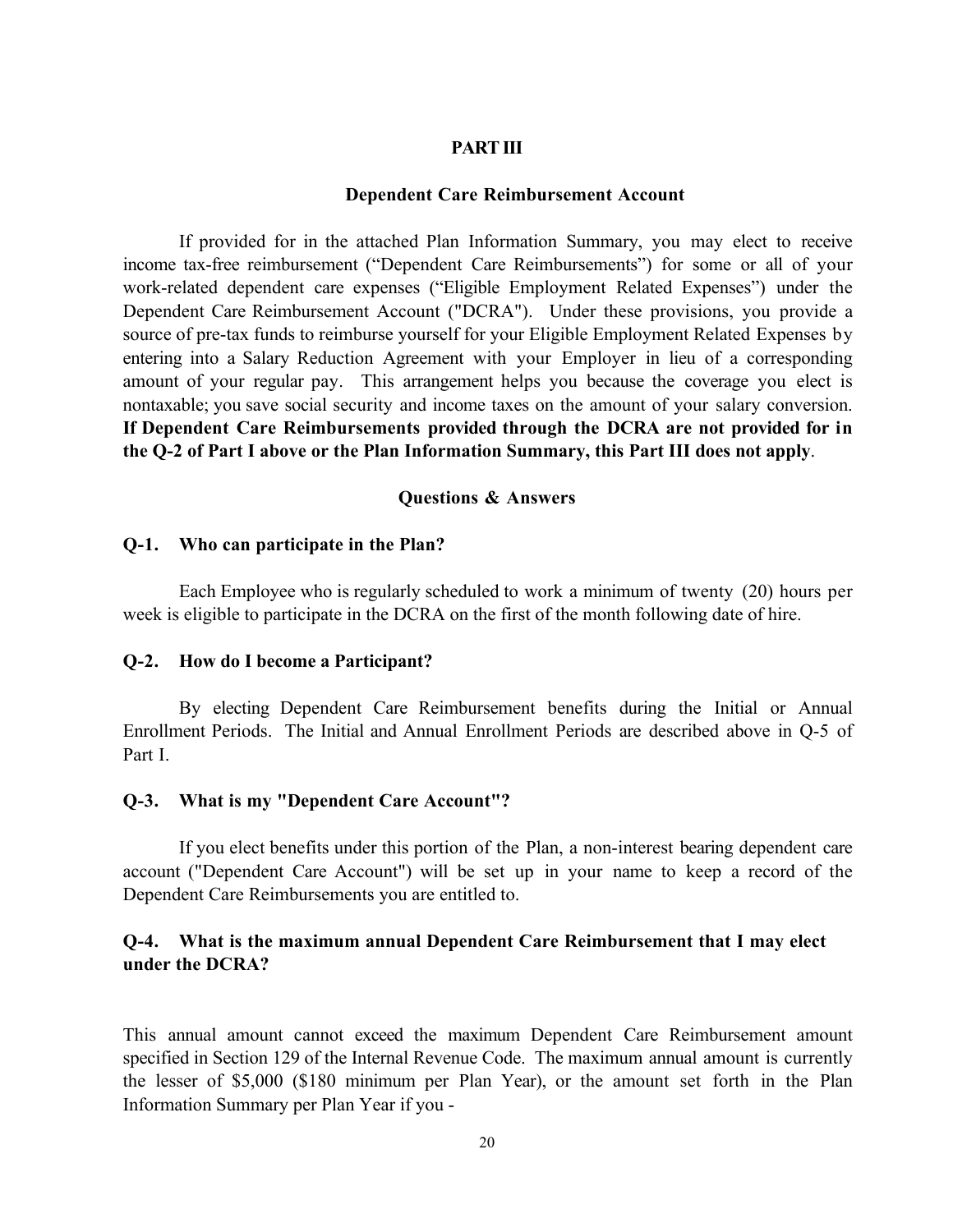- are married and file a joint return;
- are married but your spouse maintains a separate residence for the last 6 months of the calendar year, you file a separate tax return, and you furnish more than one-half the cost of maintaining those Dependents for whom you are eligible to receive tax-free reimbursements under the Dependent Care FSA; or
- are single.

**If you are married and reside together, but file a separate federal income tax return, the maximum Dependent Care Reimbursement that you may elect is \$2,500. In addition, the amount of reimbursement that you receive cannot exceed the lesser of the earned income (as defined in Code Section 32) of you or your spouse. For purposes of (d) above, your spouse will be deemed to have Earned Income of \$***250* **(\$***500* **if you have two or more Qualifying Individuals described in paragraph 2 above), for each month in which your spouse is (i) physically or mentally incapable of caring for himself or herself, or (ii) a full-time student (as defined by Code Section 21).**

#### **Q-5. How is my Account funded?**

When you complete the Salary Reduction Agreement, you specify the amount of Dependent Care Reimbursements for which you wish to pay with your salary reduction. You also specify the amount of Benefit Credits that you wish to allocate to your account (if available as provided for in the attached Plan Information Summary and/or the enrollment material). Thereafter, your Dependent Care Account will be credited with that portion of your gross income you have elected to forego through salary reduction. If you allocate all or a portion of your Benefit Credits to your Dependent Care Account, we will credit your Dependent Care Account each pay period with an equal portion of the annual Benefit Credits you elected to allocate to your Dependent Care Account. These portions will be credited as of each pay period.

For example, suppose you have elected to be reimbursed for \$2,600 per year for Eligible Employment Related Expenses, and you have chosen no other benefit under the Plan. Your Dependent Care Account would be credited with a total of \$2,600 during the Plan Year. Thus, if you are paid bi-weekly, you would have a total of \$100 credited to your Account each payday to pay reimbursements under this Plan. The amount that is available to your Dependent Care Account at any particular time will be whatever has been credited to such Account less any reimbursements already paid.

## **Q-6. What is an "Eligible Employment Related Expense" for which I can claim a reimbursement?**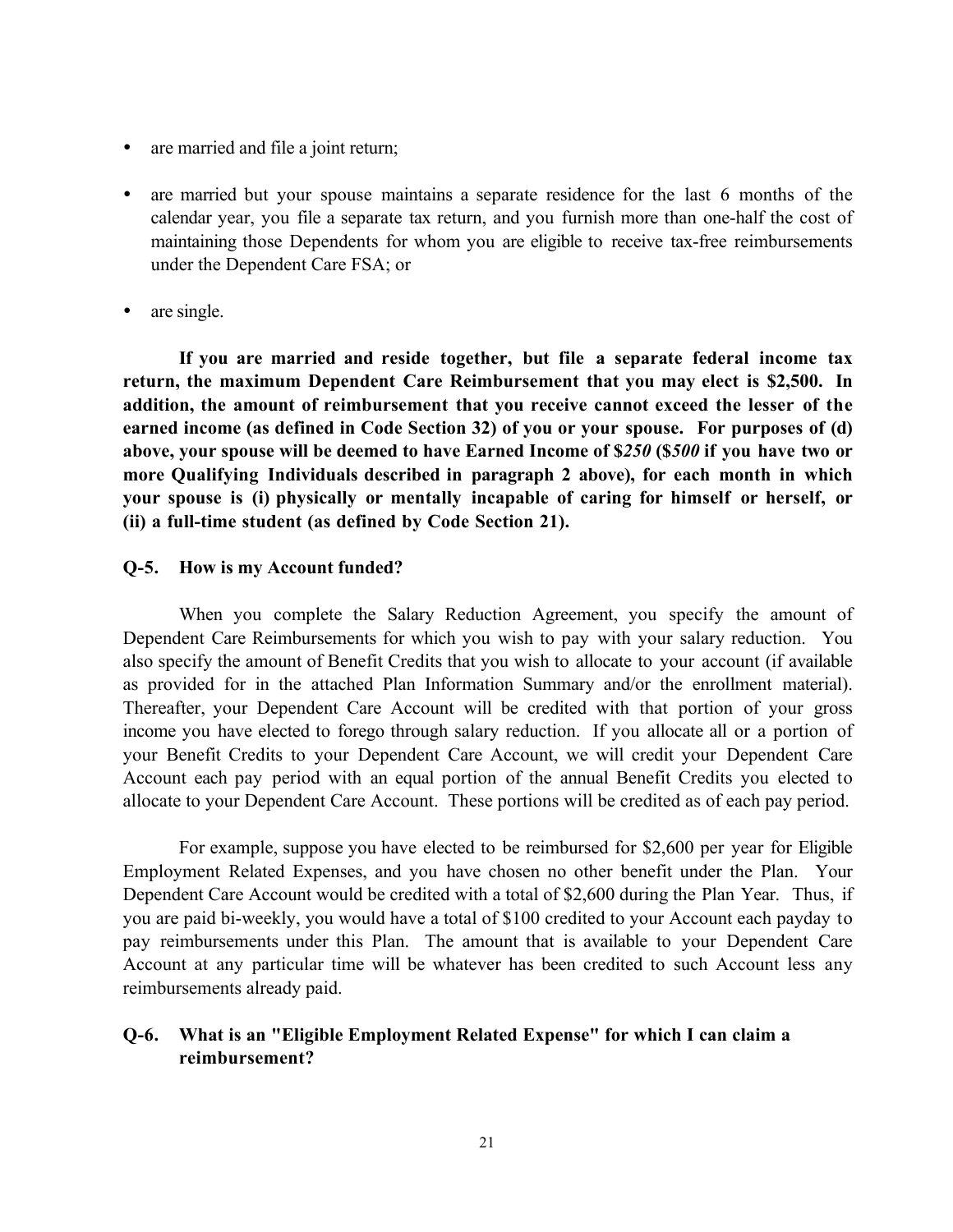You may be reimbursed for work-related dependent care expenses ("Eligible Employment Related Expenses") incurred on behalf of any individual in your family who is under age 13, who resides with you and for whom you could claim as a Dependent on your federal income tax return; any other Dependent who is mentally or physically incapable of caring for himself or herself; or your Spouse, if the Spouse is likewise physically or mentally incapacitated.

Generally, these expenses must meet all of the following conditions for them to be Eligible Dependent Care Expenses:

- 1. The expenses are incurred for services rendered after the date of your election to receive Dependent Care Reimbursement benefits and during the calendar year to which it applies.
- 2. Each individual for whom you incur the expenses is a "Qualifying Individual." A Qualifying Individual is:
	- (A) a Dependent age 12 or under who resides with you and for whom you are entitled to a personal tax exemption as a dependent (as defined by the U.S. Tax Code), unless you are divorced and the child lives with you but you have permitted the non-custodial parent to take the exemption, or
	- (B) a Spouse or other tax dependent who is physically or mentally incapable of caring for himself or herself
- 3. The expenses are incurred for the care of a Qualifying Individual (as described above), or for related household services, and are incurred to enable you to be gainfully employed. Expenses for overnight stays or overnight camp are not eligible. Tuition expenses for kindergarten (or above) do not qualify.
- 4. If the expenses are incurred for services outside your household and such expenses are incurred for the care of a Qualifying Individual who is age 13 or older, such Dependent regularly spends at least 8 hours per day in your home.
- 5. If the expenses are incurred for services provided by a dependent care center (i.e., a facility that provides care for more than 6 individuals not residing at the facility), the center complies with all applicable state and local laws and regulations.
- 6. The expenses are not paid or payable to a child of yours who is under age 19 at the end of the year in which the expenses are incurred or an individual for whom you or your Spouse is entitled to a personal tax exemption as a dependent.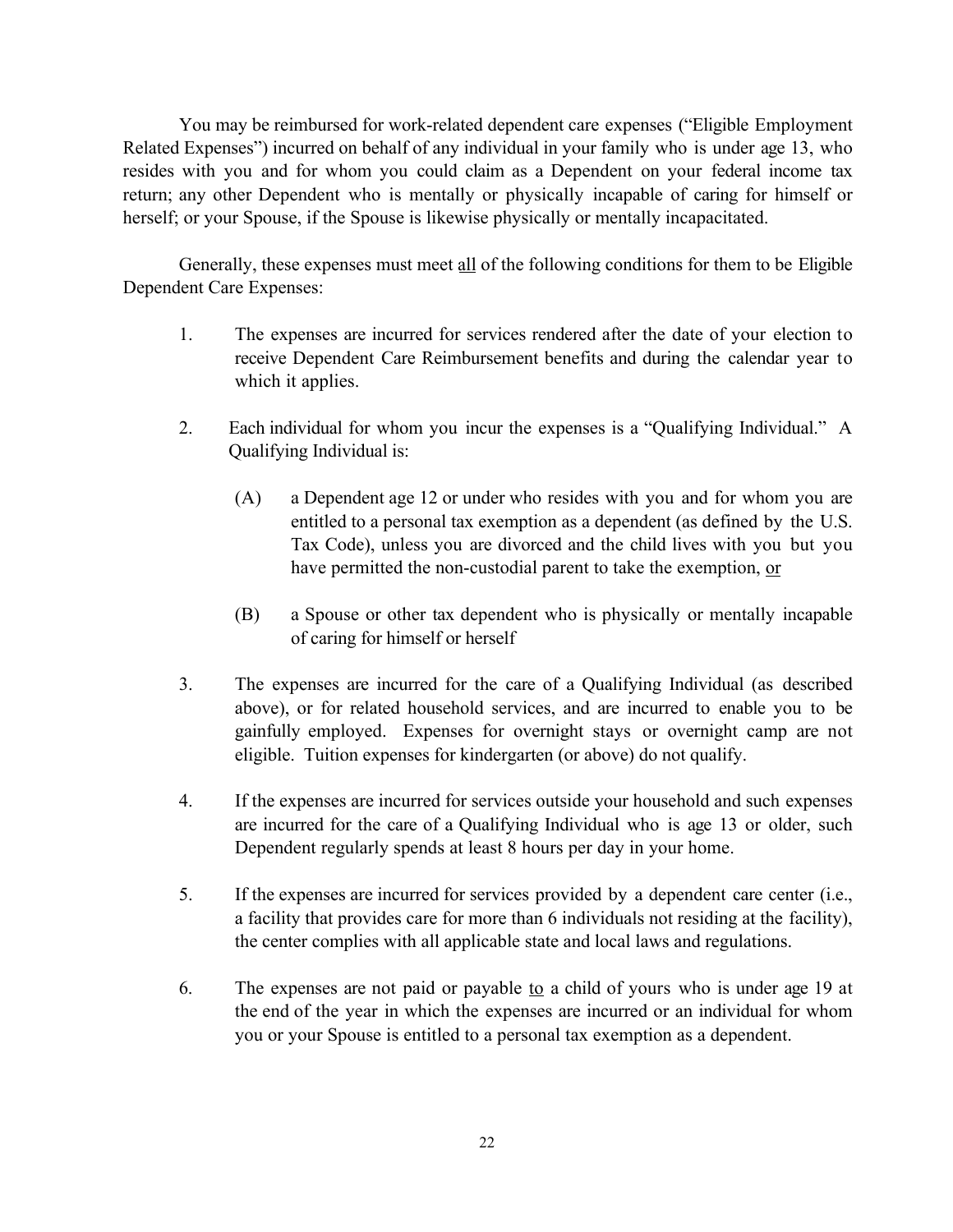- 7. This Dependent Care Reimbursement (when aggregated with all other Dependent Care Reimbursements benefits during the same year) may not exceed the least of the following limits:
	- (a) \$5,000 or such lesser amount set forth in the Plan Information Summary.
	- (b) \$2,500, if you are married but you and your Spouse file separate tax returns.
	- (c) Your taxable compensation (after your salary Reduction under the Cafeteria Plan).
	- (d) If you are married, your Spouse's actual or deemed Earned Income.

For purposes of (d) above, your Spouse will be deemed to have Earned Income of \$250 (\$500 if you have two or more Dependents described in paragraph 2 above), for each month in which your Spouse is (i) physically or mentally incapable of caring for himself or herself, or (ii) a full-time Student.

8. You must supply the taxpayer identification number for each dependent care service provider to the IRS with your annual tax return by completing IRS Form 2441.

You are encouraged to consult your personal tax advisor or IRS Publication 17 "Your Federal Income Tax" for further guidance as to what is or is not an Eligible Expense if you have any doubts.

### **Q-7. How do I receive reimbursement under the DCRA?**

If you have elected to participate in the DCRA, you will have to take certain steps to be reimbursed for your Eligible Employment Related Expenses. When you incur an Eligible Employment Related Expense, you submit a written or electronic claim to the Plan's Administrator. The written claim form will be supplied to you. If there are enough credits to your Dependent Care Account, you will be reimbursed for your Eligible Employment Related Expenses on the next scheduled processing date.

If your claim was for an amount that was more than your current Dependent Care Account balance, the excess part of the claim will be carried over into following months, to be paid out as your balance becomes adequate. Remember, though, that you can't be reimbursed for any total expenses above your available, annual credits to your Dependent Care Account. You may not be reimbursed for any expenses that arise before your Salary Reduction Agreement becomes effective, or for any expense incurred after the close of the Plan Year.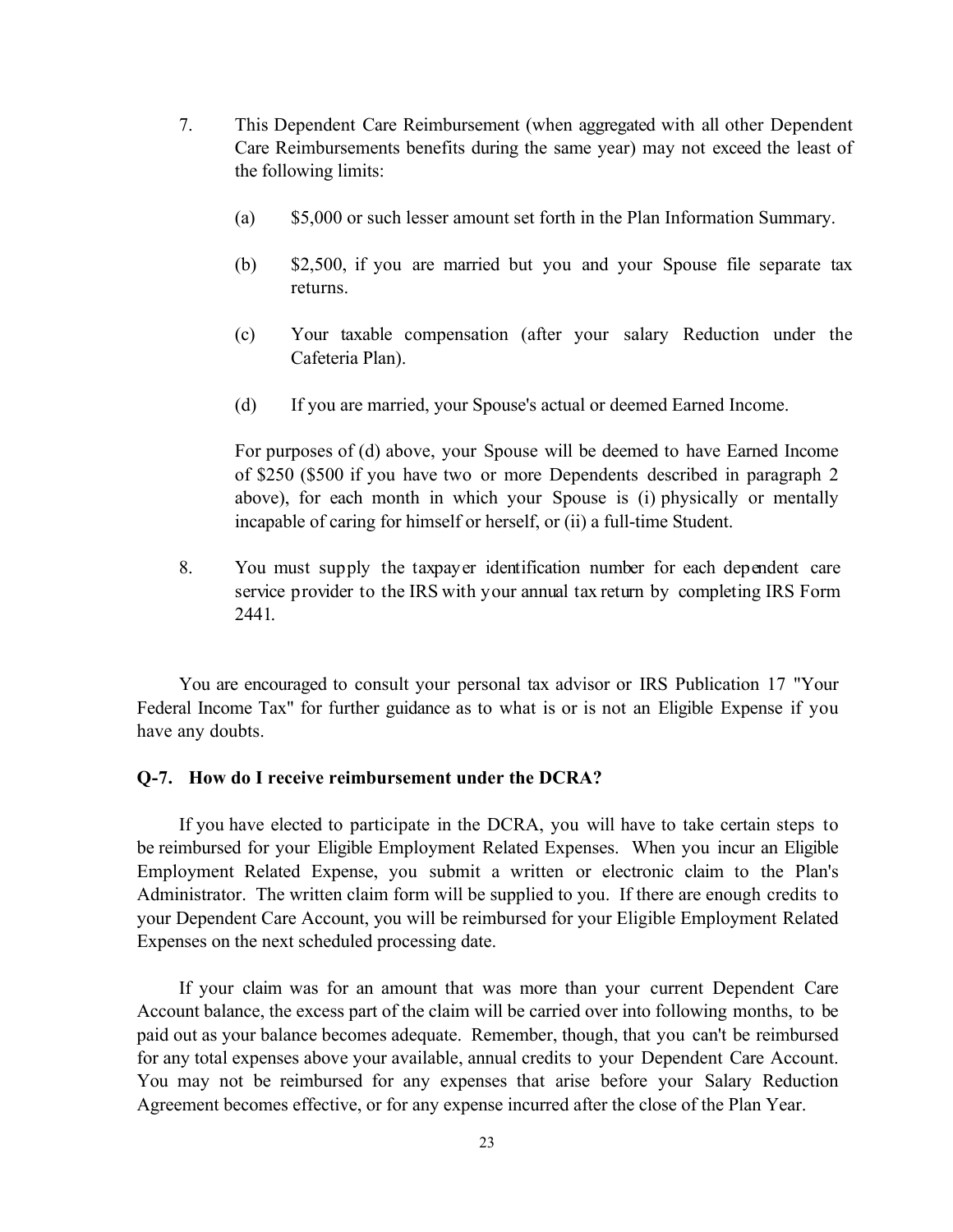To have your claims processed as soon as possible, please read the claims instructions you have been furnished. Please note that it is not necessary that you have actually paid an amount due for Eligible Employment Related Expenses -- only that you have incurred the expense, and that it is not being paid for or reimbursed from any other source.

In addition, you will have ninety (90) days after the end of the Plan Year in which to submit a claim for reimbursement of Eligible Employment Related Expenses incurred during the previous Plan Year. You will be notified in writing if any claim for benefits is denied.

# **Q-8. What if the Eligible Employment Related Expenses I incur during the Plan Year are less than the annual amount of coverage I have elected for Dependent Care Reimbursement?**

You will not be entitled to receive any direct or indirect payment of any amount that represents the difference between the actual Eligible Employment Related Expenses you have incurred, on the one hand, and the annual Dependent Care Reimbursement you have elected and paid for, on the other. Any amount credited to a Dependent Care Account shall be forfeited by the Participant and restored to the Employer if it has not been applied to provide the elected reimbursement for any Plan Year within ninety (90) days following the end of the Plan Year for which the election was effective. Amounts so forfeited shall be used to offset reasonable administrative expenses and future costs.

### **Q-9. Will I be taxed on the Dependent Care Reimbursement benefits I receive?**

You will not normally be taxed on your Dependent Care Reimbursement, provided that your family's aggregate Dependent Care Reimbursement (under this DCRA or another employer's DCRA) does not exceed the limits set out in Q-4 of this Part III for the Plan Year. However, to qualify for tax-free treatment, you will be required to list the names and taxpayer identification numbers on your annual tax return of any persons who provided you with dependent care services during the calendar year for which you have claimed a tax-free reimbursement.

## **Q-10. If I participate in the DCRA, will I still be able to claim the household and dependent care credit on my federal income tax return?**

You may not claim any other tax benefit for the tax-free amounts received by you under this DCRA, although the balance of your Eligible Employment Related Expenses may be eligible for the dependent care credit.

### **Q-11. What is the household and dependent care credit?**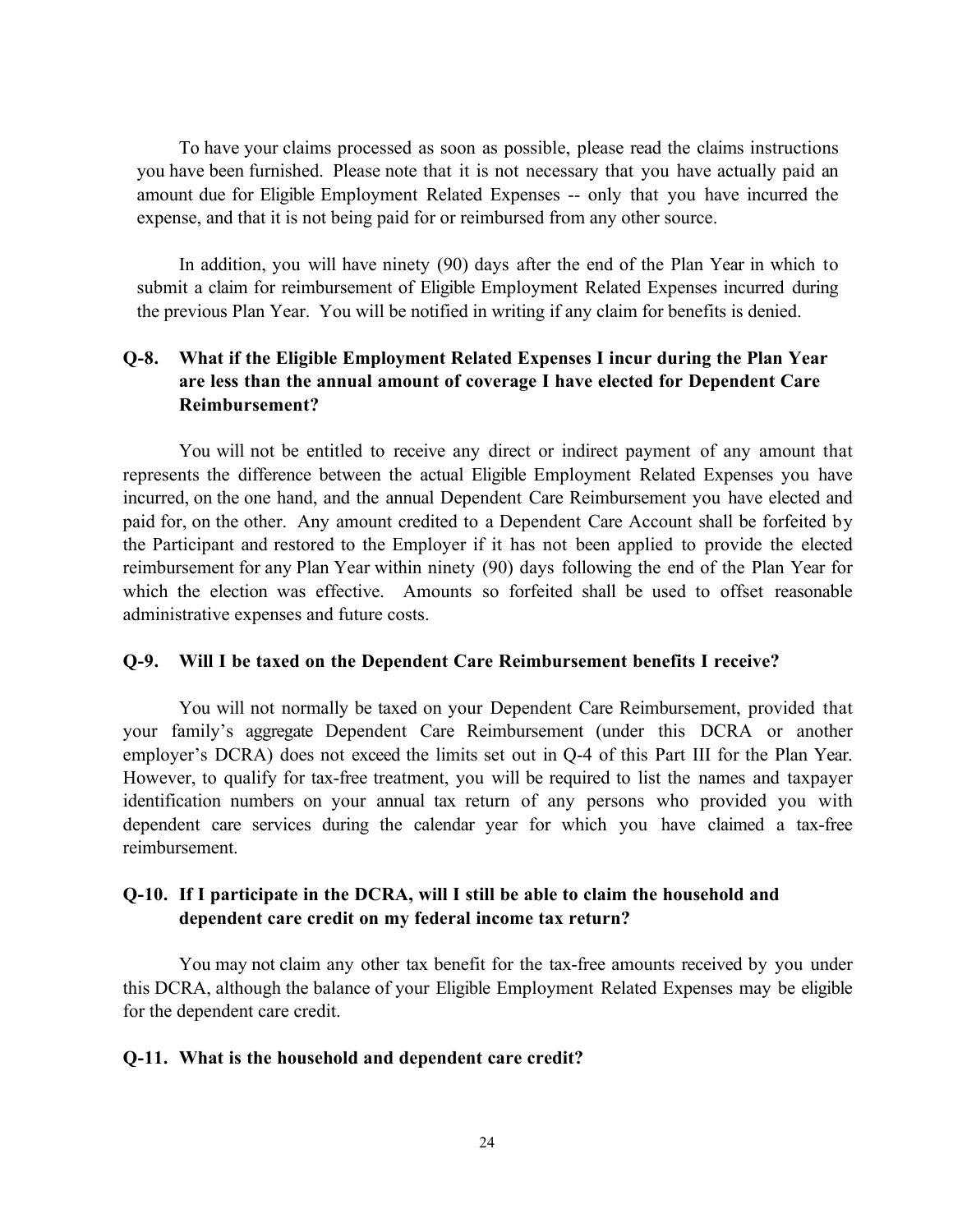The household and dependent care credit is an allowance for a percentage of your annual, Eligible Employment Related Expenses as a credit against your federal income tax liability under the U.S. Tax Code. In determining what the tax credit would be, you may take into account only \$3,000 of such expenses for one Qualifying Individual, or \$6,000 for two or more Qualifying Individuals. Depending on your adjusted gross income, the percentage could be as much as 35% of your Eligible Employment Related Expenses (to a maximum credit amount of \$1050 for one Qualifying Individual or \$2100 for two or more Qualifying Individuals,) to a minimum of 20% of such expenses. The maximum 35% rate must be reduced by 1% (but not below 20%) for each \$2,000 portion (or any fraction of \$2,000) of your adjusted gross incomes over \$15,000.

**Illustration:** Assume you have one Qualifying Individual for whom you have incurred Eligible Employment Related Expenses of \$3,600, and that your adjusted gross income is \$21,000. Since only one Qualifying Individual is involved, the credit will be calculated by applying the appropriate percentage to the first \$3,000 of the expenses. The percentage is arrived at by subtracting one percentage point from 35% for each \$2,000 of your adjusted gross income that exceeds \$15,000. The calculation is:  $35\% - [(\$21,000 - 15,000) \times 2,000 \times 1\%] =$ 32%. Thus, your tax credit would be \$3,000 X  $32\% = $960$ . If you had incurred the same expenses for two or more Qualifying Individuals, your credit would have been \$3,600 X 32% = \$1152, because the entire expense would have been taken into account, not just the first \$3,000.

# **Q-12. When would I be better off to include the Dependent Care Reimbursements in my income and claim the credit, rather than to treat the Dependent Care Reimbursements as tax-free?**

Generally, if your income tax bracket is 15% or less, you will probably come out ahead by including the Dependent Care Reimbursements in income, and claiming the credits for dependent care and earned income. On the other hand, it will generally be better to treat Dependent Care Reimbursements as tax-free the more income taxes you are required to pay. Because the actual determination of the preferable method for treating benefit payments depends on a number of factors such as one's tax filing status (e.g., married, single, head of household), number of Qualifying Individuals, etc., each Participant will have to determine his or her tax position individually in order to make the decision between taxable and tax-free benefits.

### **Q-13. What happens to unclaimed Dependent Care Reimbursements?**

Any Dependent Care Reimbursements that are unclaimed (e.g., uncashed benefit checks) by the close of the Plan Year following the Plan Year in which the Eligible Employment Related Expense was incurred shall be forfeited.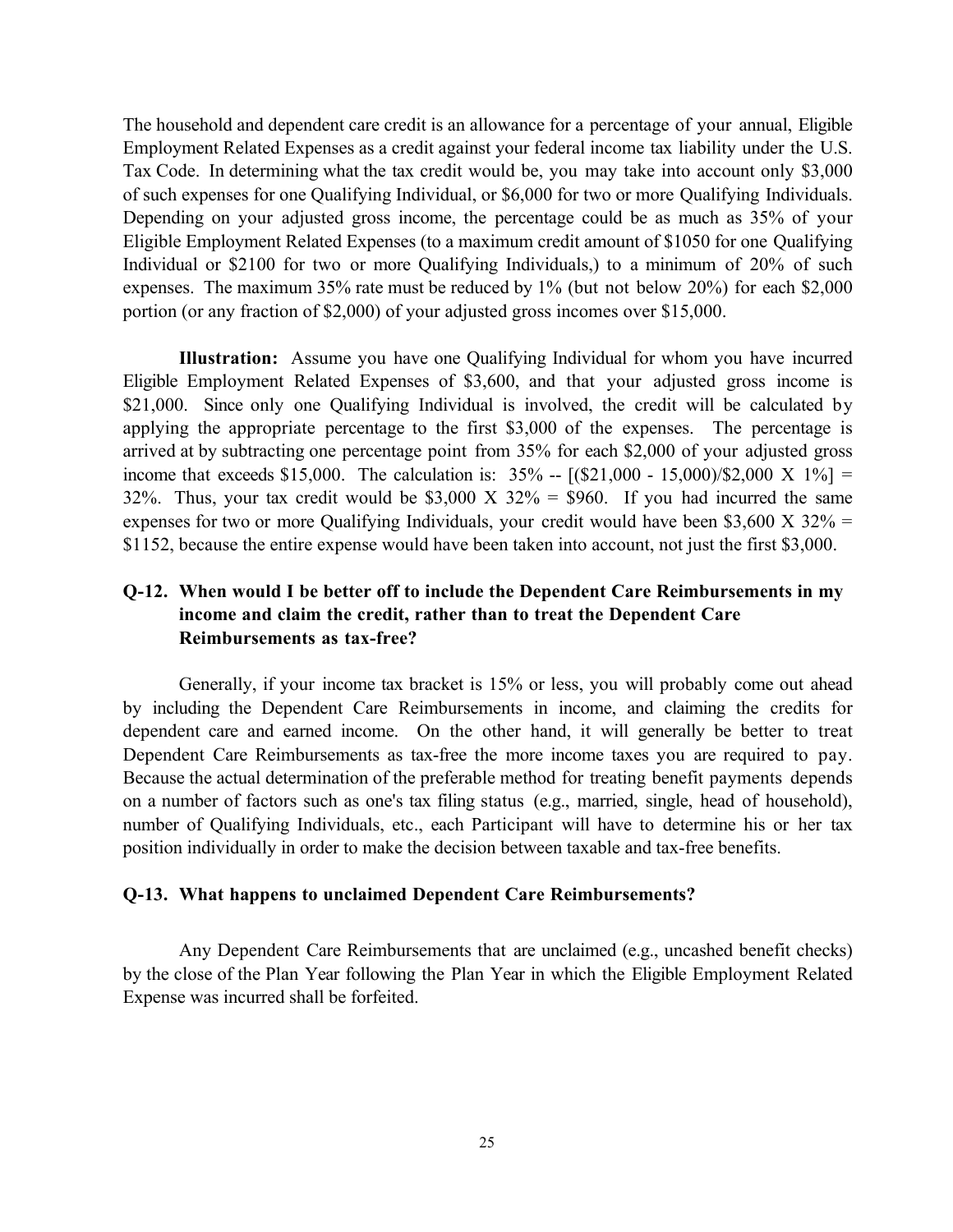#### **PART IV**

#### **Individual Premium Reimbursement Account**

If provided for in Q-2 of Part I above or the attached Plan Information Summary, you may elect to receive income tax-free reimbursement for some or all of your Eligible Individual Premium Expenses. Under these provisions, you provide a source of pre-tax funds to reimburse yourself for expenses you incur for certain individual accident or health insurance coverage ("Eligible Individual Premium Expenses") by entering into a Salary Reduction Agreement with your Employer in lieu of a corresponding amount of your regular pay. This arrangement helps you because the reimbursement you receive is nontaxable; you save social security and income taxes on the amount of your salary conversion. **If Individual Premium Reimbursement under the Individual Premium Reimbursement Account is not provided for in Q-2 of Part I above or in the Plan Information Summary, this Part IV does not apply.**

#### **Q-1. Who is eligible for Individual Premium Reimbursement?**

Each employee who is eligible to participate in the Flexible Benefits Plan is eligible for Individual Premium Reimbursement.

#### **Q-2. How Do I Become a Participant?**

During the Initial or Annual Enrollment Periods, you must (a) provide the Plan Administrator with a copy of the individual accident or health insurance policy that you have purchased outside of any Employer plan for yourself (or yourself and your dependents who are otherwise eligible for coverage under the Employer's group health plan) and (b) indicate on the enrollment form the amount that you will expect to pay during the Plan Year for such individual accident or health insurance policy. The Plan Administrator will notify you if the insurance policy is determined to be a "qualified benefit" under the Plan. If you do not elect Individual Premium Reimbursement during the Initial and Annual Enrollment Periods, you will not be able to enroll until the next Annual Enrollment Period.

## **Q-3. What is an Eligible Individual Premium Expense for which I can request payment?**

To be an Eligible Individual Premium Expense, the individual insurance that you purchase outside of any Employer Plan must meet the following conditions: (a) the individual insurance policy must be pre-determined by the Plan Administrator to be a "Qualified Benefit" as defined by the Code, prior to the beginning of the Plan Year or, if you are a new hire, prior to the effective date of your coverage under the Plan; (b) the insurance policy must be a policy that provides accident or health insurance (for example, health, dental, vision and disability) as defined by the Code; (c) the contract must be an individually purchased contract and not an employer sponsored insurance plan; (d) you must be the policyholder of the insurance policy (if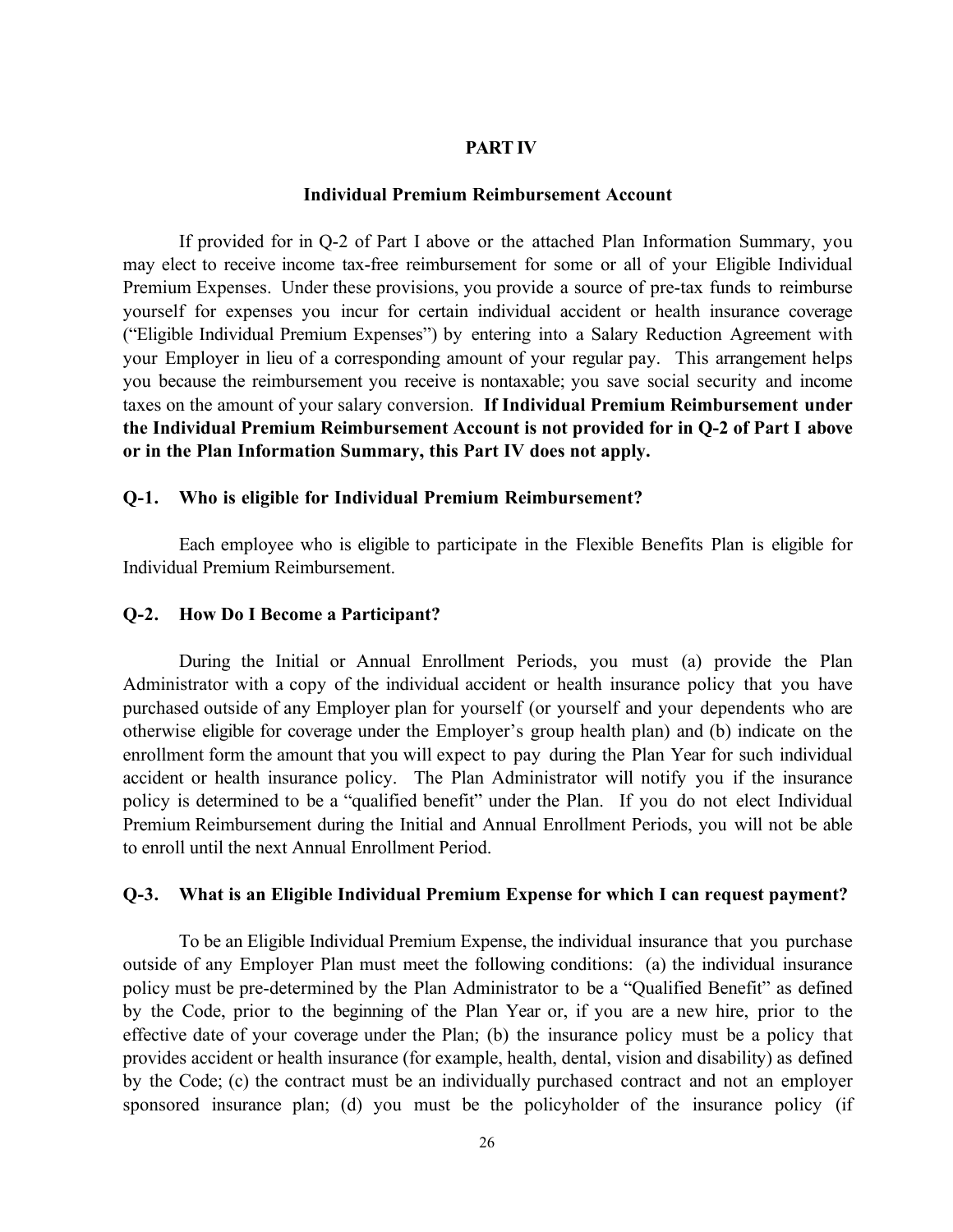applicable, your spouse or dependents who would otherwise be eligible for coverage under the Employer's group health plan may also be covered under the individual accident or health insurance policy); and (e) the premium for the insurance coverage must be billed directly to you.

## **Q-4. How do I pay for Eligible Individual Premium Expenses?**

When you elect to participate in the Individual Premium Reimbursement Account on the Salary Reduction Agreement, a non-interest bearing premium reimbursement account ("Individual Premium Account") will be established for you. An amount equal to the annual premiums you expect to pay during the Plan Year divided by the number of pay periods in the Plan Year will be deducted from your pay each pay period and credited to your Individual Premium Account for reimbursement of Eligible Individual Premium Expenses.

For example, suppose the annual premium for an individual health insurance policy that you have purchased equals \$2,600. Also, assume that you have chosen no other benefit under the Employer's Flexible Benefits Plan. \$2,600 will be deducted from your pay during the Plan year and credited to your Account for reimbursement of the premium that you pay. Thus, if you are paid bi-weekly, you would have a total of \$100 credited to your Account each payday to pay reimbursements under this Plan.

#### **Q-5. How Do I Receive Reimbursement Under the Plan?**

If you have elected to participate in this portion of the Plan, you will have to take certain steps to be reimbursed for your Eligible Individual Premium Expenses. When you pay an Eligible Individual Premium Expense, you submit a written or electronic claim to the Plan's Administrator. Written claim forms will be supplied to you. In addition, you must submit to the Plan Administrator a statement from the insurance carrier indicating that you have paid the Eligible Individual Premium Expenses for which you are requesting reimbursement. A reimbursement check payable to you will be paid at the next processing cycle. You will only receive reimbursement up to the amount that has been deducted from your pay and credited to your Individual Premium Account reduced by any prior Individual Premium Reimbursements.

To have your claims processed as soon as possible, please read the claims instructions you have been furnished. In addition, you will have ninety (90) days after the end of the Plan Year in which to submit a claim for reimbursement for Eligible Individual Premium Expenses that you paid during the previous Plan Year. You will be notified in writing if any claim for benefits is denied. Any amount allocated to an Individual Premium Reimbursement Account shall be forfeited by the Participant and restored to the Employer if it has not been applied to provide the elected reimbursement for any Plan Year within ninety (90) days following the end of the Plan Year for which the election was effective. Amounts so forfeited shall be used to offset reasonable administrative expenses and future costs.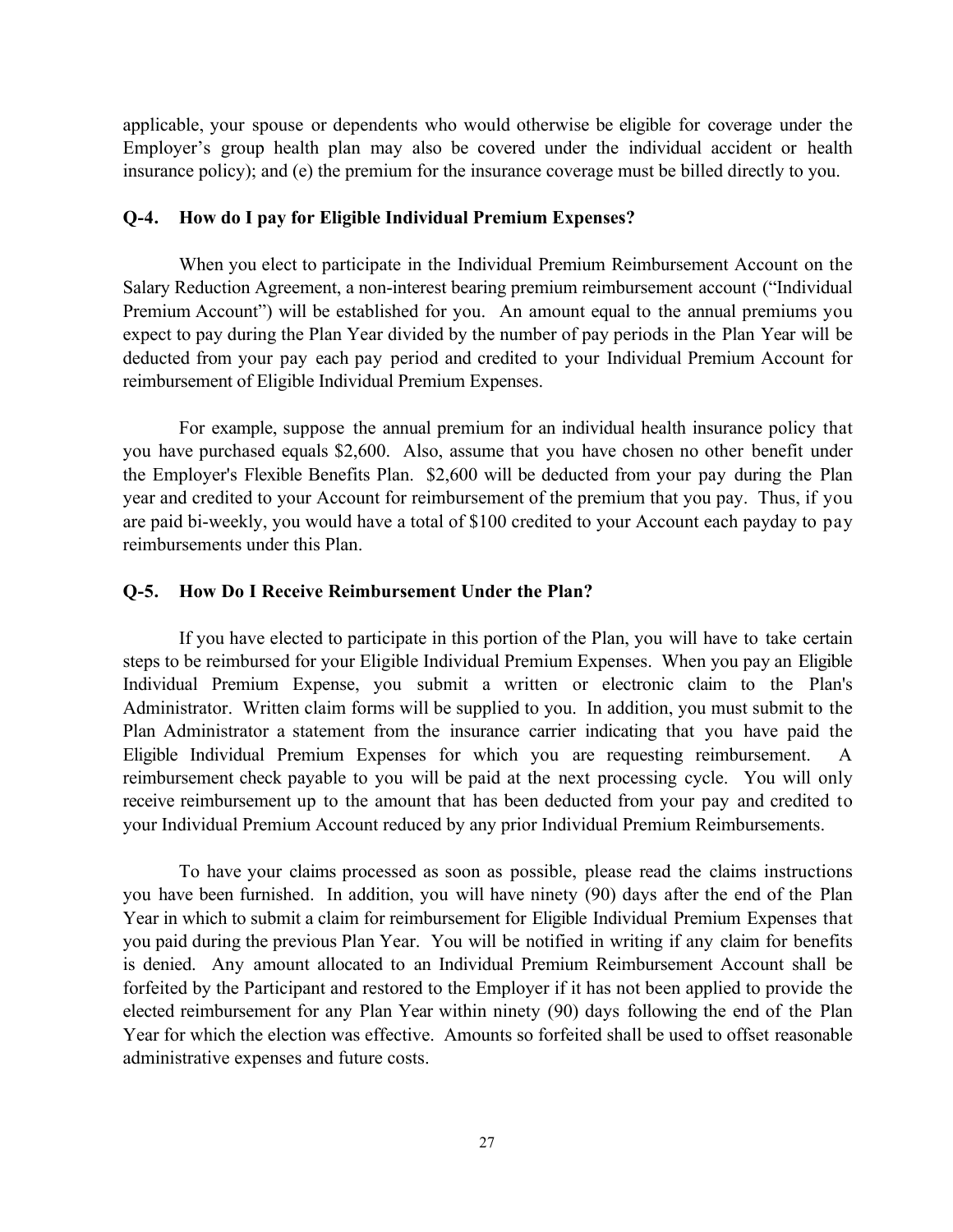You may not be reimbursed for any expenses that arise before your Salary Reduction Agreement becomes effective or for any expense incurred after the close of the Plan Year.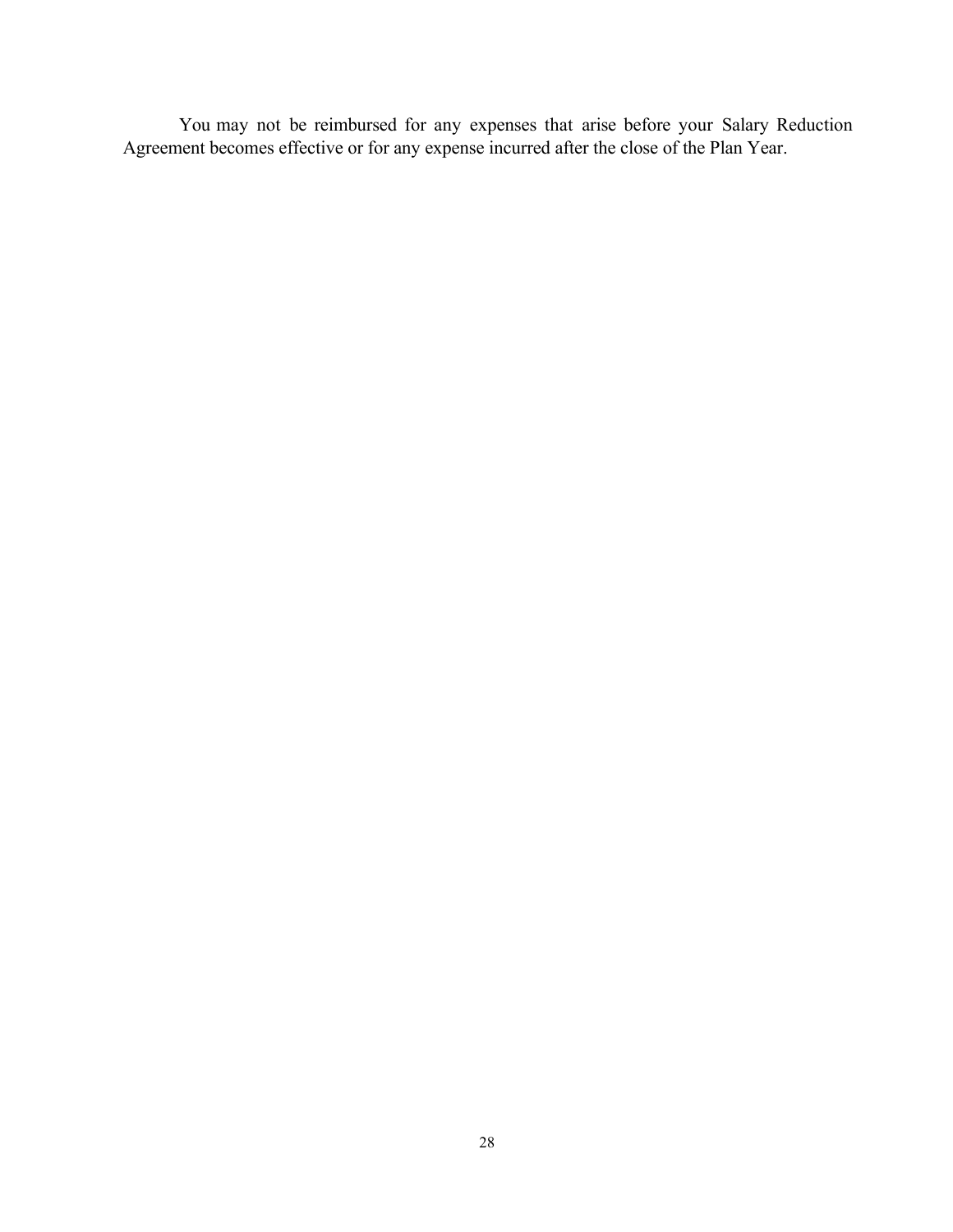## **PART V**

# **Electing Less Than The Maximum Annual Benefit**

Any portion of your Compensation that you do not choose to apply toward the purchase of the benefits described above will be paid to you as regular, taxable Compensation.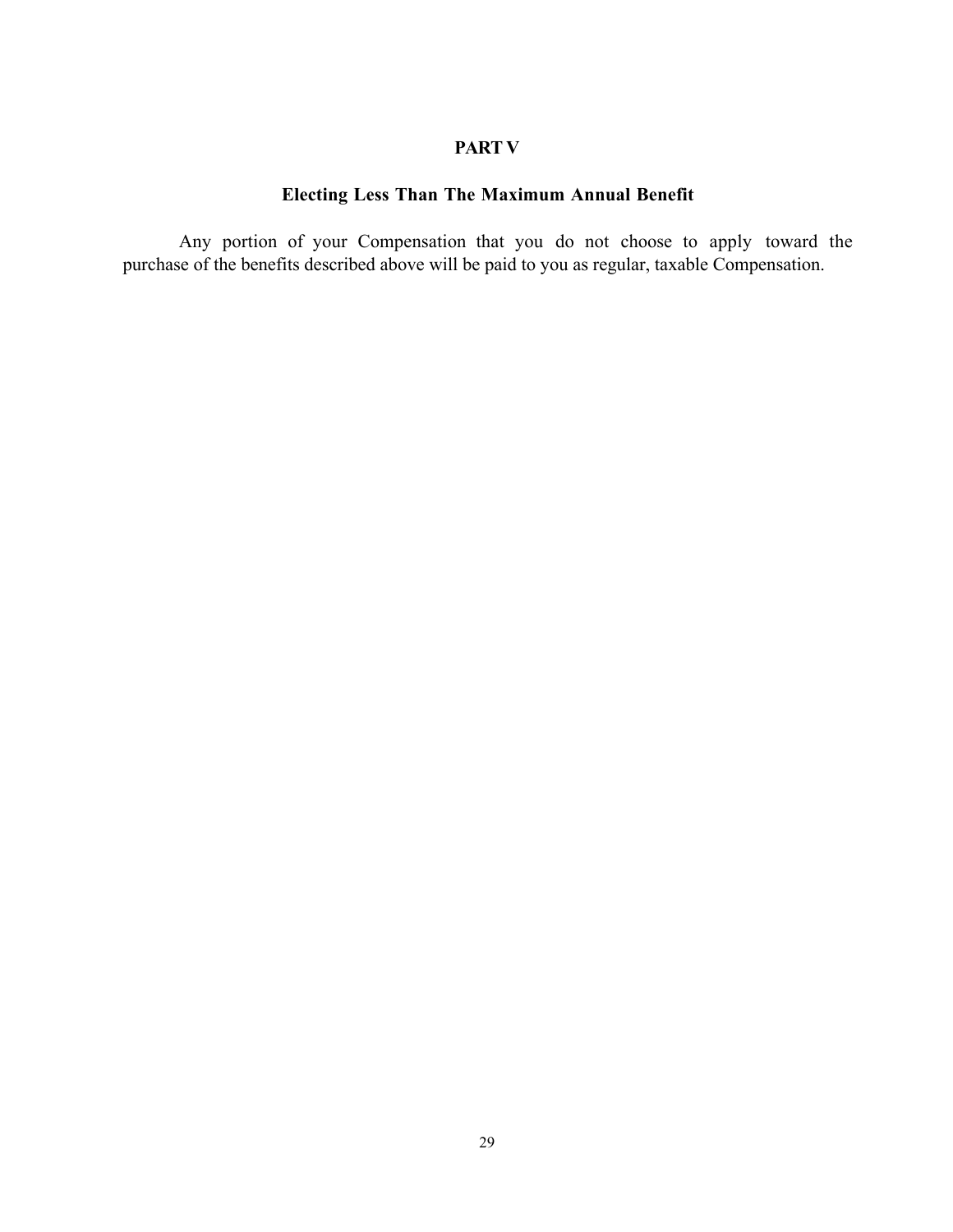# **PART VI**

# **PLAN INFORMATION SUMMARY McGregor Independent School District Flexible Benefits Plan**

This Part VI provides general information about the Plan.

# **I. EMPLOYER/PLAN SPONSOR INFORMATION**

| 1. Name, address, and telephone number of the<br>Employer/Plan Sponsor: | <b>McGregor Independent School District</b><br><b>525 Bluebonnet Parkway</b><br>McGregor, TX 76657<br>1-254-840-2828 |
|-------------------------------------------------------------------------|----------------------------------------------------------------------------------------------------------------------|
| 2. Name, address, and telephone number of the<br>Plan Administrator:    | <b>McGregor Independent School District</b><br><b>525 Bluebonnet Parkway</b><br>McGregor, TX 76657<br>1-254-840-2828 |
| 3. Employer's federal tax identification<br>number:                     | 74-6001669                                                                                                           |
| 4. Plan Number:                                                         | #501                                                                                                                 |
| 5. Original Effective Date of the Plan:                                 | <b>November 1, 1988</b>                                                                                              |
| 6. Effective Date of Amendment/Restatement:                             | <b>October 1, 2003</b>                                                                                               |
| 7. The initial Plan Year:                                               | October 1, 2003 through September 30, 2004                                                                           |
| 8. All subsequent Plan Years:                                           | October 1 through September 30                                                                                       |
| 9. Affiliated Employers participating in the<br>Plan:                   | <b>None Affiliated</b>                                                                                               |
| 10. Plan Service Provider/Third Party<br>Administrator:                 | <b>FlexBen Corporation</b><br>10404 North Baehr Road<br>Mequon, WI 53092                                             |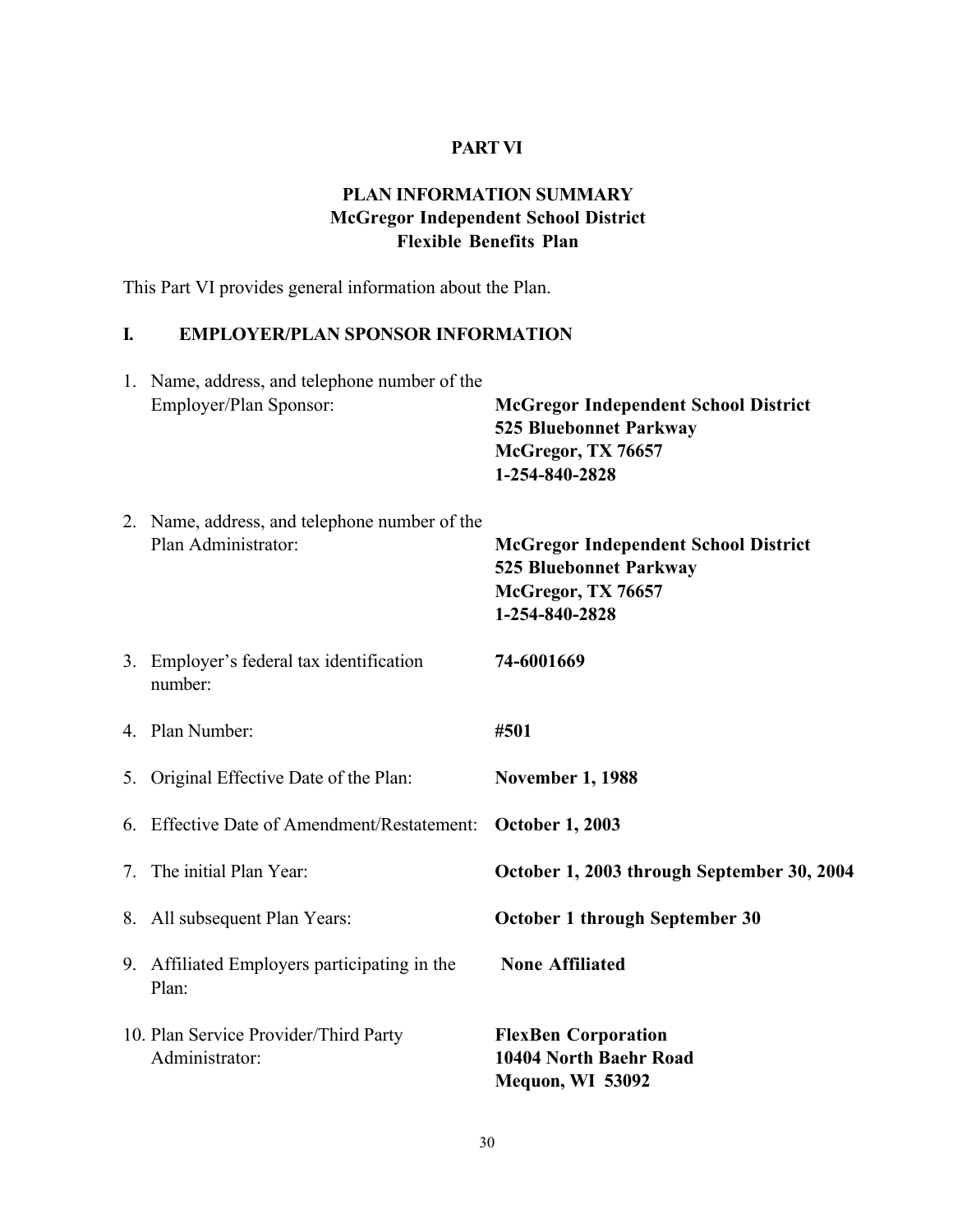## **II. ELIGIBILITY**

- (a) Flexible Benefits Plan. Each Employee who is regularly scheduled to work a minimum of twenty (20) hours per week and who is eligible for coverage or participation under any of the Benefit Package Options shall be eligible to participate in this Plan upon the Entry Date set forth below.
- (b) **PREMIUM EXPENSE ACCOUNT.** Each Employee who is regularly scheduled to work a minimum of twenty (20) hours per week shall be eligible to participate in the Premium Expense Account upon the Premium Expense Account Entry Date set forth below.
- (c) **HCRA.** Each Employee who is regularly scheduled to work a minimum of twenty (20) hours per week shall be eligible to participate in the HCRA upon the HCRA Entry Date set forth below.
- (d) **DCRA.** Each Employee who is regularly scheduled to work a minimum of twenty (20) hours per week shall be eligible to participate in the DCRA upon the DCRA Entry Date set forth below.

# **III. ENTRY DATE**

- (a) Flexible Benefits Plan. An eligible Employee may become a Participant in this Plan on the first of the month following date of hire**.**
- (b) **PREMIUM EXPENSE ACCOUNT.** An eligible Employee may become a Participant in the Premium Expense Account (if such Plan is elected below) on the first of the month following date of hire.
- (c) **HCRA.** An eligible Employee may become a Participant in the HCRA (if such Plan is elected below) on the first of the month following date of hire.
- (d) **DCRA.** An eligible Employee may become a Participant in the DCRA (if such Plan is elected below) on the first of the month following date of hire.

The Employee's commencement of participation in the Plan is conditioned on the Employee properly completing and submitting a Salary Reduction Agreement as summarized in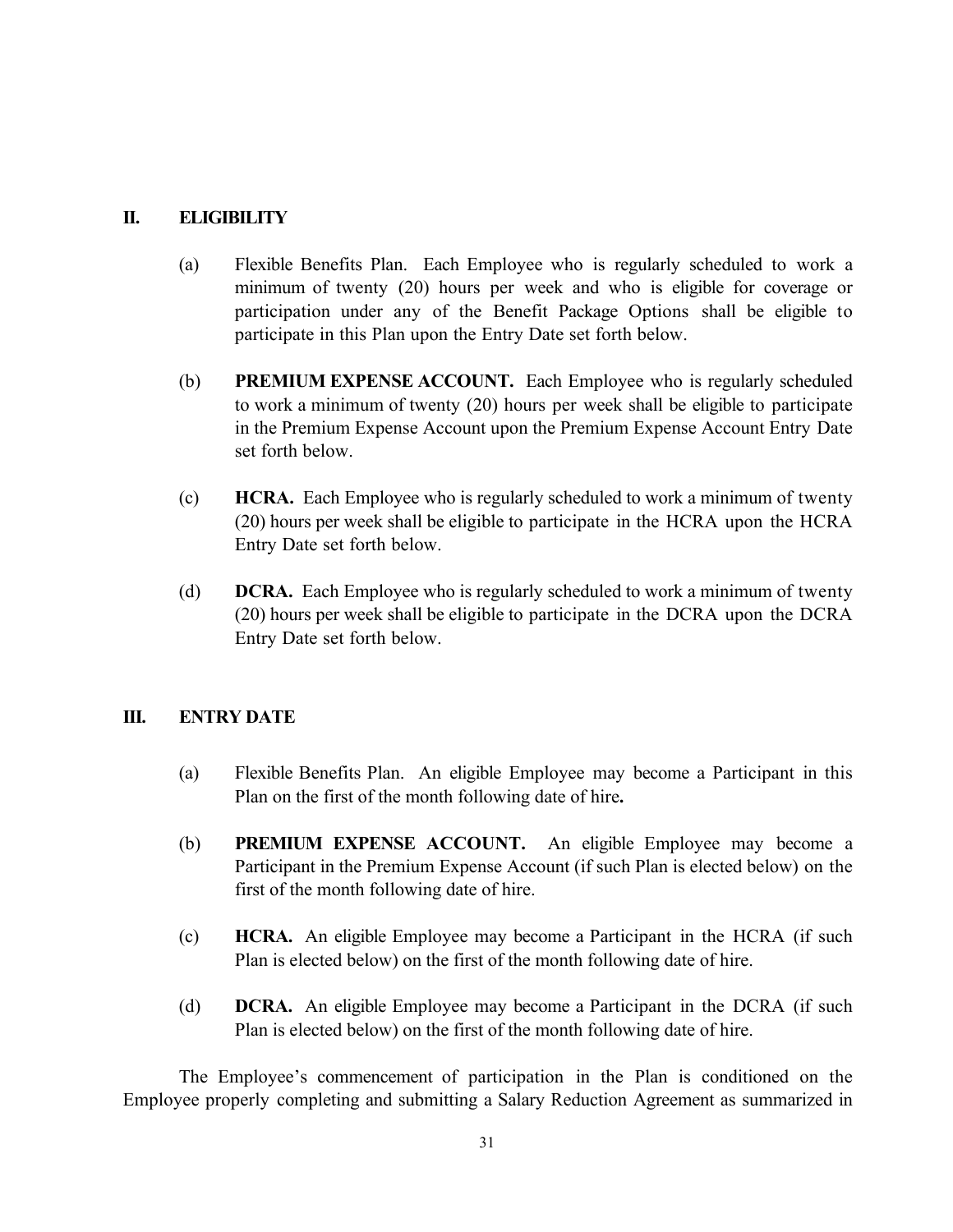Summary Plan Description and/or the enrollment materials. Eligibility for coverage under any given Benefit Package Option shall be determined not by this Plan but by the terms of that Benefit Package Option, and reductions of the Employee's Compensation to pay Pre-tax or After-tax Contributions under this Plan shall commence whether Employee becomes covered under the applicable Benefit Package Option.

## **IV. BENEFIT CREDITS**

The Employer may, as indicated below, provide Benefit Credits (as defined in the Plan) to each Participant to apply, at the Participant's discretion, towards the cost of one or more of the Benefit Package Options available under the Plan. Benefit Credits, if selected below, are in addition to any Nonelective Contributions (as defined by the Plan) made by the Employer on behalf of each Participant.

Benefit Credits will not be provided under this Plan.

## **V. BENEFITS PROVIDED UNDER THE PLAN**

The Employer elects to offer to eligible Employees the following Benefit Package Option(s) subject to the terms and conditions of the Plan and the terms and conditions of the Benefit Package Options. These component Benefit Package Option(s) are specifically incorporated herein by reference. The maximum Pre-Tax Contributions a Participant can contribute via the Salary Reduction Agreement is the aggregate cost of the applicable Benefit Package Options selected minus any Benefit Credits allocable thereto and any Nonelective Contribution made by the Employer. It is intended that such Pre-Tax Contribution amounts shall, for tax purposes, constitute an Employer contribution, but may constitute Employee contributions for state insurance law purposes.

- 1. Premium Expense Account
- 2. Health Care Reimbursement Account
- 3. Dependent Care Reimbursement Account
- 4. If offered under the Plan, Health Care Reimbursement, described in Part II of the Summary Plan Description attached hereto, shall not exceed the lesser of the amount elected under the Plan or \$2,400, per Plan Year, pursuant to the terms of the HCRA. The minimum reimbursement amount that may be elected under the Plan is \$180. For the initial Plan Year, October 1, 2003 through September 30, 2004, the maximum reimbursement amount shall be the amount elected under the Plan or \$2,400, whichever is less.